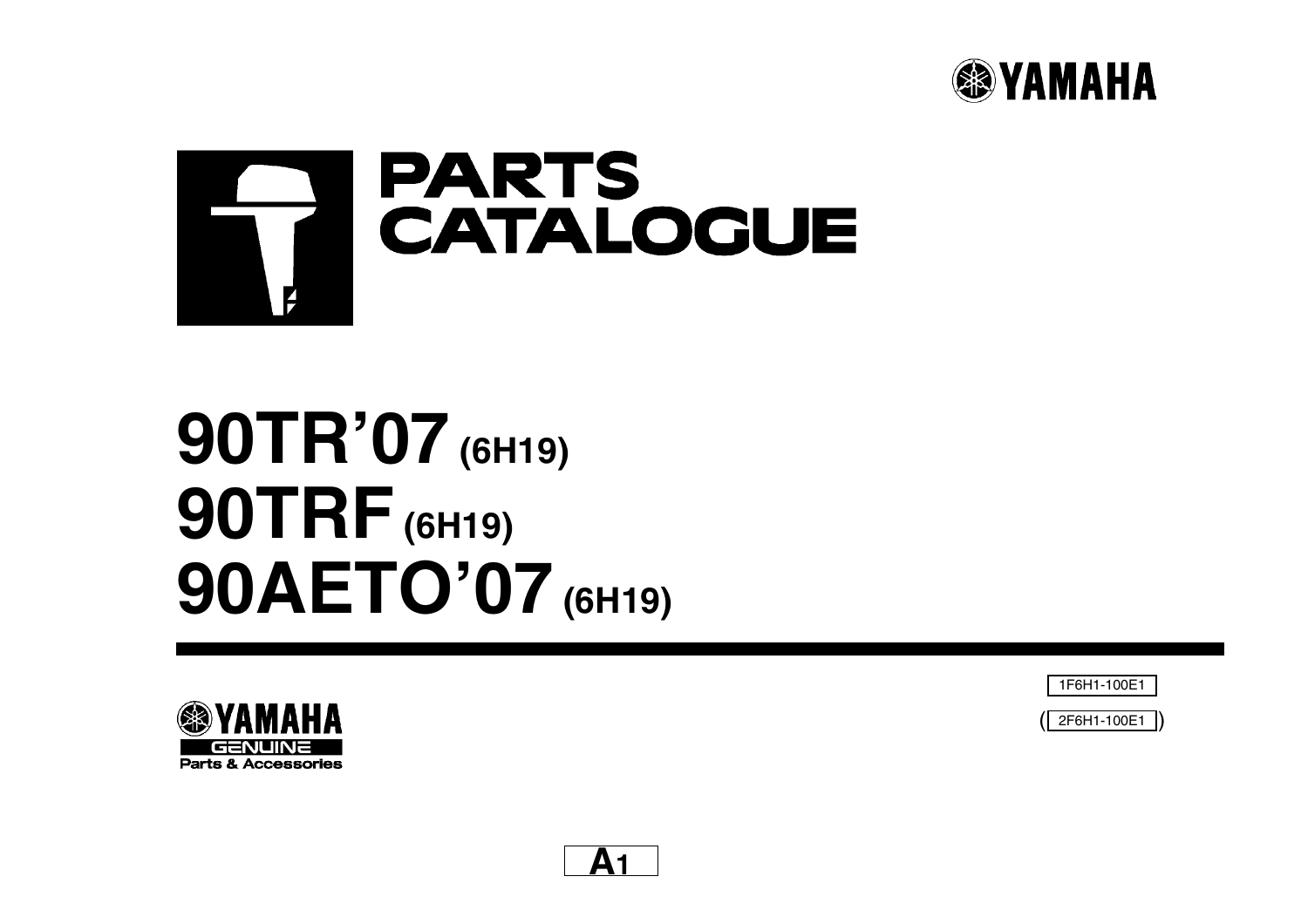90TR 90TRF/90AETO PARTS CATALOGUE ©2006 by Yamaha Motor Co., Ltd. 1st edition, April 2006 All rights reserved. Any reprinting or unauthorized use without the written permission of Yamaha Motor Co., Ltd. is expressly prohibited. Printed in Japan.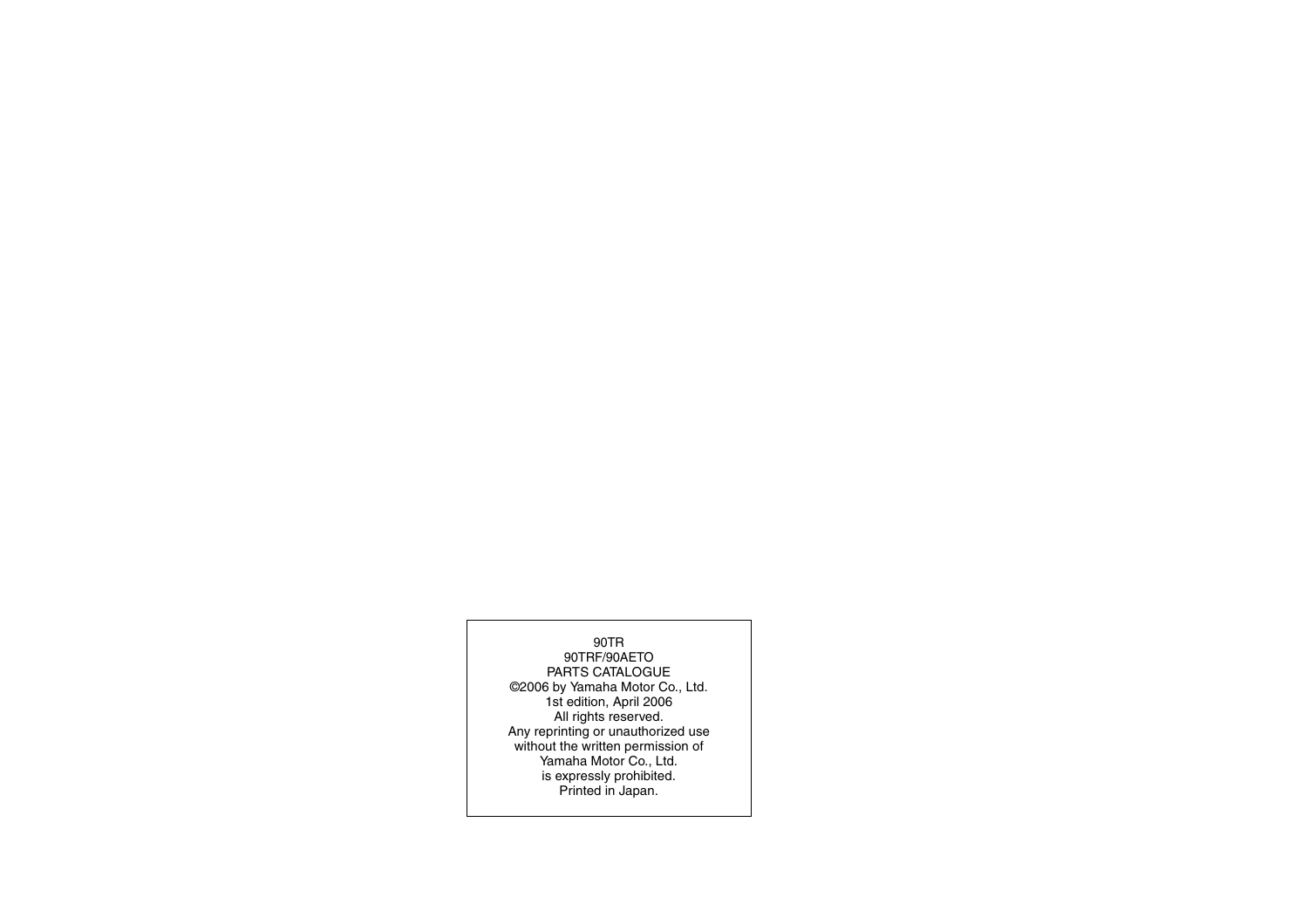## FOREWORD

This Parts Catalogue is related to the parts for the model(s) on the cover page. When you are ordering replacement parts, please refer to this Parts Catalogue and quote both part numbers and part names correctly.

1. Modifications or additions which have been made after the issue of the Parts Catalogue will be announced in the Parts News.

It is advisable that you make the necessary corrections to the Parts Catalogue according to the Parts News.

#### 2. Abbreviations

The following abbreviations are used in this Parts Catalogue.

"UR" Use specified parts number. "UN" Use as many as needed. "AP" Alternate Parts"LM" Locally Made (Parts need to be ordered locally) "F#" Frame No. (Applicable machine No.)

"O/S" Over Size

- 3. The number of components for assembly
	- Parts, which are to be supplied in an assembly, are listed with a dot (.) in front of the part name as shown below.
	- The numeral appearing to the right of each component part indicates the quantity of parts for each assembly unit.

| PART NO.     | <b>DESCRIPTION</b>       | Q'TY REMARKS |
|--------------|--------------------------|--------------|
| 2F5-83310-60 | FRONT FLASHER LIGHT ASSY |              |
| 115–83311–60 | .BULB (6V-18W)           |              |

4. Applicable colours of graphics are represented in the "REMARKS" as shown below.

| PART NO.                        | <b>DESCRIPTION</b> |    | Q'TY REMARKS |
|---------------------------------|--------------------|----|--------------|
| 2N4-24110-00-X5 FUEL TANK COMP. |                    | 2. | MXR.         |
| 3J1-24240-10                    | GRAPHIC, FUEL TANK |    | FOR MXR      |

5. Note that the illustrations for reference in finding parts numbers are not to be used for assembling. When assembling, please use the applicable service manual.

- 6. The asterisk (\*) before a reference number indicates modified items after the first edition.
- 7. Applicable Serial No.

Engine Serial No.



8. Applicable Engine Starting Serial No.

| Model | Serial No.  | Model | Serial No.  |
|-------|-------------|-------|-------------|
| 90    | 6H1-1028291 | 90A   | 6H1-1028291 |
|       |             |       |             |
|       |             |       |             |
|       |             |       |             |
|       |             |       |             |

9. Applicable Colour Code

| Abbreviation | Colour Name                 | Colour Code |
|--------------|-----------------------------|-------------|
| PNM? ה       | DARK BLUISH GRAY METALLIC 2 | 004D        |

10. Quantity Column Information

| Column No. | Name Of Q'ty Column | Applicable Model |
|------------|---------------------|------------------|
|            | <b>USA</b>          | 90TR             |
|            | <b>CAN</b>          | 90TRF            |
| З          | OCE                 | 90AETO           |
|            |                     |                  |
|            |                     |                  |

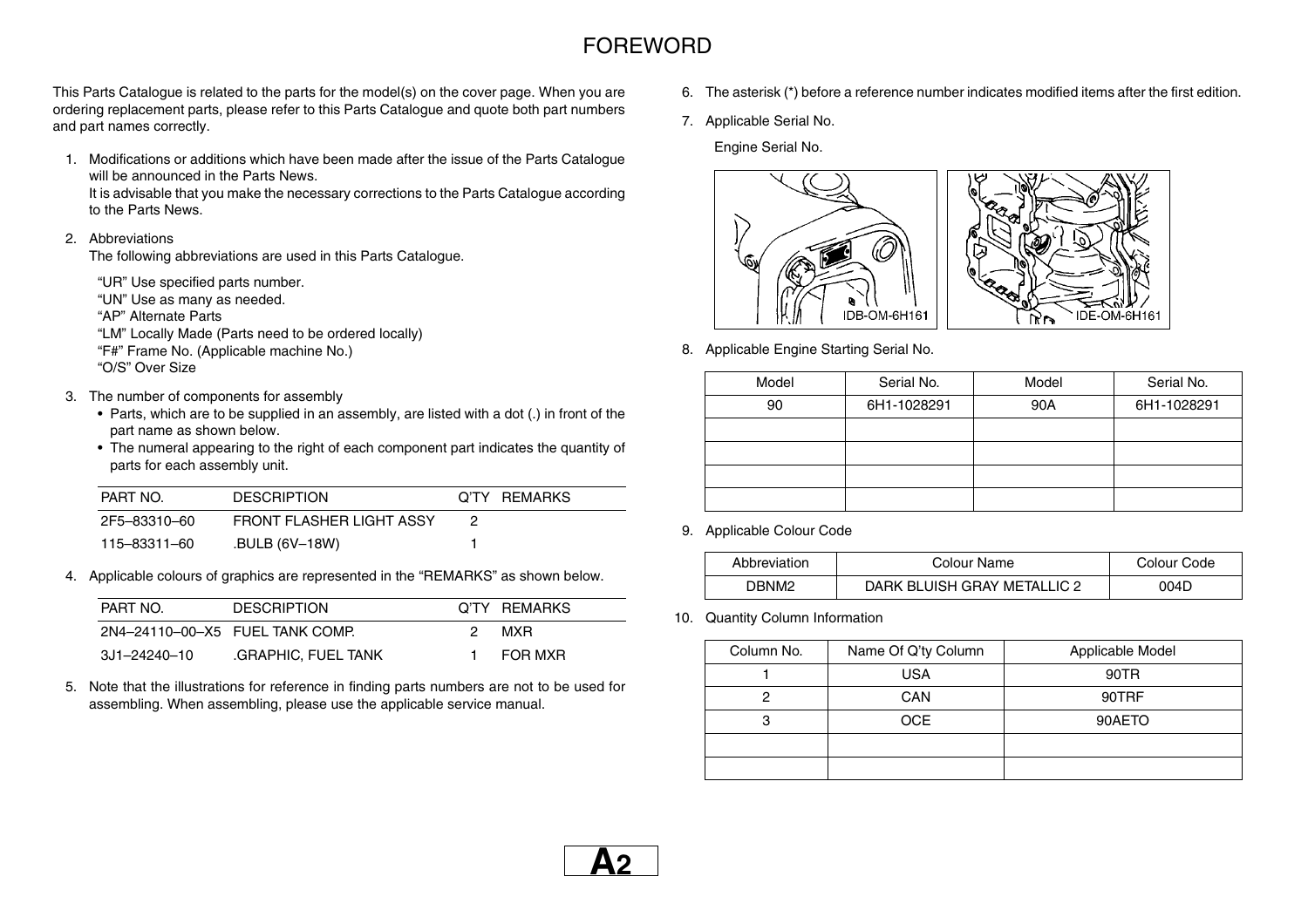# **CONTENTS**

#### SHEET1/2

| SHEET2/2                                     |  |
|----------------------------------------------|--|
|                                              |  |
|                                              |  |
|                                              |  |
|                                              |  |
|                                              |  |
|                                              |  |
| $\mathbf{R} \cup \mathbf{R} \cup \mathbf{R}$ |  |

#### **INDEX**

### **INDEX**

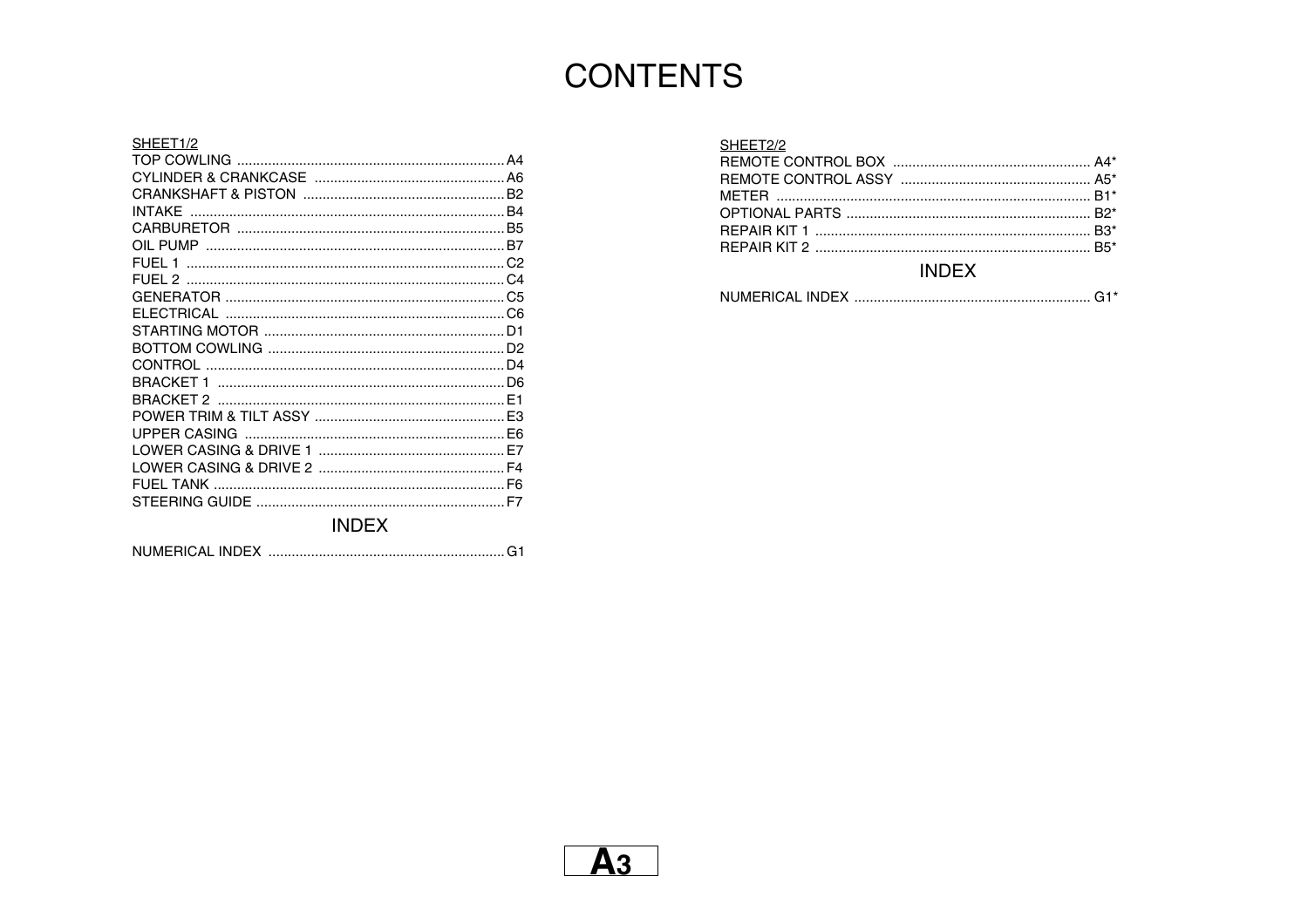



#### **FIG. 1 TOP COWLING**

| REF.<br>NO. | PART NO.        | <b>DESCRIPTION</b>                | USA          | <b>S</b>       | OCE            | <b>REMARKS</b> |
|-------------|-----------------|-----------------------------------|--------------|----------------|----------------|----------------|
| 1           | 6H1-42610-80-4D | TOP COWLING ASSY                  | 1            | 1              | 1              |                |
| 2           | 63D-2177H-00    | .DISK CAP 2                       | 1            | 1              | 1              |                |
| 3           | 6H1-42647-00-94 | .HOLDER, CLAMP BAND               | 1            | 1              | 1              |                |
| 4           | 6H1-42649-00-94 | .HOLDER, CLAMP BAND               | 1            | 1              | 1              |                |
| 5           | 663-42662-00    | .DAMPER                           | 3            | 3              | 3              |                |
| 6           | 688-42652-10    | .HOOK                             | 2            | $\overline{c}$ | $\overline{2}$ |                |
| 7           | 97095-06016     | .BOLT                             | 2            | 2              | 2              |                |
| 8           | 92995-06100     | .WASHER, SPRING                   | 2            | 2              | 2              |                |
| 9           | 92995-06600     | .WASHER                           | 2            | 2              | 2              |                |
| 10          | 90266-06009     | .RIVET                            | 6            | 6              | 6              |                |
| 11          |                 | 6H1-42613-01-4D MOLDING, AIR DUCT | 1            | 1              | 1              |                |
| 12          | 97095-06016     | .BOLT                             | 4            | 4              | 4              |                |
| 13          | 92995-06600     | .WASHER                           | 4            | 4              | 4              |                |
| 14          | 688-42615-00    | .SEAL                             | 1            | 1              | 1              |                |
| 15          | 6H1-42677-80    | .GRAPHIC, FRONT                   | 1            | 1              | 1              |                |
| 16          | 6H1-42678-60    | .GRAPHIC, REAR                    | $\mathbf{1}$ | $\mathbf{1}$   | $\mathbf{1}$   |                |
| 17          | 6H1-W0070-60    | <b>GRAPHIC SET</b>                | 1            | 1              | 1              |                |
| 18          | 6H1-42617-10    | .DAMPER, FORM                     | 1            | 1              | 1              |                |
| 19          | 6H1-42619-00    | .DAMPER, FORM                     | 1            | 1              | 1              |                |
| 20          | 6H1-42627-00    | .DAMPER, FORM                     | 1            | 1              | 1              |                |
| 21          | 6H1-42637-00    | .DAMPER, FORM                     | 1            | $\mathbf{1}$   | 1              |                |
| 22          | 6H1-42694-00    | .BAND                             | 1            | 1              | 1              |                |
| 23          | 6H3-21732-00    | .SEAL 1                           | 1            | 1              | 1              |                |
| 24          | 6H3-21735-00    | SEAL <sub>2</sub>                 | 1            | 1              | 1              |                |
| 25          | 90338-05M12     | .PLUG                             | 1            | 1              | 1              |                |
| 26          | 90183-05M06     | .NUT, SPRING                      | 1            | 1              | 1              |                |
| 27          | 6H1-42681-50    | .MARK, COWLING                    | 1            | 1              | 1              |                |
|             |                 |                                   |              |                |                |                |

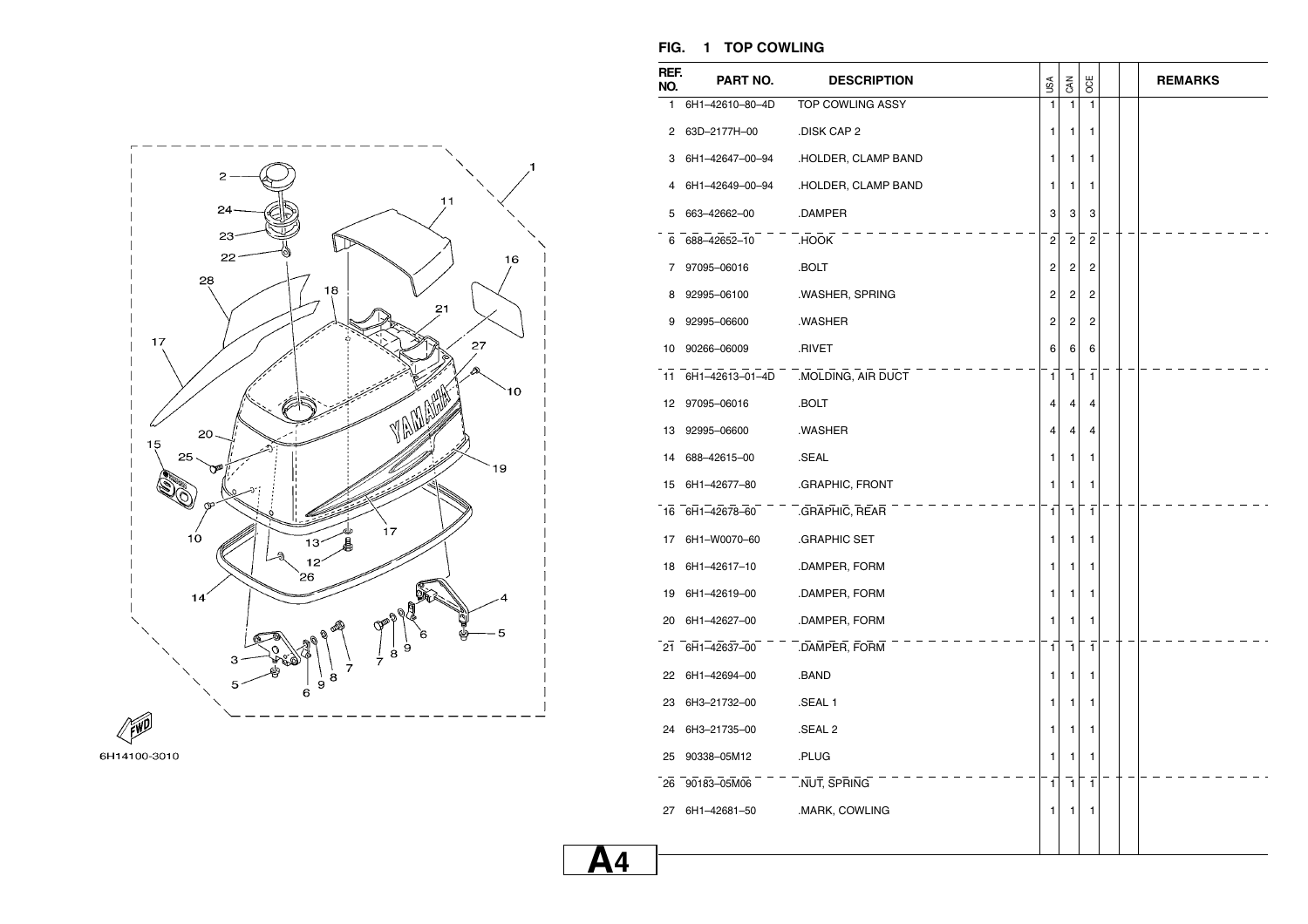

|           | REF.<br>NO. | PART NO.        | <b>DESCRIPTION</b> | <b>NSN</b>     | $rac{1}{\sqrt{2}}$ | OCE            |  | <b>REMARKS</b> |
|-----------|-------------|-----------------|--------------------|----------------|--------------------|----------------|--|----------------|
|           |             | 28 6H1-42682-50 | .MARK, COWLING     | $\overline{1}$ | $\overline{1}$     | $\overline{1}$ |  |                |
|           |             |                 |                    |                |                    |                |  |                |
|           |             |                 |                    |                |                    |                |  |                |
|           |             |                 |                    |                |                    |                |  |                |
|           |             |                 |                    |                |                    |                |  |                |
|           |             |                 |                    |                |                    |                |  |                |
|           |             |                 |                    |                |                    |                |  |                |
|           |             |                 |                    |                |                    |                |  |                |
| <u>A5</u> |             |                 |                    |                |                    |                |  |                |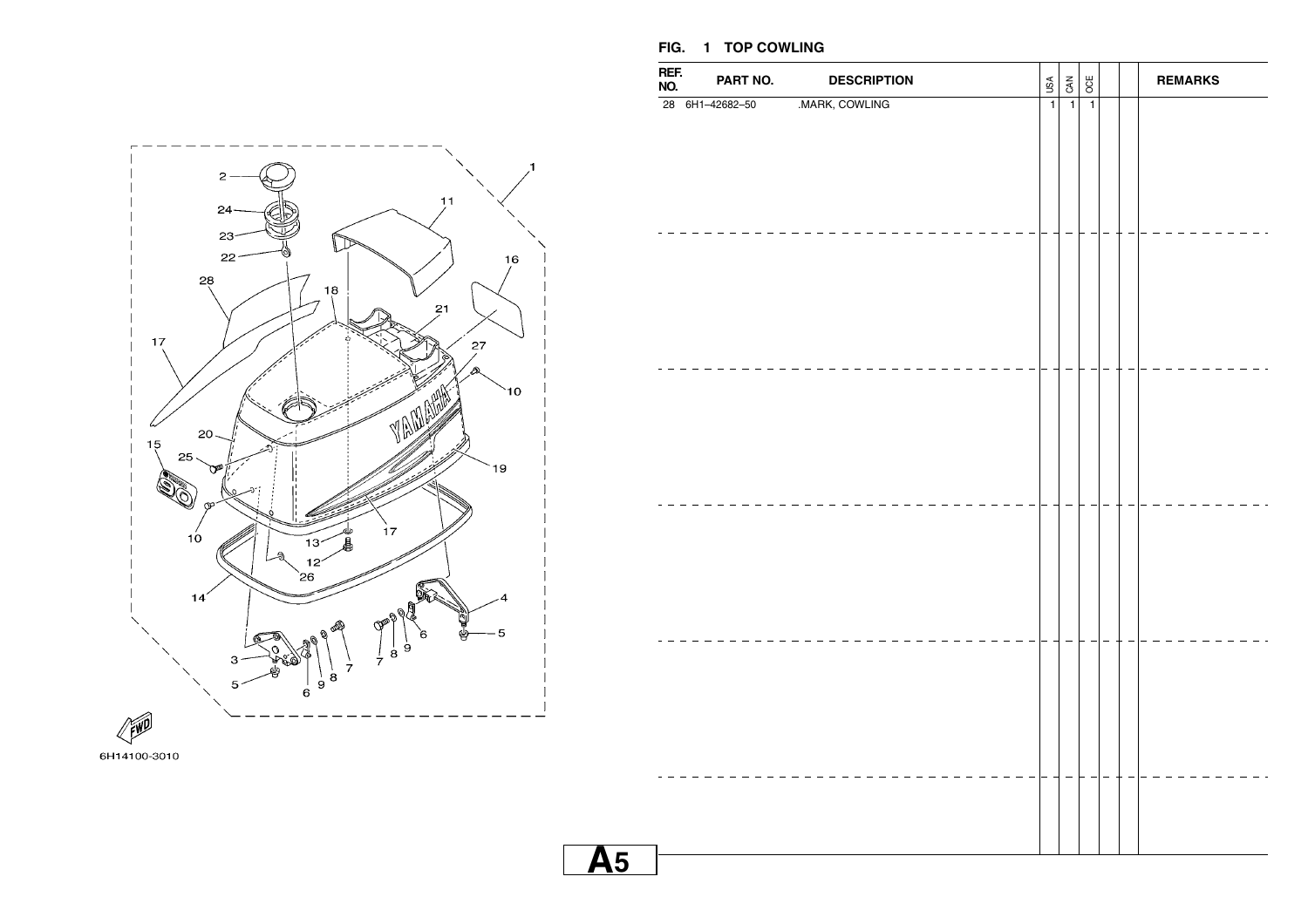

6H19100-F020

#### **FIG. 2 CYLINDER & CRANKCASE**

| REF.<br>NO. | PART NO.        | <b>DESCRIPTION</b>         | USA                     | <b>SAN</b>              | OCE            |  | <b>REMARKS</b> |
|-------------|-----------------|----------------------------|-------------------------|-------------------------|----------------|--|----------------|
| 1           | 6H1-W0090-44-1S | <b>CRANK CYLINDER ASSY</b> | 1                       | $\mathbf{1}$            | 1              |  |                |
| 2           | 6H1-15100-04-1S | <b>CRANKCASE ASSY</b>      | 1                       | 1                       | 1              |  |                |
| 3           | 688-11370-01    | CHECK VALVE ASSY           | 2                       | 2                       | 2              |  |                |
| 4           | 650-11370-01    | CHECK VALVE ASSY.          | 1                       | 1                       | 1              |  |                |
| 5           | 624-14485-00    | .PIPE, JOINT               | 4                       | 4                       | 4              |  |                |
| 6           | 663-11518-01    | .LOCK, BEARING             | 3                       | $\overline{\mathbf{3}}$ | 3              |  |                |
| 7           | 650-24378-00    | PIPE, JOINT 4              | 1                       | 1                       | 1              |  |                |
| 8           | 93608-12063     | PIN, DOWEL                 | 2                       | 2                       | 2              |  |                |
| 9           | 90119-06M12     | BOLT, WITH WASHER          | 12                      | 12                      | 12             |  |                |
| 10          | 90119-10005     | BOLT, WITH WASHER          | 6                       | 6                       | 6              |  |                |
| 11          | 90201-10008     | WASHER, PLATE              | 2                       | $\overline{2}$          | $\overline{c}$ |  |                |
| 12          | 95313-10600     | <b>NUT</b>                 | 2                       | 2                       | 2              |  |                |
| 13          | 90157-06014     | SCREW, PAN HEAD            | 1                       | 1                       | 1              |  |                |
| 14          | 688-44194-00    | CAP                        | 1                       | 1                       | 1              |  |                |
| 15          | 95303-06700     | <b>NUT</b>                 | 1                       | 1                       | 1              |  |                |
|             | 16 90445-07260  | HOSE (L276)                | 1                       | $\mathbf{1}$            | 1              |  |                |
| 17          | 90467-06016     | <b>CLIP</b>                | 2                       | 2                       | 2              |  |                |
| 18          | 90480-24M04     | <b>GROMMET</b>             | 1                       | 1                       | 1              |  |                |
| 19          | 90445-07M00     | <b>HOSE (L100)</b>         | 1                       | 1                       | 1              |  |                |
| 20          | 90445-07M23     | <b>HOSE (L408)</b>         | 1                       | 1                       | 1              |  |                |
|             | 21 90467-06016  | <b>CLIP</b>                | 4                       | $\overline{4}$          | 4              |  |                |
| 22          | 90116-10M06     | <b>BOLT, STUD</b>          | 2                       | 2                       | 2              |  |                |
| 23          | 90465-12M03     | <b>CLAMP</b>               | 1                       | 1                       | 1              |  |                |
| 24          | 97095-06014     | <b>BOLT</b>                | 1                       | 1                       | 1              |  |                |
| 25          | 92995-06100     | WASHER, SPRING             | 1                       | 1                       | 1              |  |                |
|             | 26 688-11325-00 | ANODE                      | $\overline{\mathbf{c}}$ | $\overline{c}$          | $\overline{c}$ |  |                |
|             | 27 98780-04015  | SCREW, FLAT HEAD           | 2                       | 2                       | 2              |  |                |
|             |                 |                            |                         |                         |                |  |                |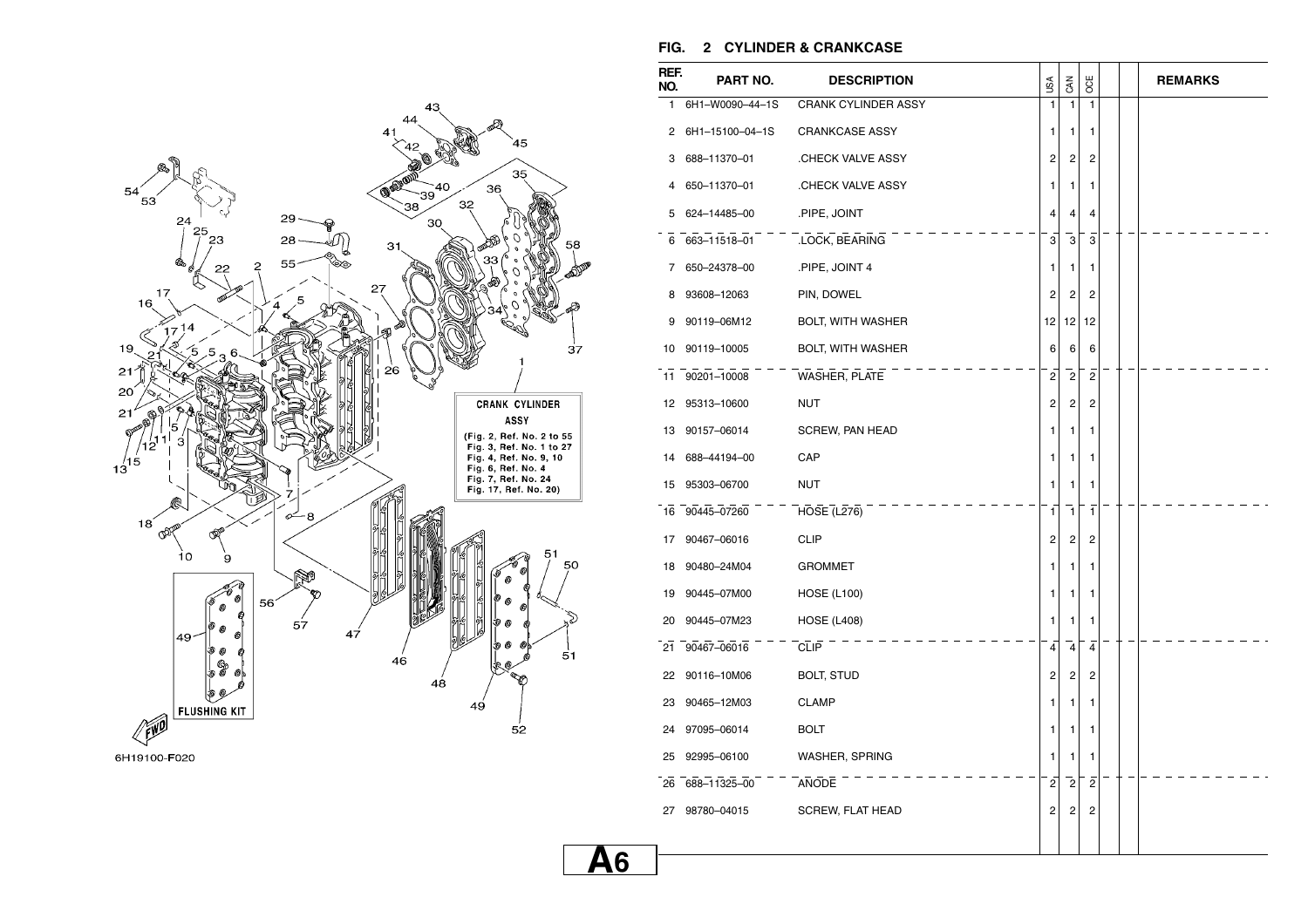

6H19100-F020

#### **FIG. 2 CYLINDER & CRANKCASE**

| REF.<br>NO. | PART NO.        | <b>DESCRIPTION</b>          | USA | CAN                     | OCE          |  | <b>REMARKS</b>      |
|-------------|-----------------|-----------------------------|-----|-------------------------|--------------|--|---------------------|
| 28          | 688-11119-01    | HANGER, ENGINE              | 1   | 1                       | $\mathbf{1}$ |  |                     |
| 29          | 90119-08MA3     | <b>BOLT, WITH WASHER</b>    | 2   | $\overline{\mathbf{c}}$ | 2            |  |                     |
| 30          | 6H1-11111-01-1S | HEAD, CYLINDER 1            | 1   | 1                       | 1            |  |                     |
| 31          | 688-11181-A1    | GASKET, CYLINDER HEAD 1     | 1   | 1                       | 1            |  |                     |
| 32          | 90119-08MA8     | <b>BOLT, WITH WASHER</b>    | 14  | 14                      | 14           |  |                     |
| 33          | 90340-14M00     | PLUG, STRAIGHT SCREW        | 1   | $\mathbf{1}$            | $\mathbf{1}$ |  |                     |
| 34          | 90430-14115     | GASKET                      | 1   | 1                       | 1            |  |                     |
| 35          | 688-11191-00-1S | COVER, CYLINDER HEAD 1      | 1   | 1                       | 1            |  |                     |
| 36          | 688-11193-A1    | GASKET, HEAD COVER 1        | 1   | 1                       | 1            |  |                     |
| 37          | 90119-06MA3     | <b>BOLT, WITH WASHER</b>    | 18  | 18                      | 18           |  |                     |
| 38          | 90480-20M05     | GROMMET                     | 1   | $\mathbf{1}$            | 1            |  |                     |
| 39          | 688-12416-00    | VALVE, PRESSURE CONTROL     | 1   | 1                       | 1            |  |                     |
| 40          | 90501-16M11     | SPRING, COMPRESSION         | 1   | 1                       | 1            |  |                     |
| 41          | 688-12411-11    | <b>THERMOSTAT</b>           | 1   | 1                       | 1            |  |                     |
| 42          | 688-12412-00    | .SEAL, THERMOSTAT           | 1   | 1                       | 1            |  |                     |
| 43          | 688-12413-00-1S | COVER, THERMOSTAT           | 1   | $\mathbf{1}$            | $\mathbf{1}$ |  |                     |
| 44          | 688-12414-A1    | GASKET, COVER               | 1   | 1                       | 1            |  |                     |
| 45          | 90119-06MA5     | BOLT, WITH WASHER           | 4   | 4                       | 4            |  |                     |
| 46          | 688-41111-00-1S | INNER COVER, EXHAUST        | 1   | 1                       | 1            |  |                     |
| 47          | 688-41112-A0    | GASKET, EXHAUST INNER COVER | 1   | 1                       | 1            |  |                     |
| 48          | 688-41114-A0    | GASKET, EXHAUST OUTER COVER | 1   | $\mathbf{1}$            | $\mathbf{1}$ |  |                     |
| 49          | 6H1-41113-00-1S | OUTER COVER, EXHAUST        | 1   |                         | 1            |  | <b>FLUSHING KIT</b> |
|             | 688-41113-00-1S | OUTER COVER, EXHAUST        |     | 1                       |              |  | FOR STD             |
| 50          | 663-24312-01    | PIPE <sub>2</sub>           | 1   | 1                       | 1            |  |                     |
| 51          | 90467-08004     | <b>CLIP</b>                 | 2   | 2                       | 2            |  |                     |
| 52          | 90119-08020     | BOLT, WITH WASHER           | 18  | 18                      | 18           |  |                     |
| 53          | 6H1-15772-00    | STAY 2                      | 1   | 1                       | 1            |  |                     |
|             |                 |                             |     |                         |              |  |                     |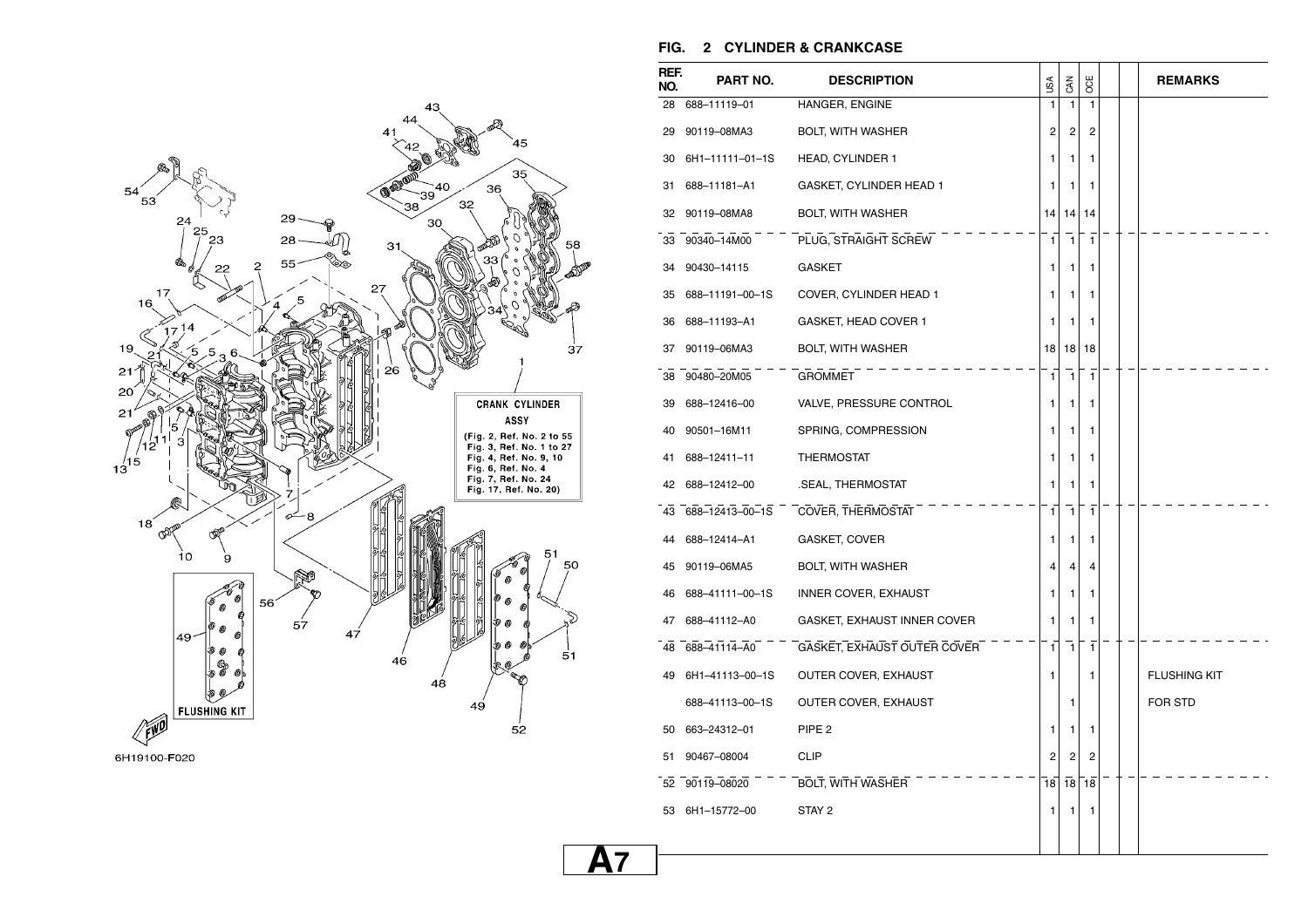

**B1**

| REF.<br>NO. | PART NO.       | <b>DESCRIPTION</b>                                                | $\frac{1}{2}$ | $\frac{5}{2}$  | OCE                     | <b>REMARKS</b> |
|-------------|----------------|-------------------------------------------------------------------|---------------|----------------|-------------------------|----------------|
|             | 54 97095-06012 | <b>BOLT</b>                                                       |               |                | $\overline{2}$          |                |
| 55          | 6H1-15773-01   | STAY 3                                                            | 1             | $\mathbf{1}$   | 1                       |                |
| 56          | 6H1-21796-00   | $\ensuremath{\mathsf{H}}\xspace\ensuremath{\mathsf{INGE}}\xspace$ | 1             | $\mathbf{1}$   | 1                       |                |
|             | 57 97095-08012 | <b>BOLT</b>                                                       | 1             | 1              | 1                       |                |
|             | 58 94702-00160 | PLUG, SPARK (NGK B8HS-10)                                         | 3             |                |                         |                |
|             | 94702-00247    | PLUG, SPARK (NGK BR8HS-10)                                        |               | $\overline{3}$ | $\overline{\mathbf{3}}$ |                |
|             |                |                                                                   |               |                |                         |                |
|             |                |                                                                   |               |                |                         |                |
|             |                |                                                                   |               |                |                         |                |
|             |                |                                                                   |               |                |                         |                |
|             |                |                                                                   |               |                |                         |                |
|             |                |                                                                   |               |                |                         |                |
|             |                |                                                                   |               |                |                         |                |
|             |                |                                                                   |               |                |                         |                |
|             |                |                                                                   |               |                |                         |                |
|             |                |                                                                   |               |                |                         |                |
|             |                |                                                                   |               |                |                         |                |
|             |                |                                                                   |               |                |                         |                |
|             |                |                                                                   |               |                |                         |                |
|             |                |                                                                   |               |                |                         |                |
|             |                |                                                                   |               |                |                         |                |
|             |                |                                                                   |               |                |                         |                |
|             |                |                                                                   |               |                |                         |                |
|             |                |                                                                   |               |                |                         |                |

**FIG. 2 CYLINDER & CRANKCASE**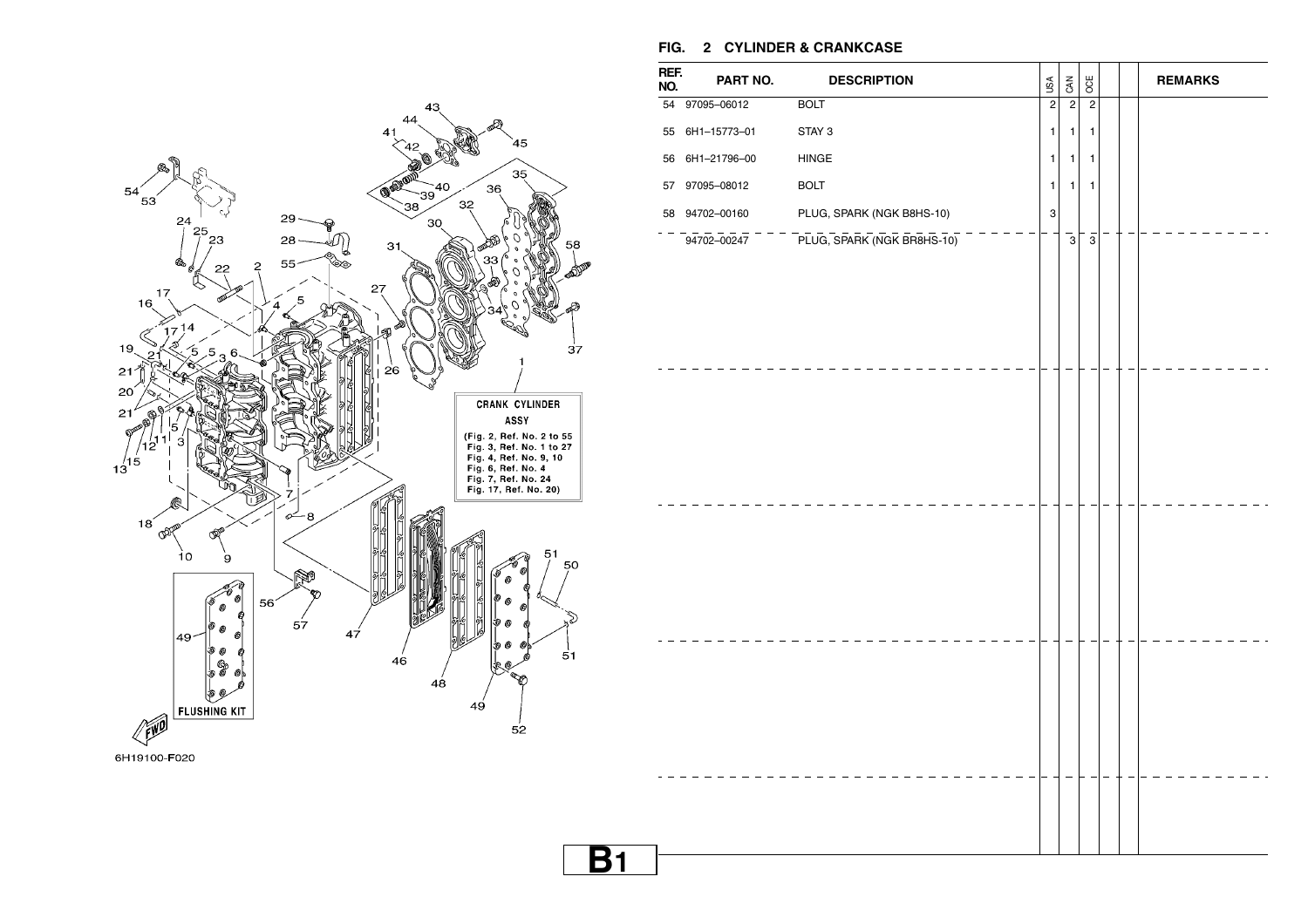

#### **FIG. 3 CRANKSHAFT & PISTON**

| REF.<br>NO. | PART NO.        | <b>DESCRIPTION</b>           | USA            | CAN            | OCE          |  | <b>REMARKS</b> |
|-------------|-----------------|------------------------------|----------------|----------------|--------------|--|----------------|
| 1.          | 6H1-15359-01-94 | HOUSING, OIL SEAL            | $\mathbf{1}$   | $\mathbf{1}$   | $\mathbf{1}$ |  |                |
| 2           | 688-11370-01    | CHECK VALVE ASSY             | 1              | 1              | 1            |  |                |
| 3           | 93102-30M05     | OIL SEAL                     | 1              | 1              | 1            |  |                |
| 4           | 93104-20M02     | OIL SEAL                     | 1              | 1              | 1            |  |                |
| 5           | 93210-62269     | O-RING                       | 1              | 1              | 1            |  |                |
| 6           | 688-15379-00    | SEAL, CRANKCASE              | $\mathbf{1}$   | $\overline{1}$ | $\mathbf{1}$ |  |                |
| 7           | 90445-07M86     | <b>HOSE (L460)</b>           | 1              | 1              | 1            |  |                |
| 8           | 90467-06016     | <b>CLIP</b>                  | 2              | 2              | 2            |  |                |
| 9           | 97095-06020     | <b>BOLT</b>                  | 3              | 3              | 3            |  |                |
| 10          | 92995-06600     | <b>WASHER</b>                | 3              | 3              | 3            |  |                |
| 11          | 688-11411-01    | CRANKSHAFT                   | $\mathbf{1}$   | $\overline{1}$ | $\mathbf{1}$ |  |                |
| 12          | 93310-636U4     | <b>BEARING</b>               | 1              | 1              | 1            |  |                |
| 13          | 93102-36M02     | .OIL SEAL                    | 1              | 1              | 1            |  |                |
| 14          | 93210-46M16     | O-RING                       | 1              | 1              | 1            |  |                |
| 15          | 93310-835U8     | <b>BEARING</b>               | $\overline{c}$ | 2              | 2            |  |                |
| 16          | 93306-206U5     | <b>BEARING</b>               | 1              | $\overline{1}$ | $\mathbf{1}$ |  |                |
| 17          | 93410-32M00     | <b>CIRCLIP</b>               | 1              | 1              | 1            |  |                |
| 18          | 6H1-11631-03-95 | PISTON (STD)                 | 3              | 3              | 3            |  |                |
|             | 6H1-11635-03    | PISTON (0.25MM O/S)          | 3              | 3              | 3            |  | AP             |
|             | 6H1-11636-03    | PISTON (0.50MM O/S)          | 3              | 3              | 3            |  | AP             |
| 19          | 688-11603-A0    | PISTON RING SET (STD)        | $\overline{3}$ | 3              | 3            |  |                |
|             | 688-11604-A0    | PISTON RING SET (0.25MM O/S) | 3              | 3              | 3            |  | AP             |
|             | 688-11605-A0    | PISTON RING SET (0.50MM O/S) | 3              | 3              | 3            |  | AP             |
| 20          | 663-11633-00    | PIN, PISTON                  | 3              | 3              | 3            |  |                |
| 21          | 688-11634-10    | CLIP, PISTON PIN             | 6              | 6              | 6            |  |                |
| 22          | 688-11650-03    | CONNECTING ROD ASSY          | 3              | 3              | 3            |  |                |
| 23          | 90109-08022     | .BOLT                        | 2              | 2              | 2            |  |                |
|             |                 |                              |                |                |              |  |                |

**B2**

١¢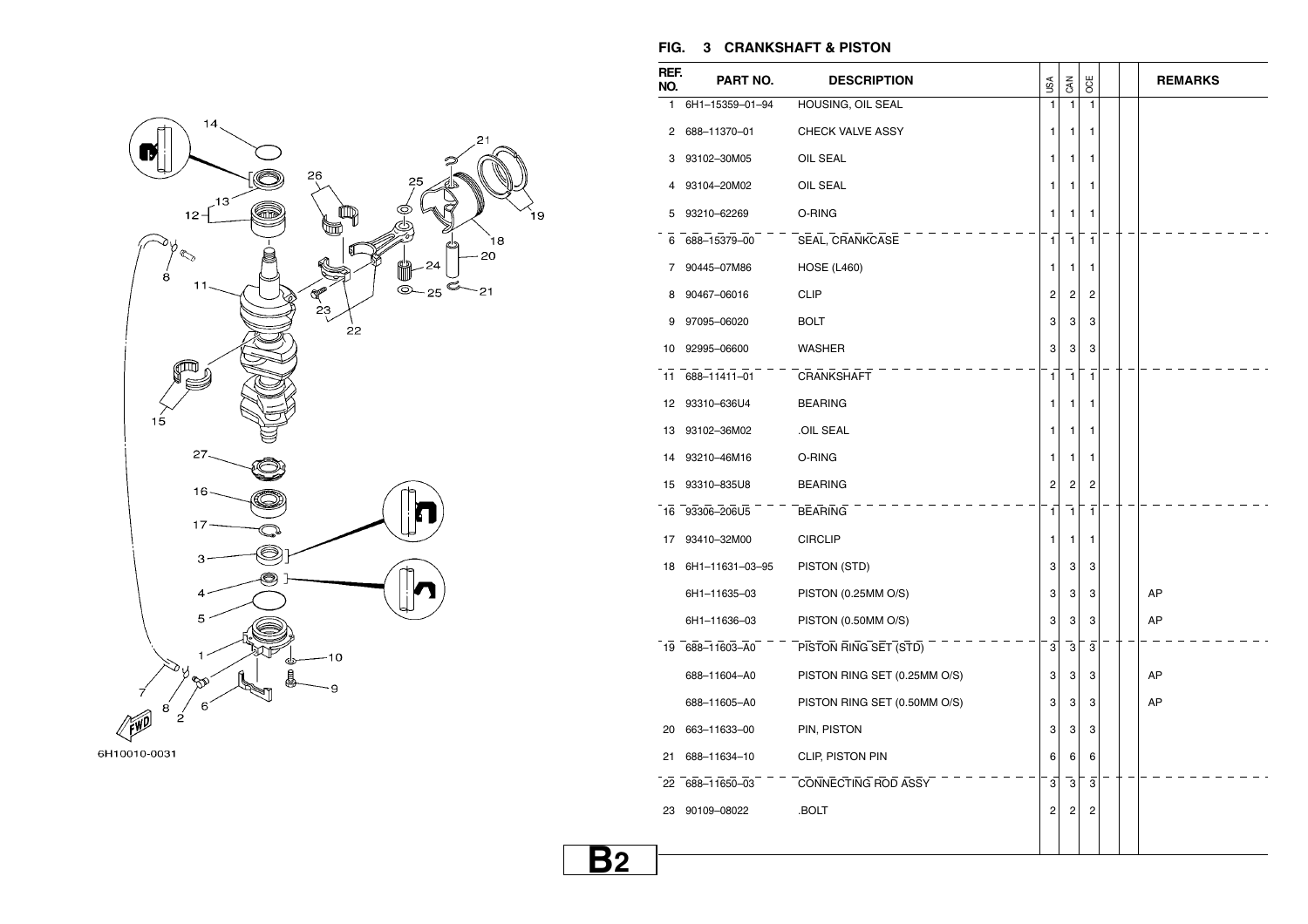

#### **FIG. 3 CRANKSHAFT & PISTON**

| REF.<br>NO. | PART NO.        | <b>DESCRIPTION</b> | USA          | CAN          | OCE        |  | <b>REMARKS</b> |
|-------------|-----------------|--------------------|--------------|--------------|------------|--|----------------|
|             | 24 93603-21111  | PIN, DOWEL         | 84           | 84           | 84         |  |                |
|             | 25 90201-20417  | WASHER, PLATE      | 6            | $\,6\,$      | 6          |  |                |
|             | 26 93310-730V8  | <b>BEARING</b>     | $\mathbf{3}$ | $\mathbf{3}$ | $\sqrt{3}$ |  |                |
|             | 27 6H1-11536-00 | GEAR, DRIVE        | $\mathbf{1}$ | $\mathbf{1}$ | 1          |  |                |
|             |                 |                    |              |              |            |  |                |
|             |                 |                    |              |              |            |  |                |
|             |                 |                    |              |              |            |  |                |
|             |                 |                    |              |              |            |  |                |
|             |                 |                    |              |              |            |  |                |
|             |                 |                    |              |              |            |  |                |
|             |                 |                    |              |              |            |  |                |
|             |                 |                    |              |              |            |  |                |
|             |                 |                    |              |              |            |  |                |
|             |                 |                    |              |              |            |  |                |
|             |                 |                    |              |              |            |  |                |
|             |                 |                    |              |              |            |  |                |
|             |                 |                    |              |              |            |  |                |
|             |                 |                    |              |              |            |  |                |
|             |                 |                    |              |              |            |  |                |
|             |                 |                    |              |              |            |  |                |
|             |                 |                    |              |              |            |  |                |
|             |                 |                    |              |              |            |  |                |
|             |                 |                    |              |              |            |  |                |
|             |                 |                    |              |              |            |  |                |
|             |                 |                    |              |              |            |  |                |
|             |                 |                    |              |              |            |  |                |
|             |                 |                    |              |              |            |  |                |
|             |                 |                    |              |              |            |  |                |
|             |                 |                    |              |              |            |  |                |

i c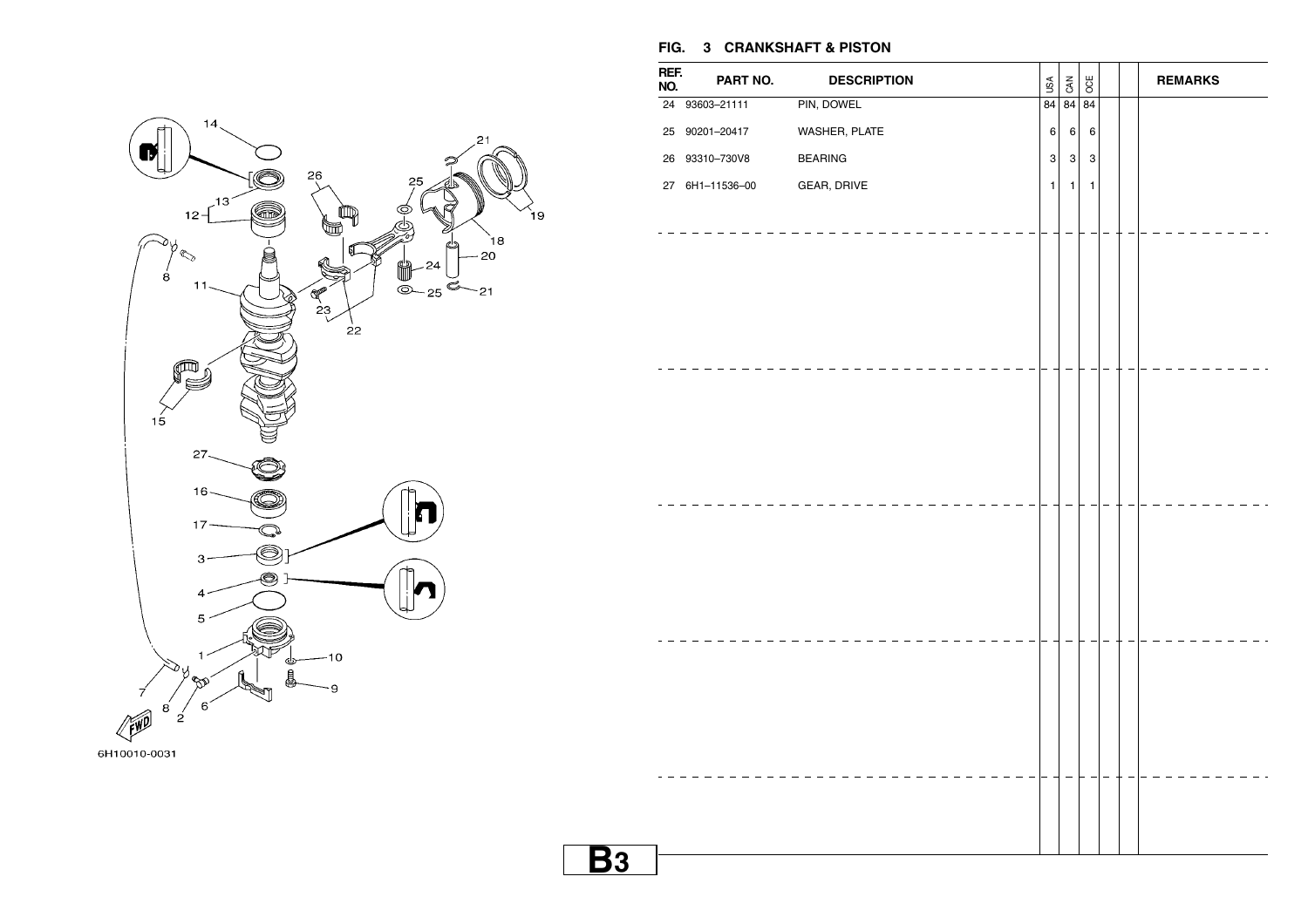

6H12100-2040

| REF.<br>NO. | PART NO.        | <b>DESCRIPTION</b>     | USA            | CAN            | OCE            |  | <b>REMARKS</b> |
|-------------|-----------------|------------------------|----------------|----------------|----------------|--|----------------|
| 1           | 90445-07M23     | <b>HOSE (L408)</b>     | 1              | $\mathbf{1}$   | 1              |  |                |
| 2           | 90467-06016     | <b>CLIP</b>            | 2              | 2              | 2              |  |                |
| 3           | 688-41217-01    | ROD, ACCEL. LEVER      | 1              | 1              | 1              |  |                |
| 4           | 6H3-14349-00    | <b>PIPE</b>            | 1              | 1              | 1              |  |                |
| 5           | 90467-08004     | <b>CLIP</b>            | 2              | 2              | $\overline{2}$ |  |                |
| 6           | 6H1-13641-02-94 | MANIFOLD 1             | $\mathbf{1}$   | 1              | $\mathbf{1}$   |  |                |
| 7           | 6H1-14485-00    | .PIPE, JOINT           | 4              | 4              | 4              |  |                |
| 8           | 97095-06095     | <b>BOLT</b>            | 6              | 6              | 6              |  |                |
| 9           | 93210-39ME4     | O-RING                 | 3              | 3              | 3              |  |                |
| 10          | 688-13621-A1    | GASKET, VALVE SEAT     | $\overline{c}$ | $\overline{c}$ | $\overline{2}$ |  |                |
| 11          | 688-13624-00    | PLATE, REED VALVE      | $\mathbf{1}$   | $\mathbf{1}$   | 1              |  |                |
| 12          | 688-13610-00    | <b>REED VALVE ASSY</b> | 3              | 3              | 3              |  |                |
| 13          | 688-W0004-00    | .REED SET              | 1              | 1              | 1              |  |                |
| 14          | 97880-05020     | SCREW, PAN HEAD        | 6              | 6              | 6              |  |                |
| 15          | 92990-05100     | WASHER, SPRING         | 6              | 6              | 6              |  |                |
| 16          | 97013-06030     | <b>BOLT</b>            | 12             | 12             | 12             |  |                |
| 17          | 92903-06100     | WASHER, SPRING         | 12             | 12             | 12             |  |                |
| 18          | 6H1-14440-02    | SILENCER ASSY, INTAKE  | 1              | 1              | 1              |  |                |
| 19          | 93210-46044     | O-RING                 | 3              | 3              | 3              |  |                |
| 20          | 97885-06050     | SCREW, PAN HEAD        | 4              | $\overline{4}$ | 4              |  |                |
| 21          | 90209-06M05     | WASHER                 | 4              | $\overline{4}$ | $\overline{4}$ |  |                |
| 22          | 6H1-14413-02    | <b>STAY</b>            | 1              | 1              | 1              |  |                |
| 23          | 6H1-85711-60    | MARK, CAUTION          | 1              | 1              | 1              |  |                |
| 24          | 6A1-83625-41    | MARK 5                 | 1              | 1              | 1              |  |                |
|             | 25 6A1-83625-51 | MARK 5                 |                | 1              |                |  |                |
|             |                 |                        |                |                |                |  |                |
|             |                 |                        |                |                |                |  |                |
|             |                 |                        |                |                |                |  |                |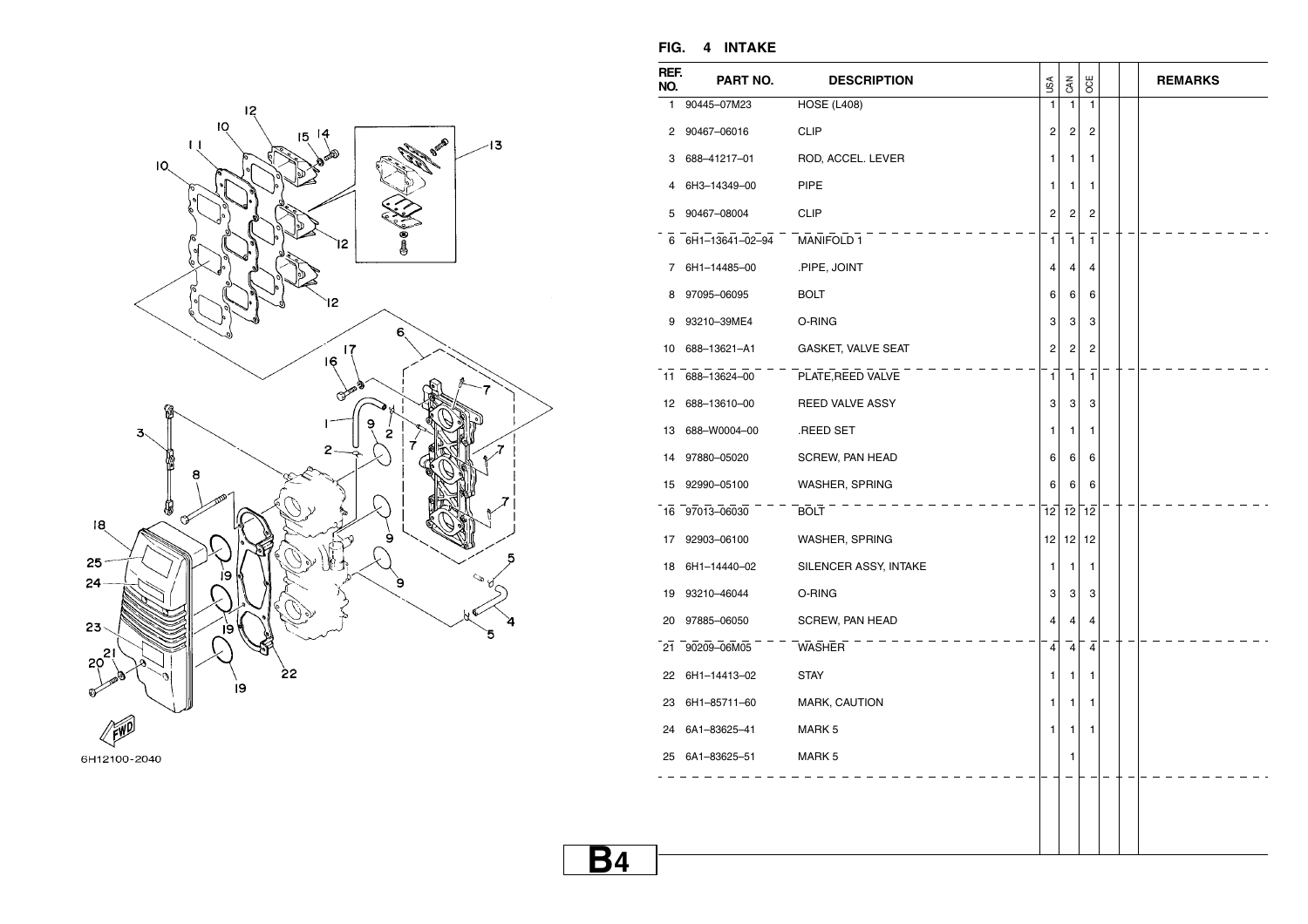

#### **FIG. 5 CARBURETOR**

| REF.<br>NO.  | PART NO.     | <b>DESCRIPTION</b>       | USA                     | CAN            | OCE          |  | <b>REMARKS</b> |
|--------------|--------------|--------------------------|-------------------------|----------------|--------------|--|----------------|
| $\mathbf{1}$ | 6H1-14301-30 | <b>CARBURETOR ASSY 1</b> | 1                       | 1              |              |  |                |
|              | 6H1-14301-07 | <b>CARBURETOR ASSY 1</b> |                         |                | 1            |  |                |
| 2            | 6H1-14302-30 | <b>CARBURETOR ASSY 2</b> | 1                       | 1              |              |  |                |
|              | 6H1-14302-07 | <b>CARBURETOR ASSY 2</b> |                         |                | 1            |  |                |
| 3            | 6H1-14303-30 | <b>CARBURETOR ASSY 3</b> | 1                       | 1              |              |  |                |
|              | 6H1-14303-07 | <b>CARBURETOR ASSY 3</b> |                         |                | $\mathbf{1}$ |  |                |
| 4            | 97980-04114  | .SCREW, WITH WASHER      | 21                      |                | $21$ 21      |  |                |
| 5            | 63V-14523-00 | .SCREW, STOP             | 1                       | 1              | 1            |  | #2             |
| 6            | 90501-10326  | .SPRING, COMPRESSION     | 1                       | 1              | 1            |  | #2             |
| 7            | 6H2-14578-00 | .COLLAR                  | 1                       | 1              | 1            |  | #3             |
| 8            | 6H4-14146-20 | .PLATE                   | $\overline{\mathbf{c}}$ | $\overline{c}$ |              |  | #1,3           |
|              | 6H4-14146-00 | .PLATE                   |                         |                | 2            |  | #1,3           |
| 9            | 6H3-14146-20 | .PLATE                   | 1                       | 1              |              |  | #2             |
|              | 6H3-14146-10 | .PLATE                   |                         |                | 1            |  | #2             |
| 10           | 6H4-14147-00 | .O-RING                  | 3                       | 3              | 3            |  |                |
| 11           | 692-14923-00 | .SCREW, PILOT            | 3                       | 3              | 3            |  |                |
| 12           | 697-14555-00 | .SPRING                  | 3                       | 3              | 3            |  |                |
| 13           | 93210-04228  | .O-RING                  | 3                       | 3              | 3            |  |                |
| 14           | 692-14590-01 | .NEEDLE VALVE ASSY       | 3                       | 3              | 3            |  |                |
| 15           | 6H4-14548-00 | .PIN, FLOAT ARM          | 3                       | 3              | 3            |  |                |
| 16           | 98580-04008  | .SCREW, PAN HEAD         | 3                       | 3              | 3            |  |                |
| 17           | 663-14159-00 | .CLIP                    | 3                       | 3              | 3            |  |                |
| 18           | 676-14186-00 | PIN, FLOAT               | 3                       | 3              | 3            |  |                |
| 19           | 6H4-14985-01 | .FLOAT                   | 3                       | 3              | 3            |  |                |
| 20           | 6H1-14947-75 | .JET, NEEDLE             | 3                       | 3              | 3            |  |                |
| 21           | 6H1-14943-39 | .JET, MAIN (#160)        | 3                       | 3              | 3            |  |                |
| 22           | 676-14966-00 | .CAP                     | 3                       | 3              | 3            |  |                |
|              |              |                          |                         |                |              |  |                |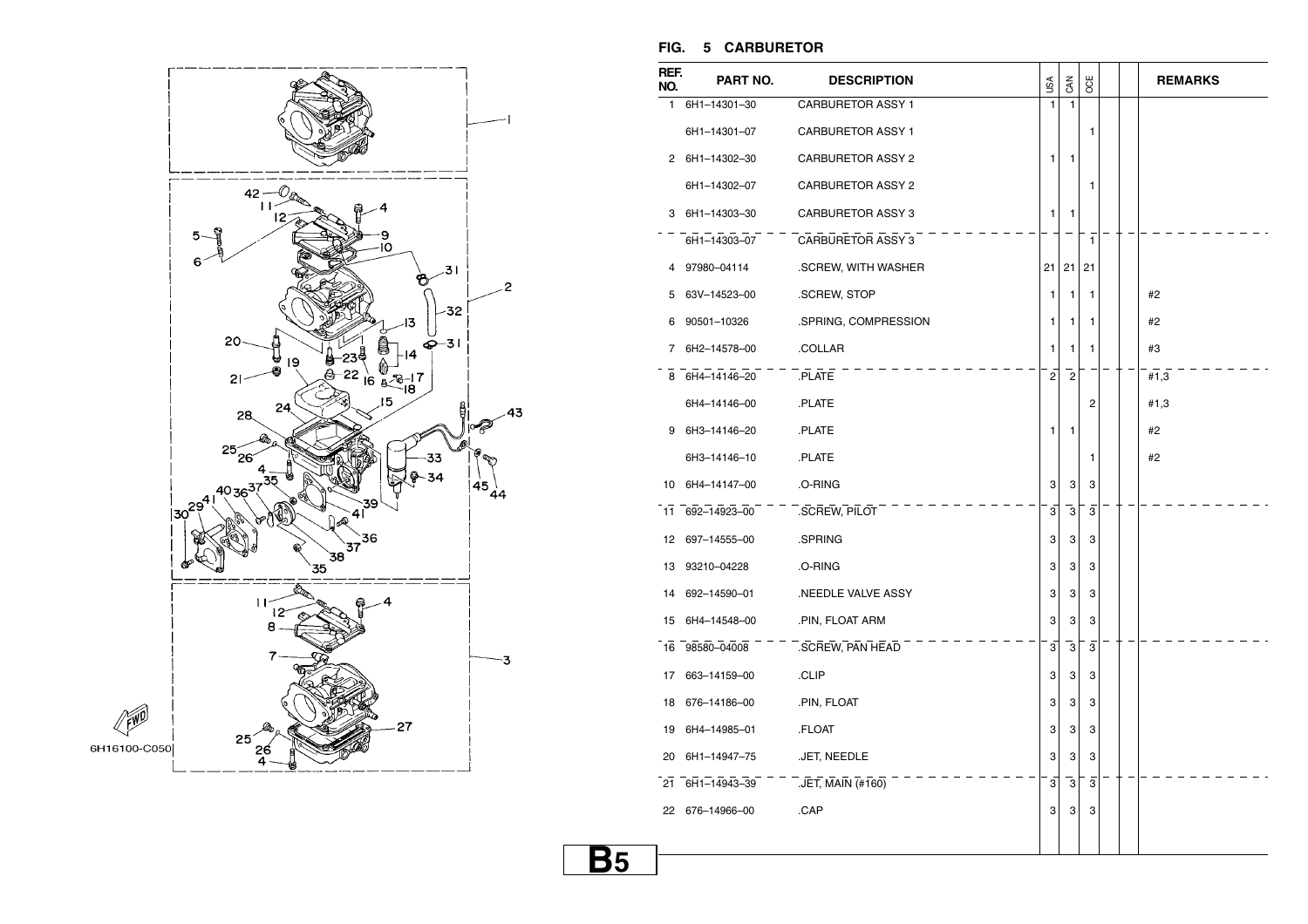

#### **FIG. 5 CARBURETOR**

| REF.<br>NO. | PART NO.     | <b>DESCRIPTION</b>         | USA                     | CAN            | <b>DCE</b>     |  | <b>REMARKS</b> |
|-------------|--------------|----------------------------|-------------------------|----------------|----------------|--|----------------|
| 23          | 6H1-14948-18 | .JET (#78)                 | 3                       | 3              | 3              |  |                |
| 24          | 6H4-14984-00 | .GASKET, FLOAT CHAMBER     | 3                       | 3              | 3              |  |                |
| 25          | 6H3-14992-00 | .SCREW, DRAIN              | 3                       | 3              | 3              |  |                |
| 26          | 93210-04230  | .O-RING                    | 3                       | 3              | 3              |  |                |
| 27          | 6H4-14980-00 | <b>BODY, FLOAT CHAMBER</b> | $\overline{c}$          | 2              | 2              |  | #1,3           |
| 28          | 6H3-14980-10 | .BODY, FLOAT CHAMBER       | $\mathbf{1}$            | $\overline{1}$ | $\mathbf{1}$   |  | #2             |
| 29          | 6H3-24452-10 | .COVER                     | 1                       | 1              | 1              |  | #2             |
| 30          | 6H4-14567-00 | .SCREW                     | 4                       | 4              | 4              |  | #2             |
| 31          | 6H3-14137-00 | .CLIP                      | $\overline{2}$          | 2              | 2              |  | #2             |
| 32          | 6H3-14349-00 | .PIPE                      | 1                       | 1              | 1              |  | #2             |
| 33          | 6H3-14380-00 | .STARTER ASSY              | $\mathbf{1}$            | $\overline{1}$ | $\mathbf{1}$   |  | #2             |
| 34          | 97803-04010  | .SCREW, PAN HEAD           | $\overline{c}$          | 2              | $\overline{c}$ |  | #2             |
| 35          | 95380-03600  | .NUT                       | $\overline{c}$          | 2              | 2              |  | #2             |
| 36          | 98980-03006  | .SCREW, BIND               | $\overline{\mathbf{c}}$ | 2              | 2              |  | #2             |
| 37          | 6L5-24421-00 | .VALVE, CHECK              | 2                       | 2              | 2              |  | #2             |
| 38          | 6H4-24413-00 | .BODY 2                    | $\mathbf{1}$            | $\mathbf{1}$   | 1              |  | #2             |
| 39          | 6H4-24486-00 | .O-RING                    | 1                       | 1              | 1              |  | #2             |
| 40          | 6H3-24411-10 | .DIAPHRAGM                 | 1                       | 1              | 1              |  | #2             |
| 41          | 6H3-24434-10 | .GASKET, BODY              | $\overline{\mathbf{c}}$ | 2              | 2              |  | #2             |
| 42          | 67C-1432A-00 | .PLUG                      | 3                       | 3              |                |  |                |
| 43          | 90465-18147  | <b>CLAMP</b>               | $\mathbf{1}$            | $\mathbf{1}$   | $\mathbf{1}$   |  |                |
| 44          | 97013-06012  | <b>BOLT</b>                | 1                       | 1              | 1              |  |                |
| 45          | 92903-06600  | <b>WASHER, PLATE</b>       | 1                       | 1              | 1              |  |                |
|             |              |                            |                         |                |                |  |                |
|             |              |                            |                         |                |                |  |                |
|             |              |                            |                         |                |                |  |                |
|             |              |                            |                         |                |                |  |                |
|             |              |                            |                         |                |                |  |                |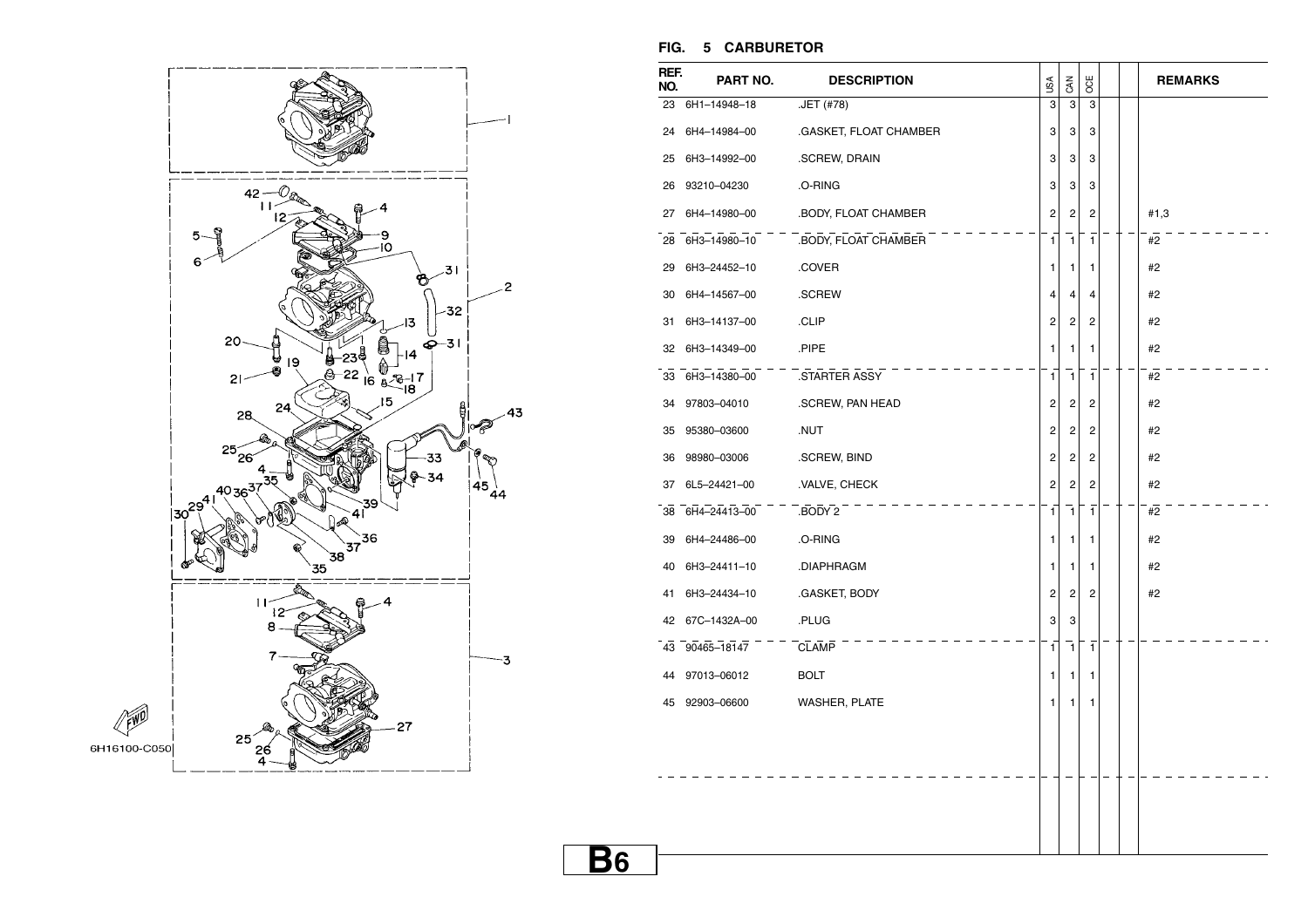

| 6H10010-0060 |  |
|--------------|--|
|--------------|--|

**FIG. 6 OIL PUMP** 

| REF.<br>NO. | PART NO.     | <b>DESCRIPTION</b>      | USA          | CAN          | OCE          |  | <b>REMARKS</b> |
|-------------|--------------|-------------------------|--------------|--------------|--------------|--|----------------|
| 1           | 6H1-13200-02 | OIL INJECTION PUMP ASSY | 1            | 1            | 1            |  |                |
| 2           | 6R3-13471-00 | .PLUG, DRAIN            | 1            | 1            | 1            |  |                |
| 3           | 6L2-13475-00 | .GASKET                 | 1            | 1            | 1            |  |                |
| 4           | 93210-19MA7  | .O-RING                 | 1            | 1            | 1            |  |                |
| 5           | 90109-06M39  | <b>BOLT</b>             | 1            | 1            | 1            |  |                |
| 6           | 90109-06M40  | <b>BOLT</b>             | 1            | $\mathbf{1}$ | 1            |  |                |
| 7           | 90468-07M02  | <b>CLIP</b>             | 3            | 3            | 3            |  |                |
| 8           | 90445-07M90  | <b>HOSE (L390)</b>      | 1            | 1            | 1            |  |                |
| 9           | 90445-07240  | <b>HOSE (L330)</b>      | 1            | 1            | 1            |  |                |
| 10          | 90445-07M44  | <b>HOSE (L250)</b>      | 1            | 1            | 1            |  |                |
| 11          | 90468-07M02  | <b>CLIP</b>             | 3            | 3            | 3            |  |                |
| 12          | 90445-07M87  | <b>HOSE (L110)</b>      | 3            | 3            | 3            |  |                |
| 13          | 6E9-13183-70 | VALVE, CHECK            | 3            | 3            | 3            |  |                |
| 14          | 90468-07M02  | <b>CLIP</b>             | 6            | 6            | 6            |  |                |
| 15          | 90464-07M05  | <b>CLAMP</b>            | 1            | 1            | 1            |  |                |
| 16          | 6H1-11537-01 | GEAR, DRIVEN            | $\mathbf{1}$ | $\mathbf{1}$ | $\mathbf{1}$ |  |                |
| 17          | 90201-08M93  | WASHER, PLATE           | 1            | 1            | 1            |  |                |
| 18          | 6H1-13117-01 | COLLAR, DISTANCE        | 1            | 1            | 1            |  |                |
| 19          | 93210-13M04  | O-RING                  | 1            | 1            | 1            |  |                |
| 20          | 6H1-41241-02 | ROD, LINK               | 1            | 1            | 1            |  |                |
| 21          | 6H1-41237-00 | <b>JOINT, LINK</b>      | 1            | 1            | 1            |  |                |
| 22          | 95380-05600  | NUT                     | 1            | 1            | 1            |  |                |
| 23          | 90202-05088  | <b>WASHER, PLATE</b>    | 1            | 1            | 1            |  |                |
| 24          | 90468-05M03  | <b>CLIP</b>             | 1            | 1            | 1            |  |                |
| 25          | 6E9-41237-00 | <b>JOINT, LINK</b>      | 1            | 1            | 1            |  |                |
| 26          | 6H1-21707-07 | OIL TANK COMP.          | 1            | 1            | 1            |  |                |
| 27          | 90445-11M09  | <b>HOSE (L600)</b>      | 1            | 1            | 1            |  |                |
|             |              |                         |              |              |              |  |                |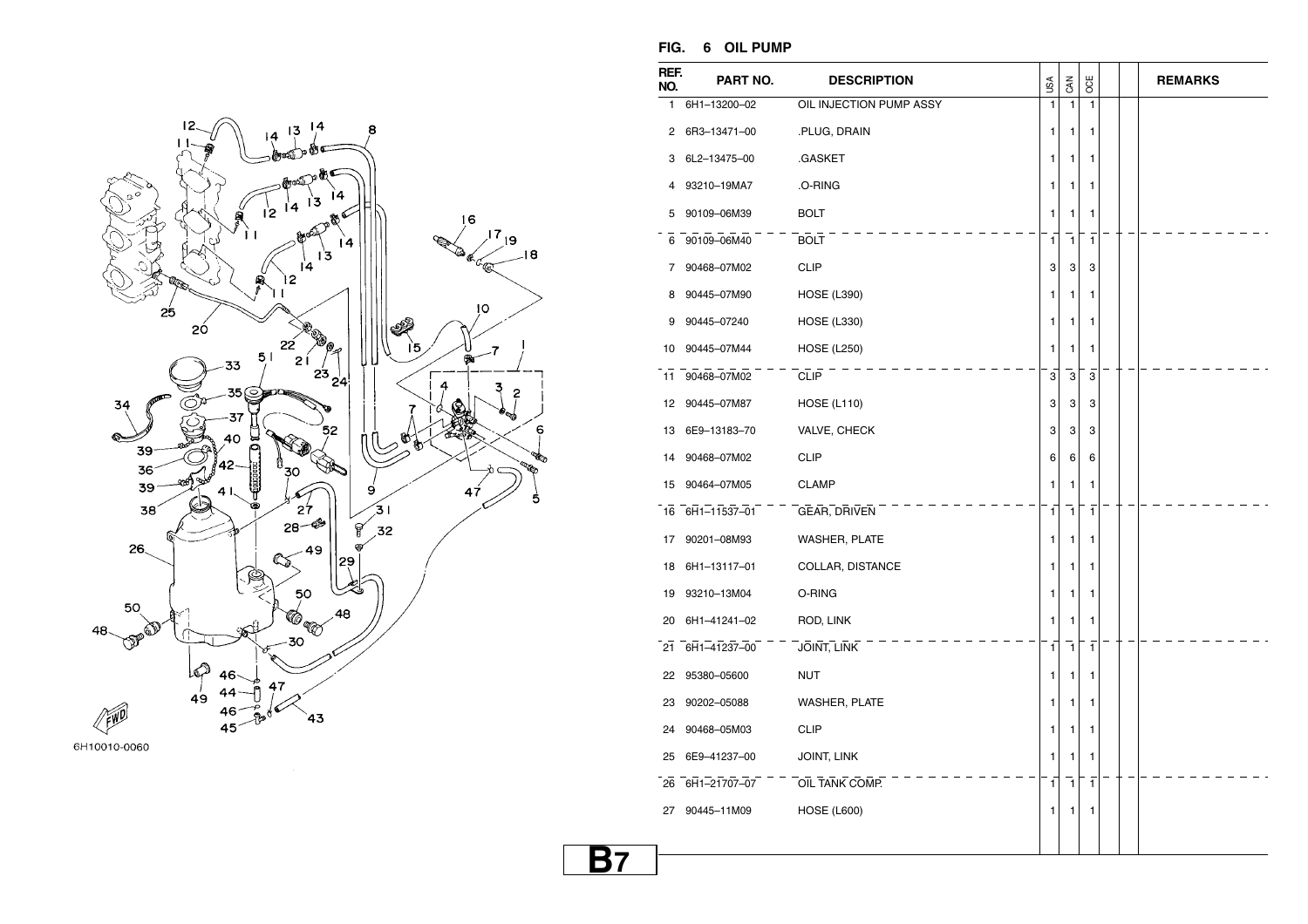

| 6H10010-0060 |  |
|--------------|--|
|--------------|--|

**FIG. 6 OIL PUMP** 

| REF.<br>NO. | PART NO.        | <b>DESCRIPTION</b>            | USA                     | CAN            | OCE          |  | <b>REMARKS</b> |
|-------------|-----------------|-------------------------------|-------------------------|----------------|--------------|--|----------------|
| 28          | 90464-11M24     | <b>CLAMP</b>                  | $\mathbf{1}$            | $\mathbf{1}$   | $\mathbf{1}$ |  |                |
| 29          | 90465-11M27     | <b>CLAMP</b>                  | 1                       | 1              | 1            |  |                |
| 30          | 90467-11M08     | <b>CLIP</b>                   | $\overline{\mathbf{c}}$ | 2              | 2            |  |                |
| 31          | 97095-06016     | <b>BOLT</b>                   | 1                       | 1              | 1            |  |                |
| 32          | 90387-06M31     | COLLAR                        | 1                       | 1              | 1            |  |                |
| 33          | 6H1-21752-00    | TUBE, FILLER 1                | $\mathbf{1}$            | $\overline{1}$ | $\mathbf{1}$ |  |                |
| 34          | 90465-13M30     | <b>CLAMP</b>                  | 1                       | 1              | 1            |  |                |
| 35          | 63D-2176M-00    | <b>HOOK</b>                   | 1                       | 1              | 1            |  |                |
| 36          | 63D-2175R-00    | HOOK, BAND                    | 1                       | 1              | 1            |  |                |
| 37          | 6H4-21770-00    | OIL TANK CAP ASSY             | 1                       | 1              | 1            |  |                |
| 38          | 6J8-21758-00    | WASHER, SPECIAL 2             | 1                       | $\mathbf{1}$   | 1            |  |                |
| 39          | 6H1-21757-00    | WASHER, SPECIAL 1             | 2                       | 2              | 2            |  |                |
| 40          | 6H1-24633-00    | CHAIN, BALL                   | 1                       | 1              | 1            |  |                |
| 41          | 6J8-13414-00    | <b>GASKET, STRAINER COVER</b> | 1                       | 1              | 1            |  |                |
| 42          | 6H1-13411-00    | STRAINER, OIL                 | 1                       | 1              | 1            |  |                |
| 43          | 6H1-21766-01    | PIPE, OIL                     | $\mathbf{1}$            | $\mathbf{1}$   | $\mathbf{1}$ |  |                |
| 44          | 90445-08M01     | HOSE (L30)                    | 1                       | 1              | 1            |  |                |
| 45          | 6H1-13435-00    | <b>NIPPLE</b>                 | 1                       | 1              | 1            |  |                |
| 46          | 90467-12M11     | <b>CLIP</b>                   | 2                       | $\overline{c}$ | 2            |  |                |
| 47          | 90467-08004     | <b>CLIP</b>                   | 2                       | $\overline{c}$ | 2            |  |                |
| 48          | 90119-06M88     | <b>BOLT, WITH WASHER</b>      | 3                       | 3              | 3            |  |                |
| 49          | 90387-06119     | COLLAR                        | 3                       | 3              | 3            |  |                |
| 50          | 6A0-82317-00    | DAMPER, IGNITION COIL         | 3                       | 3              | 3            |  |                |
| 51          | 6H1-85720-15    | OIL LEVEL GAUGE ASSY          | 1                       | 1              | 1            |  |                |
|             | 52 6R5-82582-B0 | COVER, WIRE HARNESS           | 1                       | 1              | 1            |  | AP             |
|             |                 |                               |                         |                |              |  |                |
|             |                 |                               |                         |                |              |  |                |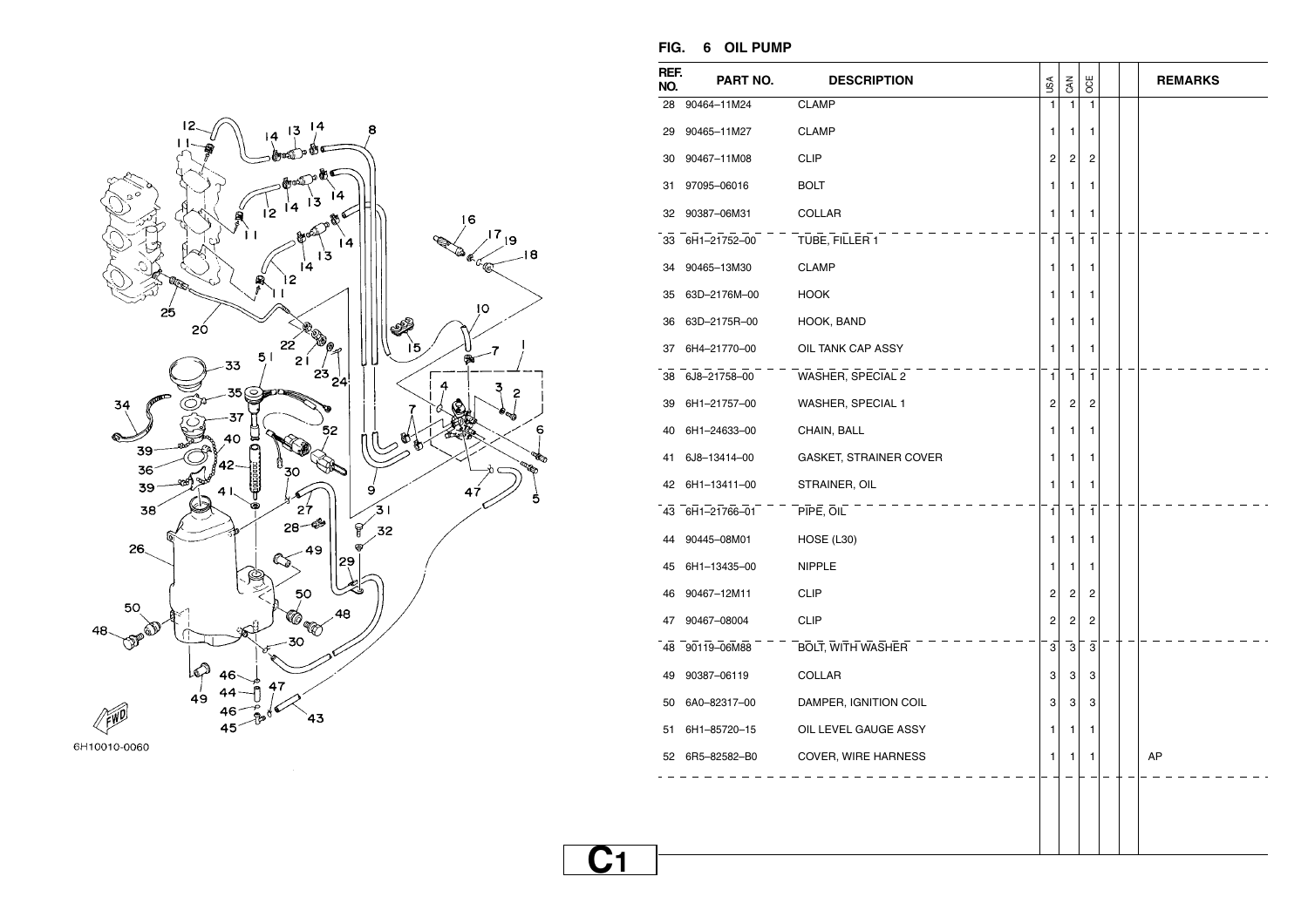

**FIG. 7 FUEL 1** 

| REF.<br>NO. | PART NO.        | <b>DESCRIPTION</b>      | USA                     | CAN                     | OCE                     |  | <b>REMARKS</b> |
|-------------|-----------------|-------------------------|-------------------------|-------------------------|-------------------------|--|----------------|
| 1           | 6G1-24304-02    | FUEL PIPE JOINT COMP. 1 | $\mathbf{1}$            | 1                       | 1                       |  |                |
| 2           | 97095-06020     | <b>BOLT</b>             | 1                       | 1                       | 1                       |  |                |
| З           | 92995-06600     | <b>WASHER</b>           | 1                       | 1                       | 1                       |  |                |
| 4           | 90445-09104     | <b>HOSE (L300)</b>      | 1                       | 1                       | 1                       |  |                |
| 5           | 90467-08004     | <b>CLIP</b>             | 2                       | 2                       | 2                       |  |                |
| 6           | 61N-24560-00    | <b>FILTER ASSY</b>      | $\mathbf{1}$            | $\mathbf{1}$            | $\mathbf{1}$            |  |                |
| 7           | 61N-24563-00    | .ELEMENT, FILTER        | 1                       | 1                       | 1                       |  |                |
| 8           | 61N-24521-00    | .CUP, FILTER            | 1                       | 1                       | 1                       |  |                |
| 9           | 93210-32738     | .O-RING                 | 1                       | 1                       | 1                       |  |                |
| 10          | 6H1-24566-01    | <b>BRACKET, FILTER</b>  | 1                       | 1                       | 1                       |  |                |
| 11          | 95380-08600     | <b>NUT</b>              | 1                       | $\mathbf{1}$            | $\mathbf{1}$            |  |                |
| 12          | 692-24410-00    | FUEL PUMP ASSY          | 1                       | 1                       | 1                       |  |                |
|             | 13 6A0-24413-00 | .BODY 2                 | 1                       | 1                       | 1                       |  |                |
| 14          | 692-24411-00    | .DIAPHRAGM              | 1                       | 1                       | 1                       |  |                |
| 15          | 648-24434-01    | .GASKET, BODY           | 2                       | 2                       | 2                       |  |                |
|             | 16 95380-03600  | .NUT                    | $\overline{c}$          | $\overline{c}$          | $\overline{c}$          |  |                |
|             | 17 663-24411-00 | .DIAPHRAGM              | 1                       | 1                       | 1                       |  |                |
|             | 18 648-24435-02 | .GASKET, BODY 2         | 1                       | 1                       | 1                       |  |                |
| 19          | 98503-05028     | .SCREW, PAN HEAD        | 3                       | 3                       | 3                       |  |                |
| 20          | 92990-05100     | .WASHER, SPRING         | 3                       | 3                       | 3                       |  |                |
|             | 21 6A0-24421-01 | VALVE, CHECK            | 2                       | $\overline{2}$          | $\overline{2}$          |  |                |
|             | 22 6A0-14325-00 | .SCREW, PAN HEAD        | 2                       | 2                       | 2                       |  |                |
|             | 23 6A0-24412-02 | BODY 1.                 | 1                       | 1                       | 1                       |  |                |
| 24          | 650-24431-A0    | GASKET, FUEL PUMP 1     | 1                       | 1                       | 1                       |  |                |
| 25          | 97095-06040     | <b>BOLT</b>             | 2                       | 2                       | 2                       |  |                |
|             | 26 92995-06600  | <b>WASHER</b>           | $\overline{\mathbf{c}}$ | $\overline{\mathbf{c}}$ | $\overline{\mathbf{c}}$ |  |                |
|             | 27 6H1-24314-00 | PIPE 4                  | 1                       | 1                       | 1                       |  |                |
|             |                 |                         |                         |                         |                         |  |                |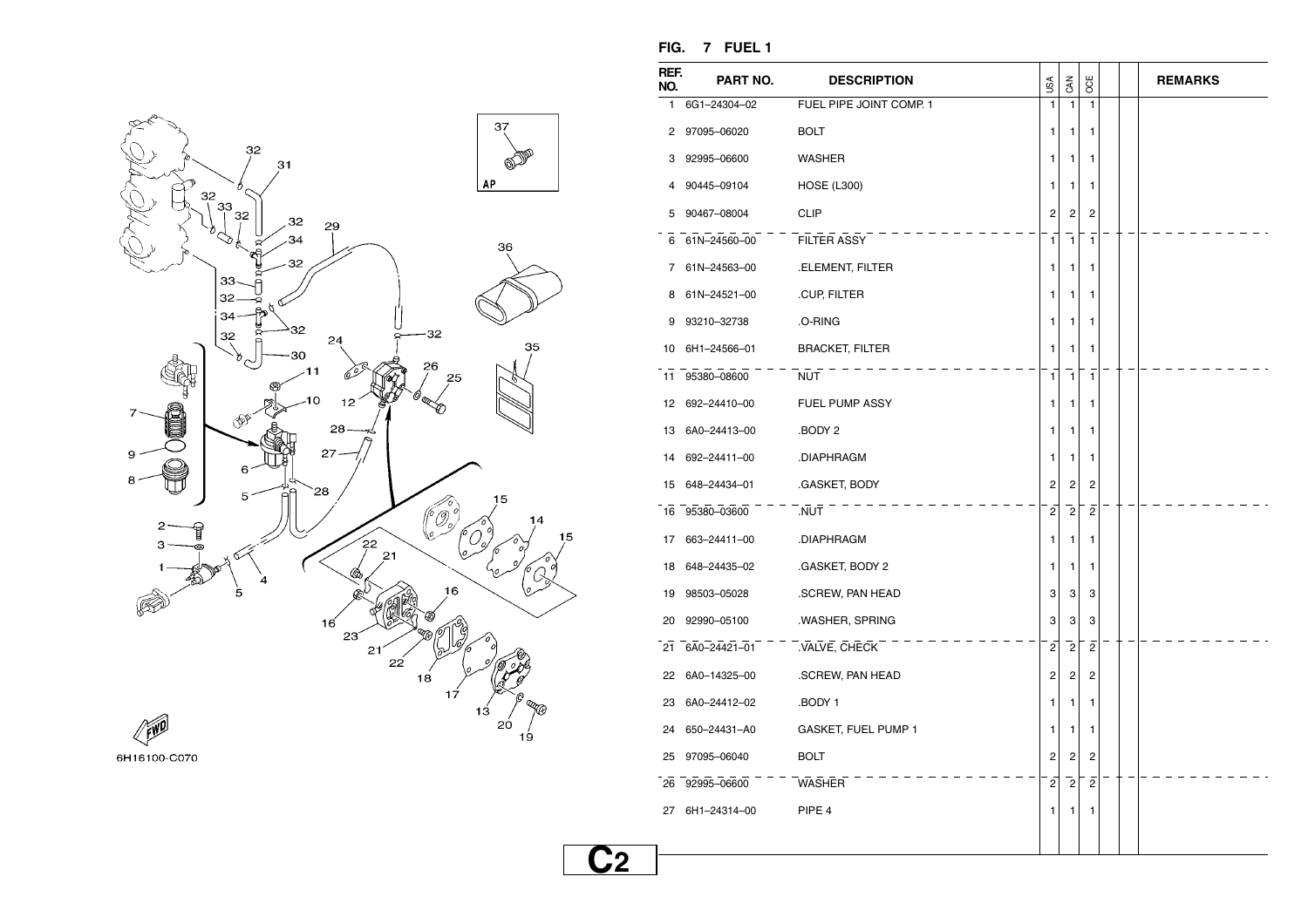

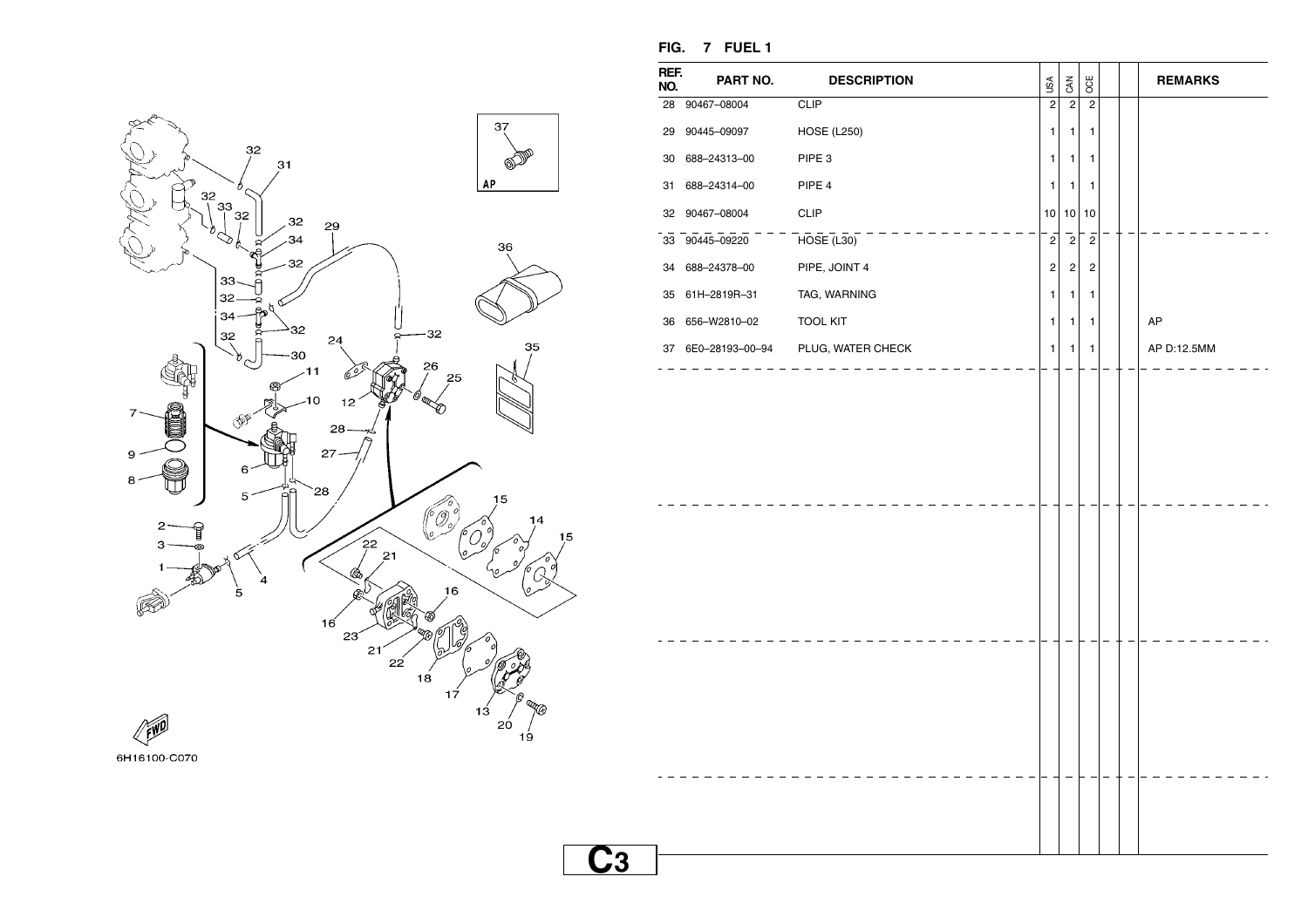![](_page_18_Figure_0.jpeg)

| REF.<br>NO. | PART NO.       | <b>DESCRIPTION</b>                     | USA          | CAN          | OCE |  | <b>REMARKS</b> |
|-------------|----------------|----------------------------------------|--------------|--------------|-----|--|----------------|
|             | 1 6Y2-24306-56 | FUEL PIPE COMP. 1                      | 1            |              |     |  | AP             |
|             | 6Y1-24306-55   | FUEL PIPE COMP. 1                      |              | $\mathbf{1}$ |     |  | AP             |
|             | 2 6E5-24305-06 | .FUEL PIPE JOINT COMP. 2               | 1            |              |     |  |                |
|             | 6G1-24305-05   | .FUEL PIPE JOINT COMP. 2               |              | 1            |     |  |                |
|             | 3 93210-08287  | $.0 - RING$                            | 1            | 1            |     |  |                |
|             | 4 6Y2-24305-06 | FUEL PIPE JOINT COMP. 2                | $\mathbf{1}$ |              |     |  |                |
|             | 6Y1-24305-06   | .FUEL PIPE JOINT COMP. 2               |              | 1            |     |  |                |
|             | 5 93210-08287  | O-RING                                 | 1            | 1            |     |  |                |
| 6           | 90445-13M01    | .HOSE (L2050)                          | 1            |              |     |  |                |
|             | 90445-11M06    | .HOSE (L2050)                          |              | 1            |     |  |                |
|             | 7 6E5-24351-51 | .BAND 1                                | 4            |              |     |  |                |
|             | 650-24351-51   | .BAND 1                                |              | 4            |     |  |                |
|             | 8 90445-13M00  | .HOSE (L850)                           | 1            |              |     |  |                |
|             | 90445-11M05    | .HOSE (L850)                           |              | 1            |     |  |                |
|             | 9 6Y2-24360-60 | .PRIMER PUMP ASSY                      | 1            |              |     |  |                |
|             |                | $-6Y1 - 24360 - 52$ - PRIMER PUMP ASSY |              | 1            |     |  |                |
|             |                |                                        |              |              |     |  |                |
|             |                |                                        |              |              |     |  |                |
|             |                |                                        |              |              |     |  |                |
|             |                |                                        |              |              |     |  |                |
|             |                |                                        |              |              |     |  |                |
|             |                |                                        |              |              |     |  |                |
|             |                |                                        |              |              |     |  |                |
|             |                |                                        |              |              |     |  |                |
|             |                |                                        |              |              |     |  |                |
|             |                |                                        |              |              |     |  |                |
|             |                |                                        |              |              |     |  |                |
|             |                |                                        |              |              |     |  |                |
|             |                |                                        |              |              |     |  |                |

![](_page_18_Picture_2.jpeg)

**FIG. 8 FUEL 2**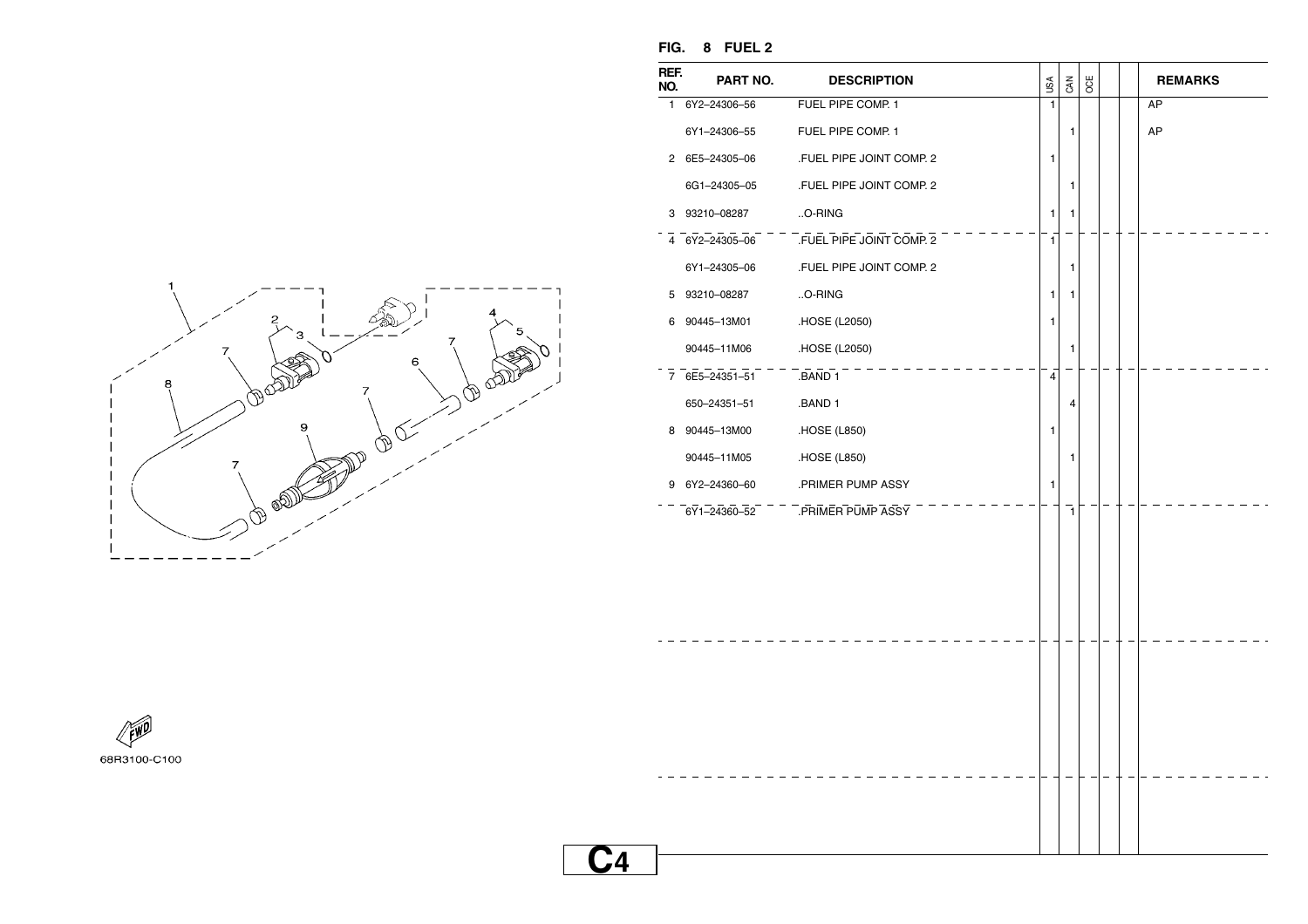![](_page_19_Figure_0.jpeg)

![](_page_19_Figure_1.jpeg)

#### **FIG. 9 GENERATOR**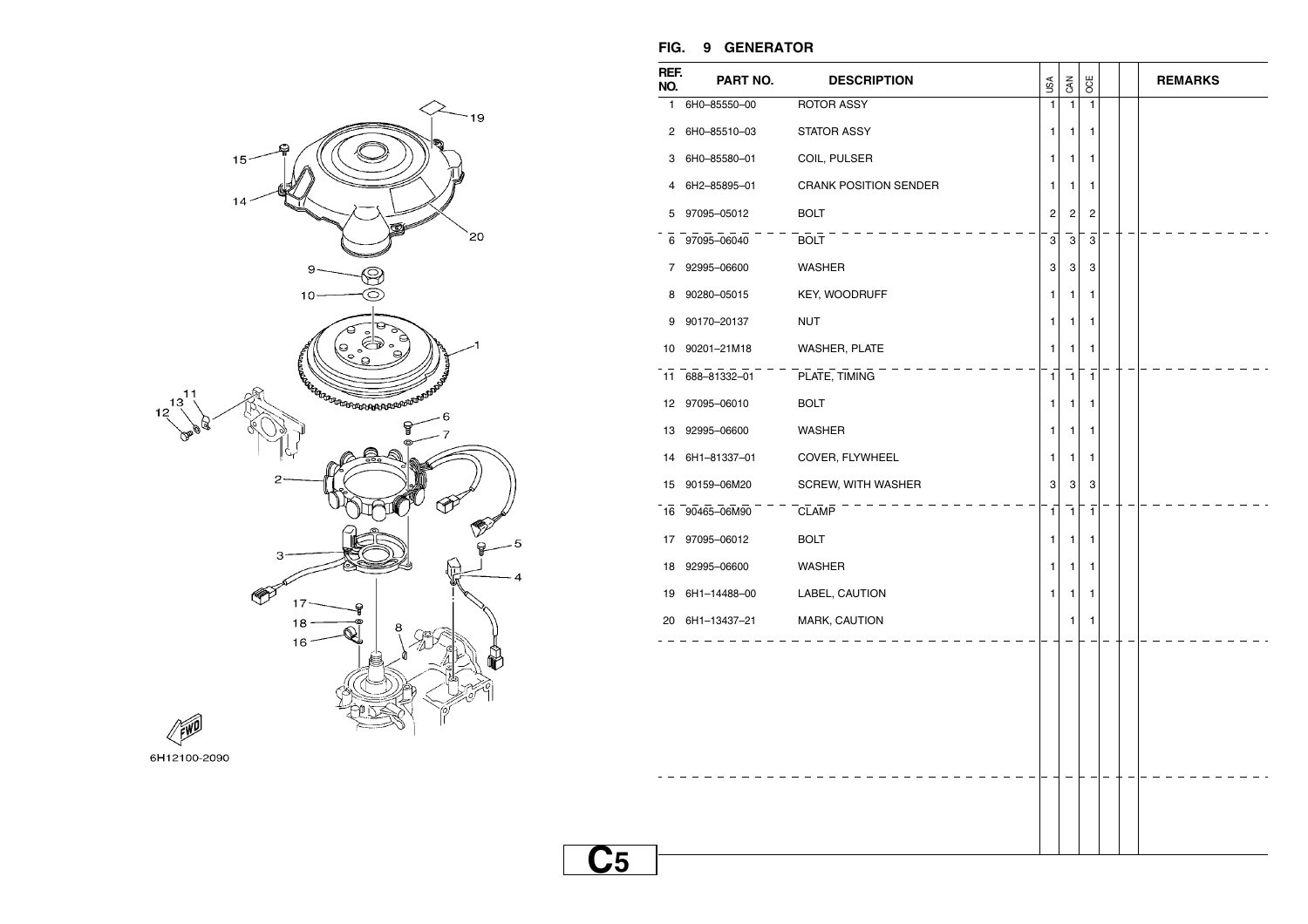![](_page_20_Figure_0.jpeg)

6H19100-F100

#### **FIG. 10 ELECTRICAL**

| REF.<br>NO. | PART NO.           | <b>DESCRIPTION</b>                    | USA          | CAN            | OCE            |  | <b>REMARKS</b> |
|-------------|--------------------|---------------------------------------|--------------|----------------|----------------|--|----------------|
| 1.          | 6H0-85540-06       | C.D.I. UNIT ASSY                      | 1            | $\mathbf{1}$   | $\mathbf{1}$   |  |                |
| 2           | 703-82119-00       | COVER, LEAD WIRE                      | 1            | 1              | 1              |  |                |
| 3           | 6H1-85542-10       | <b>BRACKET</b>                        | 1            | 1              | 1              |  |                |
| 4           | 90465-13M11        | <b>CLAMP</b>                          | 2            | 2              | 2              |  |                |
| 5           | 97595-06550        | BOLT, WITH WASHER                     | 3            | 3              | 3              |  |                |
|             | 6 697-85570-00     | <b>IGNITION COIL ASSY</b>             | 3            | 3              | 3              |  |                |
| 7           | 97013-06020        | <b>BOLT</b>                           | 3            | 3              | 3              |  |                |
| 8           | 92903-06600        | <b>WASHER, PLATE</b>                  | 3            | 3              | 3              |  |                |
| 9           | 6H0-81960-10       | <b>RECTIFIER &amp; REGULATOR ASSY</b> | 1            | 1              | 1              |  |                |
|             | 10 97095-06020     | <b>BOLT</b>                           | 2            | 2              | 2              |  |                |
| 11          | 92995-06600        | WASHER                                | $\mathbf{2}$ | $\overline{2}$ | $\overline{c}$ |  |                |
|             | 12 90465-08M23     | <b>CLAMP</b>                          | 1            | 1              | 1              |  |                |
|             | 13 97095-06012     | <b>BOLT</b>                           | 1            | 1              | 1              |  |                |
|             | 14 92995-06100     | WASHER, SPRING                        | 1            | 1              | 1              |  |                |
|             | 15 6G1-81941-10    | STARTER RELAY ASSY                    | 1            | 1              | 1              |  |                |
|             | 16 6G1-81952-00    | HOLDER, RELAY                         | $\mathbf{1}$ | $\mathbf{1}$   | $\mathbf{1}$   |  |                |
|             | 17 6E9-81945-70    | PLATE, SWITCH FITTING                 | 1            | 1              | 1              |  |                |
| 18          | 97013-06016        | <b>BOLT</b>                           | 1            | 1              | 1              |  |                |
| 19          | 92903-06600        | <b>WASHER, PLATE</b>                  | 1            | 1              | 1              |  |                |
|             | 20 6G5-82152-00    | HOLDER, FUSE                          | 1            | 1              | 1              |  |                |
|             | 21 6H1-85542-00-94 | <b>BRACKET</b>                        | $\mathbf{1}$ | $\mathbf{1}$   | $\mathbf{1}$   |  |                |
| 22          | 90480-09M25        | <b>GROMMET</b>                        | 6            | 6              | 6              |  |                |
|             | 23 90387-06M03     | <b>COLLAR</b>                         | 3            | 3              | 3              |  |                |
|             | 24 90119-06M75     | BOLT, WITH WASHER                     | 2            | 2              | 2              |  |                |
|             | 25 90109-06M39     | <b>BOLT</b>                           | 1            | 1              | 1              |  |                |
|             | 26 90201-06M31     | WASHER, PLATE                         | 1            | 1              | 1              |  |                |
|             | 27 6H1-81916-00    | COVER, TERMINAL                       | 1            | 1              | 1              |  |                |
|             |                    |                                       |              |                |                |  |                |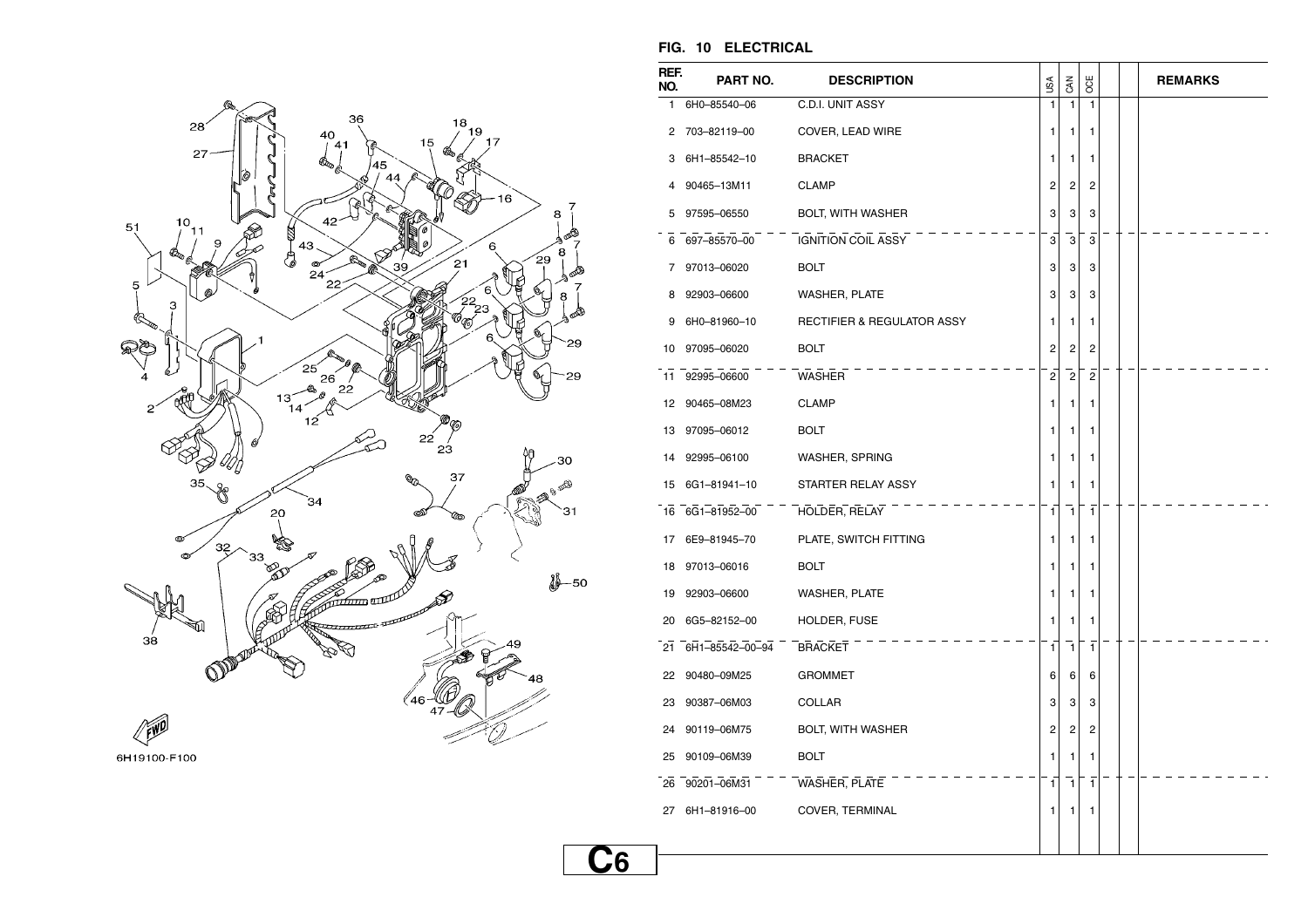![](_page_21_Figure_0.jpeg)

#### **FIG. 10 ELECTRICAL**

| REF.<br>NO. | PART NO.        | <b>DESCRIPTION</b>      | USA            | CAN            | OCE            |  | <b>REMARKS</b> |
|-------------|-----------------|-------------------------|----------------|----------------|----------------|--|----------------|
| 28          | 90159-06M11     | SCREW, WITH WASHER      | $\overline{2}$ | $\overline{2}$ | $\overline{2}$ |  |                |
| 29          | 6E3-82370-21    | PLUG CAP ASSY           | 3              | 3              | 3              |  |                |
| 30          | 688-82560-10    | THERMO SWITCH ASSY      | 1              | 1              | 1              |  |                |
| 31          | 688-82588-01    | <b>PLATE</b>            | 1              | 1              | 1              |  |                |
|             | 32 6H0-82590-80 | WIRE HARNESS ASSY (10P) | 1              | 1              |                |  |                |
|             | 6H0-82590-12    | WIRE HARNESS ASSY (10P) |                |                | $\mathbf{1}$   |  |                |
|             | 33 663-82151-00 | .FUSE (12V-20A)         | 1              | 1              | 1              |  |                |
| 34          | 6H0-82105-02    | <b>WIRE HARNESS</b>     | 1              | 1              | 1              |  |                |
| 35          | 90464-23M22     | <b>CLAMP</b>            | 1              | 1              | 1              |  |                |
|             | 36 6H0-82117-00 | WIRE, LEAD              | 1              | 1              | 1              |  |                |
|             | 37 697-82519-00 | WIRE, EARTH LEAD        | $\mathbf{1}$   | 1              | $\mathbf{1}$   |  |                |
|             | 38 688-82594-00 | <b>CLAMP</b>            | 1              | 1              | 1              |  |                |
| 39          | 61A-81950-00    | <b>RELAY ASSY</b>       | 1              | 1              | 1              |  |                |
| 40          | 97095-06025     | <b>BOLT</b>             | $\overline{c}$ | 2              | 2              |  |                |
| 41          | 92995-06600     | WASHER                  | $\overline{c}$ | 2              | 2              |  |                |
|             | 42 682-82119-01 | COVER, LEAD WIRE        | $\overline{2}$ | $^{-2}$        | $\overline{c}$ |  |                |
| 43          | 6H0-81949-10    | WIRE, LEAD              | 1              | 1              | 1              |  |                |
| 44          | 6H0-81949-01    | WIRE, LEAD              | 1              | 1              | 1              |  |                |
| 45          | 682-82119-01    | COVER, LEAD WIRE        | 1              | 1.             | 1              |  |                |
|             | 46 6H1-82563-10 | TRIM & TILT SWITCH ASSY | 1              | 1              | 1              |  |                |
|             | 47 6E5-82587-00 | GASKET                  | 1              | $\mathbf{1}$   | $\mathbf{1}$   |  |                |
| 48          | 6H1-83614-00    | <b>BRACKET</b>          | 1              | 1              | 1              |  |                |
| 49          | 97095-06016     | <b>BOLT</b>             | 1              | 1              | 1              |  |                |
| 50          | 90464-18M14     | <b>CLAMP</b>            | 1              | 1              | 1              |  |                |
|             | 51 6R5-85711-60 | MARK, CAUTION           | 1              | 1              | 1              |  |                |
|             |                 |                         |                |                |                |  |                |
|             |                 |                         |                |                |                |  |                |
|             |                 |                         |                |                |                |  |                |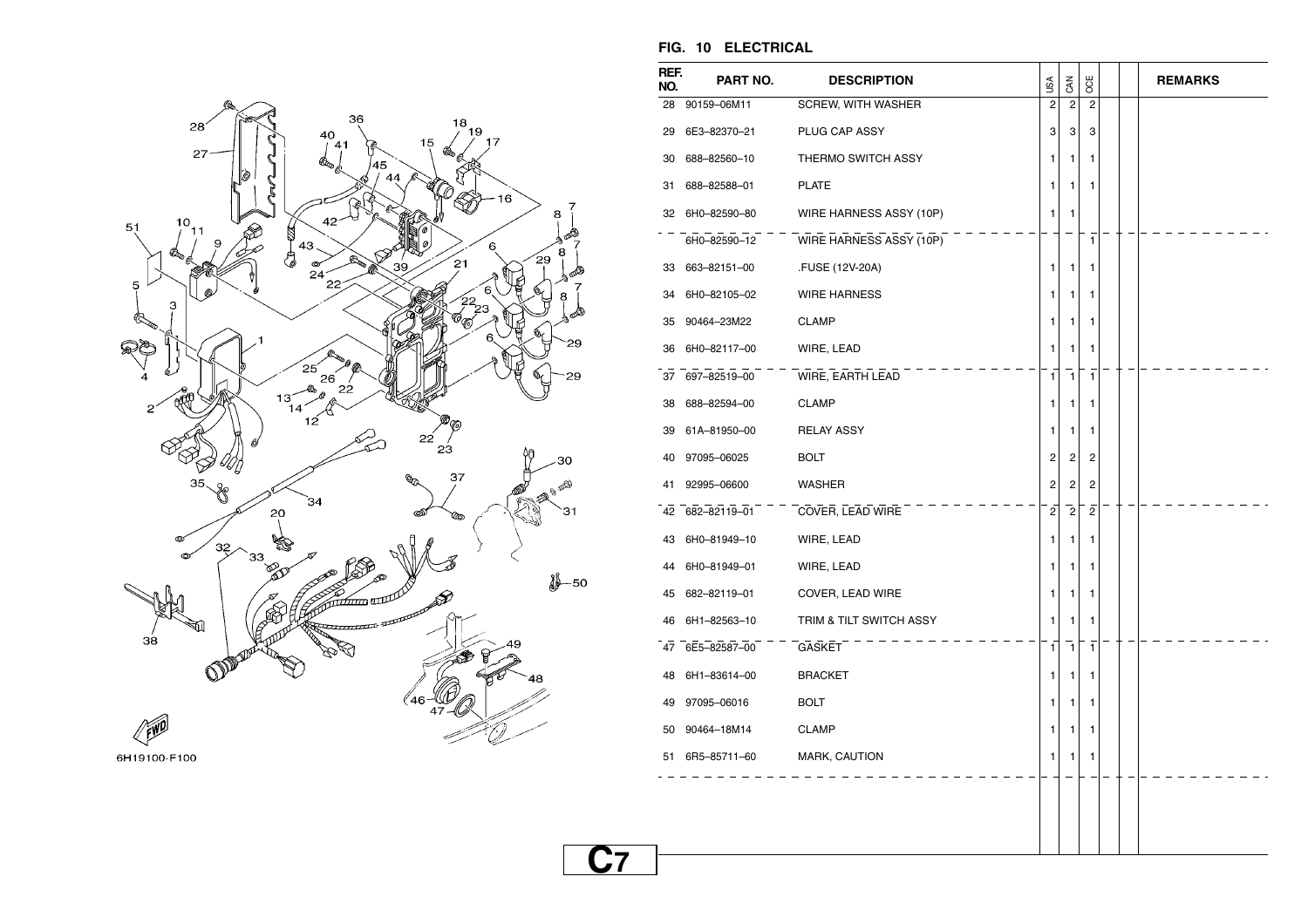![](_page_22_Figure_0.jpeg)

#### **FIG. 11 STARTING MOTOR**

| REF.<br>NO.  | PART NO.        | <b>DESCRIPTION</b>        | ₫              | 64N            | OCE            |  | <b>REMARKS</b> |
|--------------|-----------------|---------------------------|----------------|----------------|----------------|--|----------------|
| $\mathbf{1}$ | 688-81800-12    | STARTING MOTOR ASSY       | 1              | $\mathbf{1}$   | 1              |  |                |
| 2            | 676-81850-11    | .ARMATURE ASSY            | 1              | 1              | 1              |  |                |
| 3            | 676-81809-10    | .WASHER KIT               | 1              | 1              | 1              |  |                |
| 4            | 676-81857-10    | PINION STOPPER SET        | 1              | 1              | 1              |  |                |
|              | 5 688-81810-11  | .STATOR ASSY              | 1              | 1              | 1              |  |                |
|              | 6 663-81811-11  | BRUSH 1                   | $\overline{2}$ | $\sqrt{2}$     | $\sqrt{2}$     |  |                |
|              | 7 663-81840-11  | <b>.BRUSH HOLDER ASSY</b> | 1              | 1.             | 1              |  |                |
| 8            | 663-81812-11    | BRUSH 2                   | 2              | 2              | 2              |  |                |
| 9            | 663-81813-10    | SPRING, BRUSH             | 4              | 4              | 4              |  |                |
|              | 10 663-81820-12 | .REAR BRACKET ASSY        | 1              | 1              | 1              |  |                |
|              | 11 663-81832-11 | .PINION ASSY              | $\mathbf{1}$   | $\mathbf{1}$   | $\mathbf{1}$   |  |                |
|              | 12 688-81830-11 | <b>FRONT BRACKET ASSY</b> | 1              | 1              | 1              |  |                |
|              | 13 688-81831-00 | METAL, FRONT              | 1              | 1              | 1              |  |                |
|              | 14 663-81826-10 | .BOLT                     | 2              | 2              | 2              |  |                |
|              | 15 688-81824-00 | .WASHER 2                 | 2              | $\overline{c}$ | $\overline{c}$ |  |                |
|              | 16 97013-08030  | <b>BOLT</b>               | 3              | 3              | 3              |  |                |
| 17           | 92903-08100     | WASHER, SPRING            | 3              | 3              | 3              |  |                |
|              | 18 92990-08600  | <b>WASHER, PLATE</b>      | 2              | 2              | 2              |  |                |
|              | 19 6H1-15771-00 | STAY <sub>1</sub>         | 1              | 1              | 1              |  |                |
|              | 20 97885-04010  | SCREW, PAN HEAD           | 3              | 3              | 3              |  |                |
|              | 21 92995-04600  | WASHER                    | 3              | 3              | 3              |  |                |
|              |                 |                           |                |                |                |  |                |
|              |                 |                           |                |                |                |  |                |
|              |                 |                           |                |                |                |  |                |
|              |                 |                           |                |                |                |  |                |
|              |                 |                           |                |                |                |  |                |
|              |                 |                           |                |                |                |  |                |
|              |                 |                           |                |                |                |  |                |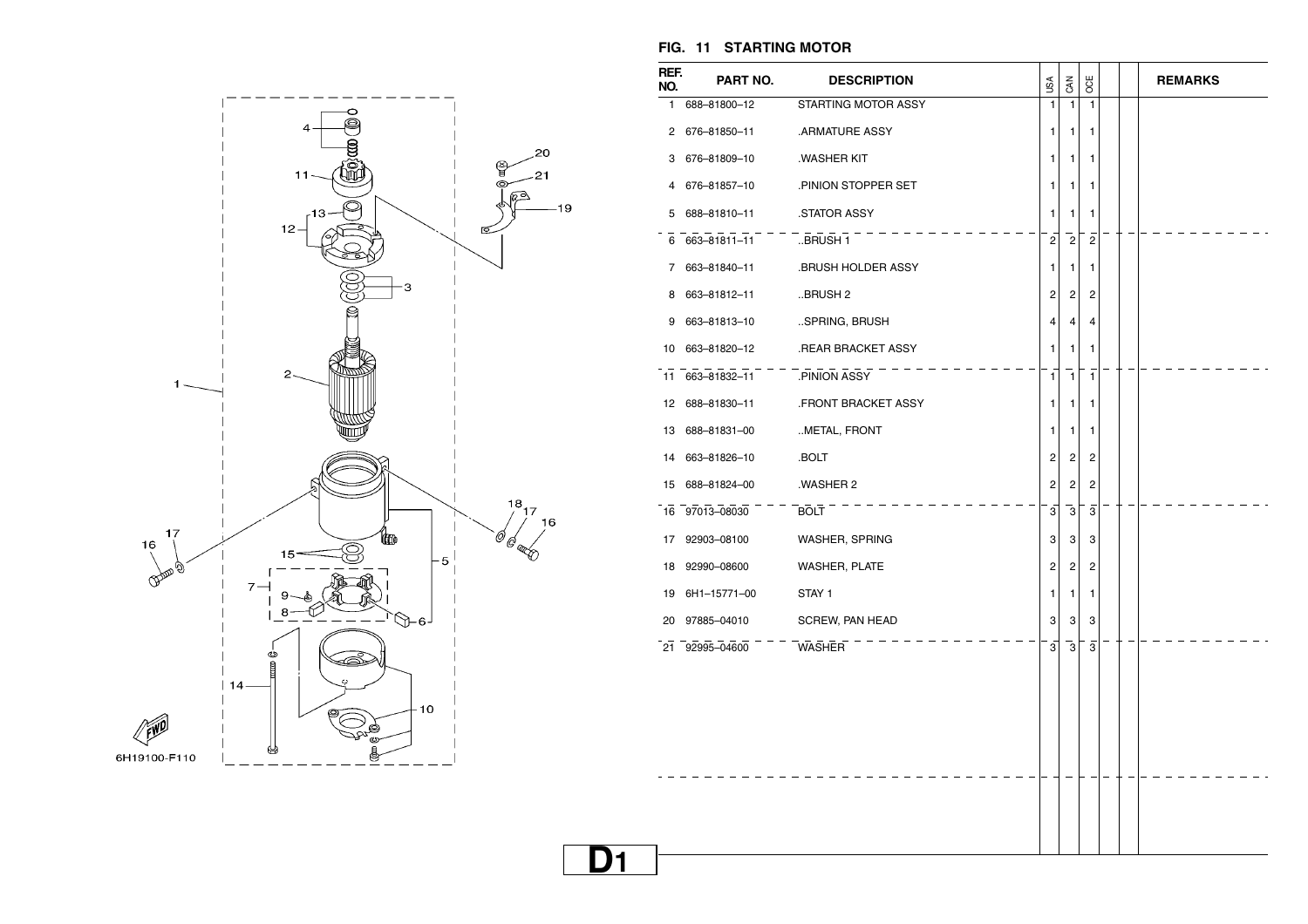![](_page_23_Figure_0.jpeg)

![](_page_23_Figure_1.jpeg)

#### **FIG. 12 BOTTOM COWLING**

| REF.<br>NO. | PART NO.        | <b>DESCRIPTION</b>       | USA                     | CAN            | OCE            |  | <b>REMARKS</b>      |
|-------------|-----------------|--------------------------|-------------------------|----------------|----------------|--|---------------------|
| 1.          | 6H1-42711-10-4D | COWLING, BOTTOM 1        | $\mathbf{1}$            |                | 1              |  |                     |
|             | 6H1-42711-01-4D | COWLING, BOTTOM 1        |                         | 1              |                |  |                     |
| 2           | 6H3-44391-01    | NIPPLE, HOSE             | 1                       | 1              | 1              |  |                     |
| 3           | 688-42815-01-4D | LEVER, CLAMP             | 1                       | 1              | 1              |  |                     |
| 4           | 688-42817-01-4D | LEVER, CLAMP             | 1                       | 1              | 1              |  |                     |
| 5           | 90386-13M38     | <b>BUSH</b>              | 4                       | $\overline{4}$ | $\overline{4}$ |  |                     |
| 6           | 90206-13019     | WASHER, WAVE             | 2                       | 2              | 2              |  |                     |
| 7           | 688-42816-00    | LEVER, CLAMP             | 2                       | 2              | $\overline{c}$ |  |                     |
| 8           | 90119-06M09     | <b>BOLT, WITH WASHER</b> | $\overline{\mathbf{c}}$ | 2              | 2              |  |                     |
| 9           | 688-42716-02    | RUBBER, SEAL 1           | 1                       | 1              | 1              |  |                     |
|             | 10 663-42724-00 | <b>GROMMET</b>           | $\mathbf{1}$            | $\overline{1}$ | $\mathbf{1}$   |  |                     |
| 11          | 688-42725-20    | <b>GROMMET</b>           | 1                       | 1              | 1              |  |                     |
| 12          | 688-42738-01-94 | PLATE, FITTING           | 1                       | 1              | 1              |  |                     |
| 13          | 97095-06016     | <b>BOLT</b>              | 2                       | 2              | 2              |  |                     |
| 14          | 92995-06600     | <b>WASHER</b>            | $\overline{c}$          | 2              | 2              |  |                     |
| 15          | 90480-09M12     | <b>GROMMET</b>           | $\overline{4}$          | $\overline{4}$ | $\overline{4}$ |  |                     |
| 16          | 90387-06M69     | COLLAR                   | 4                       | 4              | 4              |  |                     |
| 17          | 90201-06416     | <b>WASHER, PLATE</b>     | 1                       | 1              | 1              |  |                     |
| 18          | 97095-06030     | <b>BOLT</b>              | 1                       | 1              | 1              |  |                     |
| 19          | 90119-06M61     | <b>BOLT, WITH WASHER</b> | 3                       | 3              | 3              |  |                     |
| 20          | 90157-06M01     | SCREW, PAN HEAD          | $\mathbf{1}$            | $\overline{1}$ | 1              |  |                     |
| 21          | 90464-15M08     | <b>CLAMP</b>             | 1                       | 1              | 1              |  |                     |
| 22          | 6H1-42726-21    | <b>GROMMET</b>           | 1                       |                | 1              |  | <b>FLUSHING KIT</b> |
|             | 688-42726-10    | <b>GROMMET</b>           |                         | 1              |                |  | FOR STD             |
| 23          | 6G1-42748-00    | <b>GROMMET</b>           | 1                       | 1              | 1              |  |                     |
| 24          | 688-42741-01-4D | <b>APRON</b>             | 1                       | $\mathbf{1}$   | 1              |  |                     |
| 25          | 688-42771-01-4D | <b>APRON</b>             | 1                       | 1              | 1              |  |                     |
|             |                 |                          |                         |                |                |  |                     |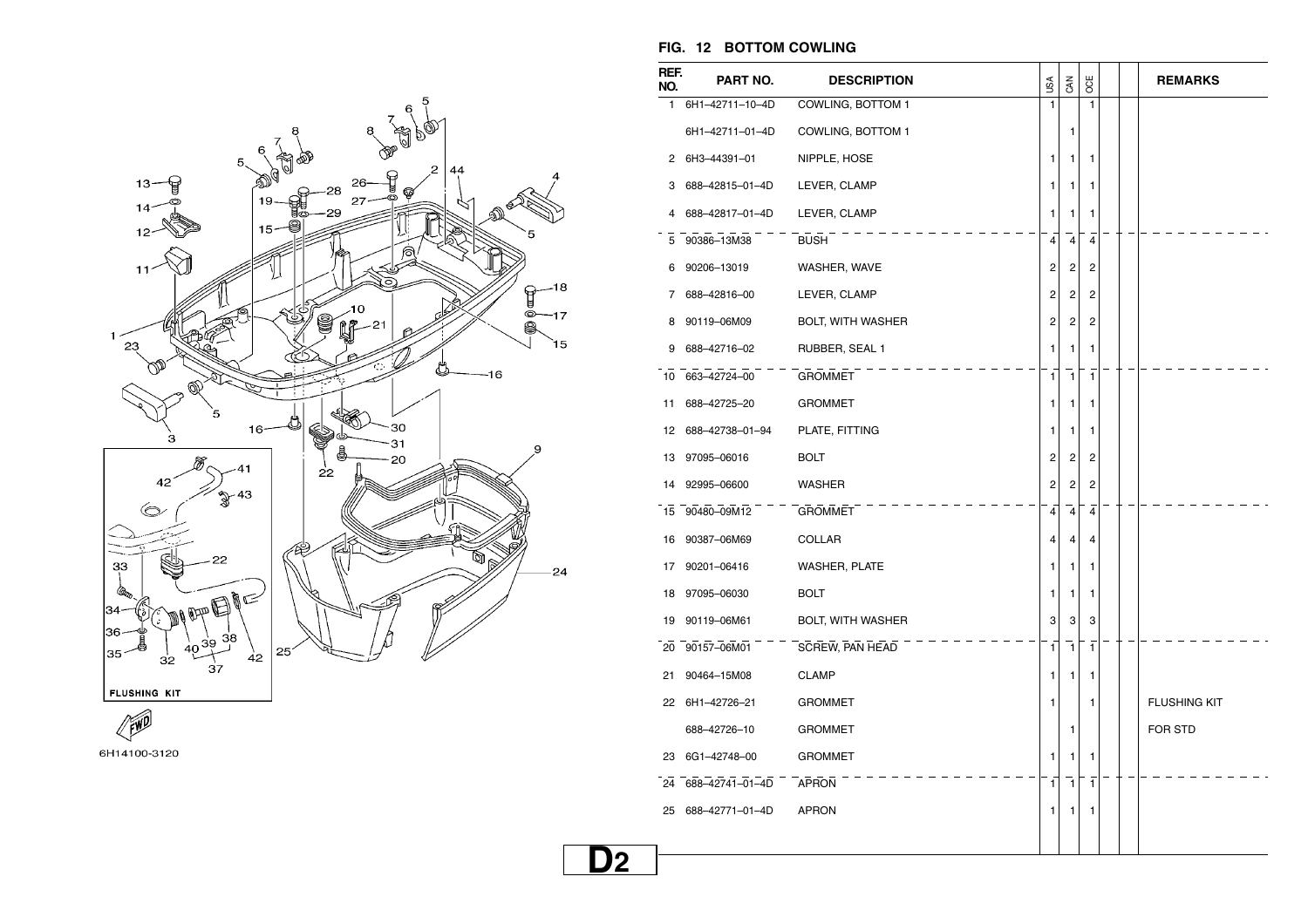![](_page_24_Figure_0.jpeg)

6H14100-3120

## **FIG. 12 BOTTOM COWLING**

| 26 97095-06020<br>92995-06100<br>97095-06030<br>92995-06100<br>6E5-24367-01<br>92990-06600<br>32 68T-12572-00<br>90167-06002<br>6H1-12535-00<br>97095-06020<br>36 92995-06600<br>6R3-12580-00<br>6R3-12581-00<br>6R3-12582-00<br>6R3-12583-00 | <b>BOLT</b><br>WASHER, SPRING<br><b>BOLT</b><br>WASHER, SPRING<br>CLAMP, FUEL PIPE 2<br>WASHER, PLATE<br><b>ADAPTER</b><br>SCREW, TAPPING<br><b>PLATE</b><br><b>BOLT</b><br>WASHER<br><b>JOINT ASSY</b><br>JOINT, HOSE 1<br>JOINT, HOSE 2 | υsΑ<br>$\overline{c}$<br>2<br>2<br>2<br>1<br>1<br>1<br>2<br>1<br>1<br>$\mathbf{1}$<br>1<br>1<br>1 | CAN<br>$\boldsymbol{2}$<br>$\overline{c}$<br>$\overline{c}$<br>$\overline{c}$<br>$\mathbf{1}$<br>7 | OCE<br>$\overline{2}$<br>2<br>2<br>2<br>1<br>$\mathbf{1}$<br>1<br>2<br>1<br>1<br>$\mathbf{1}$<br>1<br>1 |  | <b>FLUSHING KIT</b><br><b>FLUSHING KIT</b><br><b>FLUSHING KIT</b><br><b>FLUSHING KIT</b><br><b>FLUSHING KIT</b><br><b>FLUSHING KIT</b> |
|-----------------------------------------------------------------------------------------------------------------------------------------------------------------------------------------------------------------------------------------------|-------------------------------------------------------------------------------------------------------------------------------------------------------------------------------------------------------------------------------------------|---------------------------------------------------------------------------------------------------|----------------------------------------------------------------------------------------------------|---------------------------------------------------------------------------------------------------------|--|----------------------------------------------------------------------------------------------------------------------------------------|
|                                                                                                                                                                                                                                               |                                                                                                                                                                                                                                           |                                                                                                   |                                                                                                    |                                                                                                         |  |                                                                                                                                        |
|                                                                                                                                                                                                                                               |                                                                                                                                                                                                                                           |                                                                                                   |                                                                                                    |                                                                                                         |  |                                                                                                                                        |
|                                                                                                                                                                                                                                               |                                                                                                                                                                                                                                           |                                                                                                   |                                                                                                    |                                                                                                         |  |                                                                                                                                        |
|                                                                                                                                                                                                                                               |                                                                                                                                                                                                                                           |                                                                                                   |                                                                                                    |                                                                                                         |  |                                                                                                                                        |
|                                                                                                                                                                                                                                               |                                                                                                                                                                                                                                           |                                                                                                   |                                                                                                    |                                                                                                         |  |                                                                                                                                        |
|                                                                                                                                                                                                                                               |                                                                                                                                                                                                                                           |                                                                                                   |                                                                                                    |                                                                                                         |  |                                                                                                                                        |
|                                                                                                                                                                                                                                               |                                                                                                                                                                                                                                           |                                                                                                   |                                                                                                    |                                                                                                         |  |                                                                                                                                        |
|                                                                                                                                                                                                                                               |                                                                                                                                                                                                                                           |                                                                                                   |                                                                                                    |                                                                                                         |  |                                                                                                                                        |
|                                                                                                                                                                                                                                               |                                                                                                                                                                                                                                           |                                                                                                   |                                                                                                    |                                                                                                         |  |                                                                                                                                        |
|                                                                                                                                                                                                                                               |                                                                                                                                                                                                                                           |                                                                                                   |                                                                                                    |                                                                                                         |  |                                                                                                                                        |
|                                                                                                                                                                                                                                               |                                                                                                                                                                                                                                           |                                                                                                   |                                                                                                    |                                                                                                         |  |                                                                                                                                        |
|                                                                                                                                                                                                                                               |                                                                                                                                                                                                                                           |                                                                                                   |                                                                                                    |                                                                                                         |  |                                                                                                                                        |
|                                                                                                                                                                                                                                               |                                                                                                                                                                                                                                           |                                                                                                   |                                                                                                    |                                                                                                         |  |                                                                                                                                        |
|                                                                                                                                                                                                                                               |                                                                                                                                                                                                                                           |                                                                                                   |                                                                                                    | 1                                                                                                       |  |                                                                                                                                        |
|                                                                                                                                                                                                                                               | .GASKET, HOSE JOINT                                                                                                                                                                                                                       | 1                                                                                                 |                                                                                                    | 1                                                                                                       |  |                                                                                                                                        |
| 41 6H1-24312-01                                                                                                                                                                                                                               | PIPE <sub>2</sub>                                                                                                                                                                                                                         | $\mathbf{1}$                                                                                      |                                                                                                    | $\mathbf{1}$                                                                                            |  | <b>FLUSHING KIT</b>                                                                                                                    |
| 90465-11M10                                                                                                                                                                                                                                   | <b>CLAMP</b>                                                                                                                                                                                                                              | 2                                                                                                 |                                                                                                    | 2                                                                                                       |  | <b>FLUSHING KIT</b>                                                                                                                    |
| 90464-09M31                                                                                                                                                                                                                                   | <b>CLAMP</b>                                                                                                                                                                                                                              | 1.                                                                                                |                                                                                                    | 1                                                                                                       |  | <b>FLUSHING KIT</b>                                                                                                                    |
| 6G5-42791-00                                                                                                                                                                                                                                  | MARK 1                                                                                                                                                                                                                                    | 1                                                                                                 |                                                                                                    |                                                                                                         |  |                                                                                                                                        |
| 6G5-42791-10                                                                                                                                                                                                                                  | MARK 1                                                                                                                                                                                                                                    |                                                                                                   | 1                                                                                                  | 1                                                                                                       |  |                                                                                                                                        |
|                                                                                                                                                                                                                                               |                                                                                                                                                                                                                                           |                                                                                                   |                                                                                                    |                                                                                                         |  |                                                                                                                                        |
|                                                                                                                                                                                                                                               |                                                                                                                                                                                                                                           |                                                                                                   |                                                                                                    |                                                                                                         |  |                                                                                                                                        |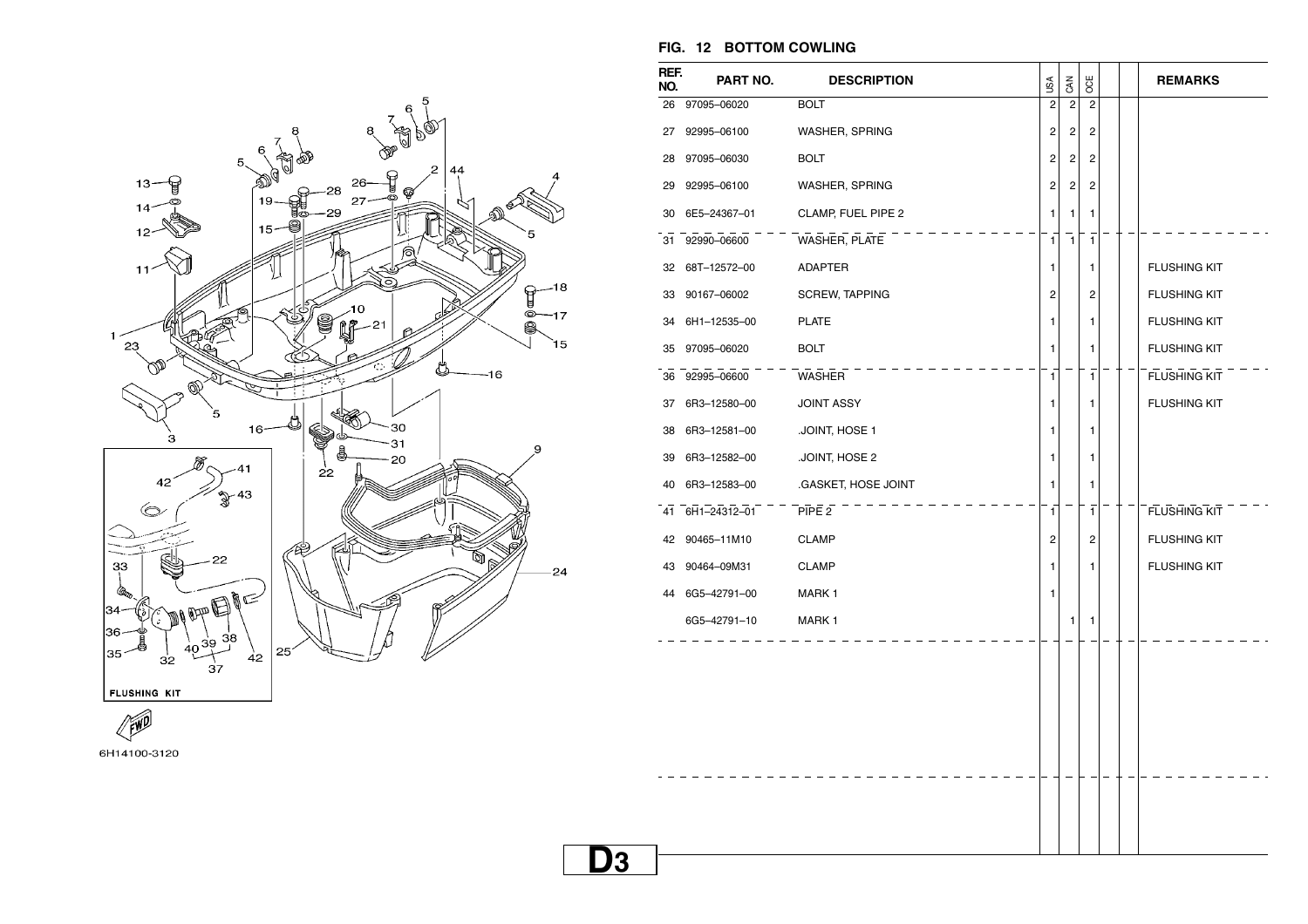![](_page_25_Figure_0.jpeg)

| REF.<br>NO. | PART NO.        | <b>DESCRIPTION</b>             | USA          | CAN                     | OCE            |  | <b>REMARKS</b> |
|-------------|-----------------|--------------------------------|--------------|-------------------------|----------------|--|----------------|
| 1           | 663-48531-00    | <b>BRACKET, REMOTE CONTROL</b> | $\mathbf{1}$ | 1                       | 1              |  |                |
| 2           | 663-48538-00    | CLAMP, CABLE 1                 | 1            | 1                       | 1              |  |                |
| 3           | 91690-30012     | PIN, SPRING                    | 1            | 1                       | 1              |  |                |
| 4           | 97095-08016     | <b>BOLT</b>                    | 1            | 1                       | 1              |  |                |
| 5           | 92995-08100     | WASHER                         | 1            | 1                       | 1              |  |                |
| 6           | 663-48344-00    | CABLE END, REMOTE CONTROL      | 2            | $\overline{\mathbf{c}}$ | $\overline{c}$ |  |                |
| 7           | 688-41632-01-94 | LEVER, MAGNETO CONTROL         | 1            | 1                       | 1              |  |                |
| 8           | 662-41214-01    | .JOINT 1                       | 1            | 1                       | 1              |  |                |
| 9           | 90468-18008     | <b>CLIP</b>                    | 1            | 1                       | 1              |  |                |
|             | 10 97095-08045  | <b>BOLT</b>                    | 1            | 1                       | 1              |  |                |
| 11          | 90201-08M23     | WASHER, PLATE                  | 1            | 1                       | 1              |  |                |
| 12          | 90386-12089     | <b>BUSH</b>                    | 1            | 1                       | 1              |  |                |
| 13          | 90387-08M16     | COLLAR                         | 1            | 1                       | 1              |  |                |
| 14          | 90386-22M13     | <b>BUSH</b>                    | 1            | 1                       | 1              |  |                |
| 15          | 90202-12092     | <b>WASHER, PLATE</b>           | 1            | 1                       | 1              |  |                |
|             | 16 90201-08M13  | WASHER, PLATE                  | 1            | 1                       | 1              |  |                |
| 17          | 90508-29M05     | SPRING, TORSION                | 1            | 1                       | 1              |  |                |
| 18          | 688-41631-01-94 | LEVER, MAGNETO CONTROL         | 1            | 1                       | 1              |  |                |
| 19          | 6F5-41237-00    | JOINT, LINK                    | 1            | 1                       | 1              |  |                |
| 20          | 90157-06013     | SCREW, PAN HEAD                | 1            | 1                       | 1              |  |                |
|             | 21 688-44194-00 | CAP                            | 1            | $\mathbf{1}$            | 1              |  |                |
| 22          | 95303-06600     | NUT                            | 1            | 1                       | 1              |  |                |
| 23          | 90501-16M12     | SPRING, COMPRESSION            | 1            | 1                       | 1              |  |                |
| 24          | 6H1-41636-00    | ROD, MAGNETO CONTROL           | 1            | 1                       | 1              |  |                |
| 25          | 95380-05600     | NUT                            | 1            | 1                       | 1              |  |                |
|             | 26 662-41237-01 | JOINT, LINK                    | 1            | 1                       | 1              |  |                |
|             | 27 688-41211-01 | LINK, ACCEL.                   | 1            | 1                       | 1              |  |                |
|             |                 |                                |              |                         |                |  |                |

#### **FIG. 13 CONTROL**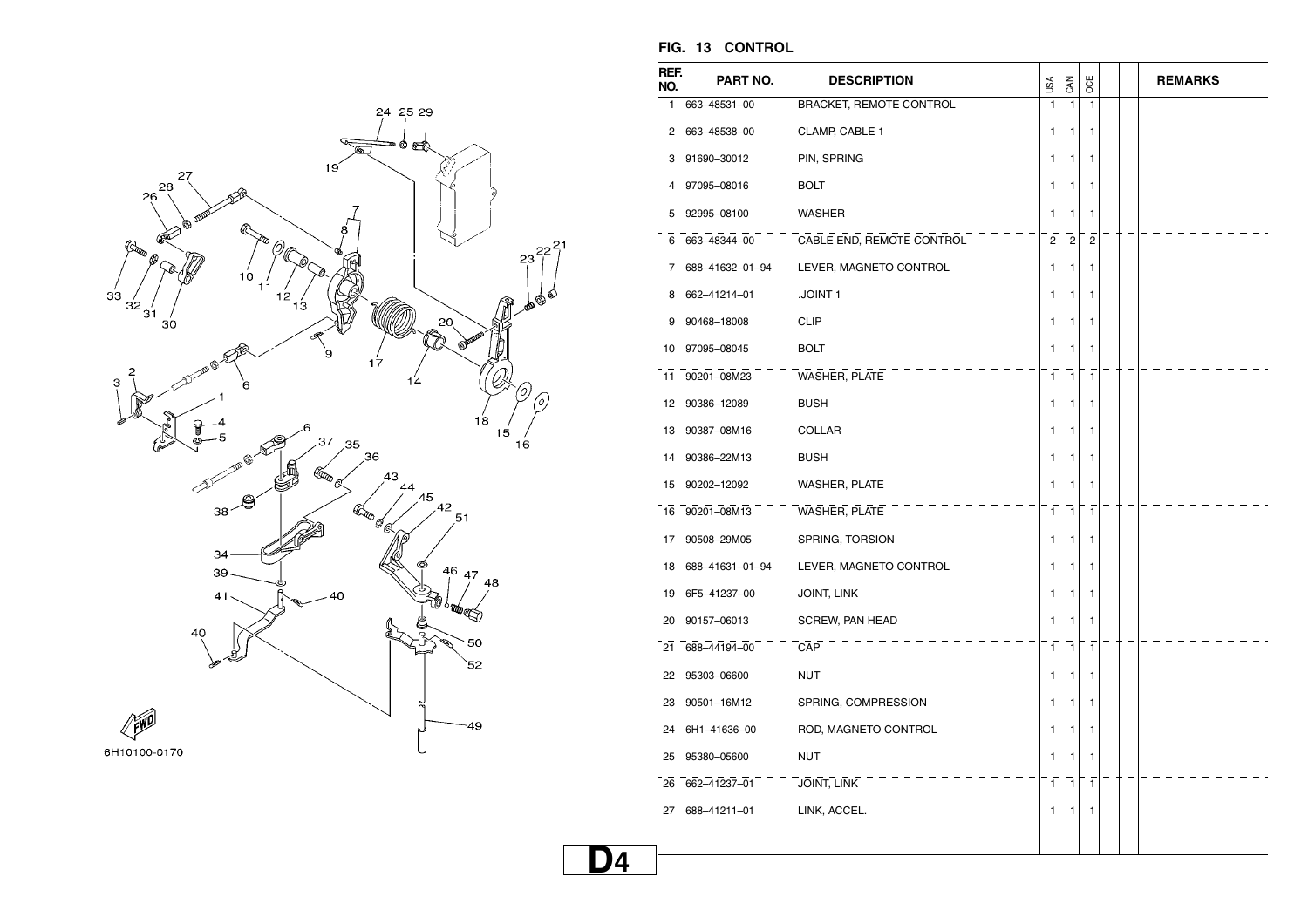![](_page_26_Figure_0.jpeg)

| REF.<br>NO. | PART NO.        | <b>DESCRIPTION</b>              | USA                     | CAN            | OCE                     |  | <b>REMARKS</b> |
|-------------|-----------------|---------------------------------|-------------------------|----------------|-------------------------|--|----------------|
| 28          | 95380-05600     | <b>NUT</b>                      | 1                       | $\mathbf{1}$   | $\mathbf{1}$            |  |                |
| 29          | 682-41237-00    | <b>JOINT, LINK</b>              | 1                       | 1              | 1                       |  |                |
| 30          | 6H1-41213-00    | CAM, ACCEL.                     | 1                       | 1              | 1                       |  |                |
| 31          | 90387-06M17     | COLLAR                          | 1                       | 1              | 1                       |  |                |
| 32          | 90206-10M04     | WASHER, WAVE                    | 1                       | 1              | 1                       |  |                |
| 33          | 90119-06M24     | <b>BOLT, WITH WASHER</b>        | 1                       | $\mathbf{1}$   | $\overline{1}$          |  |                |
| 34          | 688-44117-00-94 | <b>BRACKET</b>                  | 1                       | 1              | 1                       |  |                |
| 35          | 97013-06020     | <b>BOLT</b>                     | 2                       | 2              | 2                       |  |                |
| 36          | 92903-06600     | <b>WASHER, PLATE</b>            | 2                       | 2              | 2                       |  |                |
| 37          | 688-44124-00    | LINK, SHIFT ROD                 | 1                       | 1              | 1                       |  |                |
| 38          | 688-44122-00    | <b>BUSHING, SHIFT ROD LEVER</b> | 1                       | 1              | $\mathbf{1}$            |  |                |
| 39          | 90202-07M07     | WASHER, PLATE                   | 1                       | 1              | 1                       |  |                |
| 40          | 90468-18008     | <b>CLIP</b>                     | 3                       | 3              | 3                       |  |                |
| 41          | 6H1-44121-00    | LEVER, SHIFT ROD                | 1                       | 1              | 1                       |  |                |
| 42          | 688-44118-01-94 | <b>BRACKET</b>                  | 1                       | 1              | 1                       |  |                |
| 43          | 97013-08030     | <b>BOLT</b>                     | $\overline{\mathbf{c}}$ | $\overline{2}$ | $\mathbf 2$             |  |                |
| 44          | 92903-08100     | WASHER, SPRING                  | 2                       | 2              | $\overline{2}$          |  |                |
| 45          | 92903-08600     | WASHER, PLATE                   | 2                       | 2              | $\overline{\mathbf{c}}$ |  |                |
| 46          | 93501-04M02     | <b>BALL</b>                     | 1                       | 1              | 1                       |  |                |
| 47          | 90501-12082     | SPRING, COMPRESSION             | 1                       | 1              | 1                       |  |                |
| 48          | 648-42715-00    | <b>BUSHING</b>                  | 1                       | 1              | $\mathbf{1}$            |  |                |
| 49          | 6H1-44120-12    | HANDLE GEAR SHIFT ASSY          | 1                       | 1              | 1                       |  | L(20.3")       |
|             | 6H1-44120-22    | HANDLE GEAR SHIFT ASSY          |                         |                | 1                       |  | X(25.3")       |
| 50          | 90386-07M58     | <b>BUSH</b>                     | 1                       | 1              | 1                       |  |                |
| 51          | 92990-08200     | WASHER, PLAIN                   | 1                       | 1              | 1                       |  |                |
|             | 52 90468-18008  | <b>CLIP</b>                     | 1                       | 1              | 1                       |  |                |
|             |                 |                                 |                         |                |                         |  |                |
|             |                 |                                 |                         |                |                         |  |                |

#### **FIG. 13 CONTROL**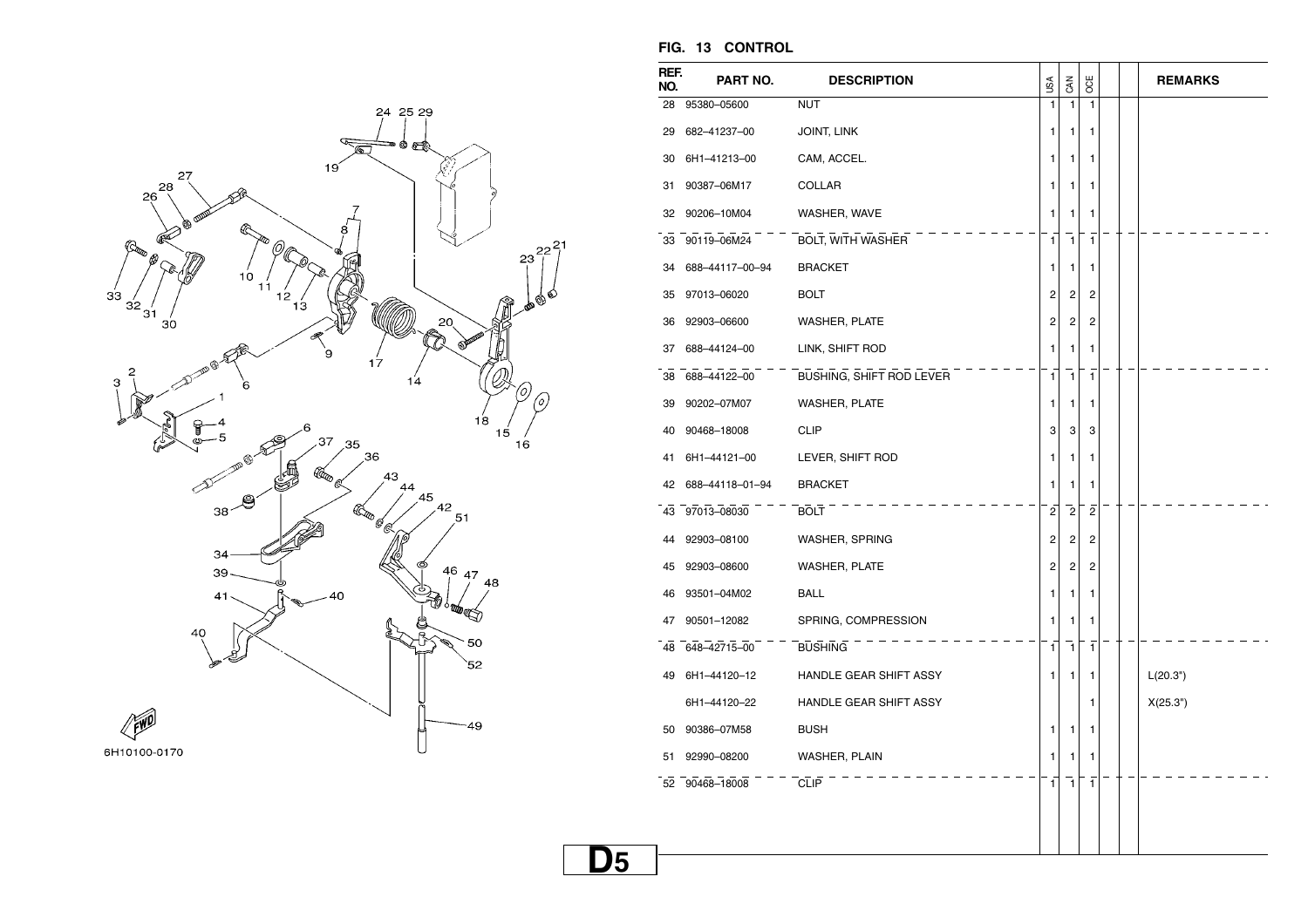![](_page_27_Figure_0.jpeg)

![](_page_27_Figure_1.jpeg)

#### **FIG. 14 BRACKET 1**

| REF.<br>NO. | PART NO.        | <b>DESCRIPTION</b>         | USA            | CAN              | OCE            |  | <b>REMARKS</b> |
|-------------|-----------------|----------------------------|----------------|------------------|----------------|--|----------------|
| 1           | 6H1-43111-01-4D | <b>BRACKET, CLAMP 1</b>    | 1              | 1                | 1              |  |                |
| 2           | 6H1-45251-03    | ANODE                      | 1              | 1                | 1              |  |                |
| 3           | 6H1-44526-00    | <b>PLATE</b>               | 1              | 1                | 1              |  |                |
| 4           | 90119-06M29     | BOLT, WITH WASHER          | 2              | 2                | 2              |  |                |
| 5           | 97095-06016     | <b>BOLT</b>                | 2              | 2                | 2              |  |                |
|             | 6 92995-06100   | WASHER, SPRING             | $\overline{c}$ | $\overline{c}$   | $\overline{c}$ |  |                |
| 7           | 92995-06600     | <b>WASHER</b>              | 2              | 2                | 2              |  |                |
| 8           | 6H1-82148-00    | WIRE, LEAD 4               | 1              | 1                | 1              |  |                |
| 9           | 97595-06510     | BOLT, WITH WASHER          | 1              | 1                | 1              |  |                |
| 10          | 6H1-43112-00-4D | <b>BRACKET, CLAMP 2</b>    | 1              | 1                | 1              |  |                |
|             | 11 6E5-82148-00 | WIRE, LEAD 4               | 1              | $\mathbf{1}$     | $\mathbf{1}$   |  |                |
| 12          | 97880-06012     | SCREW, PAN HEAD            | 1              | 1                | 1              |  |                |
| 13          | 97095-10045     | BOLT                       | 6              | 6                | 6              |  |                |
|             | 14 92995-10100  | <b>WASHER</b>              | 6              | 6                | 6              |  |                |
| 15          | 6H1-43311-02-4D | <b>BRACKET, SWIVEL 1</b>   | 1              | 1                | 1              |  |                |
|             | 16 93700-06M03  | NIPPLE, GREASE             | 3              | 3                | 3              |  |                |
|             | 17 663-45119-00 | CAP, GREASE NIPPLE         | 3              | 3                | 3              |  |                |
| 18          | 90464-11M18     | <b>CLAMP</b>               | 1              | 1                | 1              |  |                |
| 19          | 90338-05M03     | <b>PLUG</b>                | 1              | 1                | 1              |  |                |
|             | 20 688-43131-03 | <b>BOLT, CLAMP BRACKET</b> | 1              | 1                | 1              |  |                |
|             | 21 90386-22M15  | <b>BUSH</b>                | 2              | $\boldsymbol{2}$ | $\overline{c}$ |  |                |
|             | 22 90201-22M67  | <b>WASHER, PLATE</b>       | 2              | 2                | 2              |  |                |
|             | 23 90185-22043  | NUT, SELF-LOCKING          | 1              | 1                | 1              |  |                |
| 24          | 6G5-43145-01    | CAP, CLAMP BRACKET         | 2              | 2                | 2              |  |                |
| 25          | 6H1-43181-01    | LEVER, TILT STOP           | 1              | 1                | 1              |  |                |
|             | 26 6H1-43185-01 | LEVER, TILT STOP           | 1              | 1                | $\mathbf{1}$   |  |                |
|             | 27 90386-10M16  | <b>BUSH</b>                | 4              | 4                | 4              |  |                |
|             |                 |                            |                |                  |                |  |                |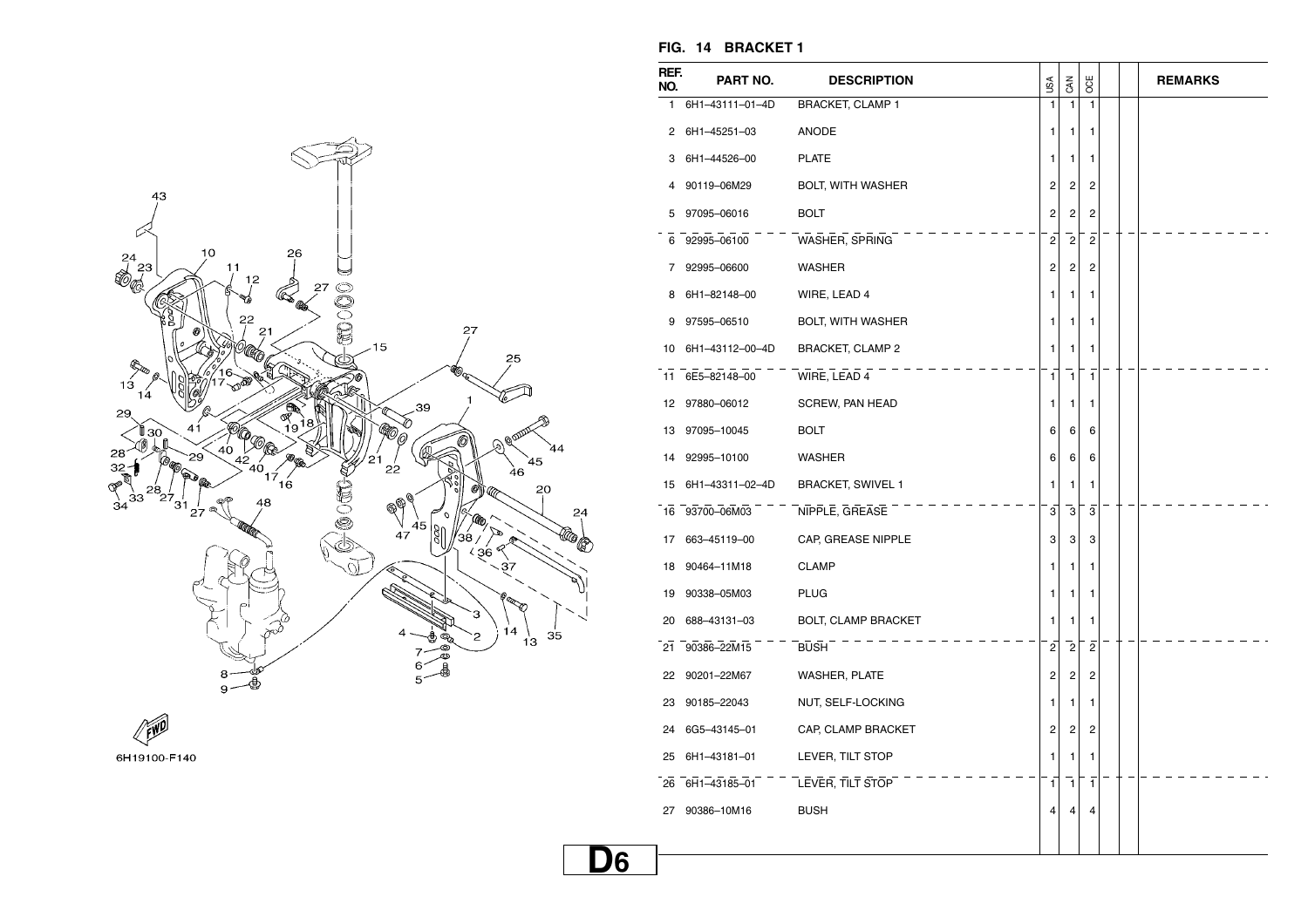![](_page_28_Figure_0.jpeg)

6H19100-F140

| REF.<br>NO. | PART NO.       | <b>DESCRIPTION</b>      | USA            | <b>GAN</b>              | OCE                     |  | <b>REMARKS</b> |
|-------------|----------------|-------------------------|----------------|-------------------------|-------------------------|--|----------------|
| 28          | 6G5-43148-00   | COLLAR, DISTANCE        | $\overline{2}$ | $\overline{2}$          | $\overline{2}$          |  |                |
| 29          | 91690-30020    | PIN, SPRING             | 2              | $\overline{\mathbf{c}}$ | $\overline{\mathbf{c}}$ |  |                |
| 30          | 90249-06M19    | PIN                     | 1              | 1                       | 1                       |  |                |
| 31          | 90387-10M02    | COLLAR                  | 1              | 1                       | 1                       |  |                |
| 32          | 90506-14M24    | SPRING, TENSION         | 1              | 1                       | 1                       |  |                |
| 33          | 6G5-43144-00   | HOOK, SPRING            | 1              | $\mathbf{1}$            | $\mathbf{1}$            |  |                |
| 34          | 97095-06010    | <b>BOLT</b>             | 1              | 1                       | 1                       |  |                |
| 35          | 688-43160-01   | TILT ROD ASSY           | 1              | 1                       | 1                       |  |                |
| 36          | 688-43165-00   | .PLATE, TILT LOCK       | 1              | 1                       | 1                       |  |                |
| 37          | 91690-30012    | .PIN, SPRING            | 1              | 1                       | 1                       |  |                |
| 38          | 90502-16M02    | SPRING, CONICAL         | 1              | $\mathbf{1}$            | 1                       |  |                |
| 39          | 6E5-43126-02   | PIN, UPPER SHOCK MOUNT  | 1              | 1                       | 1                       |  |                |
| 40          | 90386-18M35    | <b>BUSH</b>             | 2              | 2                       | 2                       |  |                |
| 41          | 93410-18M02    | <b>CIRCLIP</b>          | 1              | 1                       | 1                       |  |                |
| 42          | 90386-18M63    | <b>BUSH</b>             | $\overline{c}$ | 2                       | $\overline{c}$          |  |                |
| 43          | 63V-82377-50   | LABEL (SPARK, IGNITION) |                | $\mathbf{1}$            |                         |  | FOR CAN        |
| 44          | 90101-12M65    | <b>BOLT</b>             | 4              | 4                       | 4                       |  |                |
| 45          | 92995-12200    | <b>WASHER</b>           | 8              | 8                       | 8                       |  |                |
| 46          | 90201-12426    | WASHER, PLATE           | 4              | 4                       | 4                       |  |                |
| 47          | 95380-12600    | NUT                     | 8              | 8                       | 8                       |  |                |
|             | 48 90440-14M00 | PIPE                    | $\mathbf{1}$   | $\mathbf{1}$            | $\mathbf{1}$            |  |                |
|             |                |                         |                |                         |                         |  |                |
|             |                |                         |                |                         |                         |  |                |
|             |                |                         |                |                         |                         |  |                |
|             |                |                         |                |                         |                         |  |                |
|             |                |                         |                |                         |                         |  |                |
|             |                |                         |                |                         |                         |  |                |
|             |                |                         |                |                         |                         |  |                |

#### **FIG. 14 BRACKET 1**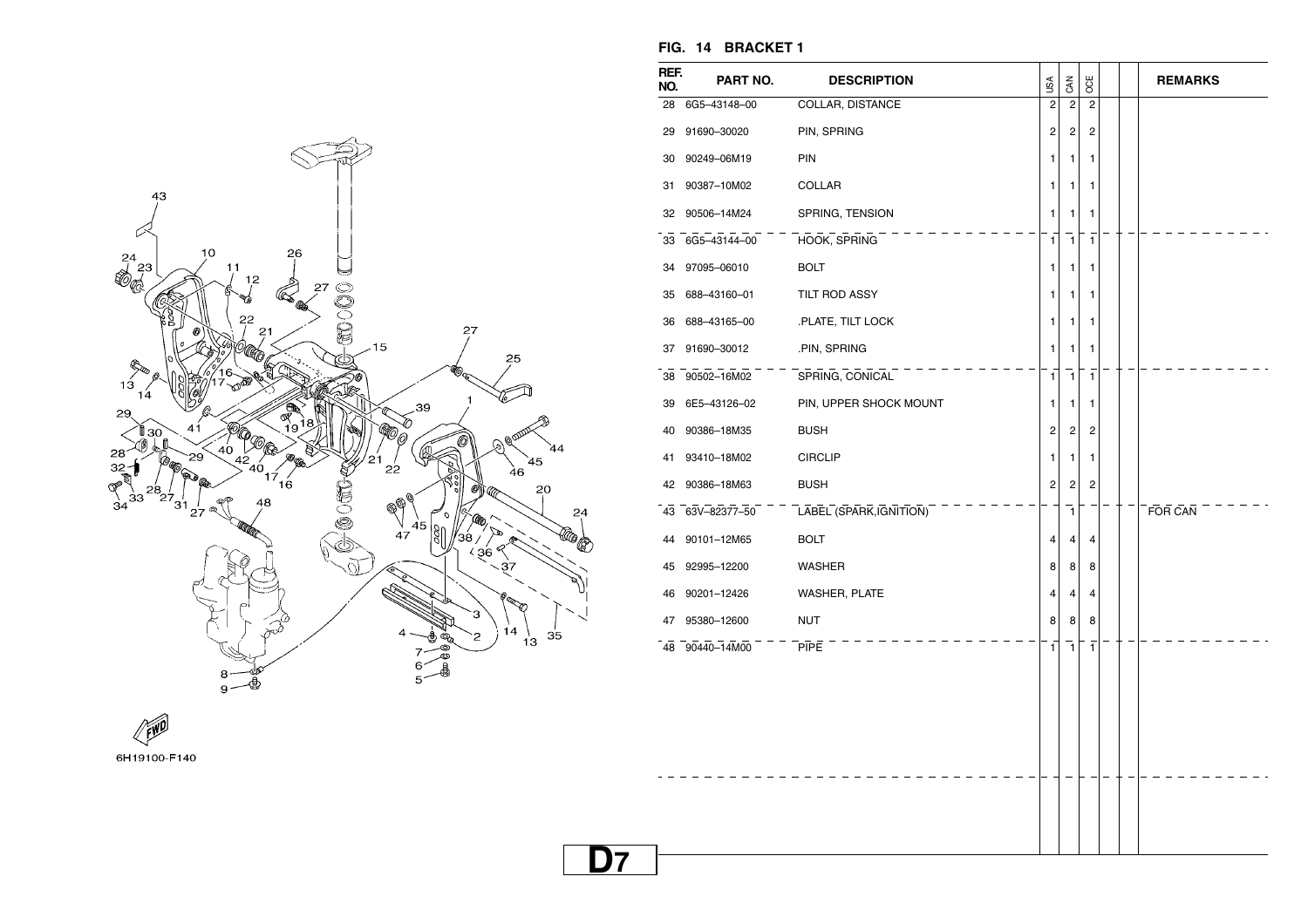![](_page_29_Figure_0.jpeg)

|  | FIG. 15 BRACKET 2 |  |
|--|-------------------|--|
|  |                   |  |

| REF.<br>NO. | PART NO.               | <b>DESCRIPTION</b>          | USA            | CAN            | OCE            | <b>REMARKS</b> |
|-------------|------------------------|-----------------------------|----------------|----------------|----------------|----------------|
|             | 1 6H1-83672-20         | TRIM SENDER                 | 1              | $\mathbf{1}$   |                |                |
|             | 6H1-83672-12           | TRIM SENDER                 |                |                | 1              |                |
|             | 2 97885-06016          | SCREW, PAN HEAD             | $\overline{c}$ | 2              | 2              |                |
|             | 3 688-42510-03-4D      | STEERING BRACKET ASSY       | 1.             | 1              | 1              |                |
|             | 4 90201-30M00          | WASHER, PLATE               | 1              | 1              | 1              |                |
|             | 5 90386-30M78          | <b>BUSH</b>                 | 1              | $\mathbf{1}$   | 1              |                |
|             | 6 90386-30M77          | <b>BUSH</b>                 | 2              | 2              | 2              |                |
|             | 7 93210-29M94          | O-RING                      | 2              | $\overline{c}$ | 2              |                |
|             | 8 90386-30M60          | <b>BUSH</b>                 | 1.             | 1.             | 1              |                |
|             | 9 663-44551-02-4D      | HOUSING, LOWER MOUNT RUBBER | 1.             | 1              | 1              |                |
|             | 10 93410-28M06 CIRCLIP |                             | $\mathbf{1}$   | $\mathbf{1}$   | $\mathbf{1}$   |                |
|             | 11 687-44555-00-94     | MOUNT DAMPER, LOWER SIDE    | 2              | 2              | 2              |                |
|             | 12 90201-12M16         | <b>WASHER, PLATE</b>        | 4              | 4              | 4              |                |
|             | 13 90202-25M04         | WASHER, PLATE               | 2              | $\overline{c}$ | 2              |                |
|             | 14 90201-13M19         | WASHER, PLATE               | 2              | 2              | 2              |                |
|             | 15 90109-12261         | <b>BOLT</b>                 | $\overline{c}$ | $\overline{c}$ | $\mathbf 2$    |                |
|             | 16 663-44575-00        | DAMPER, LOWER MOUNT RUBBER  | 2              | 2              | 2              |                |
|             | 17 95380-12800         | NUT, CROWN                  | 2              | 2              | 2              |                |
|             | 18 687-44552-02-94     | HOUSING, LOWER MOUNT RUBBER | 2              | 2              | 2              |                |
|             | 19 97075-08025         | <b>BOLT</b>                 | 4              | 4              | 4              |                |
|             | 20 92995-08100         | WASHER                      | $\overline{4}$ | 4              | $\overline{4}$ |                |
|             | 21 90501-14M08         | SPRING, COMPRESSION         | 4              | 4              | 4              |                |
|             | 22 90179-06066         | NUT                         | 2              | 2              | 2              |                |
|             | 23 663-44553-01-4D     | COVER, LOWER MOUNT          | 2              | 2              | 2              |                |
|             | 24 97885-06016         | SCREW, PAN HEAD             | $\overline{2}$ | $\overline{2}$ | $\overline{2}$ |                |
|             | 25 688-82127-02        | WIRE, LEAD 2                | 1              | $\overline{1}$ | $\mathbf{1}$   |                |
|             | 26 688-44514-00-94     | MOUNT DAMPER, UPPER SIDE    | 2              | 2              | 2              |                |
|             |                        |                             |                |                |                |                |
|             |                        |                             |                |                |                |                |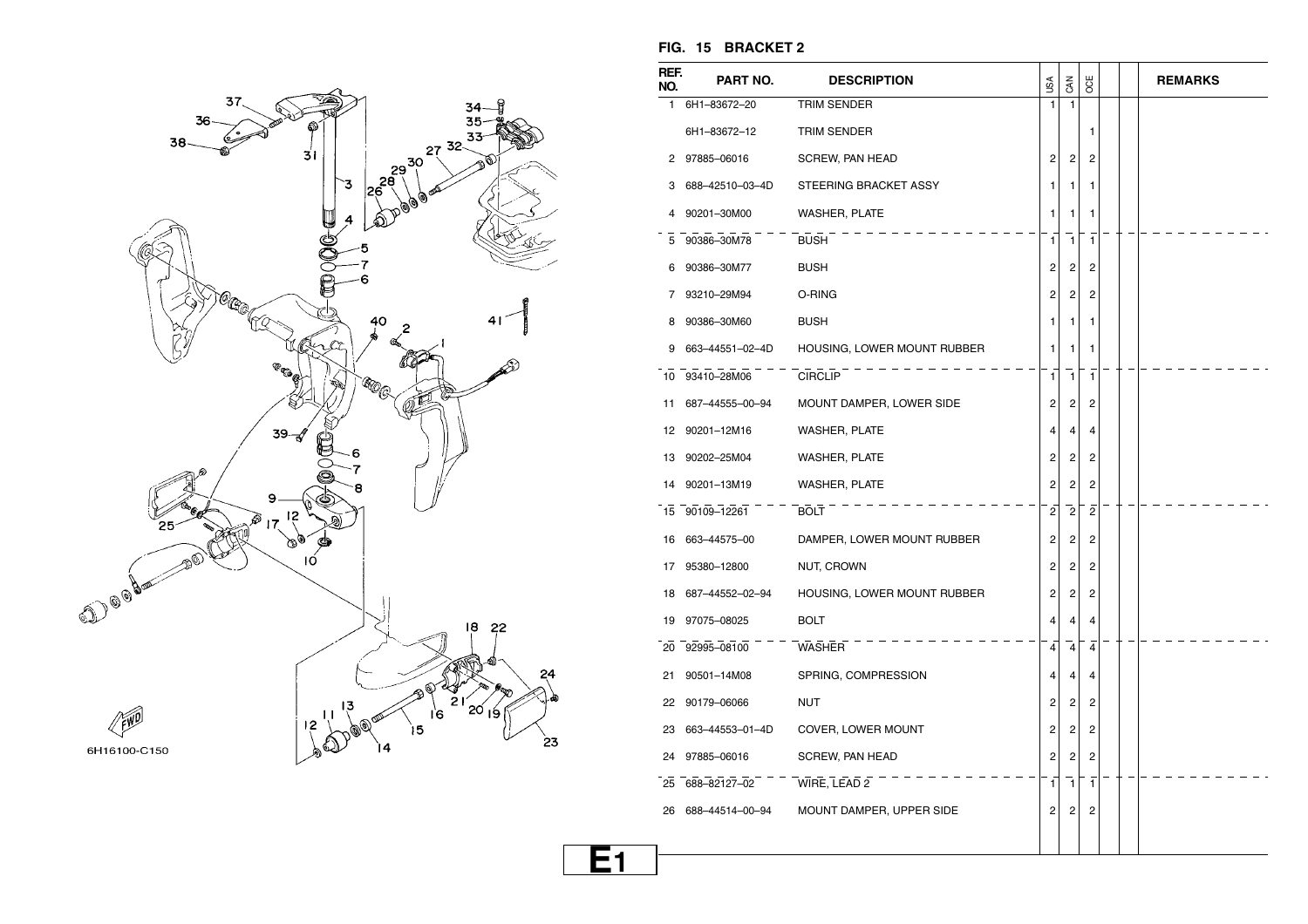![](_page_30_Figure_0.jpeg)

| REF.<br>NO. | PART NO.           | <b>DESCRIPTION</b>           | USA                     | CAN                     | OCE                     | <b>REMARKS</b> |
|-------------|--------------------|------------------------------|-------------------------|-------------------------|-------------------------|----------------|
|             | 27 90101-10M49     | <b>BOLT</b>                  | $\overline{2}$          | $\overline{c}$          | $\overline{c}$          |                |
| 28          | 90201-20M21        | WASHER, PLATE                | $\overline{\mathbf{c}}$ | $\overline{c}$          | 2                       |                |
| 29          | 90202-20M06        | WASHER, PLATE                | $\overline{\mathbf{c}}$ | $\overline{c}$          | 2                       |                |
|             | 30 90201-11M22     | WASHER, PLATE                | $\overline{\mathbf{c}}$ | 2                       | 2                       |                |
|             | 31 90185-10051     | NUT, SELF-LOCKING            | $\overline{\mathbf{c}}$ | $\overline{\mathbf{c}}$ | 2                       |                |
|             | 32 663-44575-00    | DAMPER, LOWER MOUNT RUBBER   | $\overline{2}$          | $\overline{2}$          | $\overline{2}$          |                |
|             | 33 688-44511-00-94 | COVER, UPPER MOUNT           | 1                       | 1                       | 1                       |                |
|             | 34 97075-08035     | <b>BOLT</b>                  | 3                       | 3                       | 3                       |                |
|             | 35 92995-08100     | <b>WASHER</b>                | 3                       | 3                       | 3                       |                |
|             | 36 688-48511-11-4D | HOOK, STEERING               | 1                       | 1                       | 1                       | STEERING GUIDE |
|             | 37 90116-10175     | BOLT, STUD                   | $\mathbf 2$             | $\overline{c}$          | $\overline{c}$          |                |
|             | 38 90185-10051     | NUT, SELF-LOCKING            | $\overline{\mathbf{c}}$ | $\overline{c}$          | 2                       |                |
| 39          | 6H1-43376-00       | <b>BOLT, THRUST RECEIVER</b> | $\overline{\mathbf{c}}$ | $\overline{c}$          | 2                       |                |
|             | 40 90185-08057     | NUT, SELF-LOCKING            | $\mathbf 2$             | $\sqrt{2}$              | $\overline{\mathbf{c}}$ |                |
|             | 41 90465-11M10     | <b>CLAMP</b>                 | 3                       | 3                       | 3                       |                |
|             |                    |                              |                         |                         |                         |                |
|             |                    |                              |                         |                         |                         |                |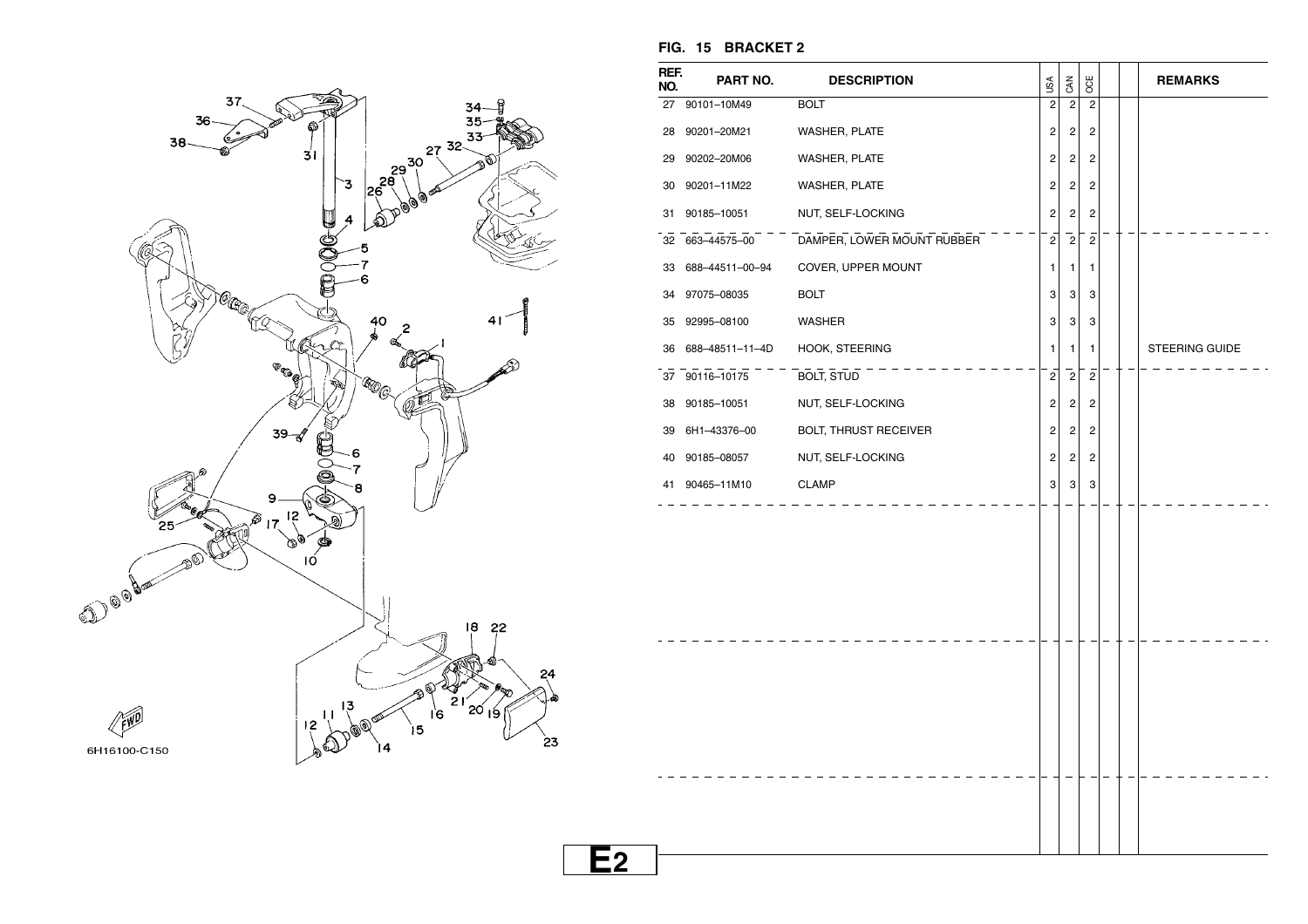![](_page_31_Figure_0.jpeg)

#### **FIG. 16 POWER TRIM & TILT ASSY**

| REF.<br>NO. | PART NO.                        | <b>DESCRIPTION</b>      | USA            | CAN            | <b>BOCE</b>    |  | <b>REMARKS</b> |
|-------------|---------------------------------|-------------------------|----------------|----------------|----------------|--|----------------|
| 1           | 6H1-43800-17-4D                 | POWER TRIM & TILT ASSY  | 1              | 1              | 1              |  |                |
| 2           | 6H1-43880-02                    | <b>MOTOR ASSY</b>       | 1              | 1              | 1              |  |                |
| 3           | 6H1-43805-10                    | ARMATURE ASSY           | 1              | 1              | 1              |  |                |
| 4           | 6H1-43804-10                    | STATOR ASSY             | 1              | 1              | 1              |  |                |
| 5           | 6H1-43891-10                    | BRUSH 1                 | 1              | 1              | 1              |  |                |
| 6           | 6H1-43892-10                    | BREAKER COMP. (BRUSH 2) | $\mathbf{1}$   | 7              | $\mathbf{1}$   |  |                |
| 7           | 6H1-4380F-10                    | PLATE, BRUSH HOLDER     | 1              | 1              | 1              |  |                |
| 8           | 6H1-4380J-10                    | HOLDER, BRUSH           | 2              | 2              | 2              |  |                |
| 9           | 6H1-4386K-10                    | SPRING, BRUSH           | 2              | 2              | 2              |  |                |
| 10          | 97885-05016                     | SCREW, PAN HEAD         | 3              | 3              | 3              |  |                |
| 11          | 97607-04310                     | SCREW, WITH WASHER      | $\overline{c}$ | $\overline{c}$ | $\overline{c}$ |  |                |
| 12          | 6H1-43881-10                    | FRAME, END              | 1              | 1              | 1              |  |                |
| 13          | 6H1-4380H-10                    | METAL                   | 1              | 1              | 1              |  |                |
| 14          | 93102-08M43                     | OIL SEAL                | 1              | 1              | 1              |  |                |
| 15          | 6H1-4380G-10                    | PLATE                   | 1              | 1              | 1              |  |                |
| 16          | 6H1-43865-10                    | O-RING                  | 1              | $\mathbf{1}$   | 1              |  |                |
| 17          | 6H1-43840-11                    | POWER TILT ASSY         | 1              | 1              | 1              |  |                |
| 18          | 6H1-43861-10                    | O-RING                  | 1              | 1              | 1              |  |                |
| 19          | 6H1-43814-11                    | PISTON, FREE            | 1              | 1              | 1              |  |                |
| 20          | 6H1-43810-11                    | TILT PISTON SUB ASSY    | 1              | 1              | 1              |  |                |
|             | 21 6H1-43861-00                 | $$ O-RING               | 1              | $\mathbf{1}$   | 1              |  |                |
| 22          | 6H1-43861-10                    | O-RING                  | 1              | 1              | 1              |  |                |
| 23          | 6H1-43871-10                    | RING, BACK UP           | 1              | 1              | 1              |  |                |
| 24          | 6H1-43812-00                    | SEAL, DUST              | 1              | 1              | 1              |  |                |
| 25          | 6H1-43872-10                    | RING, BACK UP           | 1              | 1              | 1              |  |                |
|             | 26 93210-18397                  | O-RING                  | 1              | $\mathbf{1}$   | 1              |  |                |
|             | 27 6H1-43813-10 .CYLINDER, TILT |                         | 1              | 1              | 1              |  |                |
|             |                                 |                         |                |                |                |  |                |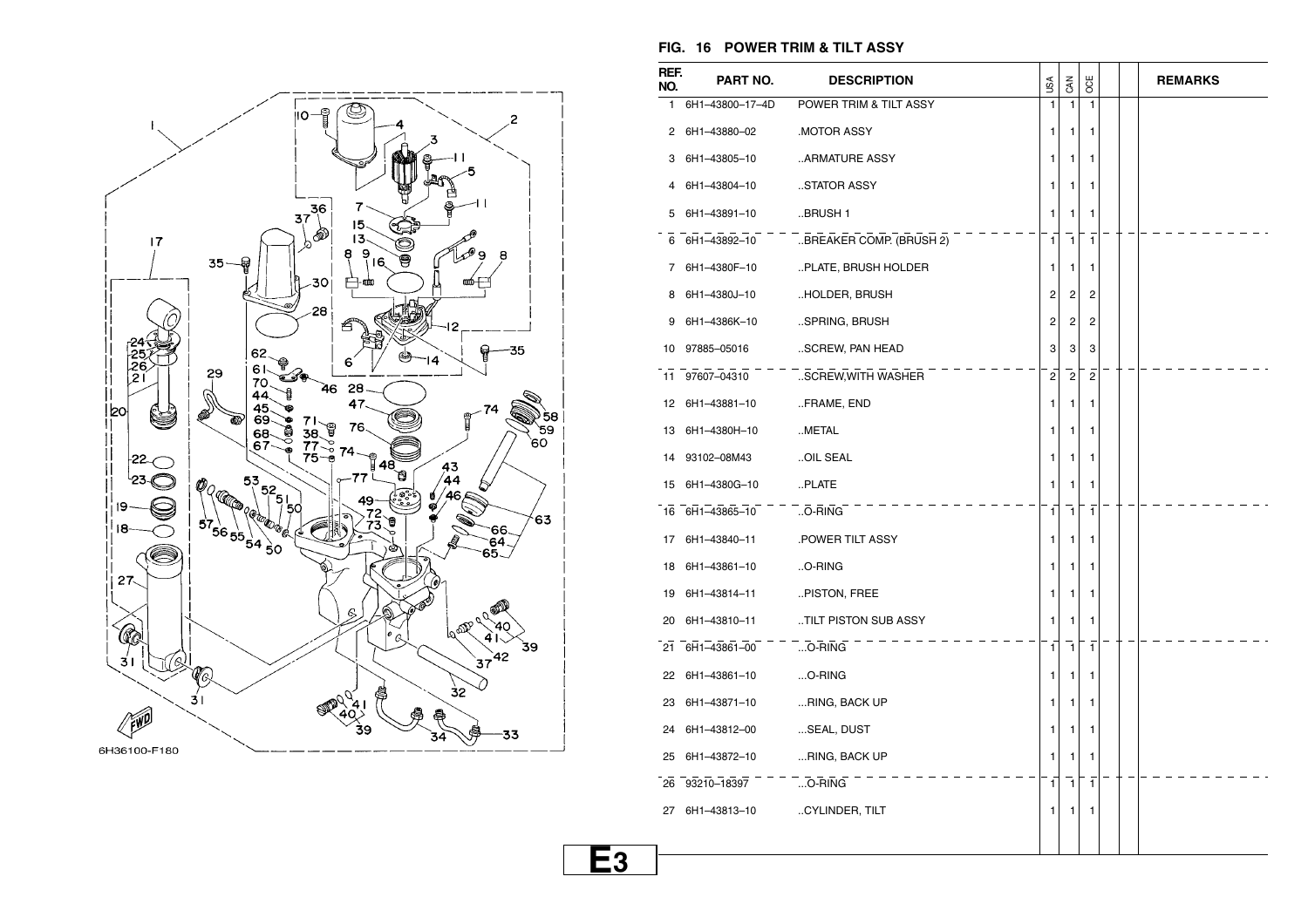![](_page_32_Figure_0.jpeg)

#### **FIG. 16 POWER TRIM & TILT ASSY**

| REF.<br>NO. | PART NO.        | <b>DESCRIPTION</b>      | USA            | CAN          | <b>DCE</b>   |  | <b>REMARKS</b> |
|-------------|-----------------|-------------------------|----------------|--------------|--------------|--|----------------|
| 28          | 93210-68N50     | .O-RING                 | $\overline{2}$ | 2            | 2            |  |                |
| 29          | 6H1-43835-10    | .PIPE                   | 1              | 1            | 1            |  |                |
| 30          | 6H1-43828-10    | .BODY, RESERVOIR        | 1              | 1            | 1            |  |                |
| 31          | 90386-18M14     | BUSH.                   | 2              | 2            | 2            |  |                |
| 32          | 6E5-43818-00    | .PIN, LOWER SHOCK MOUNT | 1              | 1            | 1            |  |                |
|             | 33 6H1-43833-10 | .PIPE                   | 1              | 1            | $\mathbf{1}$ |  |                |
| 34          | 6H1-43834-00    | .PIPE                   | 1              | 1            | 1            |  |                |
| 35          | 97595-06420     | .BOLT, WITH WASHER      | 6              | 6            | 6            |  |                |
| 36          | 6H1-43829-00    | .PLUG, RESERVOIR        | 1              | 1            | 1            |  |                |
| 37          | 93210-09165     | .O-RING                 | 2              | 2            | 2            |  |                |
| 38          | 93210-064A5     | .O-RING                 | 1              | $\mathbf{1}$ | 1            |  |                |
| 39          | 67F-43802-00    | VALVE SUB ASSY          | 2              | 2            | 2            |  |                |
| 40          | 6H1-43866-00    | O-RING                  | 1              | 1            | 1            |  |                |
| 41          | 6H1-43867-00    | O-RING                  | 1              | 1            | 1            |  |                |
| 42          | 6H1-43841-11    | .PISTON, SHUTTLE        | 1              | 1            | 1            |  |                |
|             | 43 6H1-43856-10 | .SPRING, DOWN RELIEF    | 1              | $\mathbf{1}$ | 1            |  |                |
| 44          | 6H1-43844-10    | .PIN, VALVE SUPPORT     | 2              | 2            | 2            |  |                |
| 45          | 6H1-4384G-11    | .SEAL, RELIEF VALVE     | 1              | 1            | 1            |  |                |
| 46          | 6H1-4384F-10    | .SEAL, MAIN VALVE       | 2              | 2            | 2            |  |                |
| 47          | 6H1-43817-01    | FILTER 2                | 1              | 1            | 1            |  |                |
|             | 48 6H1-43831-10 | .CONNECTOR, SHAFT       | 1              | $\mathbf{1}$ | $\mathbf{1}$ |  |                |
| 49          | 6H1-43830-11    | GEAR PUMP ASSY.         | 1              | 1            | 1            |  |                |
| 50          | 6H1-43847-00    | .SEAT, MANUAL VALVE     | 2              | 2            | 2            |  |                |
| 51          | 6H1-43899-00    | .SPRING, MANUAL RELEASE | 1              | 1            | 1            |  |                |
| 52          | 6H1-4382A-10    | ADAPTOR 1.              | 1              | 1            | 1            |  |                |
|             | 53 6H1-43854-00 | .SPRING, MANUAL RELEASE | 1              | 1            | 1            |  |                |
|             | 54 93210-10M74  | .O-RING                 | 1              | 1            | 1            |  |                |
|             |                 |                         |                |              |              |  |                |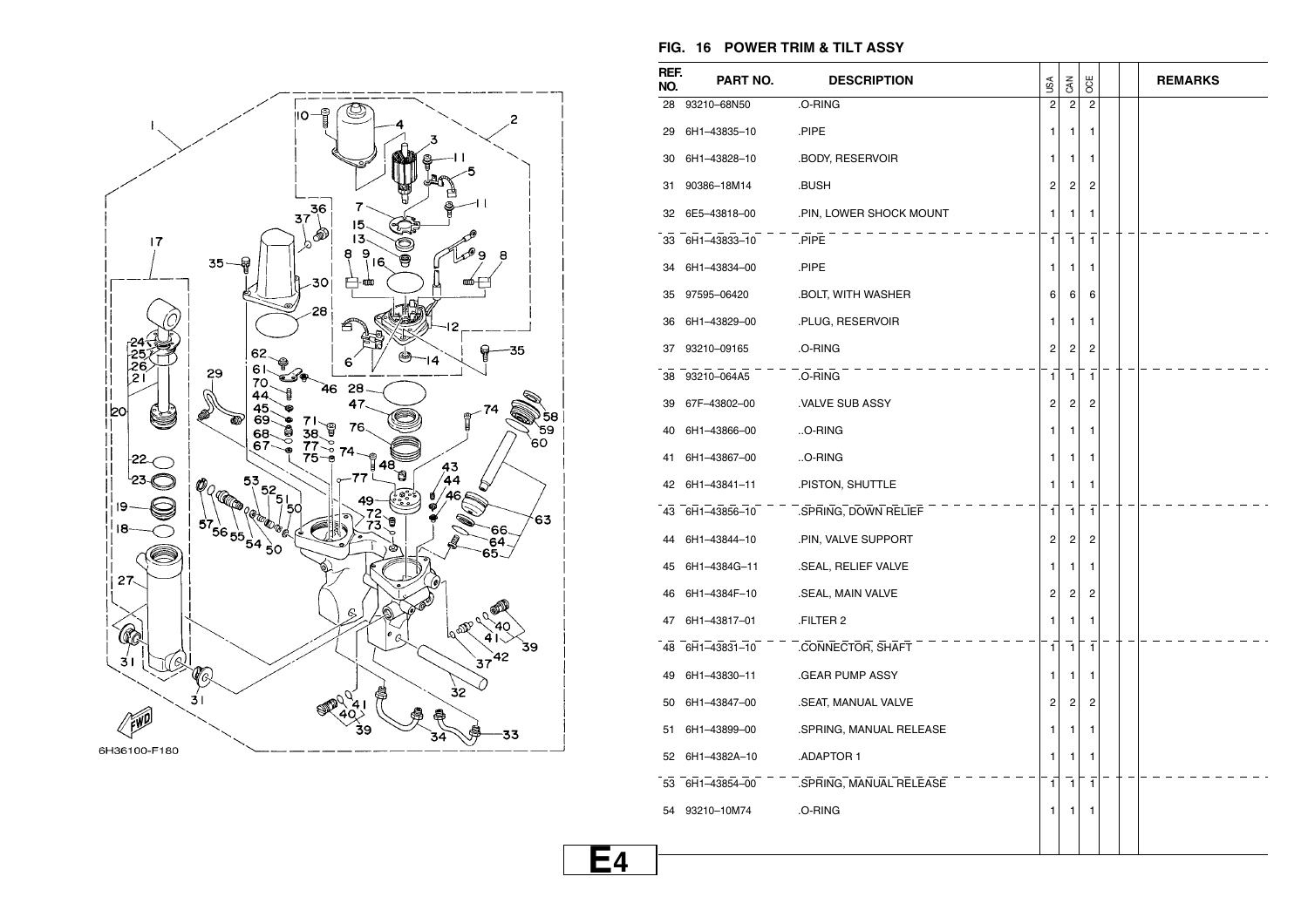![](_page_33_Figure_0.jpeg)

#### **FIG. 16 POWER TRIM & TILT ASSY**

| REF.<br>NO. | PART NO.        | <b>DESCRIPTION</b>           | USA            | CAN                     | OCE            |  | <b>REMARKS</b> |
|-------------|-----------------|------------------------------|----------------|-------------------------|----------------|--|----------------|
| 55          | 6H1-43845-00    | .SCREW, MANUAL RELEASE       | 1              | $\mathbf{1}$            | $\mathbf{1}$   |  |                |
| 56          | 93210-18M75     | .O-RING                      | 1              | 1                       | 1              |  |                |
| 57          | 6H1-43875-00    | .RING, SNAP                  | 1              | 1                       | 1              |  |                |
| 58          | 6H1-43822-10    | .SEAL, TRIM DUST             | 2              | $\overline{\mathbf{c}}$ | 2              |  |                |
| 59          | 6H1-43821-11    | .SCREW, TRIM CYLINDER END    | 2              | $\overline{c}$          | $\overline{c}$ |  |                |
| 60          | 6H1-43861-10    | .O-RING                      | $\overline{2}$ | $\overline{2}$          | $\overline{2}$ |  |                |
| 61          | 6H1-4384E-20    | .SPRING, TRIM                | 1              | 1                       | 1              |  |                |
| 62          | 97602-05210     | .SCREW, PAN HEAD WITH WASHER | 2              | 2                       | $\overline{c}$ |  |                |
| 63          | 6H1-43820-11    | .TRIM PISTON SUB ASSY        | $\overline{c}$ | $\overline{c}$          | 2              |  |                |
| 64          | 6H1-43864-00    | O-RING                       | 1              | 1                       | 1              |  |                |
| 65          | 91318-08016     | BOLT                         | $\mathbf{1}$   | $\mathbf{1}$            | $\mathbf{1}$   |  |                |
| 66          | 6H1-43874-00    | RING, BACK UP                | 1              | 1                       | 1              |  |                |
| 67          | 6H1-43816-00    | .FILTER 1                    | 1              | 1                       | 1              |  |                |
| 68          | 6H1-43896-00    | .O-RING                      | 1              | 1                       | 1              |  |                |
| 69          | 6H1-43895-12    | .SEAT, RELIEF VALVE          | 1              | 1                       | 1              |  |                |
|             | 70 6H1-43855-11 | .SPRING, UP RELIEF           | $\mathbf{1}$   | $\mathbf{1}$            | $\mathbf{1}$   |  |                |
| 71          | 6H1-43843-11    | .SCREW, VALVE LOCK           | 1              | 1                       | 1              |  |                |
| 72          | 6H1-4388E-11    | .PLUG, TAPER SCREW           | 1              | 1                       | 1              |  |                |
| 73          | 6H1-43868-00    | .O-RING                      | 1              | 1                       | 1              |  |                |
| 74          | 91318-04025     | .BOLT                        | 4              | 4                       | 4              |  |                |
|             | 75 6H1-4387J-00 | .WASHER, SPECIAL 2           | 1              | 1                       | $\mathbf{1}$   |  |                |
| 76          | 6H1-4385H-00    | .SPRING, SEAL                | 1              | 1                       | 1              |  |                |
|             | 77 93505-32038  | .BALL                        | 2              | 2                       | 2              |  |                |
|             |                 |                              |                |                         |                |  |                |
|             |                 |                              |                |                         |                |  |                |
|             |                 |                              |                |                         |                |  |                |
|             |                 |                              |                |                         |                |  |                |
|             |                 |                              |                |                         |                |  |                |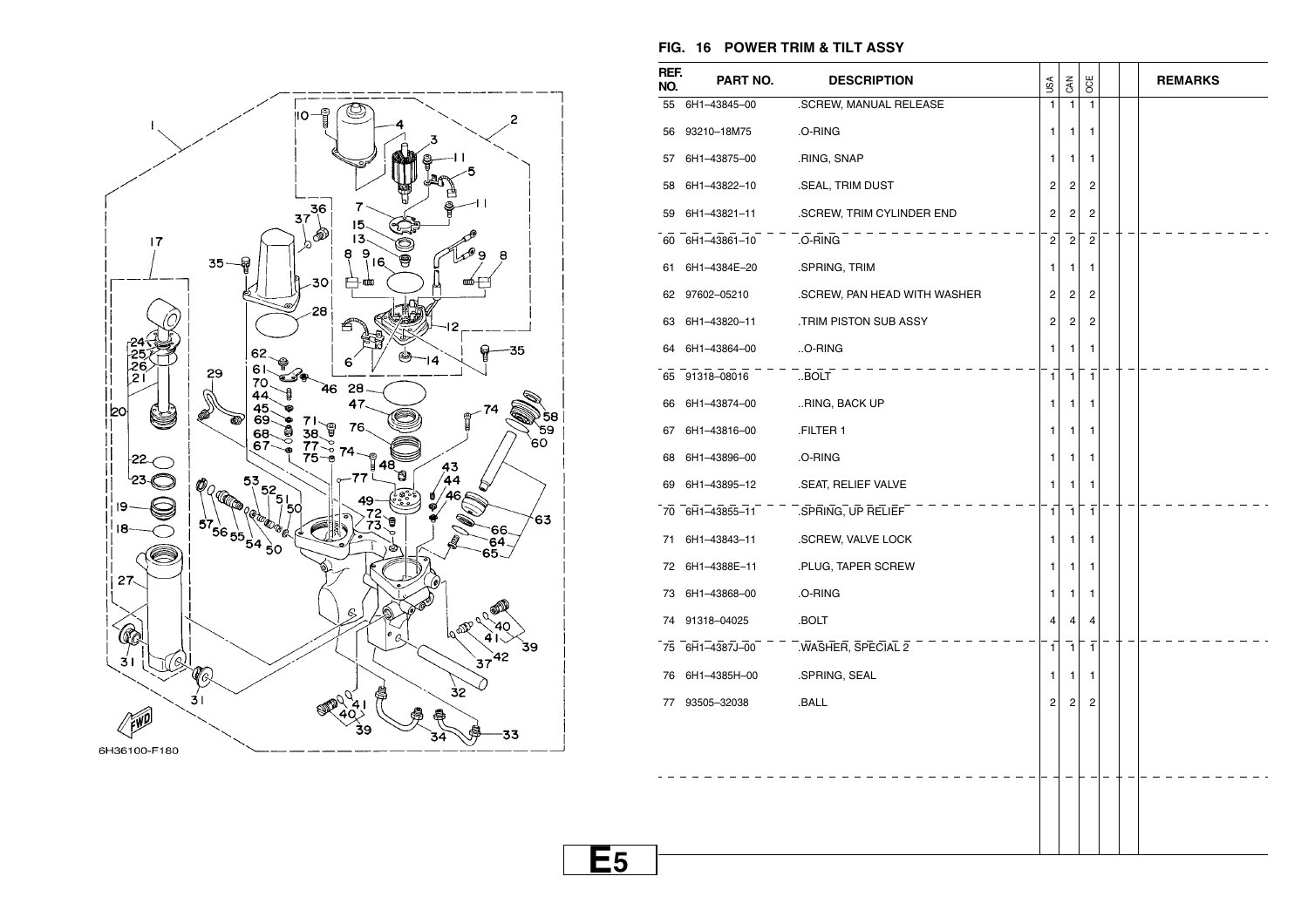![](_page_34_Figure_0.jpeg)

#### **FIG. 17 UPPER CASING**

| REF.<br>NO. | PART NO.        | <b>DESCRIPTION</b>         | USA            | CAN            | OCE            |  | <b>REMARKS</b> |
|-------------|-----------------|----------------------------|----------------|----------------|----------------|--|----------------|
| 1           | 688-45111-04-4D | CASING, UPPER              | $\mathbf{1}$   | $\mathbf{1}$   | $\mathbf{1}$   |  |                |
| 2           | 663-45155-10    | CAP                        | 1              | 1              | 1              |  |                |
| 3           | 93606-12019     | PIN, DOWEL                 | 2              | 2              | 2              |  |                |
| 4           | 90119-08M80     | BOLT, WITH WASHER          | 8              | 8              | 8              |  |                |
| 5           | 688-41137-03-94 | GUIDE, EXHAUST             | 1              | 1              | 1              |  |                |
| 6           | 688-45114-A1    | GASKET, UPPER CASING       | $\mathbf{1}$   | $\mathbf{1}$   | $\mathbf{1}$   |  |                |
| 7           | 688-41134-A0    | GASKET, EXHAUST MANIFOLD   | 1              | 1              | 1              |  |                |
| 8           | 688-41131-00-5B | MANIFOLD, EXT. 1           | 1              | 1              | 1              |  |                |
| 9           | 688-41133-00    | GASKET, EXHAUST MANIFOLD 1 | 1              | 1              | 1              |  |                |
| 10          | 688-14711-01-5B | <b>MUFFLER 1</b>           | 1              | 1              | 1              |  |                |
| 11          | 688-45123-00    | GASKET, MUFFLER            | $\mathbf{1}$   | $\mathbf{1}$   | $\mathbf{1}$   |  |                |
| 12          | 663-14737-10    | DAMPER, MUFFLER            | 1              | 1              | 1              |  |                |
| 13          | 97075-08030     | <b>BOLT</b>                | 7              | 7              | $\overline{7}$ |  |                |
| 14          | 92995-08100     | <b>WASHER</b>              | 7              | 7              | 7              |  |                |
| 15          | 97075-08025     | <b>BOLT</b>                | 1              | 1              | 1              |  |                |
|             | 16 92995-08100  | WASHER                     | 1              | $\mathbf{1}$   | $\mathbf{1}$   |  |                |
| 17          | 90119-08M79     | BOLT, WITH WASHER          | 2              | $\overline{c}$ | 2              |  |                |
| 18          | 97075-08035     | <b>BOLT</b>                | 2              | 2              | 2              |  |                |
| 19          | 92995-08100     | <b>WASHER</b>              | 2              | $\overline{c}$ | 2              |  |                |
| 20          | 688-45113-A0    | GASKET, UPPER CASING       | 1              | 1              | 1              |  |                |
|             | 21 93606-12019  | PIN, DOWEL                 | $\overline{2}$ | $\overline{c}$ | $\overline{c}$ |  |                |
| 22          | 688-45211-01-4D | <b>EXTENSION</b>           |                |                | 1              |  | X(25.3")       |
| 23          | 90116-10M05     | <b>BOLT, STUD</b>          |                |                | 4              |  | X(25.3")       |
| 24          | 93606-12019     | PIN, DOWEL                 |                |                | 4              |  | X(25.3")       |
| 25          | 95380-10600     | NUT                        |                |                | 4              |  | X(25.3")       |
|             | 26 90119-08M86  | <b>BOLT, WITH WASHER</b>   |                |                | 1              |  | X(25.3")       |
|             |                 |                            |                |                |                |  |                |
|             |                 |                            |                |                |                |  |                |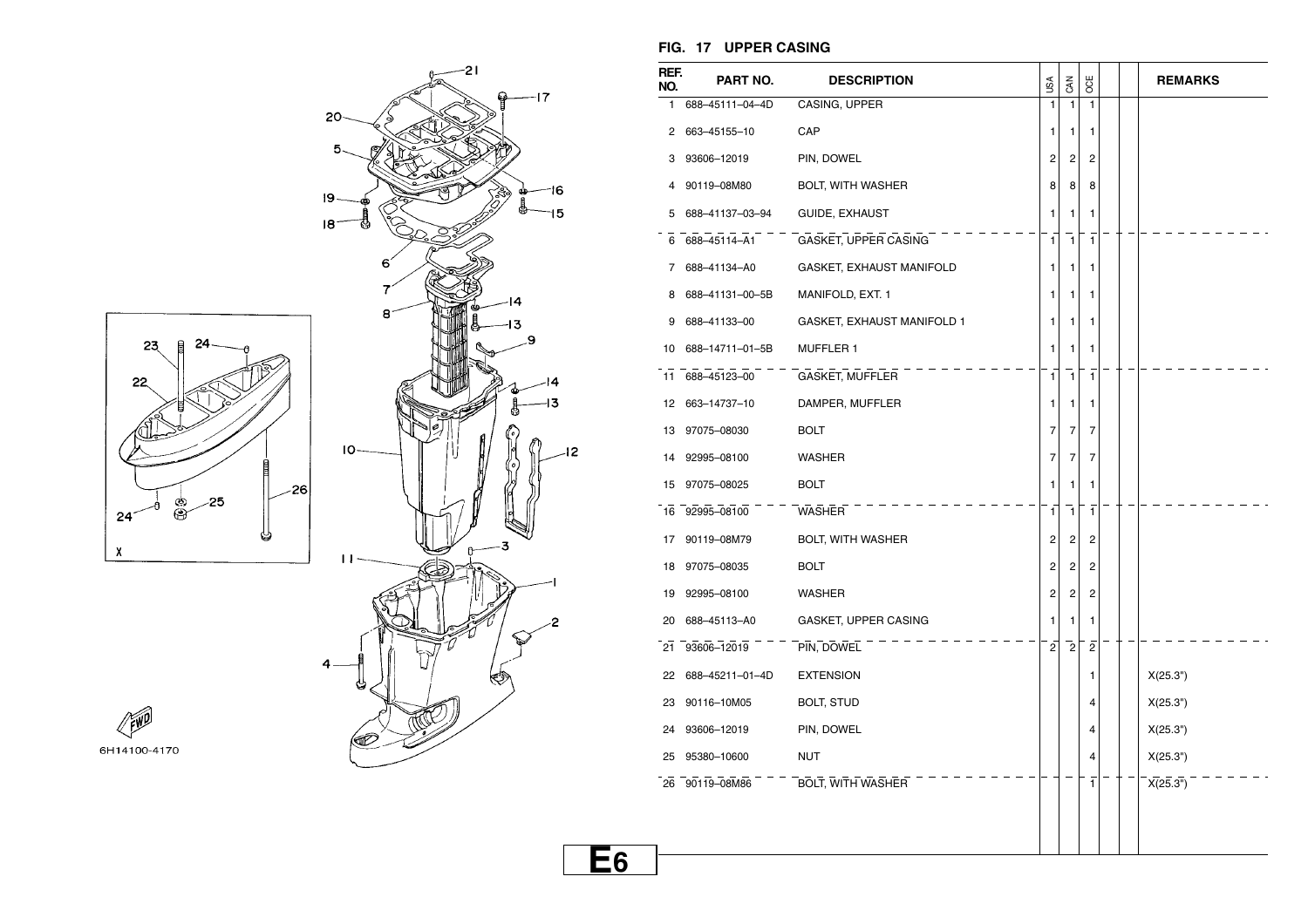![](_page_35_Figure_0.jpeg)

#### **FIG. 18 LOWER CASING & DRIVE 1**

| REF.<br>NO. | PART NO.        | <b>DESCRIPTION</b>     | USA          | CAN            | OCE          |  | <b>REMARKS</b> |
|-------------|-----------------|------------------------|--------------|----------------|--------------|--|----------------|
| 1           | 6H1-45300-15-4D | LOWER UNIT ASSY        | 1            | 1              | 1            |  | L(20.3")       |
|             | 6H1-45300-25-4D | <b>LOWER UNIT ASSY</b> |              |                | 1            |  | X(25.3")       |
| 2           | 6H1-45301-03-4D | CASING, LOWER          | 1            | 1              | 1            |  |                |
| 3           | 93315-325V1     | <b>BEARING</b>         | 1            | 1              | 1            |  |                |
| 4           | 688-45536-01    | SLEEVE, DRIVE SHAFT    | 1            | 1              | 1            |  |                |
| 5           | 688-45587-01    | SHIM (T:0.10MM)        | $\mathbf{1}$ | $\overline{1}$ | $\mathbf{1}$ |  | UR             |
|             | 688-45587-10    | SHIM (T:0.12MM)        | 1            | 1              | 1            |  | UR             |
|             | 688-45587-20    | SHIM (T:0.15MM)        | 1            | 1              | 1            |  | <b>UR</b>      |
|             | 688-45587-30    | SHIM (T:0.18MM)        | 1            | 1              | 1            |  | UR             |
|             | 688-45587-40    | SHIM (T:0.30MM)        | 1            | 1              | 1            |  | UR             |
|             | 688-45587-50    | SHIM (T:0.40MM)        | $\mathbf{1}$ | $\mathbf{1}$   | $\mathbf{1}$ |  | <b>UR</b>      |
|             | 688-45587-60    | SHIM (T:0.50MM)        | 1            | 1              | 1            |  | UR             |
| 6           | 93332-000U3     | <b>BEARING</b>         | 1            | 1              | 1            |  |                |
| 7           | 688-45567-01    | SHIM (T:0.10MM)        | 1            | 1              | 1            |  | <b>UR</b>      |
|             | 688-45567-10    | SHIM (T:0.12MM)        | 1            | 1              | 1            |  | UR             |
|             | 688-45567-20    | SHIM (T:0.15MM)        | 1            | $\mathbf{1}$   | $\mathbf{1}$ |  | UR             |
|             | 688-45567-30    | SHIM (T:0.18MM)        | 1            | 1              | 1            |  | <b>UR</b>      |
|             | 688-45567-40    | SHIM (T:0.30MM)        | 1            | 1              | 1            |  | UR             |
|             | 688-45567-50    | SHIM (T:0.40MM)        | 1            | 1              | 1            |  | <b>UR</b>      |
|             | 688-45567-60    | SHIM (T:0.50MM)        | 1            | 1              | 1            |  | UR             |
| 8           | 93332-000W7     | <b>BEARING</b>         | 1            | $\mathbf{1}$   | $\mathbf{1}$ |  |                |
| 9           | 90340-08002     | PLUG, STRAIGHT SCREW   | 1            | 1              | 1            |  |                |
| 10          | 688-45341-10    | PLUG, DRAIN            | 1            | 1              | 1            |  |                |
| 11          | 90430-08020     | GASKET                 | 2            | 2              | 2            |  |                |
| 12          | 6H1-45214-00    | COVER, WATER INLET 1   | 1            | 1              | 1            |  |                |
| 13          | 6H1-45215-00    | COVER, WATER INLET 2   | 1            | $\mathbf{1}$   | $\mathbf{1}$ |  |                |
| 14          | 90151-05M00     | SCREW, COUNTERSUNK     | 1            | 1              | 1            |  |                |
|             |                 |                        |              |                |              |  |                |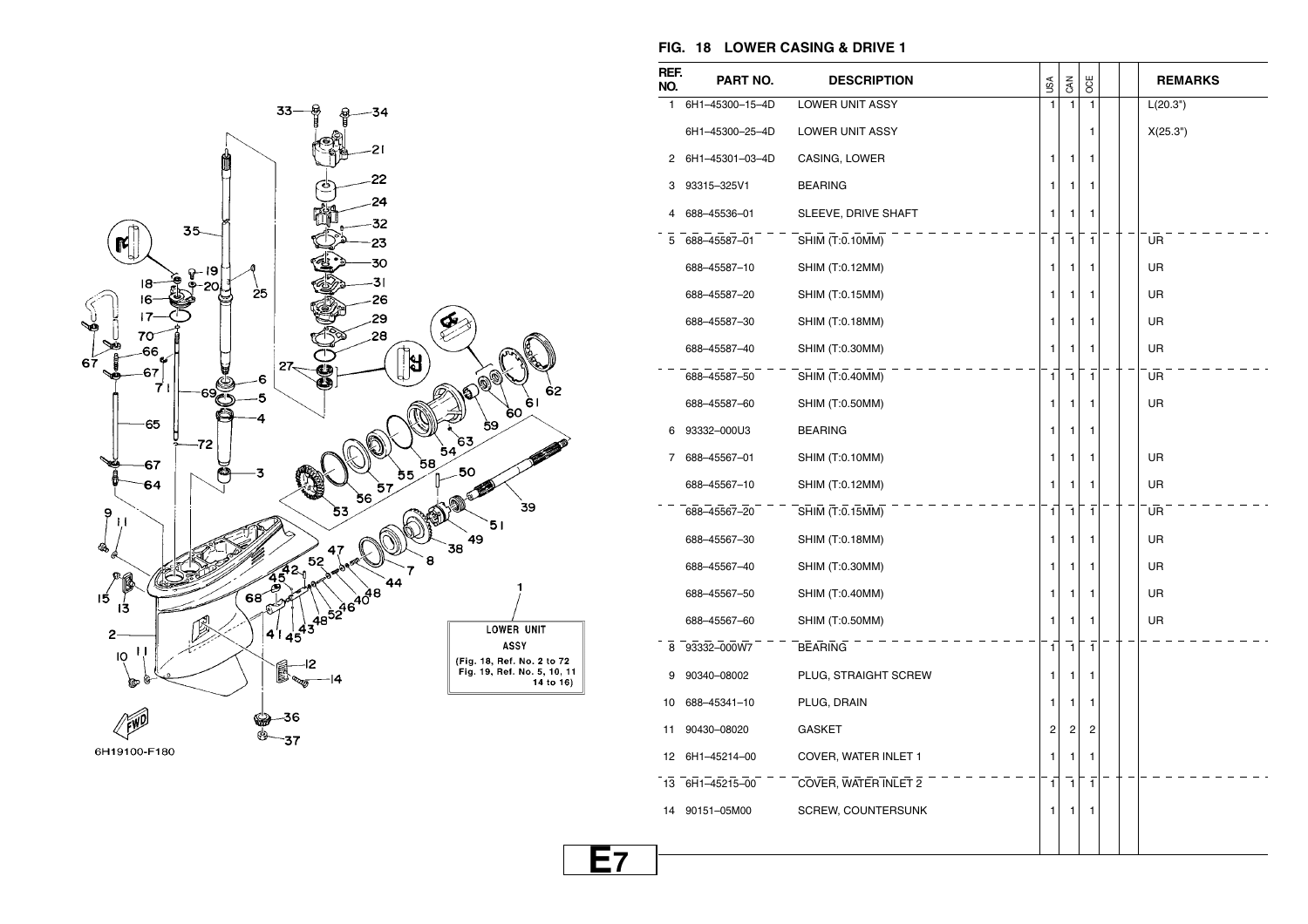![](_page_36_Figure_0.jpeg)

#### **FIG. 18 LOWER CASING & DRIVE 1**

| REF.<br>NO. | PART NO.        | <b>DESCRIPTION</b>       | υsΑ            | CAN          | OCE            |  | <b>REMARKS</b> |
|-------------|-----------------|--------------------------|----------------|--------------|----------------|--|----------------|
| 15          | 90185-05002     | NUT, SELF-LOCKING        | 1              | 1            | 1              |  |                |
| 16          | 688-45321-00    | <b>PLATE</b>             | 1              | 1            | 1              |  |                |
| 17          | 93210-49046     | O-RING                   | 1              | 1            | 1              |  |                |
| 18          | 93106-09014     | OIL SEAL                 | 1              | 1            | 1              |  |                |
| 19          | 97095-06016     | <b>BOLT</b>              | 2              | 2            | 2              |  |                |
| 20          | 92995-06600     | WASHER                   | $\overline{c}$ | $^{-2}$      | $\overline{c}$ |  |                |
| 21          | 688-44311-01    | HOUSING, WATER PUMP      | 1              | 1            | 1              |  |                |
| 22          | 688-44322-00    | INSERT, CARTRIDGE        | 1              | 1            | 1              |  |                |
| 23          | 688-44315-A0    | GASKET, WATER PUMP       | 1              | 1            | 1              |  |                |
| 24          | 688-44352-03    | <b>IMPELLER</b>          | 1              | 1            | 1              |  |                |
| 25          | 90280-04M04     | KEY, WOODRUFF            | 1              | 1            | $\mathbf{1}$   |  |                |
| 26          | 688-44341-01-94 | HOUSING, WATER PUMP      | 1              | 1            | 1              |  |                |
| 27          | 93101-25M03     | OIL SEAL                 | 2              | 2            | 2              |  |                |
| 28          | 93210-46044     | O-RING                   | 1              | 1            | 1              |  |                |
| 29          | 688-44316-A0    | GASKET, WATER PUMP       | 1              | 1            | 1              |  |                |
| 30          | 688-44323-00    | OUTER PLATE, CARTRIDGE   | 1              | 1            | $\mathbf{1}$   |  |                |
| 31          | 688-44324-A0    | <b>GASKET, CARTRIDGE</b> | 1              | 1            | 1              |  |                |
| 32          | 93604-10M03     | PIN, DOWEL               | 2              | 2            | 2              |  |                |
| 33          | 90119-08M16     | BOLT, WITH WASHER        | 2              | 2            | 2              |  |                |
| 34          | 90119-08M13     | BOLT, WITH WASHER        | 2              | 2            | 2              |  |                |
|             | 35 6H1-45501-11 | DRIVE SHAFT COMP.        | 1              | $\mathbf{1}$ | 1              |  | L(20.3")       |
|             | 688-45501-22    | DRIVE SHAFT COMP.        |                |              | 1              |  | X(25.3")       |
| 36          | 688-45551-01    | PINION (13T)             | 1              | 1            | 1              |  |                |
| 37          | 90170-16M01     | <b>NUT</b>               | 1              | 1            | 1              |  |                |
| 38          | 688-45560-00    | GEAR 1 (26T)             | 1              | 1            | 1              |  |                |
| 39          | 6H1-45611-01    | SHAFT, PROPELLER         | 1              | 1            | 1              |  |                |
| 40          | 90501-12M48     | SPRING, COMPRESSION      | 1              | 1            | 1              |  |                |
|             |                 |                          |                |              |                |  |                |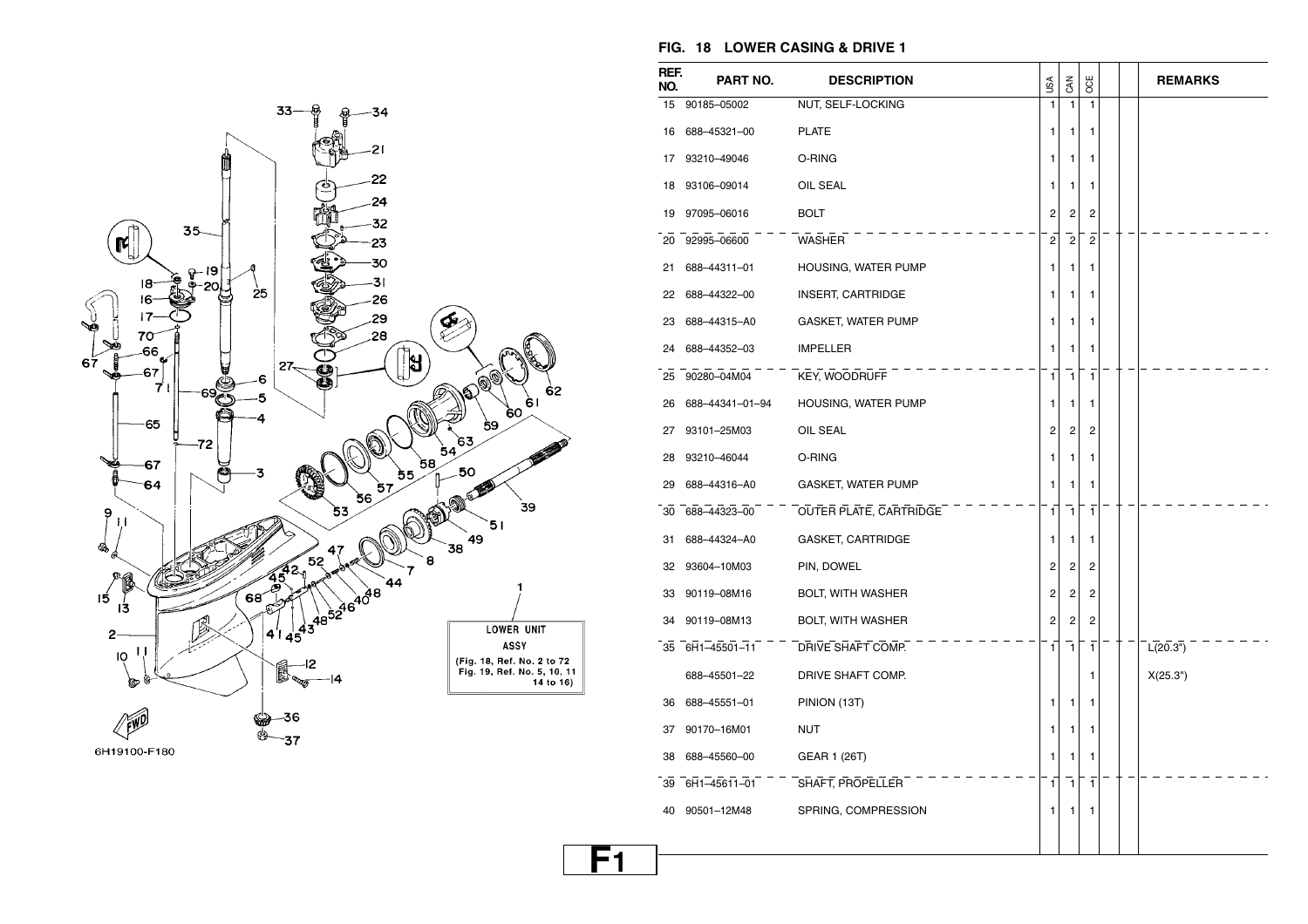![](_page_37_Figure_0.jpeg)

#### **FIG. 18 LOWER CASING & DRIVE 1**

| REF.<br>NO. | PART NO.        | <b>DESCRIPTION</b>   | USA | <b>GAN</b>   | OCE                     |  | <b>REMARKS</b> |
|-------------|-----------------|----------------------|-----|--------------|-------------------------|--|----------------|
| 41          | 6H1-45641-01    | <b>SHIFTER</b>       | 1   | $\mathbf{1}$ | 1                       |  |                |
| 42          | 93603-12M11     | PIN, DOWEL           | 1   | 1            | 1                       |  |                |
| 43          | 6H1-45634-02    | SLIDE, SHIFT         | 1   | 1            | 1                       |  |                |
| 44          | 90501-16M65     | SPRING, COMPRESSION  | 1   | 1            | 1                       |  |                |
| 45          | 93503-16003     | <b>BALL</b>          | 2   | 2            | 2                       |  |                |
| 46          | 6H1-45668-00    | SHAFT, FREE          | 1   | $\mathbf{1}$ | 1                       |  |                |
| 47          | 90201-03313     | <b>WASHER, PLATE</b> | 1   | 1            | 1                       |  |                |
| 48          | 90183-02M03     | <b>NUT, SPRING</b>   | 2   | 2            | 2                       |  |                |
| 49          | 6H1-45631-01    | CLUTCH, DOG          | 1   | 1            | 1                       |  |                |
| 50          | 90250-07M02     | PIN, STRAIGHT        | 1   | 1            | 1                       |  |                |
| 51          | 688-45633-00    | RING, CROSS PIN      | 1   | 1            | 1                       |  |                |
| 52          | 6H1-45635-00    | PLUNGER, SHIFT       | 2   | 2            | 2                       |  |                |
| 53          | 6H1-45571-00    | GEAR 2 (26T)         | 1   | 1            | 1                       |  |                |
| 54          | 688-45331-00-94 | HOUSING, BEARING     | 1   | 1            | 1                       |  |                |
| 55          | 93306-207U0     | <b>BEARING</b>       | 1   | 1            | 1                       |  |                |
| 56          | 688-45577-01    | SHIM (T:0.10MM)      | 1   | $\mathbf{1}$ | 1                       |  | UR             |
|             | 688-45577-10    | SHIM (T:0.12MM)      | 1   | 1            | 1                       |  | UR             |
|             | 688-45577-20    | SHIM (T:0.15MM)      | 1   | 1            | 1                       |  | UR             |
|             | 688-45577-30    | SHIM (T:0.18MM)      | 1   | 1            | 1                       |  | UR             |
|             | 688-45577-40    | SHIM (T:0.30MM)      | 1   | 1            | 1                       |  | UR             |
|             | 688-45577-50    | SHIM (T:0.40MM)      | 1   | $\mathbf{1}$ | 1                       |  | UR             |
|             | 688-45577-60    | SHIM (T:0.50MM)      | 1   | 1            | 1                       |  | UR             |
| 57          | 688-45576-00    | WASHER, THRUST       | 1   | 1            | 1                       |  |                |
| 58          | 93210-85M97     | O-RING               | 1   | 1            | 1                       |  |                |
| 59          | 93317-325U0     | <b>BEARING</b>       | 1   | 1            | 1                       |  |                |
| 60          | 93101-25M03     | OIL SEAL             | 2   | $\sqrt{2}$   | $\overline{\mathbf{c}}$ |  |                |
| 61          | 688-45383-02    | WASHER, CLAW         | 1   | 1            | 1                       |  |                |
|             |                 |                      |     |              |                         |  |                |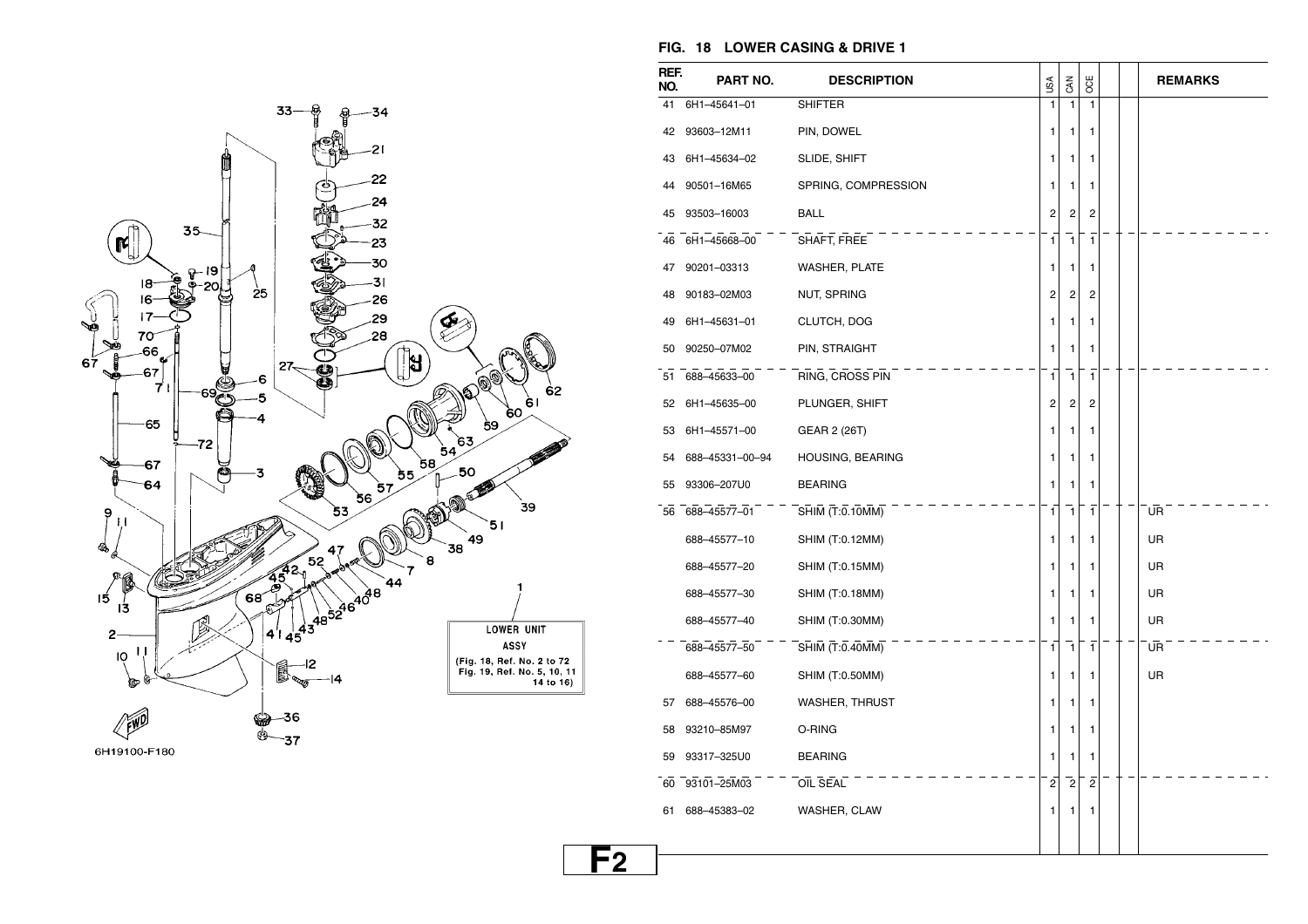![](_page_38_Figure_0.jpeg)

|             |              | FIG. 18 LOWER CASING & DRIVE 1 |     |            |     |  |  |
|-------------|--------------|--------------------------------|-----|------------|-----|--|--|
| REF.<br>NO. | PART NO.     | <b>DESCRIPTION</b>             | υsΑ | <b>SAN</b> | 300 |  |  |
| 62          | 688-45384-00 | <b>NUT</b>                     |     |            |     |  |  |
| 63          | 90282-04010  | <b>KEY, STRAIGHT</b>           |     |            |     |  |  |
| 64          | 6E5-45378-00 | NIPPLE, HOSE                   |     |            |     |  |  |

 $\frac{1}{2}$  END, NIPPLE  $\frac{1}{2}$  1  $\frac{1}{2}$  1  $\frac{1}{2}$  1  $\frac{1}{2}$  1  $\frac{1}{2}$  1  $\frac{1}{2}$  1  $\frac{1}{2}$  1  $\frac{1}{2}$  1  $\frac{1}{2}$  1  $\frac{1}{2}$  1  $\frac{1}{2}$  1  $\frac{1}{2}$  1  $\frac{1}{2}$  1  $\frac{1}{2}$  1  $\frac{1}{2}$  1  $\frac{1}{2}$  1  $\frac{1}{2$ 

CLAMP  $\begin{array}{|c|c|c|c|c|}\n\hline\n\text{CLAMP} & \text{4} & 4 & 4 \\
\hline\n\end{array}$ 

ROD, SHIFT  $\begin{array}{|c|c|c|c|c|c|}\n\hline\n\text{1} & \text{1} & \text{1} & \text{1} & \text{1} \\
\hline\n\end{array}$ 

CIRCLIP 1 1 1

O-RING  $\begin{array}{|c|c|c|c|c|}\n\hline\n\text{1} & \text{1} & \text{1} \\
\hline\n\end{array}$ 

CIRCLIP 1 1 1

CAM, SHIFT 1

HOSE (L120)  $\begin{vmatrix} 1 & 1 & 1 \\ 1 & 1 & 1 \end{vmatrix}$   $\begin{vmatrix} 1 & 1 & 1 \\ 1 & 1 & 1 \end{vmatrix}$   $\begin{vmatrix} 1 & 1 & 1 \\ 1 & 1 & 1 \end{vmatrix}$ 

HOSE (L250)  $X(25.3")$ 

**REMARKS** 

 $FIG.$ **REF. NO.**

65 90445–07ME9

66 6E5–83558–10

67 90465–11M10

68 6H1–44151–00

69 6H1–44144–00

70 93210–07003

71 99001–08600

72 93450–07M00

90445–07MF2

![](_page_38_Figure_3.jpeg)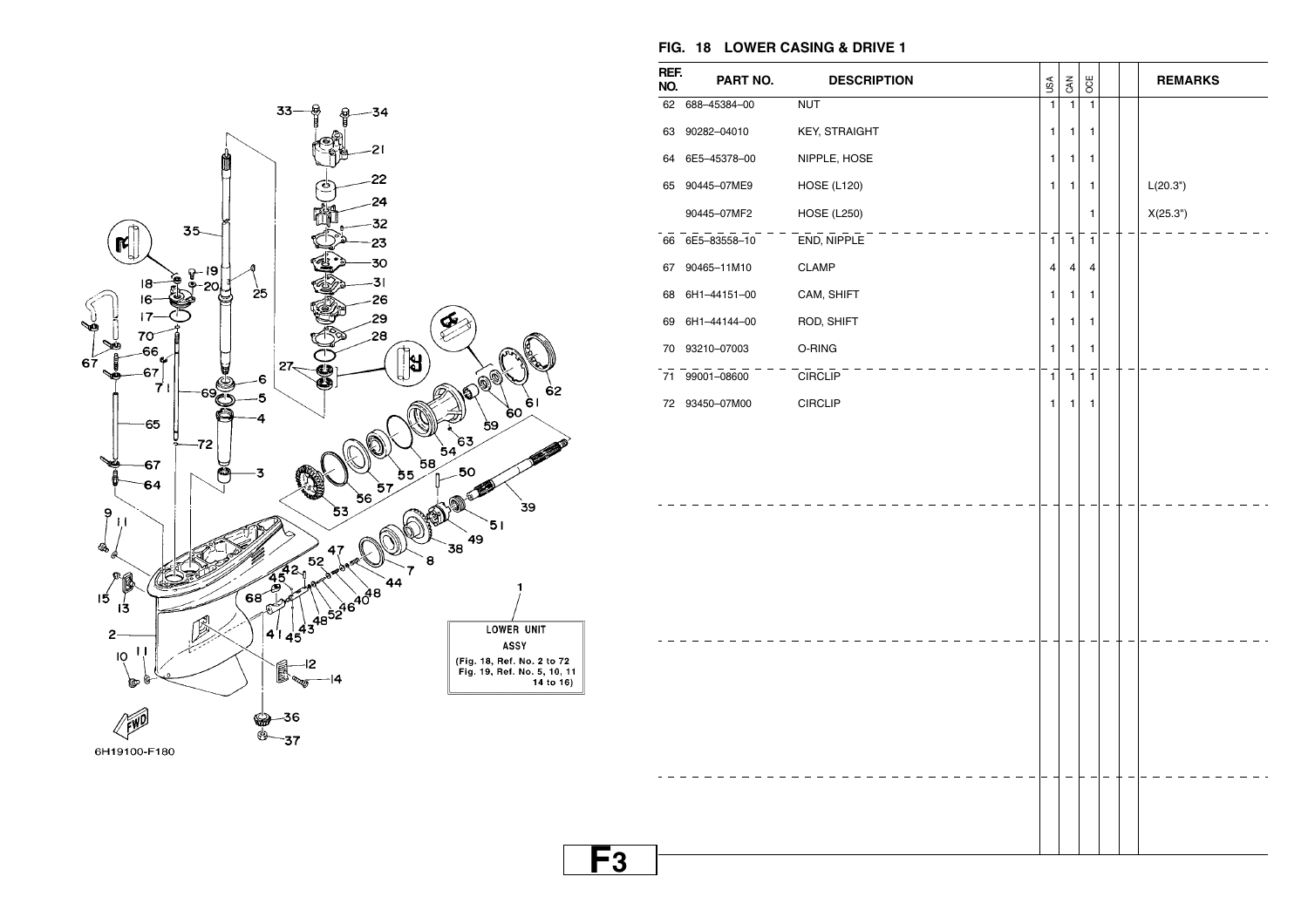![](_page_39_Figure_0.jpeg)

#### 6H16100-C190

#### **FIG. 19 LOWER CASING & DRIVE 2**

| REF.<br>NO. | PART NO.        | <b>DESCRIPTION</b>          | USA            | 64N            | <b>BOCE</b>    |  | <b>REMARKS</b> |
|-------------|-----------------|-----------------------------|----------------|----------------|----------------|--|----------------|
| 1           | 663-44367-00    | DAMPER, WATER SEAL          | $\mathbf{1}$   | $\mathbf{1}$   | $\mathbf{1}$   |  |                |
|             | 2 688-44361-10  | TUBE, WATER                 | 1              | 1              | 1              |  | L(20.3")       |
|             | 688-44361-20    | TUBE, WATER                 |                |                | 1              |  | X(25.3")       |
| 3           | 90202-12060     | WASHER, PLATE               | 1              | 1              | 1              |  |                |
| 4           | 90430-12072     | <b>GASKET</b>               | 1              | 1              | 1              |  |                |
| 5           | 93606-12019     | PIN, DOWEL                  | $\overline{c}$ | $\overline{c}$ | $\overline{2}$ |  | L(20.3")       |
| 6           | 97075-10040     | <b>BOLT</b>                 | 4              | 4              | 4              |  | L(20.3")       |
| 7           | 92990-10600     | <b>WASHER, PLATE</b>        | 4              | 4              | 4              |  |                |
| 8           | 92990-10100     | WASHER, SPRING              | 4              | 4              | 4              |  |                |
| 9           | 90119-08M84     | <b>BOLT, WITH WASHER</b>    | 1              | 1              | 1              |  | L(20.3")       |
| 10          | 663-45376-00-94 | GUIDE, SEAL DAMPER          | 1              | $\mathbf{1}$   | 1              |  |                |
| 11          | 688-45375-00    | DAMPER, SEAL                | 1              | 1              | 1              |  |                |
| 12          | 688-45371-02    | <b>TAB-TRIM</b>             | 1              | 1              | 1              |  |                |
| 13          | 90105-10M67     | <b>BOLT, FLANGE</b>         | 1              | 1              | 1              |  |                |
| 14          | 663-44366-00    | DAMPER, WATER SEAL          | 1              | 1              | 1              |  |                |
| 15          | 90480-19M06     | <b>GROMMET</b>              | $\mathbf{1}$   | $\mathbf{1}$   | ī              |  |                |
| 16          | 90160-04006     | SCREW, ROUND TAPPING        | $\overline{2}$ | 2              | 2              |  |                |
| 17          | 688-45987-01    | <b>SPACER</b>               | 1              | 1              | 1              |  |                |
| 18          | 67F-45997-00    | <b>SPACER</b>               | 1              | 1              | 1              |  |                |
| 19          | 90389-25M00     | <b>BUSH</b>                 | 1              | 1              | 1              |  |                |
| 20          | $90171 - 16011$ | NUT, CASTLE                 | 1              | 1              | $\mathbf{1}$   |  |                |
| 21          | 91490-40025     | PIN, COTTER                 | 1              | 1              | 1              |  |                |
| 22          | 6E5-45941-00-EL | PROPELLER (3X13"X19"-K)     | 1              | 1              | 1              |  | UR             |
|             | 6E5-45943-00-EL | PROPELLER (3X12-5/8"X21"-K) | 1              | 1              | 1              |  | UR             |
|             | 6E5-45945-01-EL | PROPELLER (3X13-1/4"X17"-K) | 1              | 1              | 1              |  | UR             |
|             | 6E5-45947-00-EL | PROPELLER (3X13-1/2"X15"-K) | 1              | $\mathbf{1}$   | $\mathbf{1}$   |  | UR             |
|             | 6E5-45949-00-EL | PROPELLER (3X13-5/8"X13"-K) | 1              | 1              | 1              |  | UR             |
|             |                 |                             |                |                |                |  |                |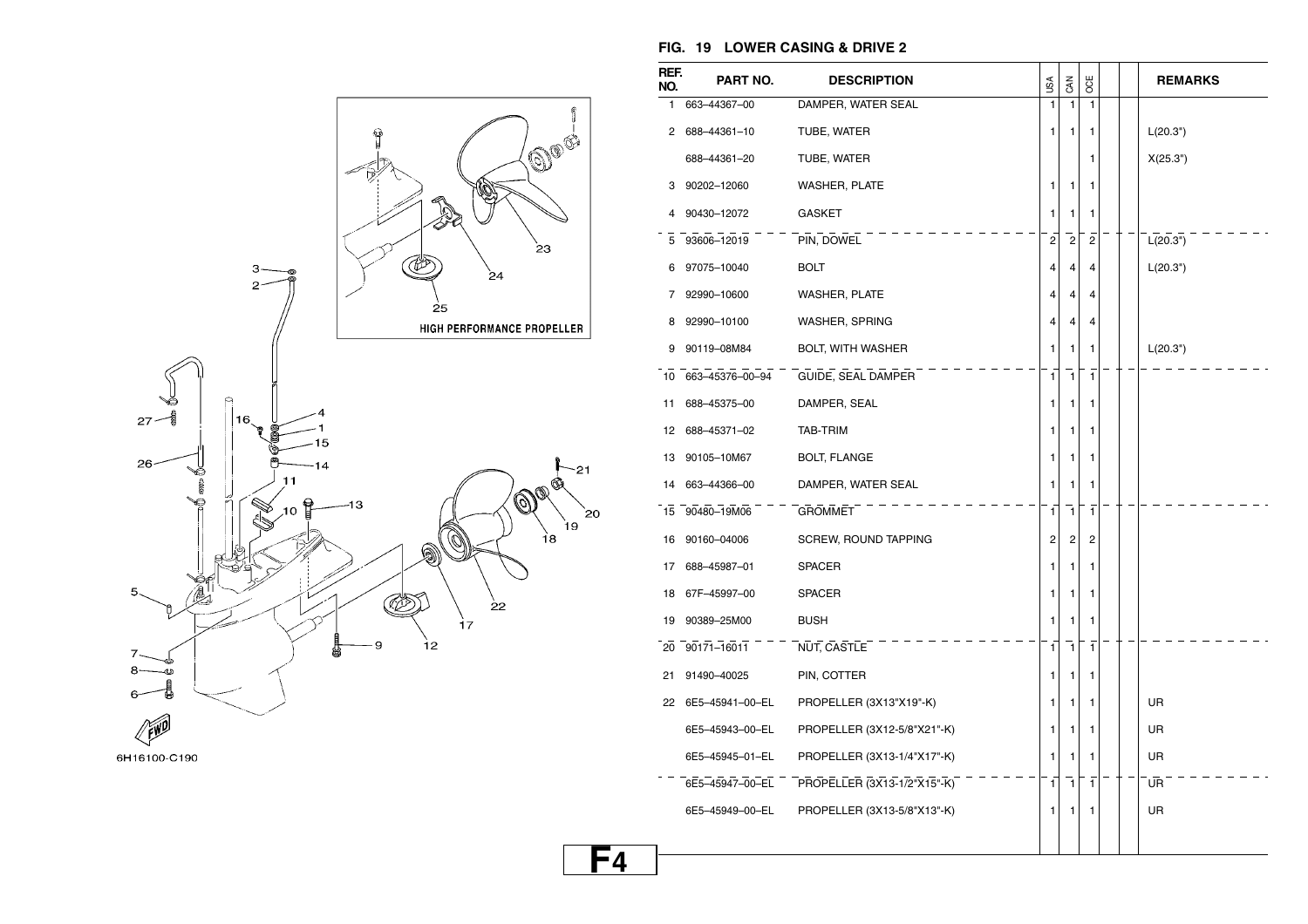![](_page_40_Figure_0.jpeg)

![](_page_40_Figure_1.jpeg)

#### **FIG. 19 LOWER CASING & DRIVE 2**

| REF.<br>NO. | PART NO.        | <b>DESCRIPTION</b>          | USA          | CAN            | OCE          |  | <b>REMARKS</b> |
|-------------|-----------------|-----------------------------|--------------|----------------|--------------|--|----------------|
| 22          | 6E5-45952-00-EL | PROPELLER (3X13"X23"-K)     | $\mathbf{1}$ | $\mathbf{1}$   | $\mathbf{1}$ |  | <b>UR</b>      |
|             | 6E5-45954-00-EL | PROPELLER (3X14"X11"-K)     | 1            | 1              | 1            |  | <b>UR</b>      |
|             | 6E5-45956-00-EL | PROPELLER (3X13"X25"-K)     | 1            | 1              | 1            |  | <b>UR</b>      |
|             | 688-45930-02-98 | PROPELLER (3X13"X17"-K)     | 1            | 1              | 1            |  | UR             |
|             | 688-45970-03-98 | PROPELLER (3X13"X19"-K)     | 1            | 1              | 1            |  | UR.            |
|             | 688-45972-02-98 | PROPELLER (3X13"X21"-K)     | $\mathbf{1}$ | $\overline{1}$ | $\mathbf{1}$ |  | <b>UR</b>      |
|             | 688-45974-02-98 | PROPELLER (3X13"X23"-K)     | 1            | 1              | 1            |  | <b>UR</b>      |
|             | 688-45976-01-98 | PROPELLER (3X13"X25"-K)     | 1            | 1              | 1            |  | <b>UR</b>      |
|             | 688-45932-60-98 | PROPELLER (3X13-1/2"X14"-K) | 1            | 1              | 1            |  | <b>UR</b>      |
|             | 688-45978-60-98 | PROPELLER (3X13-1/2"X16"-K) | 1            | 1              | 1            |  | UR             |
| 23          | 6E5-45970-10    | PROPELLER (3X14"X20"-P)     | 1            | $\mathbf{1}$   | 1            |  | UR             |
|             | 6E5-45972-10    | PROPELLER (3X14"X24"-P)     | 1            | 1              | 1            |  | <b>UR</b>      |
|             | 6E5-45974-10    | PROPELLER (3X14"X28"-P)     | 1            | 1              | 1            |  | <b>UR</b>      |
|             | 6E5-45976-10    | PROPELLER (3X14"X22"-P)     | 1            | 1              | 1            |  | <b>UR</b>      |
|             | 6E5-45978-10    | PROPELLER (3X14"X26"-P)     | 1            | $\mathbf{1}$   | 1            |  | <b>UR</b>      |
|             | 24 6E5-45994-10 | PLATE, TOOTH                | $\mathbf{1}$ | $\mathbf{1}$   | $\mathbf{1}$ |  |                |
| 25          | 6E5-45371-10    | TAB-TRIM                    | 1            | 1              | 1            |  |                |
| 26          | 90445-07MF1     | <b>HOSE (L570)</b>          | 1            | 1              | 1            |  |                |
| 27          | 6E5-83558-00    | END, NIPPLE                 | 1            | 1              | 1            |  |                |
|             |                 |                             |              |                |              |  |                |
|             |                 |                             |              |                |              |  |                |
|             |                 |                             |              |                |              |  |                |
|             |                 |                             |              |                |              |  |                |
|             |                 |                             |              |                |              |  |                |
|             |                 |                             |              |                |              |  |                |
|             |                 |                             |              |                |              |  |                |
|             |                 |                             |              |                |              |  |                |
|             |                 |                             |              |                |              |  |                |
|             |                 |                             |              |                |              |  |                |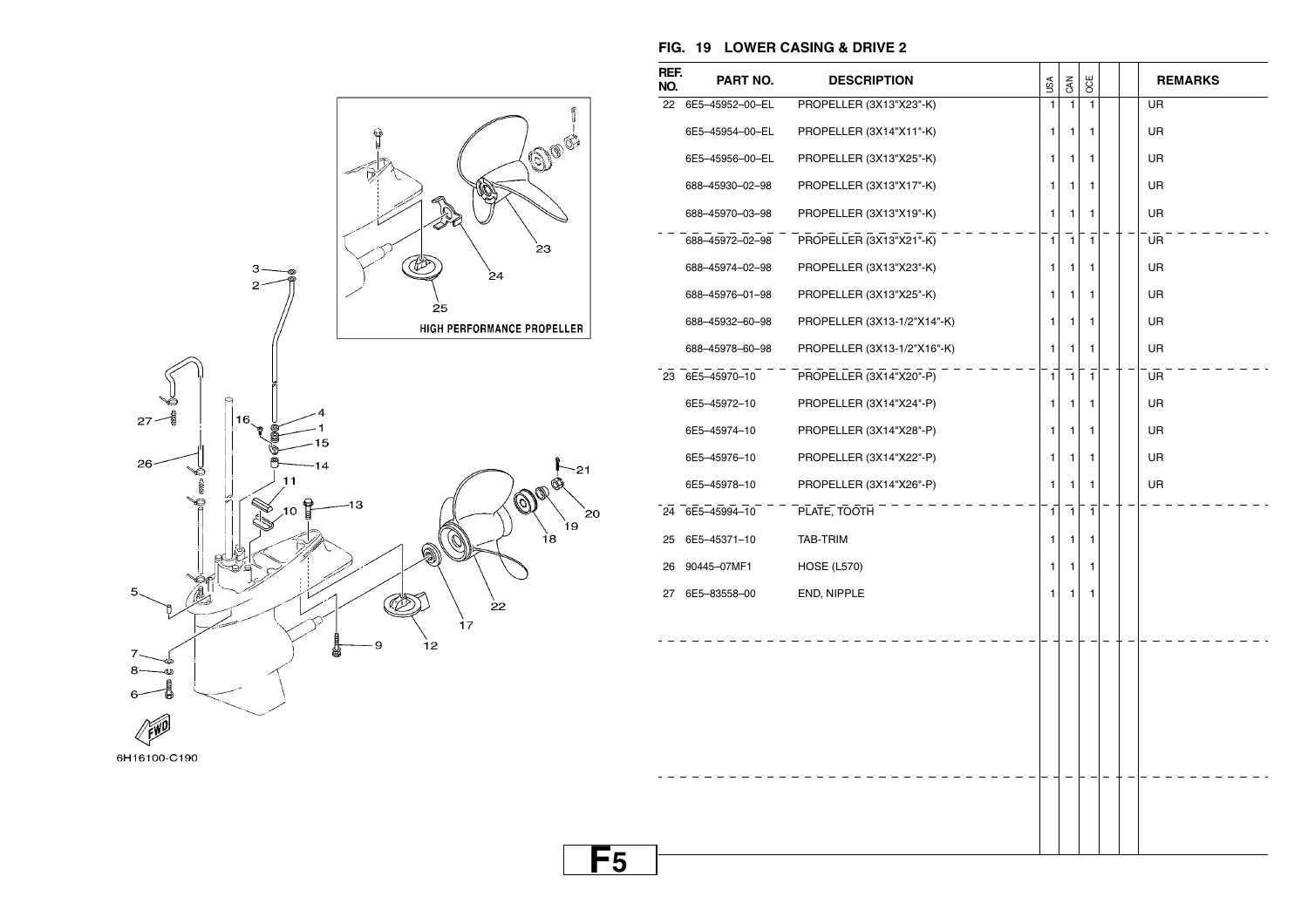![](_page_41_Figure_0.jpeg)

| REF.<br>NO.  | PART NO.       | <b>DESCRIPTION</b>        | υsΑ | <b>GAN</b> | OCE                     |  | <b>REMARKS</b> |
|--------------|----------------|---------------------------|-----|------------|-------------------------|--|----------------|
| $\mathbf{1}$ | 6YJ-24201-10   | FUEL TANK ASSY (24L)      |     |            | 1                       |  | AP             |
|              | 2 6YJ-24610-01 | .CAP ASSY                 |     |            | 1                       |  |                |
| 3            | 6Y1-24260-12   | .FUEL METER ASSY          |     |            | 1                       |  | WITH INDICATOR |
| 4            | 90157-05M19    | .SCREW, PAN HEAD          |     |            | $\overline{\mathbf{4}}$ |  |                |
| 5            | 6Y1-24329-00   | .SEAL                     |     |            | $\overline{4}$          |  |                |
|              | 6 6Y1-24268-00 | <b>GASKET, FUEL METER</b> |     |            | $\overline{1}$          |  |                |
|              | 7 6YJ-24167-00 | .STRAINER                 |     |            | 1                       |  |                |
| 8            | 61J-24306-04   | FUEL PIPE COMP. 1         |     |            | 1                       |  | AP             |
| 9            | 90445-11M06    | .HOSE (L2050)             |     |            | 1                       |  |                |
| 10           | 61J-24360-00   | .PRIMER PUMP ASSY         |     |            | $\mathbf{1}$            |  |                |
| 11           | 90445-11M05    | <b>HOSE</b> (L850)        |     |            | $\mathbf{1}$            |  |                |
| 12           | 650-24351-01   | .BAND 1                   |     |            | 4                       |  |                |
| 13           | 6G1-24305-05   | .FUEL PIPE JOINT COMP. 2  |     |            | 1                       |  |                |
| 14           | 93210-08287    | O-RING                    |     |            | 1                       |  |                |
| 15           | 6Y1-24305-06   | .FUEL PIPE JOINT COMP. 2  |     |            | $\mathbf{1}$            |  |                |
|              | 16 93210-08287 | $\overline{.0}$ -RING     |     |            | $\overline{1}$          |  |                |
|              |                |                           |     |            |                         |  |                |
|              |                |                           |     |            |                         |  |                |
|              |                |                           |     |            |                         |  |                |
|              |                |                           |     |            |                         |  |                |
|              |                |                           |     |            |                         |  |                |
|              |                |                           |     |            |                         |  |                |
|              |                |                           |     |            |                         |  |                |
|              |                |                           |     |            |                         |  |                |
|              |                |                           |     |            |                         |  |                |
|              |                |                           |     |            |                         |  |                |
|              |                |                           |     |            |                         |  |                |
|              |                |                           |     |            |                         |  |                |

#### **FIG. 20 FUEL TANK**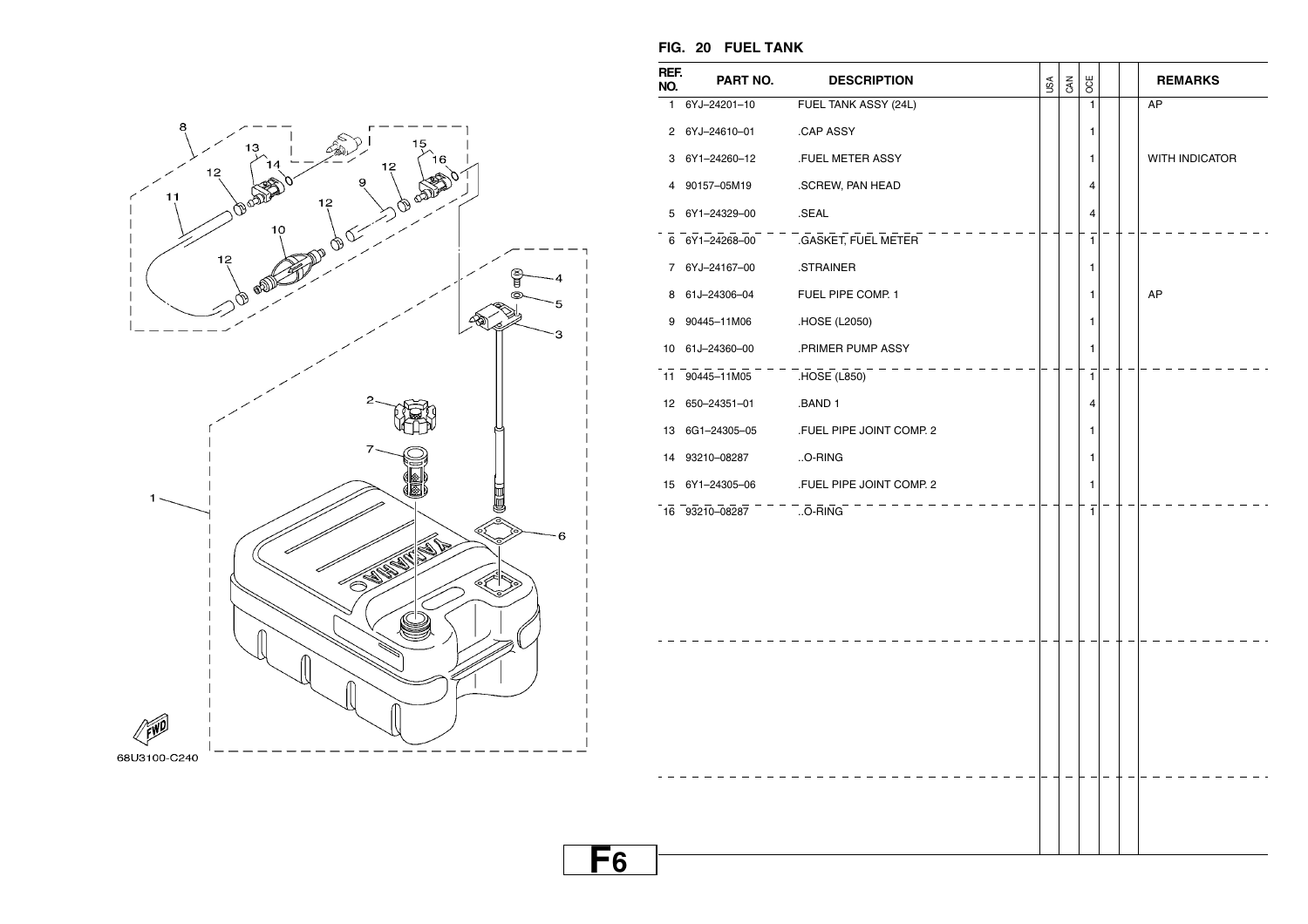![](_page_42_Figure_0.jpeg)

#### **FIG. 21 STEERING GUIDE**

|    | REF.<br>NO. | PART NO.            | <b>DESCRIPTION</b>            | USA            | CAN            | OCE          |  | <b>REMARKS</b> |
|----|-------------|---------------------|-------------------------------|----------------|----------------|--------------|--|----------------|
|    |             | 1 688-61350-10      | STEERING GUIDE ATTACHMENT KIT | $\mathbf{1}$   | $\overline{1}$ | $\mathbf{1}$ |  | AP             |
|    |             | 2 688-61351-10      | .ROD, STEERING LINK           | 1              | $\mathbf{1}$   | 1            |  |                |
|    |             | 3 90201-10M20       | .WASHER, PLATE                | $\overline{c}$ | 2              | 2            |  |                |
|    |             | 4 90185-09M01       | .NUT, SELF-LOCKING            | $\sqrt{2}$     | $\overline{c}$ | 2            |  |                |
|    |             | 5 90170-09M03       | .NUT                          | 1              | $\mathbf{1}$   | 1            |  |                |
|    |             | $6 - 90387 - 10M42$ | <b>COLLAR</b>                 | $\overline{1}$ | $\overline{1}$ | 1            |  |                |
|    |             | 7 90201-10M63       | .WASHER, PLATE                | 1              | 1              | 1.           |  |                |
|    |             | 8 6E5-61355-00      | .BOLT                         | 1              | $\mathbf{1}$   | 1            |  |                |
|    |             | 9 6E5-43145-01      | CAP, CLAMP BRACKET            | $\mathbf{1}$   | 1              | 1.           |  |                |
|    |             | 10 93210-16275      | .O-RING                       | 1              | 1              | 1            |  |                |
|    |             |                     |                               |                |                |              |  |                |
|    |             |                     |                               |                |                |              |  |                |
|    |             |                     |                               |                |                |              |  |                |
|    |             |                     |                               |                |                |              |  |                |
|    |             |                     |                               |                |                |              |  |                |
|    |             |                     |                               |                |                |              |  |                |
|    |             |                     |                               |                |                |              |  |                |
|    |             |                     |                               |                |                |              |  |                |
|    |             |                     |                               |                |                |              |  |                |
|    |             |                     |                               |                |                |              |  |                |
|    |             |                     |                               |                |                |              |  |                |
|    |             |                     |                               |                |                |              |  |                |
|    |             |                     |                               |                |                |              |  |                |
|    |             |                     |                               |                |                |              |  |                |
|    |             |                     |                               |                |                |              |  |                |
|    |             |                     |                               |                |                |              |  |                |
|    |             |                     |                               |                |                |              |  |                |
|    |             |                     |                               |                |                |              |  |                |
|    |             |                     |                               |                |                |              |  |                |
| F7 |             |                     |                               |                |                |              |  |                |

#### 6880700-9190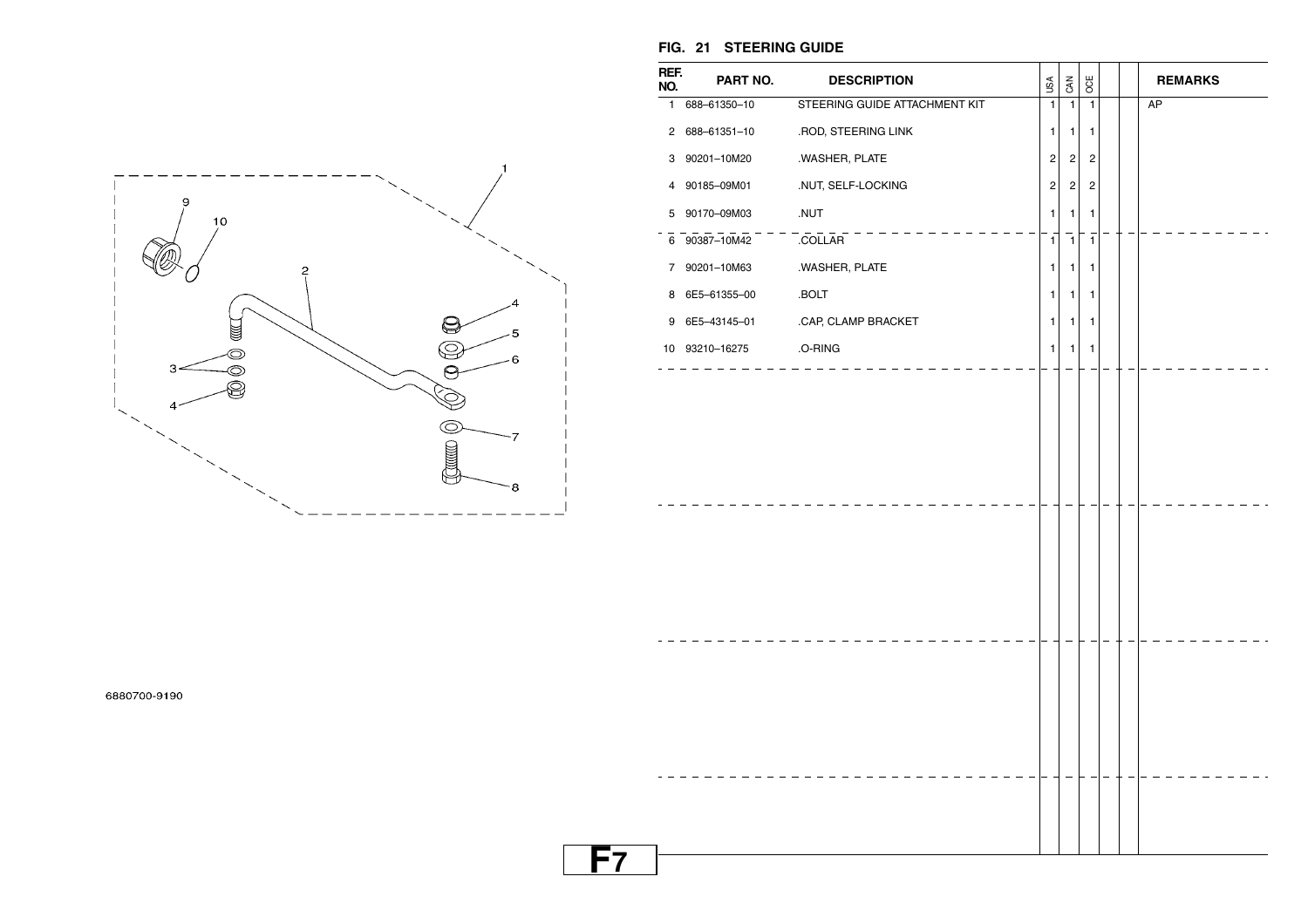![](_page_43_Picture_0.jpeg)

**FIG. 22 REMOTE CONTROL BOX** 

![](_page_43_Picture_1.jpeg)

![](_page_43_Picture_2.jpeg)

![](_page_43_Picture_3.jpeg)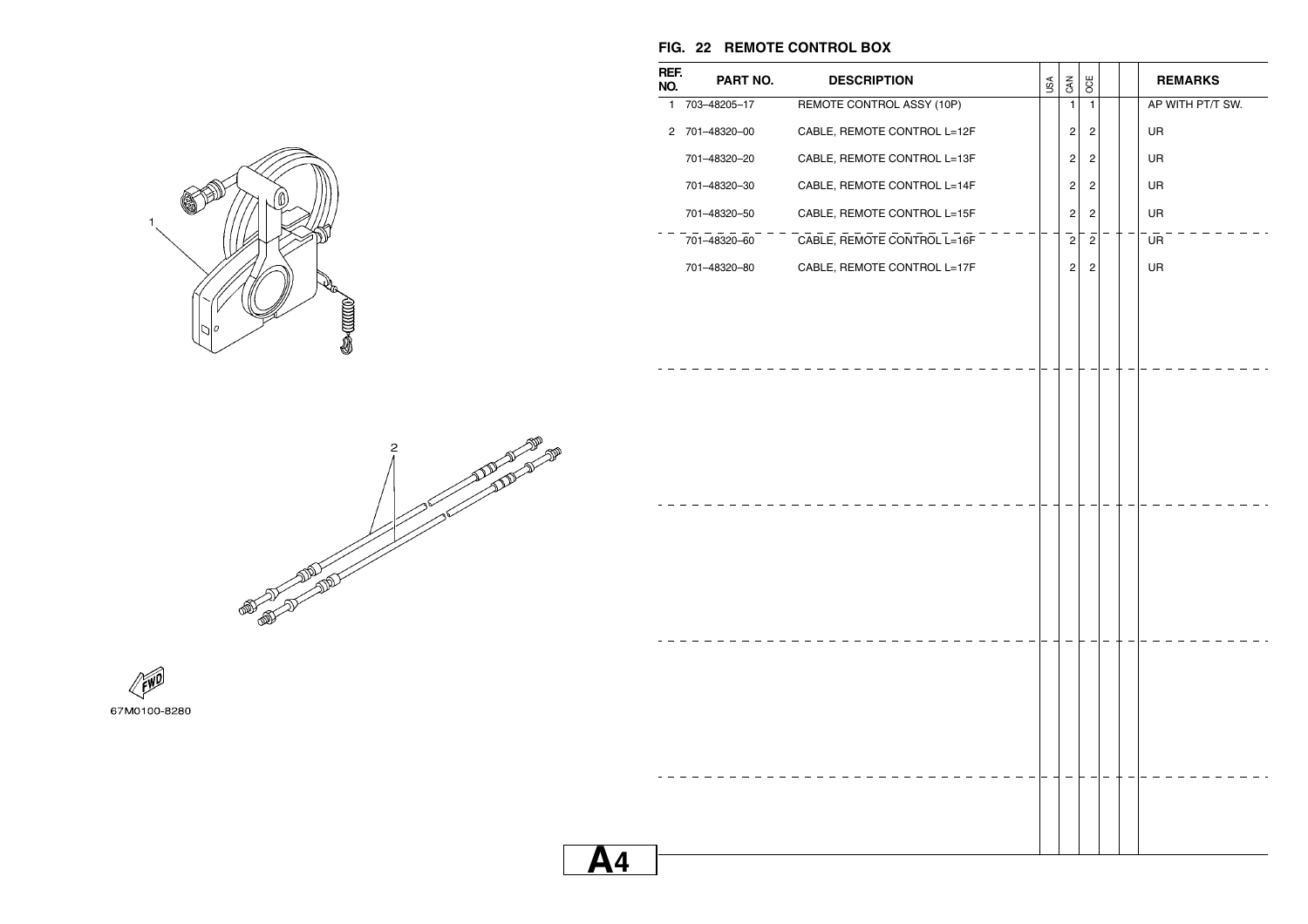![](_page_44_Figure_0.jpeg)

#### **FIG. 23 REMOTE CONTROL ASSY**

| REF.<br>NO. | PART NO.        | <b>DESCRIPTION</b>          | υsΑ | CAN            | OCE            |  | <b>REMARKS</b>   |
|-------------|-----------------|-----------------------------|-----|----------------|----------------|--|------------------|
| 1           | 703-48205-17    | REMOTE CONTROL ASSY (10P)   |     | $\mathbf{1}$   | $\mathbf{1}$   |  | AP WITH PT/T SW. |
| 2           | 703-48261-01    | .ARM, THROTTLE              |     | 1              | 1              |  |                  |
| 3           | 703-48153-00    | .SHAFT, FREE ACCEL.         |     | 1              | 1              |  |                  |
| 4           | 703-48235-00    | .BUSHING                    |     | 1              | 1              |  |                  |
| 5           | 703-48268-00    | .SPACER                     |     | 1              | 1              |  |                  |
| 6           | 703-48264-00    | .FRICTION, THROTTLE         |     | 1              | $\mathbf{1}$   |  |                  |
| 7           | 95380-05600     | .NUT                        |     | 1              | 1              |  |                  |
| 8           | 97380-05025     | .BOLT                       |     | 1              | 1              |  |                  |
| 9           | 703-48265-00    | .SHAFT, FRICTION            |     | 1              | 1              |  |                  |
| 10          | 93430-06024     | .CIRCLIP                    |     | 3              | 3              |  |                  |
| 11          | 703-48245-00    | .PLATE, LOCK                |     | 1              | $\mathbf{1}$   |  |                  |
| 12          | 703–48252–00    | .ROLLER, CAM                |     | 1              | 1              |  |                  |
| 13          | 701-48248-00    | .ROLLER, FREE ACCEL.        |     | 1              | 1              |  |                  |
| 14          | 703-48198-00    | .WASHER, WAVE               |     | 1              | 1              |  |                  |
| 15          | 703-48243-00    | BUSHING.                    |     | 1              | 1              |  |                  |
|             | 16 703-48236-00 | .BUSHING 1                  |     | $\overline{2}$ | $\overline{c}$ |  |                  |
|             | 17 703-48189-00 | .RETAINER                   |     | 1              | 1              |  |                  |
| 18          | 703-48234-00    | .ROLLER, DETENT             |     | 1              | 1              |  |                  |
| 19          | 703-48345-01    | CABLE END, REMOTE CONTROL 2 |     | 2              | 2              |  |                  |
| 20          | 703-48358-00    | .ANCHOR, CABLE              |     | 1              | 1              |  |                  |
|             | 21 703-48244-00 | .SPRING, FREE ACCEL.        |     | $\mathbf{1}$   | $\mathbf{1}$   |  |                  |
| 22          | 703-48238-00    | .SPRING, DETENT             |     | 5              | 5              |  |                  |
| 23          | 703-48246-00    | .SPACER                     |     | 1              | 1              |  |                  |
| 24          | 703-48227-00    | .SPRING, NEUTRAL LOCK       |     | 1              | 1              |  |                  |
| 25          | 703-82594-00    | .CLAMP                      |     | 1              | 1              |  | WITH PT/T SW.    |
| 26          | 703-48226-00    | .PLATE, STOPPER             |     | $\mathbf{1}$   | $\mathbf{1}$   |  |                  |
|             | 27 703-48222-00 | .GRIP, CONTROL LEVER        |     | 1              | 1              |  | SINGLE           |
|             |                 |                             |     |                |                |  |                  |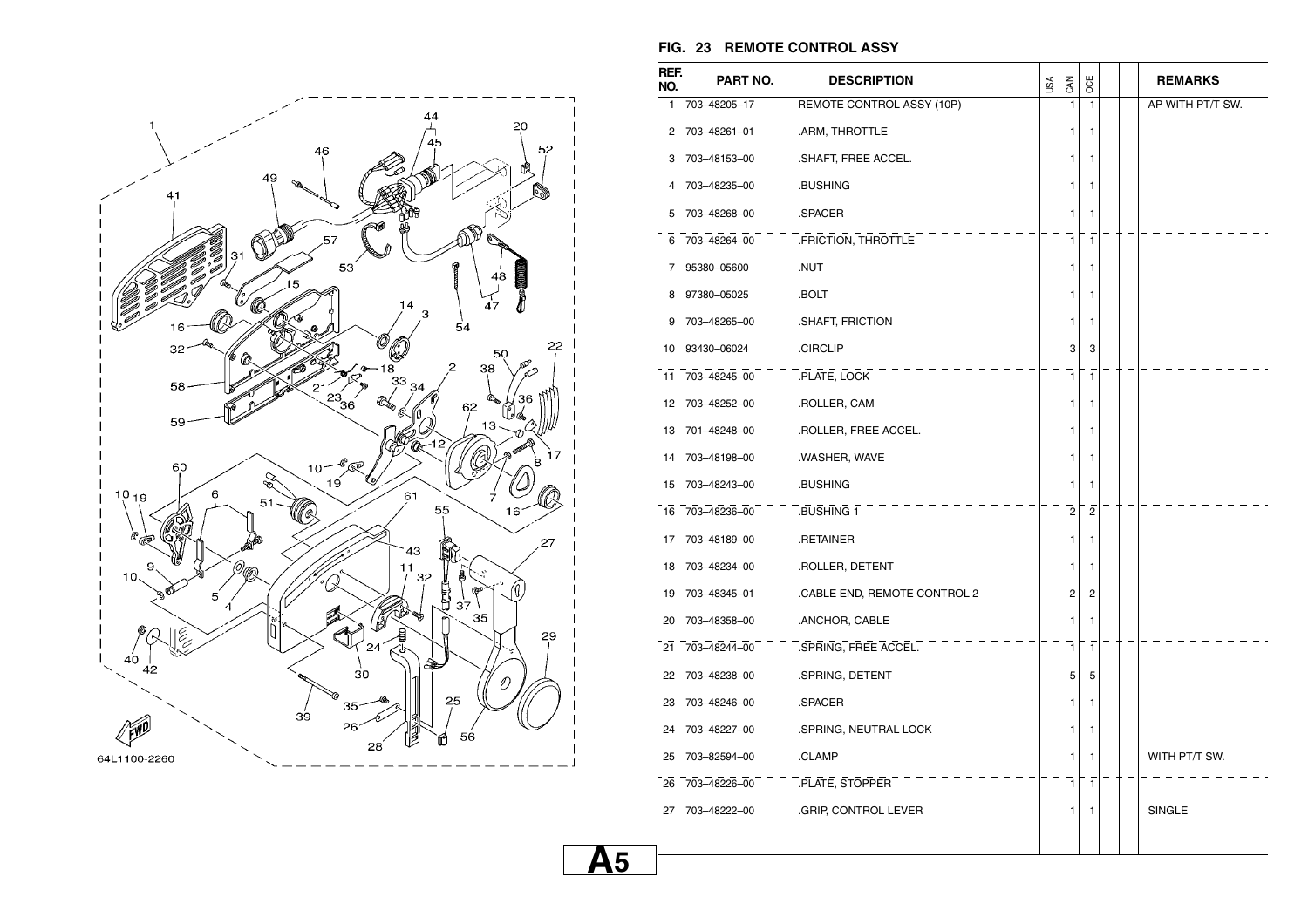![](_page_45_Figure_0.jpeg)

#### **FIG. 23 REMOTE CONTROL ASSY**

| REF.<br>NO. | PART NO.     | <b>DESCRIPTION</b>      | USA | CAN            | OCE                     |  | <b>REMARKS</b> |
|-------------|--------------|-------------------------|-----|----------------|-------------------------|--|----------------|
| 28          | 703-48223-00 | .LOCK, NEUTRAL          |     | 1              | 1                       |  |                |
| 29          | 703-48225-00 | .COVER                  |     | 1              | 1                       |  |                |
| 30          | 703-48219-00 | .COVER, LEAD            |     | 1              | 1                       |  |                |
| 31          | 703-48281-00 | .SCREW                  |     | 2              | 2                       |  |                |
| 32          | 703-48282-00 | .SCREW                  |     | 7              | 7                       |  |                |
| 33          | 97380-08030  | .BOLT                   |     | $\mathbf{1}$   | $\mathbf{1}$            |  |                |
| 34          | 92990-08600  | .WASHER, PLATE          |     | 1              | 1                       |  |                |
| 35          | 98580-04010  | .SCREW, PAN HEAD        |     | 3              | 3                       |  |                |
| 36          | 98580-04006  | .SCREW, PAN HEAD        |     | 2              | 2                       |  |                |
| 37          | 98580-05010  | .SCREW, PAN HEAD        |     | 1              | 1                       |  |                |
| 38          | 98580-03015  | .SCREW, PAN HEAD        |     | $\overline{c}$ | $\overline{\mathbf{c}}$ |  |                |
| 39          | 703-48291-10 | .SCREW (M6)             |     | 3              | 3                       |  |                |
| 40          | 95380-06600  | .NUT, HEXAGON           |     | 3              | 3                       |  |                |
| 41          | 703-48293-10 | .SPACER, REMOTE CONTROL |     | 1              | 1                       |  | SINGLE         |
| 42          | 701-48287-00 | .WASHER                 |     | 3              | 3                       |  |                |
| 43          | 703-48215-00 | .GRAPHIC                |     | 1              | $\mathbf{1}$            |  |                |
| 44          | 703-82510-43 | .MAIN SWITCH ASSY       |     | 1              | 1                       |  |                |
| 45          | 703-82577-00 | CAP, KEY                |     | 1              | 1                       |  |                |
| 46          | 703-82531-00 | .WIRE, LEAD             |     | 1              | 1                       |  |                |
| 47          | 688-82575-01 | ENGINE STOP SWITCH ASSY |     | 1              | 1                       |  |                |
| 48          | 682-82556-00 | LANYARD, STOP SWITCH    |     | 1              | 1                       |  |                |
| 49          | 688-8258A-20 | EXTENSION, WIRE HARNESS |     | 1              | 1                       |  | L:5M(10P)      |
| 50          | 703-82540-00 | NEUTRAL SWITCH ASSY     |     | 1              | 1                       |  |                |
| 51          | 703-83383-02 | .BUZZER                 |     | 1              | 1                       |  |                |
| 52          | 703-48284-00 | .GROMMET                |     | 1              | 1                       |  |                |
| 53          | 703-82591-00 | .BAND                   |     | $\mathbf{1}$   | 1                       |  |                |
| 54          | 703-82592-00 | .BAND                   |     | 1              | 1                       |  |                |
|             |              |                         |     |                |                         |  |                |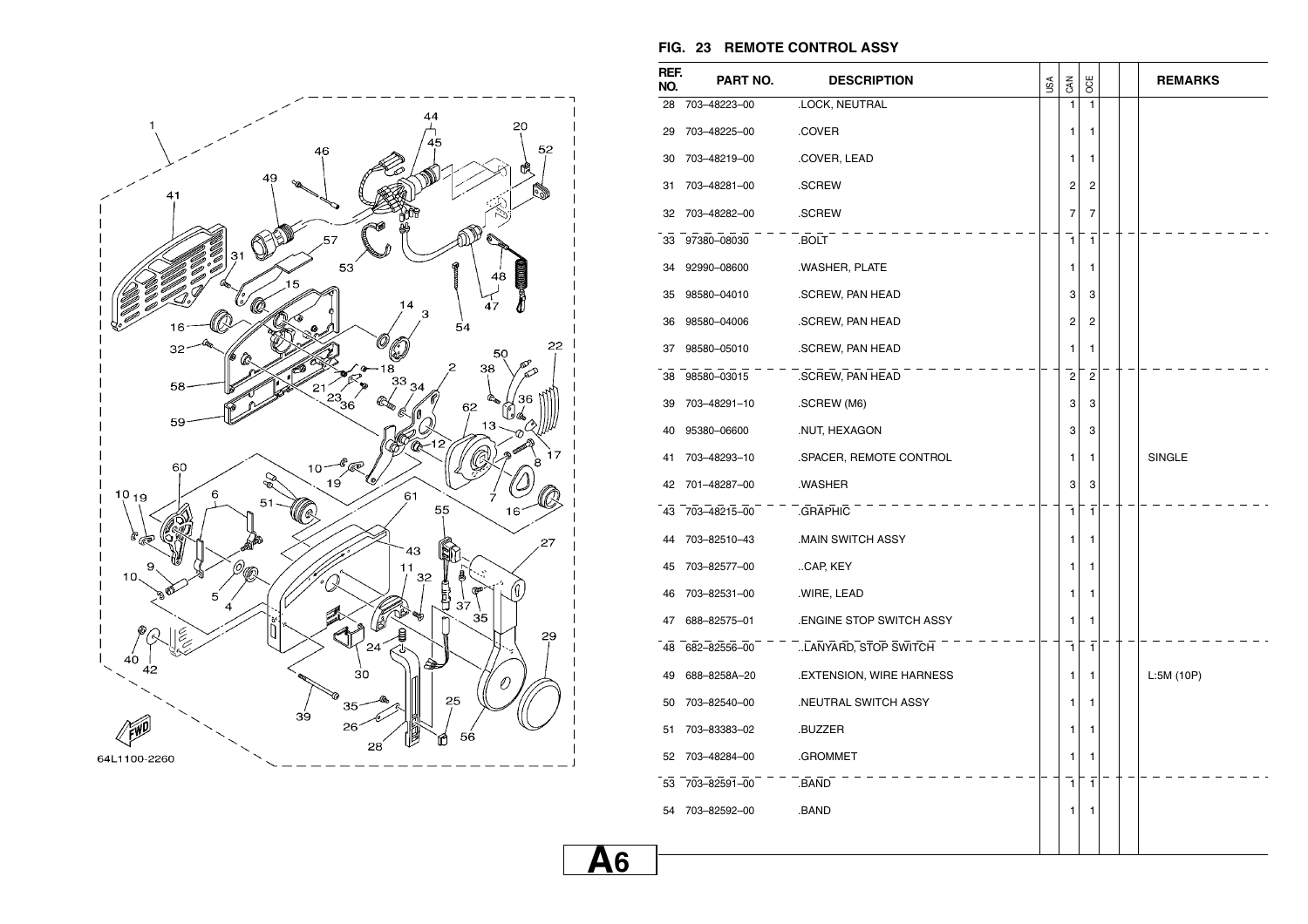![](_page_46_Figure_0.jpeg)

| REF.<br>NO. | PART NO.                     | <b>DESCRIPTION</b>       | USA | CAN          | OCE            |  | <b>REMARKS</b> |
|-------------|------------------------------|--------------------------|-----|--------------|----------------|--|----------------|
|             | 55 703-82563-02              | .TRIM & TILT SWITCH ASSY |     | $\mathbf{1}$ | $\mathbf{1}$   |  | WITH PT/T SW.  |
|             | 56 703-48221-00              | .LEVER, CONTROL          |     | 1            | 1              |  |                |
|             | 57 703-48152-00              | .KNOB, FREE ACCEL.       |     | 1            | 1              |  |                |
|             | 58 703-48212-00              | .BACK PLATE 1            |     | 1            | 1              |  |                |
| 59          | 703-48213-00                 | .BACK PLATE 2            |     | $\mathbf{1}$ | $\mathbf{1}$   |  |                |
|             | $\overline{60}$ 703-48271-00 | .ARM, SHIFT              |     | $\mathbf{1}$ | $\overline{1}$ |  |                |
|             | 61 703-48211-01              | .HOUSING,1               |     | 1            | 1              |  |                |
|             | 62 703-48232-00              | .GEAR                    |     | 1            | 1              |  |                |
|             |                              |                          |     |              |                |  |                |
|             |                              |                          |     |              |                |  |                |
|             |                              |                          |     |              |                |  |                |
|             |                              |                          |     |              |                |  |                |
|             |                              |                          |     |              |                |  |                |
|             |                              |                          |     |              |                |  |                |
|             |                              |                          |     |              |                |  |                |
|             |                              |                          |     |              |                |  |                |
|             |                              |                          |     |              |                |  |                |
|             |                              |                          |     |              |                |  |                |
|             |                              |                          |     |              |                |  |                |
|             |                              |                          |     |              |                |  |                |
|             |                              |                          |     |              |                |  |                |
|             |                              |                          |     |              |                |  |                |
|             |                              |                          |     |              |                |  |                |
|             |                              |                          |     |              |                |  |                |
|             |                              |                          |     |              |                |  |                |
|             |                              |                          |     |              |                |  |                |
|             |                              |                          |     |              |                |  |                |
|             |                              |                          |     |              |                |  |                |

**FIG. 23 REMOTE CONTROL ASSY**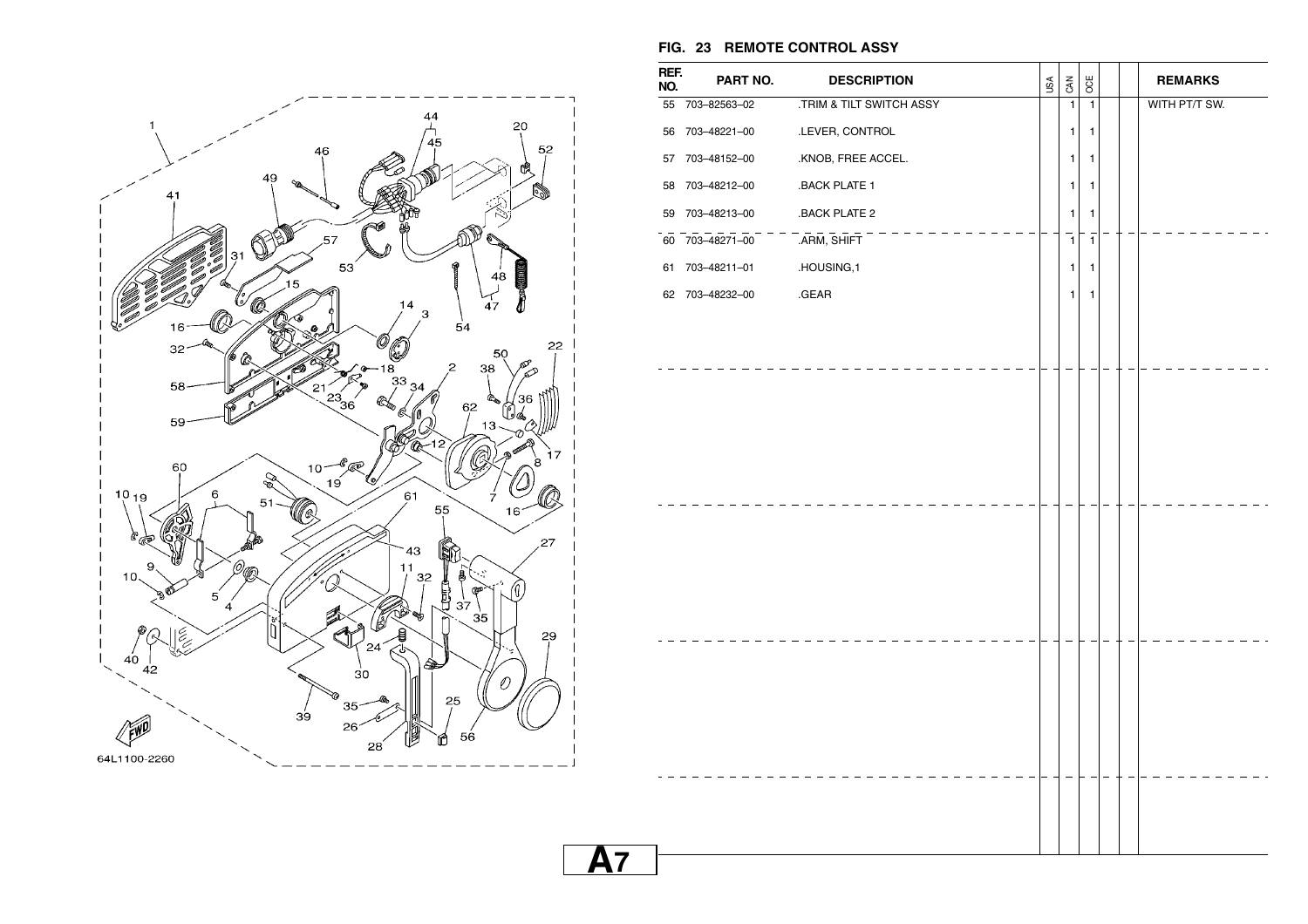![](_page_47_Figure_0.jpeg)

| REF.<br>NO.  | PART NO.        | <b>DESCRIPTION</b>            | USA | CAN                            | OCE            |  | <b>REMARKS</b> |
|--------------|-----------------|-------------------------------|-----|--------------------------------|----------------|--|----------------|
| $\mathbf{1}$ | 6Y5-8350T-03    | DIGITAL TACHOMETER ASSY       |     | 1                              | 1              |  | AP             |
|              | 2 9E450-04433   | .CONNECTOR                    |     | 1                              | 1              |  | $M-4-W$        |
| 3            | 9E450-04533     | .CONNECTOR                    |     | 1                              | 1              |  | $F-4-W$        |
| 4            | 92990-04100     | .WASHER, SPRING               |     | 2                              | 2              |  |                |
|              | 5 95380-04600   | .NUT                          |     | 2                              | 2              |  |                |
|              | 6 6Y5-83500-S5  | DIGITAL SPEEDOMETER ASSY      |     | $\mathbf{1}$                   | $\mathbf{1}$   |  | AP             |
|              | 7 6Y5-83570-S5  | .SPEEDOMETER ASSY             |     | 1                              | 1              |  |                |
| 8            | 92990-04100     | WASHER, SPRING                |     | 2                              | 2              |  |                |
|              | 9 95380-04600   | NUT                           |     | 2                              | 2              |  |                |
|              | 10 6Y5-83533-T2 | GROMMET                       |     | 1                              | 1              |  |                |
| 11           | 6Y5-83557-31    | .TUBE                         |     | $\mathbf{1}$                   | 1              |  |                |
|              | 12 6Y5-83728-00 | .CONNECTOR ASSY               |     | 1                              | 1              |  |                |
|              | 13 90465-11M10  | .CLAMP                        |     | 2                              | 2              |  |                |
| 14           | 6Y5-87122-S0    | CORD ASSY 1                   |     | 1                              | 1              |  | AP             |
|              | 15 6Y5-83553-M0 | WIRE, LEAD (L=2.5M)           |     | 1                              | 1              |  | AP             |
|              | 16 1E6-82151-00 | .FUSE (10A)                   |     | $\overline{c}$                 | $\overline{2}$ |  |                |
|              | 17 6Y5-82117-00 | WIRE, LEAD (BLACK)            |     | 1                              | 1              |  | AP             |
| 18           | 68F-82553-80    | EXTENSION, WIRE LEAD (L=8.0M) |     | 1                              | 1              |  | AP             |
|              | 19 6Y5-83557-10 | TUBE (8M)                     |     | 1                              | 1              |  | AP             |
|              | 20 90465-11M10  | <b>CLAMP</b>                  |     | 2                              | 2              |  | AP             |
|              | 21 6H4-81315-11 | LEAD WIRE ASSY                |     | $\overline{1}$<br>$\mathbf{1}$ | $\mathbf{1}$   |  | AP             |
|              |                 |                               |     |                                |                |  |                |
|              |                 |                               |     |                                |                |  |                |
|              |                 |                               |     |                                |                |  |                |
|              |                 |                               |     |                                |                |  |                |
|              |                 |                               |     |                                |                |  |                |
|              |                 |                               |     |                                |                |  |                |
|              |                 |                               |     |                                |                |  |                |

6H31700-2260

#### **FIG. 24 METER**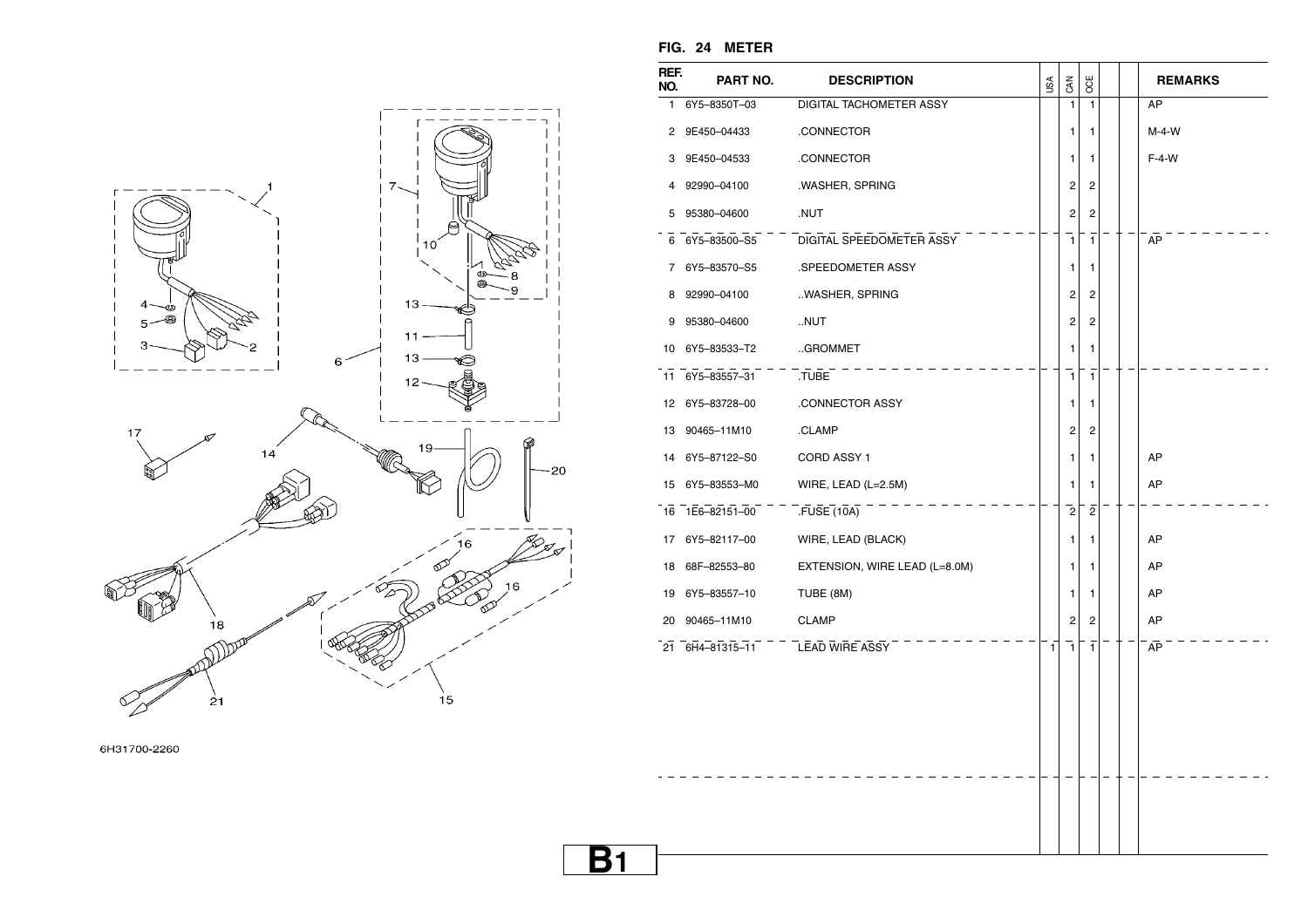![](_page_48_Figure_0.jpeg)

#### **FIG. 25 OPTIONAL PARTS**

| REF.<br>NO. | PART NO.        | <b>DESCRIPTION</b>  | USA            | CAN                     | OCE            |  | <b>REMARKS</b> |
|-------------|-----------------|---------------------|----------------|-------------------------|----------------|--|----------------|
|             | 1 6H1-12440-52  | HEAT EXCHANGER ASSY | $\mathbf{1}$   | $\mathbf{1}$            | $\mathbf{1}$   |  | AP             |
|             | 2 6H1-12413-50  | .COVER, THERMOSTAT  | 1              | 1                       | $\mathbf{1}$   |  |                |
|             | 3 6H1-12414-50  | .GASKET, COVER      | 1              | $\mathbf{1}$            | $\mathbf{1}$   |  |                |
| 4           | 90467-10M04     | .CLIP               | $\overline{7}$ | 7                       | 7              |  |                |
|             | 5 6H1-14348-51  | PIPE 1              | 1              | $\mathbf{1}$            | $\mathbf{1}$   |  |                |
|             | 6 97880-04006   | SCREW, PAN HEAD     | $\mathbf 6$    | 6                       | 6              |  |                |
|             | 7 6H1-12443-50  | .STAY               | 3              | 3                       | 3              |  |                |
| 8           | 6H1-12466-A0    | .EXCHANGER, HEAT    | $\overline{2}$ | $\sqrt{2}$              | $\overline{c}$ |  |                |
| 9           | 6H1-14349-50    | .PIPE               | $\mathbf 2$    | $\overline{c}$          | $\overline{c}$ |  |                |
|             | 10 6H1-12466-B0 | .EXCHANGER, HEAT    | 1              | $\mathbf{1}$            | $\mathbf{1}$   |  |                |
|             | 11 6E5-12481-00 | PIPE <sub>1</sub>   | 1              | $\overline{1}$          | $\overline{1}$ |  |                |
|             | 12 6H4-14146-50 | .PLATE              | $\overline{c}$ | $\overline{\mathbf{c}}$ | $\overline{c}$ |  |                |
|             | 13 6H3-14146-50 | .PLATE              | 1              | 1                       | 1              |  |                |
|             |                 |                     |                |                         |                |  |                |
|             |                 |                     |                |                         |                |  |                |
|             |                 |                     |                |                         |                |  |                |
|             |                 |                     |                |                         |                |  |                |
|             |                 |                     |                |                         |                |  |                |
|             |                 |                     |                |                         |                |  |                |
|             |                 |                     |                |                         |                |  |                |
|             |                 |                     |                |                         |                |  |                |
|             |                 |                     |                |                         |                |  |                |
|             |                 |                     |                |                         |                |  |                |
|             |                 |                     |                |                         |                |  |                |
|             |                 |                     |                |                         |                |  |                |
|             |                 |                     |                |                         |                |  |                |
|             |                 |                     |                |                         |                |  |                |
|             |                 |                     |                |                         |                |  |                |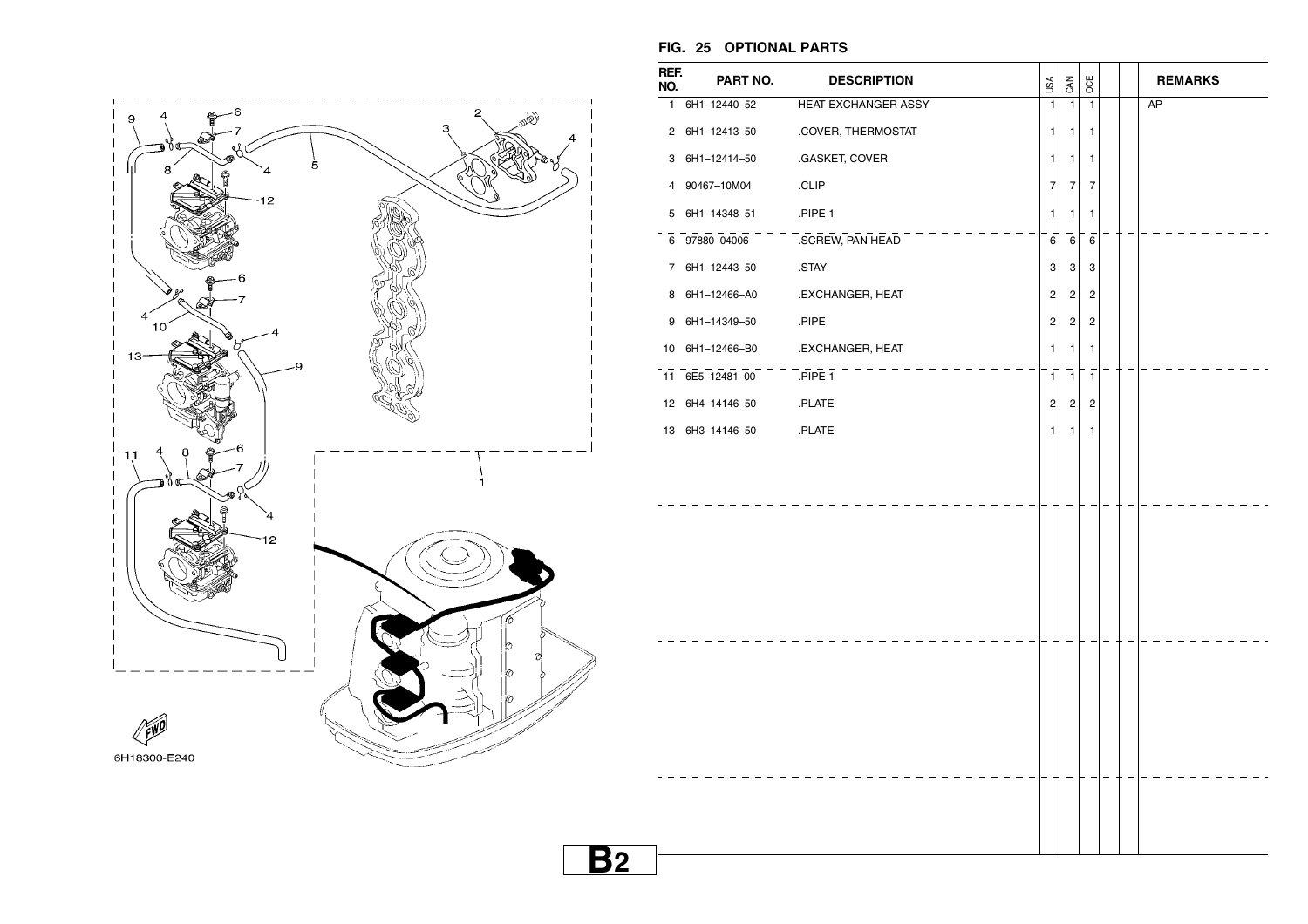![](_page_49_Figure_0.jpeg)

![](_page_49_Figure_1.jpeg)

#### **FIG. 26 REPAIR KIT 1**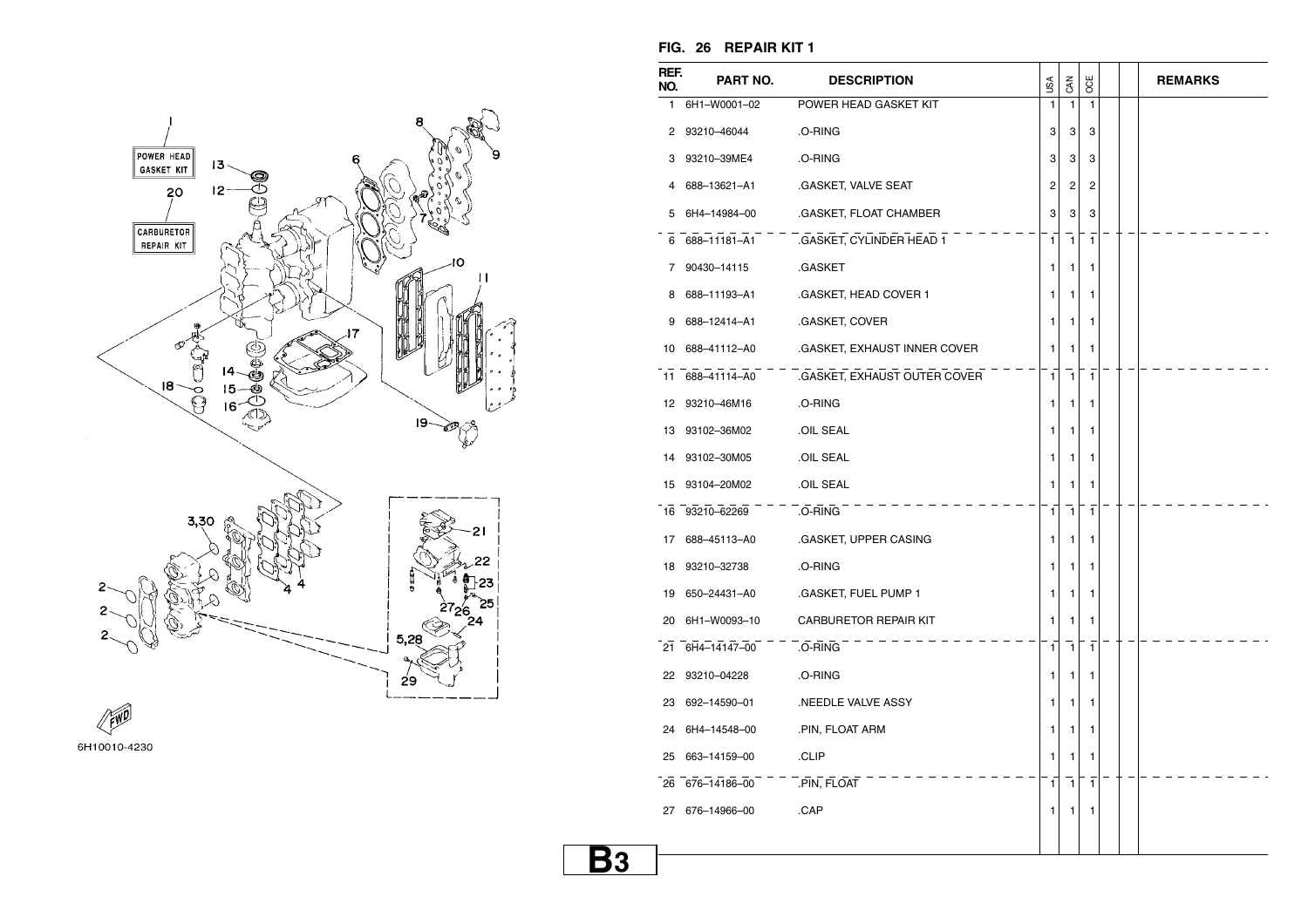![](_page_50_Figure_0.jpeg)

| . .         | . .<br>-- --<br>.      |                        |                |                    |                |                |
|-------------|------------------------|------------------------|----------------|--------------------|----------------|----------------|
| REF.<br>NO. | PART NO.               | <b>DESCRIPTION</b>     | USA            | $rac{5}{\sqrt{2}}$ | OCE            | <b>REMARKS</b> |
|             | 28 6H4-14984-00        | .GASKET, FLOAT CHAMBER | $\overline{1}$ | $\overline{1}$     | $\overline{1}$ |                |
|             | 29 93210-04230         | .O-RING                | $\mathbf{1}$   | $\mathbf{1}$       | $\mathbf{1}$   |                |
|             | 30 93210-39ME4 .O-RING |                        | $\mathbf{1}$   | $\mathbf{1}$       | $\mathbf{1}$   |                |
|             |                        |                        |                |                    |                |                |
|             |                        |                        |                |                    |                |                |
|             |                        |                        |                |                    |                |                |
|             |                        |                        |                |                    |                |                |
|             |                        |                        |                |                    |                |                |
|             |                        |                        |                |                    |                |                |
|             |                        |                        |                |                    |                |                |
|             |                        |                        |                |                    |                |                |
|             |                        |                        |                |                    |                |                |
|             |                        |                        |                |                    |                |                |
|             |                        |                        |                |                    |                |                |
|             |                        |                        |                |                    |                |                |
|             |                        |                        |                |                    |                |                |
|             |                        |                        |                |                    |                |                |
|             |                        |                        |                |                    |                |                |
|             |                        |                        |                |                    |                |                |
|             |                        |                        |                |                    |                |                |
|             |                        |                        |                |                    |                |                |
|             |                        |                        |                |                    |                |                |
|             |                        |                        |                |                    |                |                |
|             |                        |                        |                |                    |                |                |
|             |                        |                        |                |                    |                |                |
|             |                        |                        |                |                    |                |                |
|             |                        |                        |                |                    |                |                |
|             |                        |                        |                |                    |                |                |
|             |                        |                        |                |                    |                |                |
|             |                        |                        |                |                    |                |                |
|             |                        |                        |                |                    |                |                |

## **FIG. 26 REPAIR KIT 1**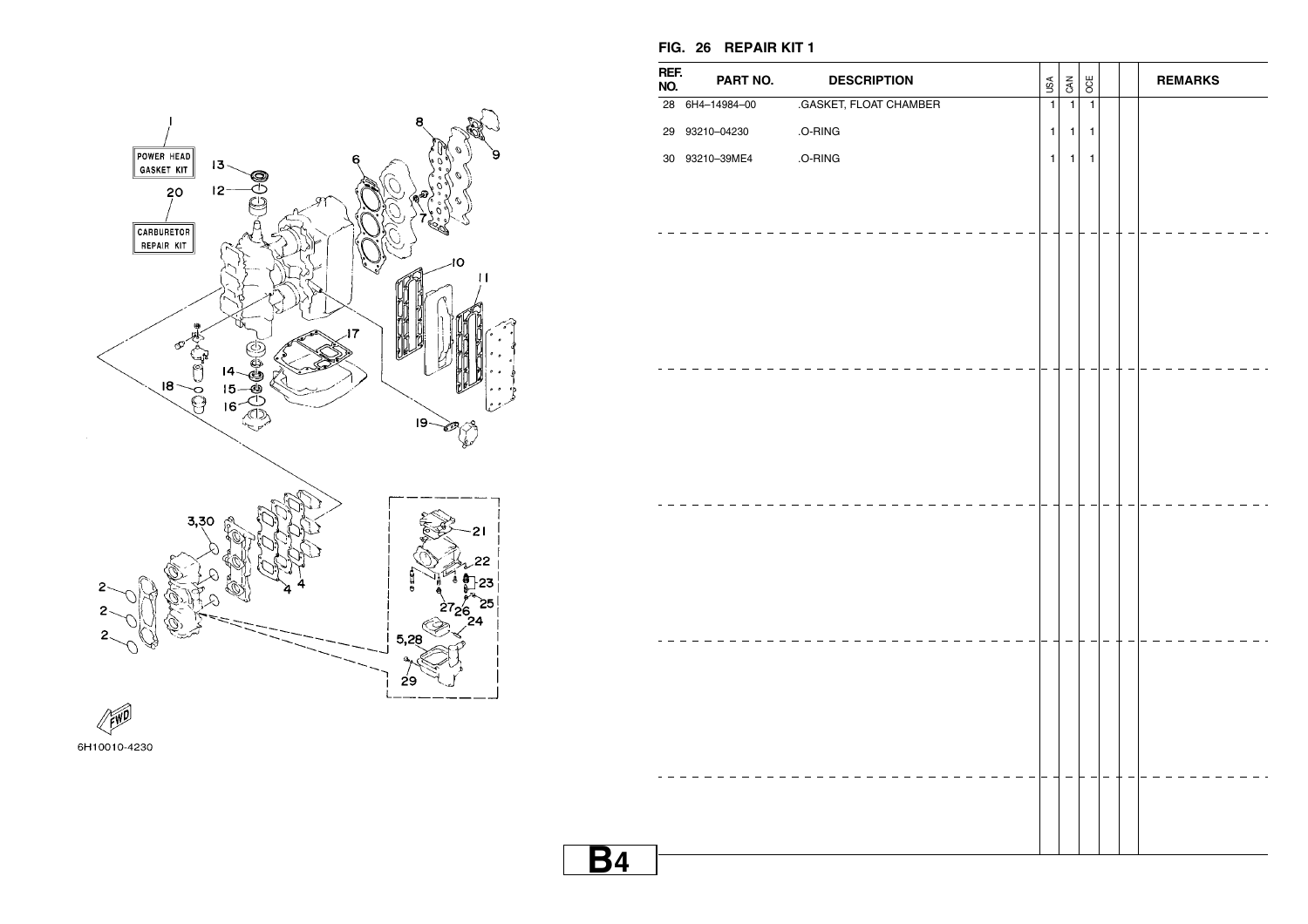![](_page_51_Figure_0.jpeg)

| NO. | PART NO.        | <b>DESCRIPTION</b>                 | USA            | <b>SAN</b>     | OCE            |  | <b>REMARKS</b> |
|-----|-----------------|------------------------------------|----------------|----------------|----------------|--|----------------|
|     | 1 688-W0001-21  | LOWER UNIT GASKET KIT              | 1              | 1              | 1              |  |                |
|     | 2 688-45114-A1  | .GASKET, UPPER CASING              | 1              | 1              | 1              |  |                |
| 3   | 688-41134-A0    | .GASKET, EXHAUST MANIFOLD          | 1              | 1              | 1              |  |                |
| 4   | 688-41133-00    | .GASKET, EXHAUST MANIFOLD 1        | 1              | 1.             | 1              |  |                |
| 5   | 688-45123-00    | .GASKET, MUFFLER                   | 1              | 1              | 1              |  |                |
| 6   | 90430-08020     | .GASKET                            | $\overline{2}$ | $\overline{2}$ | $\overline{c}$ |  |                |
| 7   | 93210-49046     | .O-RING                            | 1              | 1              | 1              |  |                |
| 8   | 93106-09014     | OIL SEAL                           | 1              | 1              | 1              |  |                |
| 9   | 688-44315-A0    | GASKET, WATER PUMP.                | 1              | 1              | 1              |  |                |
| 10  | 688-44324-A0    | .GASKET, CARTRIDGE                 | 1              | 1              | 1              |  |                |
| 11  | 688-44316-A0    | GASKET, WATER PUMP                 | 1              | 1              | 1              |  |                |
|     | 12 93210-46044  | .O-RING                            | 1              | 1              | 1              |  |                |
|     | 13 93210-85M97  | .O-RING                            | 1              | 1.             | 1              |  |                |
| 14  | 93101-25M03     | .OIL SEAL                          | 4              | 4              | 4              |  |                |
| 15  | 90430-12072     | .GASKET                            | 1              | 1              | 1              |  |                |
|     |                 | 16 663-44366-00 DAMPER, WATER SEAL | 1              | 1              | 1              |  |                |
|     | 17 692-W0078-02 | WATER PUMP REPAIR KIT              | 1              | 1              | 1              |  |                |
| 18  | 688-44322-00    | INSERT, CARTRIDGE                  | 1              | 1.             | 1              |  |                |
| 19  | 688-44352-03    | .IMPELLER                          | 1              | 1              | 1              |  |                |
| 20  | 688-44315-A0    | .GASKET, WATER PUMP                | 1              | 1              | 1              |  |                |
|     | 21 688-44323-00 | OUTER PLATE, CARTRIDGE             | 1              | $\mathbf{1}$   | 1              |  |                |
|     | 22 688-44324-A0 | .GASKET, CARTRIDGE                 | 1              | 1.             | 1              |  |                |
|     | 23 688-44316-A0 | GASKET, WATER PUMP.                | 1              | 1.             | 1              |  |                |
|     | 24 93210-46044  | .O-RING                            | 1              | 1              | 1              |  |                |
|     | 25 90119-08M13  | .BOLT, WITH WASHER                 | 2              | 2              | 2              |  |                |
|     | 26 90119-08M16  | BOLT, WITH WASHER                  | 2              | $\overline{2}$ | $\overline{2}$ |  |                |
|     |                 |                                    |                |                |                |  |                |

 $\blacksquare$ 

#### **FIG. 27 REPAIR KIT 2 REF.**

**B5**

27 90280–04M04

.KEY, WOODRUFF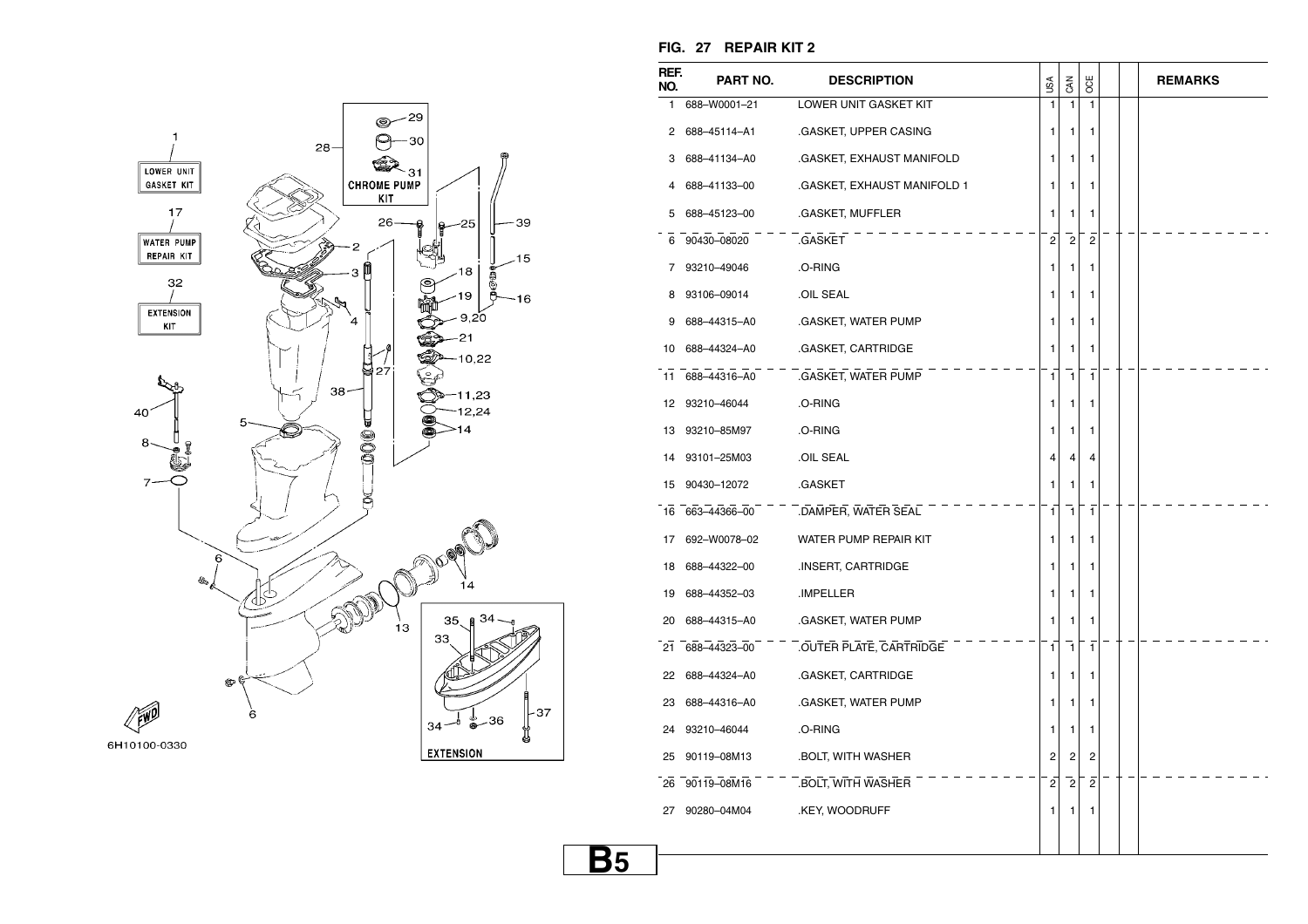![](_page_52_Figure_0.jpeg)

| REF.<br>NO. | PART NO.           | <b>DESCRIPTION</b>      | USA            | CAN            | OCE            | <b>REMARKS</b> |
|-------------|--------------------|-------------------------|----------------|----------------|----------------|----------------|
| 28          | 688-W0078-1A       | CHROME PUMP KIT         | $\overline{1}$ | $\overline{1}$ | $\overline{1}$ |                |
| 29          | 688-44321-41       | .INNER PLATE, CARTRIDGE | 1              | 1              | 1              |                |
| 30          | 688-44322-41       | .INSERT, CARTRIDGE      | 1              | 1              | 1              |                |
| 31          | 688-44323-40       | .OUTER PLATE, CARTRIDGE | 1              | 1              | 1              |                |
| 32          | 6H1-W0072-02-4D    | <b>EXTENSION KIT</b>    |                |                | 1              | X(25.3")       |
| 33          | $-688-45211-00-4D$ | <b>EXTENSION</b>        |                |                | $\overline{1}$ |                |
| 34          | 93606-12019        | .PIN, DOWEL             |                |                | 4              |                |
| 35          | 90116-10M05        | .BOLT, STUD             |                |                | 4              |                |
| 36          | 95380-10600        | .NUT                    |                |                | 4              |                |
| 37          | 90119-08M86        | .BOLT, WITH WASHER      |                |                | 1              |                |
|             | $38$ 688-45501-22  | DRIVE SHAFT COMP.       |                |                | 1              |                |
| 39          | 688-44361-20       | .TUBE, WATER            |                |                | 1              |                |
| 40          | 6H1-44120-22       | .HANDLE GEAR SHIFT ASSY |                |                | 1              |                |
|             |                    |                         |                |                |                |                |
|             |                    |                         |                |                |                |                |
|             |                    |                         |                |                |                |                |
|             |                    |                         |                |                |                |                |
|             |                    |                         |                |                |                |                |
|             |                    |                         |                |                |                |                |
|             |                    |                         |                |                |                |                |
|             |                    |                         |                |                |                |                |
|             |                    |                         |                |                |                |                |
|             |                    |                         |                |                |                |                |
|             |                    |                         |                |                |                |                |
|             |                    |                         |                |                |                |                |
|             |                    |                         |                |                |                |                |
|             |                    |                         |                |                |                |                |
|             |                    |                         |                |                |                |                |
|             |                    |                         |                |                |                |                |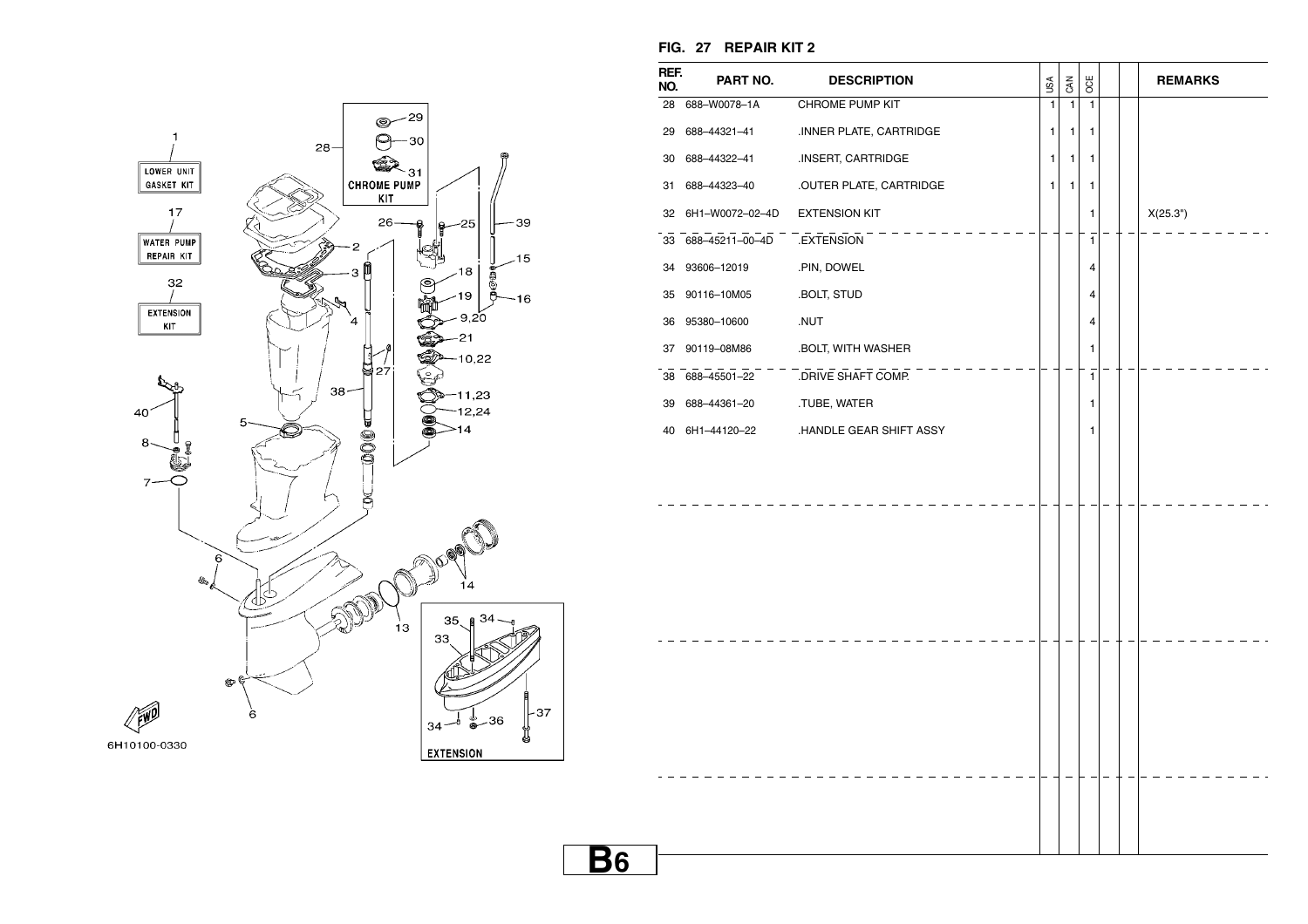| PART NO.        | REF.<br>NO. | PART NO.        | REF.<br>NO.                       | PART NO.        | REF.<br>NO.             | PART NO.        | REF.<br>NO. | PART NO.        | REF.<br>NO. | PART NO.        | REF.<br>NO. |
|-----------------|-------------|-----------------|-----------------------------------|-----------------|-------------------------|-----------------|-------------|-----------------|-------------|-----------------|-------------|
| 6H1-11111-01-1S | $2 - 30$    | 6H1-13435-00    | $6 - 45$                          | 688-14711-01-5B | $17 - 10$               | 688-24313-00    | $7 - 30$    | 688-41134-A0    | $27 - 3$    | 688-42817-01-4D | $12 - 4$    |
| 688-11119-01    | $2 - 28$    | 6H1-13437-21    | $9 - 20$                          | 663-14737-10    | $17 - 12$               | 688-24314-00    | $7 - 31$    | 688-41137-03-94 | $17 - 5$    | 6H1-43111-01-4D | $14 - 1$    |
| 688-11181-A1    | $2 - 31$    | 6R3-13471-00    | $6 - 2$                           | 692-14923-00    | $5 - 11$                | 6H1-24314-00    | $7 - 27$    | 688-41211-01    | $13 - 27$   | 6H1-43112-00-4D | $14 - 10$   |
|                 | $26 - 6$    | 6L2-13475-00    | $6 -$<br>-3                       | 6H1-14943-39    | $5 - 21$                | 6Y1-24329-00    | $20 - 5$    | 6H1-41213-00    | $13 - 30$   | 6E5-43126-02    | $14 - 39$   |
| 688-11191-00-1S | $2 - 35$    | 688-13610-00    | $4 - 12$                          | 6H1-14947-75    | $5 - 20$                | 650-24351-01    | $20 - 12$   | 662-41214-01    | $13 - 8$    | 688-43131-03    | $14 - 20$   |
| 688-11193-A1    | $2 - 36$    | 688-13621-A1    | $4 - 10$                          | 6H1-14948-18    | $5 - 23$                | 650-24351-51    | $8 - 7$     | 688-41217-01    | $4 - 3$     | 6G5-43144-00    | $14 - 33$   |
|                 | $26 - 8$    |                 | $26 - 4$                          | 676-14966-00    | $5 - 22$                | 6E5-24351-51    | $8 - 7$     | 682-41237-00    | $13 - 29$   | 6E5-43145-01    | $21 - 9$    |
| 688-11325-00    | $2 - 26$    | 688-13624-00    | $4 - 11$                          |                 | $26 - 27$               | 61J-24360-00    | $20 - 10$   | 6E9-41237-00    | $6 - 25$    | 6G5-43145-01    | $14 - 24$   |
| 650-11370-01    | $2 - 4$     | 6H1-13641-02-94 | $4 - 6$                           | 6H4-14980-00    | $5 - 27$                | 6Y1-24360-52    | $8 - 9$     | 6F5-41237-00    | $13 - 19$   | 6G5-43148-00    | $14 - 28$   |
| 688-11370-01    | $2 - 3$     | 6H3-14137-00    | $5 - 31$                          | 6H3-14980-10    | $5 - 28$                | 6Y2-24360-60    | $8 -$<br>9  | 6H1-41237-00    | $6 - 21$    | 688-43160-01    | $14 - 35$   |
|                 | $3 - 2$     | 6H4-14146-00    | $5 -$<br>8                        | 6H4-14984-00    | $5 - 24$                | 6E5-24367-01    | $12 - 30$   | 662-41237-01    | $13 - 26$   | 688-43165-00    | $14 - 36$   |
| 688-11411-01    | $3 - 11$    | 6H3-14146-10    | $5 -$<br>9                        |                 | $26 - 5$                | 650-24378-00    | $2 - 7$     | 6H1-41241-02    | $6 - 20$    | 6H1-43181-01    | $14 - 25$   |
| 663-11518-01    | $2 - 6$     | 6H3-14146-20    | $5 -$<br>9                        | 6H4-14985-01    | $5 - 19$                | 688-24378-00    | $7 - 34$    | 688-41631-01-94 | $13 - 18$   | 6H1-43185-01    | $14 - 26$   |
|                 |             |                 |                                   |                 |                         |                 |             |                 |             |                 |             |
| 6H1-11536-00    | $3 - 27$    | 6H4-14146-20    | $5 - 8$                           | 6H3-14992-00    | $5 - 25$                | 692-24410-00    | $7 - 12$    | 688-41632-01-94 | $13 - 7$    | 6H1-43311-02-4D | $14 - 15$   |
| 6H1-11537-01    | $6 - 16$    | 6H3-14146-50    | $25 - 13$                         | 6H1-15100-04-1S | $2 - 2$                 | 663-24411-00    | $7 - 17$    | 6H1-41636-00    | $13 - 24$   | 6H1-43376-00    | $15 - 39$   |
| 688-11603-A0    | $3 - 19$    | 6H4-14146-50    | $25 - 12$                         | 6H1-15359-01-94 | $3 - 1$                 | 692-24411-00    | $7 - 14$    | 688-42510-03-4D | $15 - 3$    | 6H1-43800-17-4D | $16 - 1$    |
| 688-11604-A0    | $3 - 19$    | 6H4-14147-00    | $5 - 10$                          | 688-15379-00    | $3 - 6$                 | 6H3-24411-10    | $5 - 40$    | 6H1-42610-80-4D | $1 - 1$     | 67F-43802-00    | $16 - 39$   |
| 688-11605-A0    | $3 - 19$    |                 | $26 - 21$                         | 6H1-15771-00    | $11 - 19$               | 6A0-24412-02    | $7 - 23$    | 6H1-42613-01-4D | $1 - 11$    | 6H1-43804-10    | $16 - 4$    |
| 6H1-11631-03-95 | $3 - 18$    | 663-14159-00    | $5 - 17$                          | 6H1-15772-00    | $2 - 53$                | 6A0-24413-00    | $7 - 13$    | 688-42615-00    | $1 - 14$    | 6H1-43805-10    | $16 - 3$    |
| 663-11633-00    | $3 - 20$    |                 | $26 - 25$                         | 6H1-15773-01    | $2 - 55$                | 6H4-24413-00    | $5 - 38$    | 6H1-42617-10    | $1 - 18$    | 6H1-4380F-10    | $16 - 7$    |
| 688-11634-10    | $3 - 21$    | 676-14186-00    | $5 - 18$                          | 6H1-21707-07    | $6 - 26$                | 6L5-24421-00    | $5 - 37$    | 6H1-42619-00    | $1 - 19$    | 6H1-4380G-10    | $16 - 15$   |
| 6H1-11635-03    | $3 - 18$    |                 | $26 - 26$                         | 6H3-21732-00    | $1 - 23$                | 6A0-24421-01    | $7 - 21$    | 6H1-42627-00    | $1 - 20$    | 6H1-4380H-10    | $16 - 13$   |
| 6H1-11636-03    | $3 - 18$    | 6H1-14301-07    | $5 - 1$                           | 6H3-21735-00    | $1 - 24$                | 650-24431-A0    | $7 - 24$    | 6H1-42637-00    | $1 - 21$    | 6H1-4380J-10    | $16 - 8$    |
| 688-11650-03    | $3 - 22$    | 6H1-14301-30    | $5 -$<br>$\overline{\phantom{0}}$ | 6H1-21752-00    | $6 - 33$                |                 | $26 - 19$   | 6H1-42647-00-94 | $1 - 3$     | 6H1-43810-11    | $16 - 20$   |
| 688-12411-11    | $2 - 41$    | 6H1-14302-07    | $\overline{2}$<br>$5 -$           | 6H1-21757-00    | $6 - 39$                | 648-24434-01    | $7 - 15$    | 6H1-42649-00-94 | $1 - 4$     | 6H1-43812-00    | $16 - 24$   |
| 688-12412-00    | $2 - 42$    | 6H1-14302-30    | $\overline{2}$<br>$5 -$           | 6J8-21758-00    | $6 - 38$                | 6H3-24434-10    | $5 - 41$    | 688-42652-10    | $1 - 6$     | 6H1-43813-10    | $16 - 27$   |
| 688-12413-00-1S | $2 - 43$    | 6H1-14303-07    | 3<br>$5 -$                        | 63D-2175R-00    | $6 - 36$                | 648-24435-02    | $7 - 18$    | 663-42662-00    | $1 - 5$     | 6H1-43814-11    | $16 - 19$   |
| 6H1-12413-50    | $25 - 2$    | 6H1-14303-30    | -3<br>$5 -$                       | 6H1-21766-01    | $6 - 43$                | 6H3-24452-10    | $5 - 29$    | 6H1-42677-80    | $1 - 15$    | 6H1-43816-00    | $16 - 67$   |
| 6H1-12414-50    | $25 - 3$    | 6A0-14325-00    | $7 - 22$                          | 63D-2176M-00    | $6 - 35$                | 6H4-24486-00    | $5 - 39$    | 6H1-42678-60    | $1 - 16$    | 6H1-43817-01    | $16 - 47$   |
| 688-12414-A1    | $2 - 44$    | 67C-1432A-00    | $5 - 42$                          | 6H4-21770-00    | $6 - 37$                | 61N-24521-00    | $7 - 8$     | 6H1-42681-50    | $1 - 27$    | 6E5-43818-00    | $16 - 32$   |
|                 | $26 - 9$    | 6H1-14348-51    | 5<br>$25 -$                       | 63D-2177H-00    | $1 - 2$                 | 61N-24560-00    | $7 - 6$     | 6H1-42682-50    | $1 - 28$    | 6H1-43820-11    | $16 - 63$   |
| 688-12416-00    | $2 - 39$    | 6H3-14349-00    | $4 - 4$                           | 6H1-21796-00    | $2 - 56$                | 61N-24563-00    | $7 - 7$     | 6H1-42694-00    | $1 - 22$    | 6H1-43821-11    | $16 - 59$   |
| 6H1-12440-52    | $25 - 1$    |                 | $5 - 32$                          | 6YJ-24167-00    | $20 - 7$                | 6H1-24566-01    | $7 - 10$    | 6H1-42711-01-4D | $12 - 1$    | 6H1-43822-10    | $16 - 58$   |
| 6H1-12443-50    | $25 - 7$    | 6H1-14349-50    | $25 - 9$                          | 6YJ-24201-10    | $20 - 1$                | 6YJ-24610-01    | $20 - 2$    | 6H1-42711-10-4D | $12 - 1$    | 6H1-43828-10    | $16 - 30$   |
| 6H1-12466-A0    | $25 - 8$    | 6H3-14380-00    | $5 - 33$                          | 6Y1-24260-12    | $20 - 3$                | 6H1-24633-00    | $6 - 40$    | 648-42715-00    | $13 - 48$   | 6H1-43829-00    | $16 - 36$   |
| 6H1-12466-B0    | $25 - 10$   | 6H1-14413-02    | $4 - 22$                          | 6Y1-24268-00    | $20 - 6$                | 6E0-28193-00-94 | $7 - 37$    | 688-42716-02    | $12 - 9$    | 6H1-4382A-10    | $16 - 52$   |
| 6E5-12481-00    | $25 - 11$   | 6H1-14440-02    | $4 - 18$                          | 6G1-24304-02    | $7 - 1$                 | 61H-2819R-31    | $7 - 35$    | 663-42724-00    | $12 - 10$   | 6H1-43830-11    | $16 - 49$   |
| 6H1-12535-00    | $12 - 34$   | 624-14485-00    | 5<br>$2 -$                        | 6G1-24305-05    | $8 -$<br>$\overline{2}$ | 688-41111-00-1S | $2 - 46$    | 688-42725-20    | $12 - 11$   | 6H1-43831-10    | $16 - 48$   |
| 68T-12572-00    | $12 - 32$   | 6H1-14485-00    | $4 - 7$                           |                 | $20 - 13$               | 688-41112-A0    | $2 - 47$    | 688-42726-10    | $12 - 22$   | 6H1-43833-10    | $16 - 33$   |
| 6R3-12580-00    | $12 - 37$   | 6H1-14488-00    | $9 - 19$                          | 6E5-24305-06    | $8 - 2$                 |                 | $26 - 10$   | 6H1-42726-21    | $12 - 22$   | 6H1-43834-00    | $16 - 34$   |
| 6R3-12581-00    | $12 - 38$   | 63V-14523-00    | $5 - 5$                           | 6Y1-24305-06    | $8 - 4$                 | 688-41113-00-1S | $2 - 49$    | 688-42738-01-94 | $12 - 12$   | 6H1-43835-10    | $16 - 29$   |
| 6R3-12582-00    | $12 - 39$   | 6H4-14548-00    | $5 - 15$                          |                 | $20 - 15$               | 6H1-41113-00-1S | $2 - 49$    | 688-42741-01-4D | $12 - 24$   | 6H1-43840-11    | $16 - 17$   |
| 6R3-12583-00    | $12 - 40$   |                 | $26 - 24$                         | 6Y2-24305-06    | $8 - 4$                 | 688-41114-A0    | $2 - 48$    | 6G1-42748-00    | $12 - 23$   | 6H1-43841-11    | $16 - 42$   |
| 6H1-13117-01    | $6 - 18$    | 697-14555-00    | $5 - 12$                          | 61J-24306-04    | $20 - 8$                |                 | $26 - 11$   | 688-42771-01-4D | $12 - 25$   | 6H1-43843-11    | $16 - 71$   |
| 6E9-13183-70    | $6 - 13$    | 6H4-14567-00    | $5 - 30$                          | 6Y1-24306-55    | $8 - 1$                 | 688-41131-00-5B | $17 - 8$    | 6G5-42791-00    | $12 - 44$   | 6H1-43844-10    | $16 - 44$   |
| 6H1-13200-02    | $6 - 1$     | 6H2-14578-00    | $5 - 7$                           | 6Y2-24306-56    | $8 - 1$                 | 688-41133-00    | $17 - 9$    | 6G5-42791-10    | $12 - 44$   | 6H1-43845-00    | $16 - 55$   |
| 6H1-13411-00    | $6 - 42$    | 692-14590-01    | $5 - 14$                          | 663-24312-01    | $2 - 50$                |                 | $27 - 4$    | 688-42815-01-4D | $12 - 3$    | 6H1-43847-00    | $16 - 50$   |
| 6J8-13414-00    | $6 - 41$    |                 | $26 - 23$                         | 6H1-24312-01    | $12 - 41$               | 688-41134-A0    | $17 - 7$    | 688-42816-00    | $12 - 7$    | 6H1-4384E-20    | $16 - 61$   |
|                 |             |                 |                                   |                 |                         |                 |             |                 |             |                 |             |

![](_page_53_Picture_2.jpeg)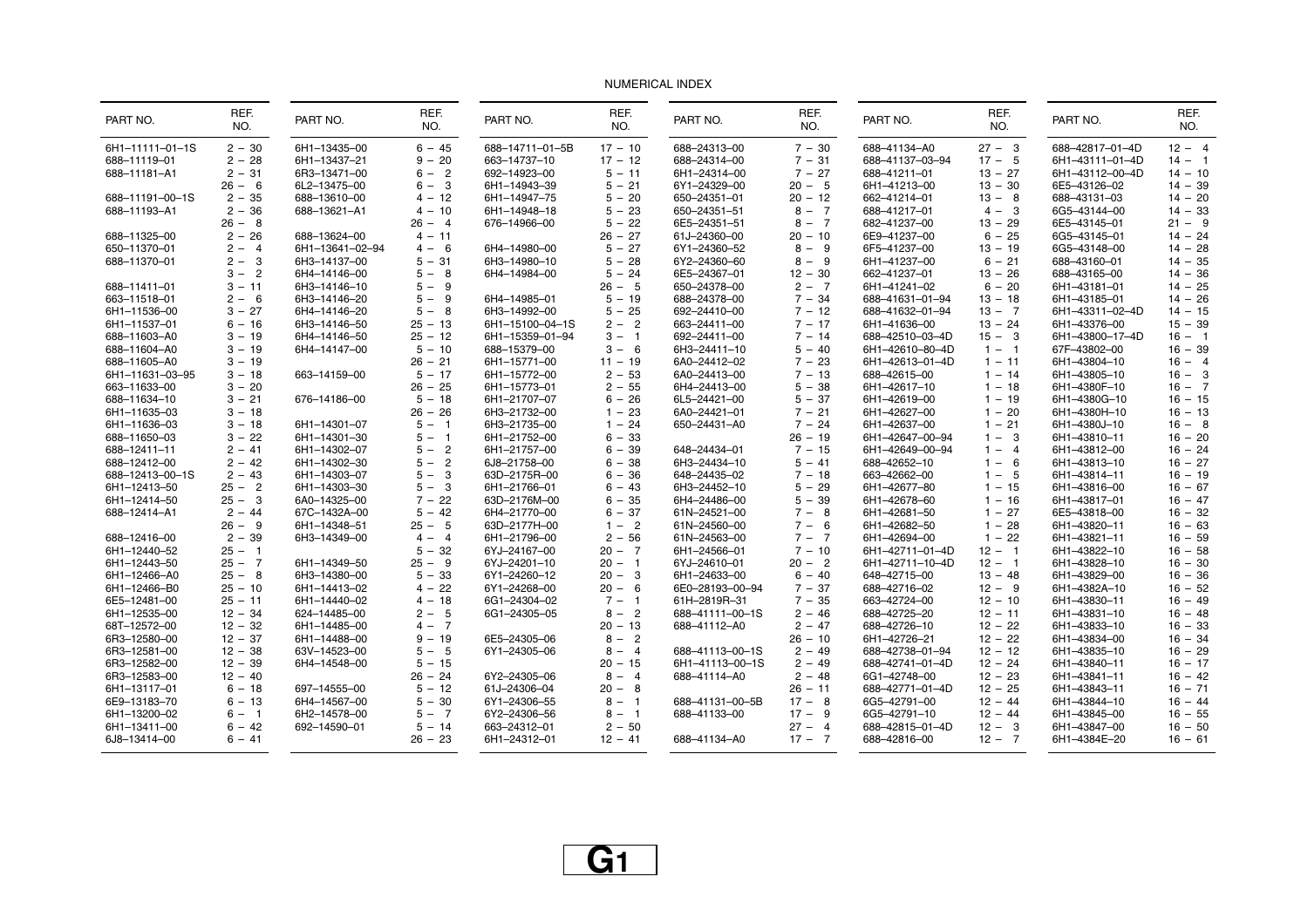| PART NO.        | REF.<br>NO. | PART NO.        | REF.<br>NO. | PART NO.        | REF.<br>NO.   | PART NO.        | REF.<br>NO. | PART NO.        | REF.<br>NO.              | PART NO.     | REF.<br>NO. |
|-----------------|-------------|-----------------|-------------|-----------------|---------------|-----------------|-------------|-----------------|--------------------------|--------------|-------------|
| 6H1-4384F-10    | $16 - 46$   | 688-44323-00    | $18 - 30$   | 688-45383-02    | $18 - 61$     | 688-45970-03-98 | $19 - 22$   | 703-48284-00    | $23 - 52$                | 703-82119-00 | $10 - 2$    |
| 6H1-4384G-11    | $16 - 45$   |                 | $27 - 21$   | 688-45384-00    | $18 - 62$     | 6E5-45970-10    | $19 - 23$   | 701-48287-00    | $23 - 42$                | 682-82119-01 | $10 - 42$   |
| 6H1-43854-00    | $16 - 53$   | 688-44323-40    | $27 - 31$   | 6H1-45501-11    | $18 - 35$     | 688-45972-02-98 | $19 - 22$   | 703-48291-10    | $23 - 39$                | 688-82127-02 | $15 - 25$   |
| 6H1-43855-11    | $16 - 70$   | 688-44324-A0    | $18 - 31$   | 688-45501-22    | $18 - 35$     | 6E5-45972-10    | $19 - 23$   | 703-48293-10    | $23 - 41$                | 6E5-82148-00 | $14 - 11$   |
| 6H1-43856-10    | $16 - 43$   |                 | $27 - 10$   |                 | $27 - 38$     | 688-45974-02-98 | $19 - 22$   | 701-48320-00    | $22 - 2$                 | 6H1-82148-00 | $14 - 8$    |
| 6H1-4385H-00    | $16 - 76$   | 688-44341-01-94 | $18 - 26$   | 688-45536-01    | $18 - 4$      | 6E5-45974-10    | $19 - 23$   | 701-48320-20    | $22 - 2$                 | 1E6-82151-00 | $24 - 16$   |
| 6H1-43861-00    | $16 - 21$   | 688-44352-03    | $18 - 24$   | 688-45551-01    | $18 - 36$     | 688-45976-01-98 | $19 - 22$   | 701-48320-30    | $22 -$<br>$\overline{2}$ | 663-82151-00 | $10 - 33$   |
| 6H1-43861-10    | $16 - 18$   |                 | $27 - 19$   | 688-45560-00    | $18 - 38$     | 6E5-45976-10    | $19 - 23$   | 701-48320-50    | $22 -$<br>$\overline{2}$ | 6G5-82152-00 | $10 - 20$   |
| 6H1-43864-00    | $16 - 64$   | 688-44361-10    | $19 - 2$    | 688-45567-01    | $18 - 7$      | 6E5-45978-10    | $19 - 23$   | 701-48320-60    | $22 - 2$                 | 6A0-82317-00 | $6 - 50$    |
| 6H1-43865-10    | $16 - 16$   | 688-44361-20    | $19 - 2$    | 688-45567-10    | $18 - 7$      | 688-45978-60-98 | $19 - 22$   | 701-48320-80    | $\overline{2}$<br>$22 -$ | 6E3-82370-21 | $10 - 29$   |
| 6H1-43866-00    | $16 - 40$   |                 | $27 - 39$   | 688-45567-20    | $18 - 7$      | 688-45987-01    | $19 - 17$   | 663-48344-00    | $13 - 6$                 | 63V-82377-50 | $14 - 43$   |
| 6H1-43867-00    | $16 - 41$   | 663-44366-00    | $19 - 14$   | 688-45567-30    | $18 - 7$      | 6E5-45994-10    | $19 - 24$   | 703-48345-01    | $23 - 19$                | 703-82510-43 | $23 - 44$   |
| 6H1-43868-00    | $16 - 73$   |                 | $27 - 16$   | 688-45567-40    | $18 - 7$      | 67F-45997-00    | $19 - 18$   | 703-48358-00    | $23 - 20$                | 697-82519-00 | $10 - 37$   |
| 6H1-4386K-10    | $16 - 9$    | 663-44367-00    | $19 - 1$    | 688-45567-50    | $18 - 7$      | 703-48152-00    | $23 - 57$   | 688-48511-11-4D | $15 - 36$                | 703-82531-00 | $23 - 46$   |
| 6H1-43871-10    | $16 - 23$   | 6H3-44391-01    | $12 - 2$    | 688-45567-60    | $18 - 7$      | 703-48153-00    | $23 - 3$    | 663-48531-00    | $13 - 1$                 | 703-82540-00 | $23 - 50$   |
| 6H1-43872-10    | $16 - 25$   | 688-44511-00-94 | $15 - 33$   | 6H1-45571-00    | $18 - 53$     | 703-48189-00    | $23 - 17$   | 663-48538-00    | $13 - 2$                 | 68F-82553-80 | $24 - 18$   |
| 6H1-43874-00    |             |                 |             |                 |               |                 |             |                 |                          |              |             |
| 6H1-43875-00    | $16 - 66$   | 688-44514-00-94 | $15 - 26$   | 688-45576-00    | $18 - 57$     | 703-48198-00    | $23 - 14$   | 688-61350-10    | $21 - 1$                 | 682-82556-00 | $23 - 48$   |
|                 | $16 - 57$   | 6H1-44526-00    | $14 - 3$    | 688-45577-01    | $18 - 56$     | 703-48205-17    | $22 - 1$    | 688-61351-10    | $21 - 2$                 | 688-82560-10 | $10 - 30$   |
| 6H1-4387J-00    | $16 - 75$   | 663-44551-02-4D | $15 - 9$    | 688-45577-10    | $18 - 56$     |                 | $23 - 1$    | 6E5-61355-00    | $21 - 8$                 | 703-82563-02 | $23 - 55$   |
| 6H1-43880-02    | $16 - 2$    | 687-44552-02-94 | $15 - 18$   | 688-45577-20    | $18 - 56$     | 703-48211-01    | $23 - 61$   | 6H4-81315-11    | $24 - 21$                | 6H1-82563-10 | $10 - 46$   |
| 6H1-43881-10    | $16 - 12$   | 663-44553-01-4D | $15 - 23$   | 688-45577-30    | $18 - 56$     | 703-48212-00    | $23 - 58$   | 688-81332-01    | $9 - 11$                 | 688-82575-01 | $23 - 47$   |
| 6H1-4388E-11    | $16 - 72$   | 687-44555-00-94 | $15 - 11$   | 688-45577-40    | $18 - 56$     | 703-48213-00    | $23 - 59$   | 6H1-81337-01    | $9 - 14$                 | 703-82577-00 | $23 - 45$   |
| 6H1-43891-10    | $16 - 5$    | 663-44575-00    | $15 - 16$   | 688-45577-50    | $18 - 56$     | 703-48215-00    | $23 - 43$   | 688-81800-12    | $11 - 1$                 | 6R5-82582-B0 | $6 - 52$    |
| 6H1-43892-10    | $16 - 6$    | 688-45111-04-4D | $17 - 1$    | 688-45577-60    | $18 - 56$     | 703-48219-00    | $23 - 30$   | 676-81809-10    | $11 - 3$                 | 6E5-82587-00 | $10 - 47$   |
| 6H1-43895-12    | $16 - 69$   | 688-45113-A0    | $17 - 20$   | 688-45587-01    | $18 -$<br>- 5 | 703-48221-00    | $23 - 56$   | 688-81810-11    | $11 -$<br>- 5            | 688-82588-01 | $10 - 31$   |
| 6H1-43896-00    | $16 - 68$   |                 | $26 - 17$   | 688-45587-10    | 5<br>$18 -$   | 703-48222-00    | $23 - 27$   | 663-81811-11    | $11 - 6$                 | 688-8258A-20 | $23 - 49$   |
| 6H1-43899-00    | $16 - 51$   | 688-45114-A1    | $17 - 6$    | 688-45587-20    | $18 -$<br>5   | 703-48223-00    | $23 - 28$   | 663-81812-11    | $11 - 8$                 | 6H0-82590-12 | $10 - 32$   |
| 688-44117-00-94 | $13 - 34$   |                 | $27 - 2$    | 688-45587-30    | 5<br>$18 -$   | 703-48225-00    | $23 - 29$   | 663-81813-10    | $11 - 9$                 | 6H0-82590-80 | $10 - 32$   |
| 688-44118-01-94 | $13 - 42$   | 663-45119-00    | $14 - 17$   | 688-45587-40    | 5<br>$18 -$   | 703-48226-00    | $23 - 26$   | 663-81820-12    | $11 - 10$                | 703-82591-00 | $23 - 53$   |
| 6H1-44120-12    | $13 - 49$   | 688-45123-00    | $17 - 11$   | 688-45587-50    | 5<br>$18 -$   | 703-48227-00    | $23 - 24$   | 688-81824-00    | $11 - 15$                | 703-82592-00 | $23 - 54$   |
| 6H1-44120-22    | $13 - 49$   |                 | $27 - 5$    | 688-45587-60    | $18 -$<br>5   | 703-48232-00    | $23 - 62$   | 663-81826-10    | $11 - 14$                | 688-82594-00 | $10 - 38$   |
|                 | $27 - 40$   | 663-45155-10    | $17 - 2$    | 6H1-45611-01    | $18 - 39$     | 703-48234-00    | $23 - 18$   | 688-81830-11    | $11 - 12$                | 703-82594-00 | $23 - 25$   |
| 6H1-44121-00    | $13 - 41$   | 688-45211-00-4D | $27 - 33$   | 6H1-45631-01    | $18 - 49$     | 703-48235-00    | $23 - 4$    | 688-81831-00    | $11 - 13$                | 703-83383-02 | $23 - 51$   |
| 688-44122-00    | $13 - 38$   | 688-45211-01-4D | $17 - 22$   | 688-45633-00    | $18 - 51$     | 703-48236-00    | $23 - 16$   | 663-81832-11    | $11 - 11$                | 6Y5-83500-S5 | $24 - 6$    |
| 688-44124-00    | $13 - 37$   | 6H1-45214-00    | $18 - 12$   | 6H1-45634-02    | $18 - 43$     | 703-48238-00    | $23 - 22$   | 663-81840-11    | $11 - 7$                 | 6Y5-8350T-03 | $24 - 1$    |
| 6H1-44144-00    | $18 - 69$   | 6H1-45215-00    | $18 - 13$   | 6H1-45635-00    | $18 - 52$     | 703-48243-00    | $23 - 15$   | 676-81850-11    | $11 - 2$                 | 6Y5-83533-T2 | $24 - 10$   |
| 6H1-44151-00    | $18 - 68$   | 6H1-45251-03    | $14 - 2$    | 6H1-45641-01    | $18 - 41$     | 703-48244-00    | $23 - 21$   | 676-81857-10    | $11 - 4$                 | 6Y5-83553-M0 | $24 - 15$   |
| 688-44194-00    | $2 - 14$    | 6H1-45300-15-4D | $18 - 1$    | 6H1-45668-00    | $18 - 46$     | 703-48245-00    | $23 - 11$   | 6H1-81916-00    | $10 - 27$                | 6Y5-83557-10 | $24 - 19$   |
|                 | $13 - 21$   | 6H1-45300-25-4D | $18 - 1$    | 688-45930-02-98 | $19 - 22$     | 703-48246-00    | $23 - 23$   | 6G1-81941-10    | $10 - 15$                | 6Y5-83557-31 | $24 - 11$   |
| 688-44311-01    | $18 - 21$   | 6H1-45301-03-4D | $18 - 2$    | 688-45932-60-98 | $19 - 22$     | 701-48248-00    | $23 - 13$   | 6E9-81945-70    | $10 - 17$                | 6E5-83558-00 | $19 - 27$   |
| 688-44315-A0    | $18 - 23$   | 688-45321-00    | $18 - 16$   | 6E5-45941-00-EL | $19 - 22$     | 703-48252-00    | $23 - 12$   | 6H0-81949-01    | $10 - 44$                | 6E5-83558-10 | $18 - 66$   |
|                 | $27 - 9$    | 688-45331-00-94 | $18 - 54$   | 6E5-45943-00-EL | $19 - 22$     | 703-48261-01    | $23 - 2$    | 6H0-81949-10    | $10 - 43$                | 6Y5-83570-S5 | $24 - 7$    |
| 688-44316-A0    | $18 - 29$   | 688-45341-10    | $18 - 10$   | 6E5-45945-01-EL | $19 - 22$     | 703-48264-00    | $23 - 6$    | 61A-81950-00    | $10 - 39$                | 6H1-83614-00 | $10 - 48$   |
|                 | $27 - 11$   | 688-45371-02    | $19 - 12$   | 6E5-45947-00-EL | $19 - 22$     | 703-48265-00    | $23 - 9$    | 6G1-81952-00    | $10 - 16$                | 6A1-83625-41 | $4 - 24$    |
| 688-44321-41    | $27 - 29$   | 6E5-45371-10    | $19 - 25$   | 6E5-45949-00-EL | $19 - 22$     | 703-48268-00    | $23 - 5$    | 6H0-81960-10    | $10 - 9$                 | 6A1-83625-51 | $4 - 25$    |
| 688-44322-00    | $18 - 22$   | 688-45375-00    | $19 - 11$   | 6E5-45952-00-EL | $19 - 22$     | 703-48271-00    | $23 - 60$   | 6H0-82105-02    | $10 - 34$                | 6H1-83672-12 | $15 - 1$    |
|                 | $27 - 18$   | 663-45376-00-94 | $19 - 10$   | 6E5-45954-00-EL | $19 - 22$     | 703-48281-00    | $23 - 31$   | 6H0-82117-00    | $10 - 36$                | 6H1-83672-20 | $15 - 1$    |
| 688-44322-41    | $27 - 30$   | 6E5-45378-00    | $18 - 64$   | 6E5-45956-00-EL | $19 - 22$     | 703-48282-00    | $23 - 32$   | 6Y5-82117-00    | $24 - 17$                | 6Y5-83728-00 | $24 - 12$   |
|                 |             |                 |             |                 |               |                 |             |                 |                          |              |             |

![](_page_54_Picture_2.jpeg)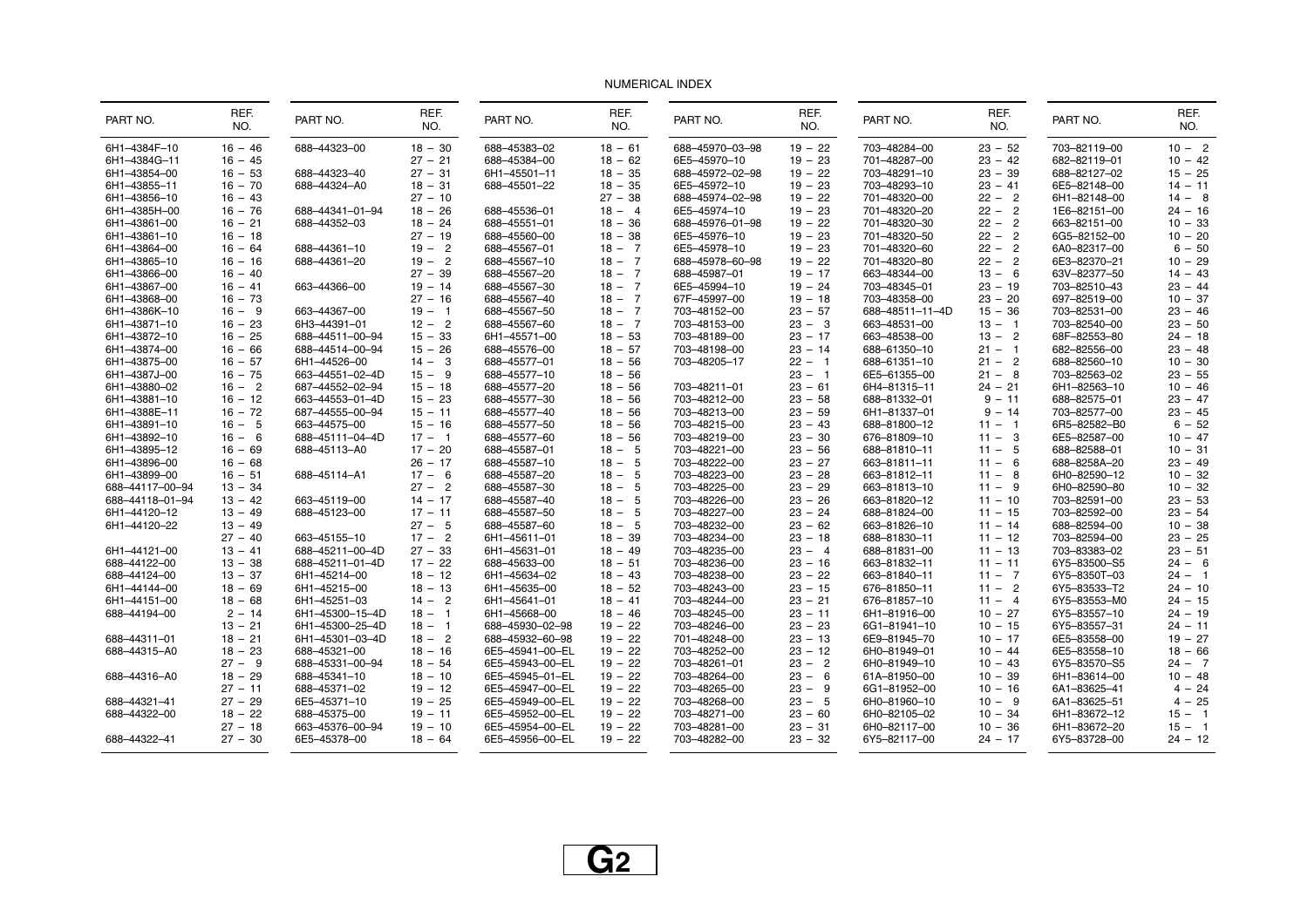| REF.<br>REF.<br>REF.<br>REF.<br>REF.<br>REF.<br>PART NO.<br>PART NO.<br>PART NO.<br>PART NO.<br>PART NO.<br>PART NO.<br>NO.<br>NO.<br>NO.<br>NO.<br>NO.<br>NO.<br>$9 - 2$<br>90445-07260<br>$1 - 9$<br>6H0-85510-03<br>90119-08M79<br>$17 - 17$<br>90202-07M07<br>$13 - 39$<br>$2 - 16$<br>90467-11M08<br>$6 - 30$<br>92995-06600<br>$19 - 3$<br>6H0-85540-06<br>90119-08M80<br>$17 - 4$<br>90202-12060<br>90445-07M00<br>90467-12M11<br>$6 - 46$<br>$3 - 10$<br>$10 - 1$<br>$2 - 19$<br>9<br>$2 - 20$<br>$7 - 3$<br>6H1-85542-00-94<br>$10 - 21$<br>90119-08M84<br>$19 -$<br>90202-12092<br>13<br>$-15$<br>90445-07M23<br>90468-05M03<br>$6 - 24$<br>6H1-85542-10<br>$10 - 3$<br>$17 - 26$<br>90202-20M06<br>15<br>$-29$<br>90468-07M02<br>$6 - 7$<br>$9 - 7$<br>90119-08M86<br>$4 - 1$<br>6H0-85550-00<br>$27 - 37$<br>90202-25M04<br>$15 - 13$<br>$6 - 10$<br>$13 - 9$<br>$9 -$<br>90445-07M44<br>90468-18008<br>$10 - 11$<br>- 1<br>697-85570-00<br>$10 - 6$<br>$2 - 29$<br>90206-10M04<br>90445-07M86<br>$12 - 15$<br>$12 - 14$<br>90119-08MA3<br>$13 - 32$<br>$3 - 7$<br>90480-09M12<br>6H0-85580-01<br>$9 - 3$<br>90119-08MA8<br>$2 - 32$<br>90206-13019<br>$12 - 6$<br>90445-07M87<br>$6 - 12$<br>90480-09M25<br>$10 - 22$<br>$14 - 7$<br>6H1-85711-60<br>$4 - 23$<br>$18 - 20$<br>90119-10005<br>$2 - 10$<br>90209-06M05<br>$4 - 21$<br>90445-07M90<br>$6 - 8$<br>90480-19M06<br>$19 - 15$<br>$13 - 5$<br>6R5-85711-60<br>$10 - 51$<br>90151-05M00<br>$18 - 14$<br>90249-06M19<br>$14 - 30$<br>90445-07ME9<br>$18 - 65$<br>$2 - 38$<br>90480-20M05<br>92995-08100<br>6H1-85720-15<br>$6 - 51$<br>$20 - 4$<br>90250-07M02<br>$18 - 50$<br>90445-07MF1<br>$19 - 26$<br>90480-24M04<br>$2 - 18$<br>15<br>$-20$<br>90157-05M19<br>$17 - 14$<br>6H2-85895-01<br>$13 - 20$<br>90266-06009<br>90445-07MF2<br>$18 - 65$<br>90501-10326<br>$5 - 6$<br>$9 - 4$<br>90157-06013<br>$1 - 10$<br>6Y5-87122-S0<br>$18 - 25$<br>90445-08M01<br>$14 - 14$<br>$24 - 14$<br>90157-06014<br>$2 - 13$<br>90280-04M04<br>$6 - 44$<br>90501-12082<br>$13 - 47$<br>92995-10100<br>92995-12200<br>6H1-W0001-02<br>$26 - 1$<br>90157-06M01<br>$12 - 20$<br>$27 - 27$<br>90445-09097<br>$7 - 29$<br>90501-12M48<br>$18 - 40$<br>$14 - 45$<br>90445-09104<br>688-W0001-21<br>$27 - 1$<br>90159-06M11<br>$10 - 28$<br>90280-05015<br>$9 - 8$<br>$7 - 4$<br>90501-14M08<br>$15 - 21$<br>93101-25M03<br>$18 - 27$<br>$7 - 33$<br>688-W0004-00<br>$4 - 13$<br>90159-06M20<br>$9 - 15$<br>90282-04010<br>$18 - 63$<br>90445-09220<br>90501-16M11<br>$2 - 40$<br>$27 - 14$<br>6H1-W0070-60<br>$1 - 17$<br>90160-04006<br>$19 - 16$<br>90338-05M03<br>$14 - 19$<br>$8 - 8$<br>90501-16M12<br>$13 - 23$<br>93102-08M43<br>$16 - 14$<br>90445-11M05<br>$27 - 32$<br>$12 - 33$<br>$1 - 25$<br>$3 - 3$<br>6H1-W0072-02-4D<br>90167-06002<br>90338-05M12<br>$20 - 11$<br>$18 - 44$<br>93102-30M05<br>90501-16M65<br>692-W0078-02<br>$27 - 17$<br>5<br>90340-08002<br>$-9$<br>90502-16M02<br>90170-09M03<br>$21 -$<br>18<br>90445-11M06<br>$8 -$<br>6<br>$14 - 38$<br>$26 - 14$<br>$18 - 37$<br>688-W0078-1A<br>$27 - 28$<br>90170-16M01<br>90340-14M00<br>$2 - 33$<br>$20 -$<br>9<br>90506-14M24<br>$14 - 32$<br>93102-36M02<br>$3 - 13$<br>90386-07M58<br>6H1-W0090-44-1S<br>$2 - 1$<br>90170-20137<br>$9 - 9$<br>$13 - 50$<br>90445-11M09<br>$6 - 27$<br>90508-29M05<br>$13 - 17$<br>$26 - 13$<br>6H1-W0093-10<br>$26 - 20$<br>90171-16011<br>$19 - 20$<br>90386-10M16<br>$14 - 27$<br>90445-13M00<br>$8 -$<br>8<br>91318-04025<br>$16 - 74$<br>93104-20M02<br>$3 - 4$<br>656-W2810-02<br>$7 - 36$<br>90179-06066<br>$15 - 22$<br>90386-12089<br>$13 - 12$<br>90445-13M01<br>$8 -$<br>6<br>91318-08016<br>$16 - 65$<br>$26 - 15$<br>$12 - 5$<br>90101-10M49<br>$15 - 27$<br>90183-02M03<br>$18 - 48$<br>90386-13M38<br>90464-07M05<br>$19 - 21$<br>$18 - 18$<br>$6 - 15$<br>91490-40025<br>93106-09014<br>$1 - 26$<br>$27 - 8$<br>90101-12M65<br>$14 - 44$<br>90183-05M06<br>90386-18M14<br>$16 - 31$<br>90464-09M31<br>$12 - 43$<br>$13 - 3$<br>91690-30012<br>90105-10M67<br>90185-05002<br>$18 - 15$<br>90386-18M35<br>$14 - 40$<br>90464-11M18<br>$14 - 37$<br>$5 - 13$<br>$19 - 13$<br>$14 - 18$<br>93210-04228<br>90464-11M24<br>90109-06M39<br>$6 - 5$<br>90185-08057<br>$15 - 40$<br>90386-18M63<br>$14 - 42$<br>$6 - 28$<br>91690-30020<br>$14 - 29$<br>$26 - 22$<br>90386-22M13<br>92903-06100<br>$5 - 26$<br>$10 - 25$<br>90185-09M01<br>$21 - 4$<br>$13 - 14$<br>90464-15M08<br>$12 - 21$<br>$4 - 17$<br>93210-04230<br>90109-06M40<br>$6 - 6$<br>90185-10051<br>$15 - 31$<br>90386-22M15<br>$14 - 21$<br>90464-18M14<br>$10 - 50$<br>92903-06600<br>$5 - 45$<br>$26 - 29$<br>90109-08022<br>$3 - 23$<br>90185-22043<br>$14 - 23$<br>90386-30M60<br>$-8$<br>90464-23M22<br>$10 - 35$<br>$10 - 8$<br>93210-064A5<br>$16 - 38$<br>15<br>$-6$<br>90109-12261<br>$15 - 15$<br>90201-03313<br>$18 - 47$<br>90386-30M77<br>15<br>90465-06M90<br>$9 - 16$<br>$13 - 36$<br>93210-07003<br>$18 - 70$<br>$-5$<br>$8 - 3$<br>90116-10175<br>$15 - 37$<br>$12 - 17$<br>90386-30M78<br>15<br>90465-08M23<br>92903-08100<br>$11 - 17$<br>90201-06416<br>$10 - 12$<br>93210-08287<br>90116-10M05<br>$17 - 23$<br>90201-06M31<br>$10 - 26$<br>90387-06119<br>$-49$<br>$12 - 42$<br>$13 - 44$<br>$20 - 14$<br>6<br>90465-11M10<br>$27 - 35$<br>90387-06M03<br>90201-08M13<br>$13 - 16$<br>$10 - 23$<br>$15 - 41$<br>92903-08600<br>$13 - 45$<br>93210-09165<br>$16 - 37$<br>$2 - 22$<br>90387-06M17<br>93210-10M74<br>90116-10M06<br>90201-08M23<br>$13 - 11$<br>$13 - 31$<br>$18 - 67$<br>92990-04100<br>$24 - 4$<br>$16 - 54$<br>90119-06M09<br>$12 - 8$<br>90387-06M31<br>90201-08M93<br>$6 - 17$<br>$6 - 32$<br>$24 - 13$<br>92990-05100<br>$4 - 15$<br>93210-13M04<br>$6 - 19$<br>90119-06M12<br>$2 - 9$<br>90387-06M69<br>90465-11M27<br>$6 - 29$<br>$7 - 20$<br>93210-16275<br>90201-10008<br>$2 - 11$<br>$12 - 16$<br>$21 - 10$<br>$2 - 23$<br>90119-06M24<br>$13 - 33$<br>90201-10M20<br>$21 - 3$<br>90387-08M16<br>$13 - 13$<br>90465-12M03<br>92990-06600<br>$12 - 31$<br>93210-18397<br>$16 - 26$<br>90119-06M29<br>$14 - 4$<br>$21 - 7$<br>90387-10M02<br>$14 - 31$<br>90465-13M11<br>92990-08200<br>$13 - 51$<br>93210-18M75<br>$16 - 56$<br>90201-10M63<br>$10 - 4$<br>90119-06M61<br>$12 - 19$<br>90201-11M22<br>$15 - 30$<br>90387-10M42<br>$21 - 6$<br>90465-13M30<br>$6 - 34$<br>92990-08600<br>$11 - 18$<br>93210-19MA7<br>$-4$<br>6<br>90119-06M75<br>$10 - 24$<br>90389-25M00<br>19<br>$-19$<br>90465-18147<br>$5 - 43$<br>$23 - 34$<br>93210-29M94<br>$15 - 7$<br>90201-12426<br>$14 - 46$<br>$7 - 9$<br>90119-06M88<br>$6 - 48$<br>90201-12M16<br>$15 - 12$<br>90430-08020<br>$-11$<br>90467-06016<br>$2 - 17$<br>92990-10100<br>$19 - 8$<br>93210-32738<br>18<br>90119-06MA3<br>$2 - 37$<br>27<br>$-6$<br>$3 -$<br>8<br>$19 - 7$<br>90201-13M19<br>$15 - 14$<br>92990-10600<br>$26 - 18$<br>90119-06MA5<br>$2 - 45$<br>$3 - 25$<br>19<br>$4 - 2$<br>$11 - 21$<br>$4 - 9$<br>90201-20417<br>90430-12072<br>$-4$<br>92995-04600<br>93210-39ME4<br>$2 - 52$<br>$27 - 15$<br>$2 - 51$<br>$26 - 3$<br>90119-08020<br>90201-20M21<br>$15 - 28$<br>90467-08004<br>92995-06100<br>$1 - 8$<br>$18 - 34$<br>$2 - 34$<br>$4 - 5$<br>$2 - 25$<br>$9 - 10$<br>$4 - 19$<br>90119-08M13<br>90201-21M18<br>90430-14115<br>93210-46044<br>$27 - 25$<br>90201-22M67<br>$14 - 22$<br>26<br>$-7$<br>$6 - 47$<br>$10 - 14$<br>18<br>$-28$<br>$18 - 33$<br>$15 - 4$<br>$14 - 48$<br>$7 -$<br>$12 - 27$<br>26<br>$-2$<br>90119-08M16<br>90201-30M00<br>90440-14M00<br>-5<br>$27 - 26$<br>$6 - 23$<br>90445-07240<br>$6 - 9$<br>$25 - 4$<br>$14 - 6$<br>$27 - 12$<br>90202-05088<br>90467-10M04 |  |  |  |  |  |  |  |  |  |  |  |  |
|----------------------------------------------------------------------------------------------------------------------------------------------------------------------------------------------------------------------------------------------------------------------------------------------------------------------------------------------------------------------------------------------------------------------------------------------------------------------------------------------------------------------------------------------------------------------------------------------------------------------------------------------------------------------------------------------------------------------------------------------------------------------------------------------------------------------------------------------------------------------------------------------------------------------------------------------------------------------------------------------------------------------------------------------------------------------------------------------------------------------------------------------------------------------------------------------------------------------------------------------------------------------------------------------------------------------------------------------------------------------------------------------------------------------------------------------------------------------------------------------------------------------------------------------------------------------------------------------------------------------------------------------------------------------------------------------------------------------------------------------------------------------------------------------------------------------------------------------------------------------------------------------------------------------------------------------------------------------------------------------------------------------------------------------------------------------------------------------------------------------------------------------------------------------------------------------------------------------------------------------------------------------------------------------------------------------------------------------------------------------------------------------------------------------------------------------------------------------------------------------------------------------------------------------------------------------------------------------------------------------------------------------------------------------------------------------------------------------------------------------------------------------------------------------------------------------------------------------------------------------------------------------------------------------------------------------------------------------------------------------------------------------------------------------------------------------------------------------------------------------------------------------------------------------------------------------------------------------------------------------------------------------------------------------------------------------------------------------------------------------------------------------------------------------------------------------------------------------------------------------------------------------------------------------------------------------------------------------------------------------------------------------------------------------------------------------------------------------------------------------------------------------------------------------------------------------------------------------------------------------------------------------------------------------------------------------------------------------------------------------------------------------------------------------------------------------------------------------------------------------------------------------------------------------------------------------------------------------------------------------------------------------------------------------------------------------------------------------------------------------------------------------------------------------------------------------------------------------------------------------------------------------------------------------------------------------------------------------------------------------------------------------------------------------------------------------------------------------------------------------------------------------------------------------------------------------------------------------------------------------------------------------------------------------------------------------------------------------------------------------------------------------------------------------------------------------------------------------------------------------------------------------------------------------------------------------------------------------------------------------------------------------------------------------------------------------------------------------------------------------------------------------------------------------------------------------------------------------------------------------------------------------------------------------------------------------------------------------------------------------------------------------------------------------------------------------------------------------------------------------------------------------------------------------------------------------------------------------------------------------------------------------------------------------------------------------------------------------------------------------------------------------------------------------------------------------------------------------------------------------------------------------------------------------------------------------------------------------------------------------------------------------------------------------------------------------------------------------------------------------------------------------------------------------------------------------------------------------------------------------------------------------------------------------------------------------------------------------------------------------------------------------------------------------------------------------------------------------------------------------------------------------------------------------------------------------------------------------------------------------------------------------------------------------------------------------------------------------------------------------------------------------------------------------------------------------------------------------------------------------------------------------------------------------------------------------------------------------------------------------------------------------------------------------------------------------------------------------------------------------------------------------------------------------------------------------------------------------------------------------------------------------------------------------------------------------------------------------------------------------------------------------------------------|--|--|--|--|--|--|--|--|--|--|--|--|
|                                                                                                                                                                                                                                                                                                                                                                                                                                                                                                                                                                                                                                                                                                                                                                                                                                                                                                                                                                                                                                                                                                                                                                                                                                                                                                                                                                                                                                                                                                                                                                                                                                                                                                                                                                                                                                                                                                                                                                                                                                                                                                                                                                                                                                                                                                                                                                                                                                                                                                                                                                                                                                                                                                                                                                                                                                                                                                                                                                                                                                                                                                                                                                                                                                                                                                                                                                                                                                                                                                                                                                                                                                                                                                                                                                                                                                                                                                                                                                                                                                                                                                                                                                                                                                                                                                                                                                                                                                                                                                                                                                                                                                                                                                                                                                                                                                                                                                                                                                                                                                                                                                                                                                                                                                                                                                                                                                                                                                                                                                                                                                                                                                                                                                                                                                                                                                                                                                                                                                                                                                                                                                                                                                                                                                                                                                                                                                                                                                                                                                                                                                                                                                                                                                                                                                                                                                                                                                                                                                                                                                                                                                                                                                                                                                                                                                                                                                                                                                                                                                                                                                                                                                                                |  |  |  |  |  |  |  |  |  |  |  |  |
|                                                                                                                                                                                                                                                                                                                                                                                                                                                                                                                                                                                                                                                                                                                                                                                                                                                                                                                                                                                                                                                                                                                                                                                                                                                                                                                                                                                                                                                                                                                                                                                                                                                                                                                                                                                                                                                                                                                                                                                                                                                                                                                                                                                                                                                                                                                                                                                                                                                                                                                                                                                                                                                                                                                                                                                                                                                                                                                                                                                                                                                                                                                                                                                                                                                                                                                                                                                                                                                                                                                                                                                                                                                                                                                                                                                                                                                                                                                                                                                                                                                                                                                                                                                                                                                                                                                                                                                                                                                                                                                                                                                                                                                                                                                                                                                                                                                                                                                                                                                                                                                                                                                                                                                                                                                                                                                                                                                                                                                                                                                                                                                                                                                                                                                                                                                                                                                                                                                                                                                                                                                                                                                                                                                                                                                                                                                                                                                                                                                                                                                                                                                                                                                                                                                                                                                                                                                                                                                                                                                                                                                                                                                                                                                                                                                                                                                                                                                                                                                                                                                                                                                                                                                                |  |  |  |  |  |  |  |  |  |  |  |  |
|                                                                                                                                                                                                                                                                                                                                                                                                                                                                                                                                                                                                                                                                                                                                                                                                                                                                                                                                                                                                                                                                                                                                                                                                                                                                                                                                                                                                                                                                                                                                                                                                                                                                                                                                                                                                                                                                                                                                                                                                                                                                                                                                                                                                                                                                                                                                                                                                                                                                                                                                                                                                                                                                                                                                                                                                                                                                                                                                                                                                                                                                                                                                                                                                                                                                                                                                                                                                                                                                                                                                                                                                                                                                                                                                                                                                                                                                                                                                                                                                                                                                                                                                                                                                                                                                                                                                                                                                                                                                                                                                                                                                                                                                                                                                                                                                                                                                                                                                                                                                                                                                                                                                                                                                                                                                                                                                                                                                                                                                                                                                                                                                                                                                                                                                                                                                                                                                                                                                                                                                                                                                                                                                                                                                                                                                                                                                                                                                                                                                                                                                                                                                                                                                                                                                                                                                                                                                                                                                                                                                                                                                                                                                                                                                                                                                                                                                                                                                                                                                                                                                                                                                                                                                |  |  |  |  |  |  |  |  |  |  |  |  |
|                                                                                                                                                                                                                                                                                                                                                                                                                                                                                                                                                                                                                                                                                                                                                                                                                                                                                                                                                                                                                                                                                                                                                                                                                                                                                                                                                                                                                                                                                                                                                                                                                                                                                                                                                                                                                                                                                                                                                                                                                                                                                                                                                                                                                                                                                                                                                                                                                                                                                                                                                                                                                                                                                                                                                                                                                                                                                                                                                                                                                                                                                                                                                                                                                                                                                                                                                                                                                                                                                                                                                                                                                                                                                                                                                                                                                                                                                                                                                                                                                                                                                                                                                                                                                                                                                                                                                                                                                                                                                                                                                                                                                                                                                                                                                                                                                                                                                                                                                                                                                                                                                                                                                                                                                                                                                                                                                                                                                                                                                                                                                                                                                                                                                                                                                                                                                                                                                                                                                                                                                                                                                                                                                                                                                                                                                                                                                                                                                                                                                                                                                                                                                                                                                                                                                                                                                                                                                                                                                                                                                                                                                                                                                                                                                                                                                                                                                                                                                                                                                                                                                                                                                                                                |  |  |  |  |  |  |  |  |  |  |  |  |
|                                                                                                                                                                                                                                                                                                                                                                                                                                                                                                                                                                                                                                                                                                                                                                                                                                                                                                                                                                                                                                                                                                                                                                                                                                                                                                                                                                                                                                                                                                                                                                                                                                                                                                                                                                                                                                                                                                                                                                                                                                                                                                                                                                                                                                                                                                                                                                                                                                                                                                                                                                                                                                                                                                                                                                                                                                                                                                                                                                                                                                                                                                                                                                                                                                                                                                                                                                                                                                                                                                                                                                                                                                                                                                                                                                                                                                                                                                                                                                                                                                                                                                                                                                                                                                                                                                                                                                                                                                                                                                                                                                                                                                                                                                                                                                                                                                                                                                                                                                                                                                                                                                                                                                                                                                                                                                                                                                                                                                                                                                                                                                                                                                                                                                                                                                                                                                                                                                                                                                                                                                                                                                                                                                                                                                                                                                                                                                                                                                                                                                                                                                                                                                                                                                                                                                                                                                                                                                                                                                                                                                                                                                                                                                                                                                                                                                                                                                                                                                                                                                                                                                                                                                                                |  |  |  |  |  |  |  |  |  |  |  |  |
|                                                                                                                                                                                                                                                                                                                                                                                                                                                                                                                                                                                                                                                                                                                                                                                                                                                                                                                                                                                                                                                                                                                                                                                                                                                                                                                                                                                                                                                                                                                                                                                                                                                                                                                                                                                                                                                                                                                                                                                                                                                                                                                                                                                                                                                                                                                                                                                                                                                                                                                                                                                                                                                                                                                                                                                                                                                                                                                                                                                                                                                                                                                                                                                                                                                                                                                                                                                                                                                                                                                                                                                                                                                                                                                                                                                                                                                                                                                                                                                                                                                                                                                                                                                                                                                                                                                                                                                                                                                                                                                                                                                                                                                                                                                                                                                                                                                                                                                                                                                                                                                                                                                                                                                                                                                                                                                                                                                                                                                                                                                                                                                                                                                                                                                                                                                                                                                                                                                                                                                                                                                                                                                                                                                                                                                                                                                                                                                                                                                                                                                                                                                                                                                                                                                                                                                                                                                                                                                                                                                                                                                                                                                                                                                                                                                                                                                                                                                                                                                                                                                                                                                                                                                                |  |  |  |  |  |  |  |  |  |  |  |  |
|                                                                                                                                                                                                                                                                                                                                                                                                                                                                                                                                                                                                                                                                                                                                                                                                                                                                                                                                                                                                                                                                                                                                                                                                                                                                                                                                                                                                                                                                                                                                                                                                                                                                                                                                                                                                                                                                                                                                                                                                                                                                                                                                                                                                                                                                                                                                                                                                                                                                                                                                                                                                                                                                                                                                                                                                                                                                                                                                                                                                                                                                                                                                                                                                                                                                                                                                                                                                                                                                                                                                                                                                                                                                                                                                                                                                                                                                                                                                                                                                                                                                                                                                                                                                                                                                                                                                                                                                                                                                                                                                                                                                                                                                                                                                                                                                                                                                                                                                                                                                                                                                                                                                                                                                                                                                                                                                                                                                                                                                                                                                                                                                                                                                                                                                                                                                                                                                                                                                                                                                                                                                                                                                                                                                                                                                                                                                                                                                                                                                                                                                                                                                                                                                                                                                                                                                                                                                                                                                                                                                                                                                                                                                                                                                                                                                                                                                                                                                                                                                                                                                                                                                                                                                |  |  |  |  |  |  |  |  |  |  |  |  |
|                                                                                                                                                                                                                                                                                                                                                                                                                                                                                                                                                                                                                                                                                                                                                                                                                                                                                                                                                                                                                                                                                                                                                                                                                                                                                                                                                                                                                                                                                                                                                                                                                                                                                                                                                                                                                                                                                                                                                                                                                                                                                                                                                                                                                                                                                                                                                                                                                                                                                                                                                                                                                                                                                                                                                                                                                                                                                                                                                                                                                                                                                                                                                                                                                                                                                                                                                                                                                                                                                                                                                                                                                                                                                                                                                                                                                                                                                                                                                                                                                                                                                                                                                                                                                                                                                                                                                                                                                                                                                                                                                                                                                                                                                                                                                                                                                                                                                                                                                                                                                                                                                                                                                                                                                                                                                                                                                                                                                                                                                                                                                                                                                                                                                                                                                                                                                                                                                                                                                                                                                                                                                                                                                                                                                                                                                                                                                                                                                                                                                                                                                                                                                                                                                                                                                                                                                                                                                                                                                                                                                                                                                                                                                                                                                                                                                                                                                                                                                                                                                                                                                                                                                                                                |  |  |  |  |  |  |  |  |  |  |  |  |
|                                                                                                                                                                                                                                                                                                                                                                                                                                                                                                                                                                                                                                                                                                                                                                                                                                                                                                                                                                                                                                                                                                                                                                                                                                                                                                                                                                                                                                                                                                                                                                                                                                                                                                                                                                                                                                                                                                                                                                                                                                                                                                                                                                                                                                                                                                                                                                                                                                                                                                                                                                                                                                                                                                                                                                                                                                                                                                                                                                                                                                                                                                                                                                                                                                                                                                                                                                                                                                                                                                                                                                                                                                                                                                                                                                                                                                                                                                                                                                                                                                                                                                                                                                                                                                                                                                                                                                                                                                                                                                                                                                                                                                                                                                                                                                                                                                                                                                                                                                                                                                                                                                                                                                                                                                                                                                                                                                                                                                                                                                                                                                                                                                                                                                                                                                                                                                                                                                                                                                                                                                                                                                                                                                                                                                                                                                                                                                                                                                                                                                                                                                                                                                                                                                                                                                                                                                                                                                                                                                                                                                                                                                                                                                                                                                                                                                                                                                                                                                                                                                                                                                                                                                                                |  |  |  |  |  |  |  |  |  |  |  |  |
|                                                                                                                                                                                                                                                                                                                                                                                                                                                                                                                                                                                                                                                                                                                                                                                                                                                                                                                                                                                                                                                                                                                                                                                                                                                                                                                                                                                                                                                                                                                                                                                                                                                                                                                                                                                                                                                                                                                                                                                                                                                                                                                                                                                                                                                                                                                                                                                                                                                                                                                                                                                                                                                                                                                                                                                                                                                                                                                                                                                                                                                                                                                                                                                                                                                                                                                                                                                                                                                                                                                                                                                                                                                                                                                                                                                                                                                                                                                                                                                                                                                                                                                                                                                                                                                                                                                                                                                                                                                                                                                                                                                                                                                                                                                                                                                                                                                                                                                                                                                                                                                                                                                                                                                                                                                                                                                                                                                                                                                                                                                                                                                                                                                                                                                                                                                                                                                                                                                                                                                                                                                                                                                                                                                                                                                                                                                                                                                                                                                                                                                                                                                                                                                                                                                                                                                                                                                                                                                                                                                                                                                                                                                                                                                                                                                                                                                                                                                                                                                                                                                                                                                                                                                                |  |  |  |  |  |  |  |  |  |  |  |  |
|                                                                                                                                                                                                                                                                                                                                                                                                                                                                                                                                                                                                                                                                                                                                                                                                                                                                                                                                                                                                                                                                                                                                                                                                                                                                                                                                                                                                                                                                                                                                                                                                                                                                                                                                                                                                                                                                                                                                                                                                                                                                                                                                                                                                                                                                                                                                                                                                                                                                                                                                                                                                                                                                                                                                                                                                                                                                                                                                                                                                                                                                                                                                                                                                                                                                                                                                                                                                                                                                                                                                                                                                                                                                                                                                                                                                                                                                                                                                                                                                                                                                                                                                                                                                                                                                                                                                                                                                                                                                                                                                                                                                                                                                                                                                                                                                                                                                                                                                                                                                                                                                                                                                                                                                                                                                                                                                                                                                                                                                                                                                                                                                                                                                                                                                                                                                                                                                                                                                                                                                                                                                                                                                                                                                                                                                                                                                                                                                                                                                                                                                                                                                                                                                                                                                                                                                                                                                                                                                                                                                                                                                                                                                                                                                                                                                                                                                                                                                                                                                                                                                                                                                                                                                |  |  |  |  |  |  |  |  |  |  |  |  |
|                                                                                                                                                                                                                                                                                                                                                                                                                                                                                                                                                                                                                                                                                                                                                                                                                                                                                                                                                                                                                                                                                                                                                                                                                                                                                                                                                                                                                                                                                                                                                                                                                                                                                                                                                                                                                                                                                                                                                                                                                                                                                                                                                                                                                                                                                                                                                                                                                                                                                                                                                                                                                                                                                                                                                                                                                                                                                                                                                                                                                                                                                                                                                                                                                                                                                                                                                                                                                                                                                                                                                                                                                                                                                                                                                                                                                                                                                                                                                                                                                                                                                                                                                                                                                                                                                                                                                                                                                                                                                                                                                                                                                                                                                                                                                                                                                                                                                                                                                                                                                                                                                                                                                                                                                                                                                                                                                                                                                                                                                                                                                                                                                                                                                                                                                                                                                                                                                                                                                                                                                                                                                                                                                                                                                                                                                                                                                                                                                                                                                                                                                                                                                                                                                                                                                                                                                                                                                                                                                                                                                                                                                                                                                                                                                                                                                                                                                                                                                                                                                                                                                                                                                                                                |  |  |  |  |  |  |  |  |  |  |  |  |
|                                                                                                                                                                                                                                                                                                                                                                                                                                                                                                                                                                                                                                                                                                                                                                                                                                                                                                                                                                                                                                                                                                                                                                                                                                                                                                                                                                                                                                                                                                                                                                                                                                                                                                                                                                                                                                                                                                                                                                                                                                                                                                                                                                                                                                                                                                                                                                                                                                                                                                                                                                                                                                                                                                                                                                                                                                                                                                                                                                                                                                                                                                                                                                                                                                                                                                                                                                                                                                                                                                                                                                                                                                                                                                                                                                                                                                                                                                                                                                                                                                                                                                                                                                                                                                                                                                                                                                                                                                                                                                                                                                                                                                                                                                                                                                                                                                                                                                                                                                                                                                                                                                                                                                                                                                                                                                                                                                                                                                                                                                                                                                                                                                                                                                                                                                                                                                                                                                                                                                                                                                                                                                                                                                                                                                                                                                                                                                                                                                                                                                                                                                                                                                                                                                                                                                                                                                                                                                                                                                                                                                                                                                                                                                                                                                                                                                                                                                                                                                                                                                                                                                                                                                                                |  |  |  |  |  |  |  |  |  |  |  |  |
|                                                                                                                                                                                                                                                                                                                                                                                                                                                                                                                                                                                                                                                                                                                                                                                                                                                                                                                                                                                                                                                                                                                                                                                                                                                                                                                                                                                                                                                                                                                                                                                                                                                                                                                                                                                                                                                                                                                                                                                                                                                                                                                                                                                                                                                                                                                                                                                                                                                                                                                                                                                                                                                                                                                                                                                                                                                                                                                                                                                                                                                                                                                                                                                                                                                                                                                                                                                                                                                                                                                                                                                                                                                                                                                                                                                                                                                                                                                                                                                                                                                                                                                                                                                                                                                                                                                                                                                                                                                                                                                                                                                                                                                                                                                                                                                                                                                                                                                                                                                                                                                                                                                                                                                                                                                                                                                                                                                                                                                                                                                                                                                                                                                                                                                                                                                                                                                                                                                                                                                                                                                                                                                                                                                                                                                                                                                                                                                                                                                                                                                                                                                                                                                                                                                                                                                                                                                                                                                                                                                                                                                                                                                                                                                                                                                                                                                                                                                                                                                                                                                                                                                                                                                                |  |  |  |  |  |  |  |  |  |  |  |  |
|                                                                                                                                                                                                                                                                                                                                                                                                                                                                                                                                                                                                                                                                                                                                                                                                                                                                                                                                                                                                                                                                                                                                                                                                                                                                                                                                                                                                                                                                                                                                                                                                                                                                                                                                                                                                                                                                                                                                                                                                                                                                                                                                                                                                                                                                                                                                                                                                                                                                                                                                                                                                                                                                                                                                                                                                                                                                                                                                                                                                                                                                                                                                                                                                                                                                                                                                                                                                                                                                                                                                                                                                                                                                                                                                                                                                                                                                                                                                                                                                                                                                                                                                                                                                                                                                                                                                                                                                                                                                                                                                                                                                                                                                                                                                                                                                                                                                                                                                                                                                                                                                                                                                                                                                                                                                                                                                                                                                                                                                                                                                                                                                                                                                                                                                                                                                                                                                                                                                                                                                                                                                                                                                                                                                                                                                                                                                                                                                                                                                                                                                                                                                                                                                                                                                                                                                                                                                                                                                                                                                                                                                                                                                                                                                                                                                                                                                                                                                                                                                                                                                                                                                                                                                |  |  |  |  |  |  |  |  |  |  |  |  |
|                                                                                                                                                                                                                                                                                                                                                                                                                                                                                                                                                                                                                                                                                                                                                                                                                                                                                                                                                                                                                                                                                                                                                                                                                                                                                                                                                                                                                                                                                                                                                                                                                                                                                                                                                                                                                                                                                                                                                                                                                                                                                                                                                                                                                                                                                                                                                                                                                                                                                                                                                                                                                                                                                                                                                                                                                                                                                                                                                                                                                                                                                                                                                                                                                                                                                                                                                                                                                                                                                                                                                                                                                                                                                                                                                                                                                                                                                                                                                                                                                                                                                                                                                                                                                                                                                                                                                                                                                                                                                                                                                                                                                                                                                                                                                                                                                                                                                                                                                                                                                                                                                                                                                                                                                                                                                                                                                                                                                                                                                                                                                                                                                                                                                                                                                                                                                                                                                                                                                                                                                                                                                                                                                                                                                                                                                                                                                                                                                                                                                                                                                                                                                                                                                                                                                                                                                                                                                                                                                                                                                                                                                                                                                                                                                                                                                                                                                                                                                                                                                                                                                                                                                                                                |  |  |  |  |  |  |  |  |  |  |  |  |
|                                                                                                                                                                                                                                                                                                                                                                                                                                                                                                                                                                                                                                                                                                                                                                                                                                                                                                                                                                                                                                                                                                                                                                                                                                                                                                                                                                                                                                                                                                                                                                                                                                                                                                                                                                                                                                                                                                                                                                                                                                                                                                                                                                                                                                                                                                                                                                                                                                                                                                                                                                                                                                                                                                                                                                                                                                                                                                                                                                                                                                                                                                                                                                                                                                                                                                                                                                                                                                                                                                                                                                                                                                                                                                                                                                                                                                                                                                                                                                                                                                                                                                                                                                                                                                                                                                                                                                                                                                                                                                                                                                                                                                                                                                                                                                                                                                                                                                                                                                                                                                                                                                                                                                                                                                                                                                                                                                                                                                                                                                                                                                                                                                                                                                                                                                                                                                                                                                                                                                                                                                                                                                                                                                                                                                                                                                                                                                                                                                                                                                                                                                                                                                                                                                                                                                                                                                                                                                                                                                                                                                                                                                                                                                                                                                                                                                                                                                                                                                                                                                                                                                                                                                                                |  |  |  |  |  |  |  |  |  |  |  |  |
|                                                                                                                                                                                                                                                                                                                                                                                                                                                                                                                                                                                                                                                                                                                                                                                                                                                                                                                                                                                                                                                                                                                                                                                                                                                                                                                                                                                                                                                                                                                                                                                                                                                                                                                                                                                                                                                                                                                                                                                                                                                                                                                                                                                                                                                                                                                                                                                                                                                                                                                                                                                                                                                                                                                                                                                                                                                                                                                                                                                                                                                                                                                                                                                                                                                                                                                                                                                                                                                                                                                                                                                                                                                                                                                                                                                                                                                                                                                                                                                                                                                                                                                                                                                                                                                                                                                                                                                                                                                                                                                                                                                                                                                                                                                                                                                                                                                                                                                                                                                                                                                                                                                                                                                                                                                                                                                                                                                                                                                                                                                                                                                                                                                                                                                                                                                                                                                                                                                                                                                                                                                                                                                                                                                                                                                                                                                                                                                                                                                                                                                                                                                                                                                                                                                                                                                                                                                                                                                                                                                                                                                                                                                                                                                                                                                                                                                                                                                                                                                                                                                                                                                                                                                                |  |  |  |  |  |  |  |  |  |  |  |  |
|                                                                                                                                                                                                                                                                                                                                                                                                                                                                                                                                                                                                                                                                                                                                                                                                                                                                                                                                                                                                                                                                                                                                                                                                                                                                                                                                                                                                                                                                                                                                                                                                                                                                                                                                                                                                                                                                                                                                                                                                                                                                                                                                                                                                                                                                                                                                                                                                                                                                                                                                                                                                                                                                                                                                                                                                                                                                                                                                                                                                                                                                                                                                                                                                                                                                                                                                                                                                                                                                                                                                                                                                                                                                                                                                                                                                                                                                                                                                                                                                                                                                                                                                                                                                                                                                                                                                                                                                                                                                                                                                                                                                                                                                                                                                                                                                                                                                                                                                                                                                                                                                                                                                                                                                                                                                                                                                                                                                                                                                                                                                                                                                                                                                                                                                                                                                                                                                                                                                                                                                                                                                                                                                                                                                                                                                                                                                                                                                                                                                                                                                                                                                                                                                                                                                                                                                                                                                                                                                                                                                                                                                                                                                                                                                                                                                                                                                                                                                                                                                                                                                                                                                                                                                |  |  |  |  |  |  |  |  |  |  |  |  |
|                                                                                                                                                                                                                                                                                                                                                                                                                                                                                                                                                                                                                                                                                                                                                                                                                                                                                                                                                                                                                                                                                                                                                                                                                                                                                                                                                                                                                                                                                                                                                                                                                                                                                                                                                                                                                                                                                                                                                                                                                                                                                                                                                                                                                                                                                                                                                                                                                                                                                                                                                                                                                                                                                                                                                                                                                                                                                                                                                                                                                                                                                                                                                                                                                                                                                                                                                                                                                                                                                                                                                                                                                                                                                                                                                                                                                                                                                                                                                                                                                                                                                                                                                                                                                                                                                                                                                                                                                                                                                                                                                                                                                                                                                                                                                                                                                                                                                                                                                                                                                                                                                                                                                                                                                                                                                                                                                                                                                                                                                                                                                                                                                                                                                                                                                                                                                                                                                                                                                                                                                                                                                                                                                                                                                                                                                                                                                                                                                                                                                                                                                                                                                                                                                                                                                                                                                                                                                                                                                                                                                                                                                                                                                                                                                                                                                                                                                                                                                                                                                                                                                                                                                                                                |  |  |  |  |  |  |  |  |  |  |  |  |
|                                                                                                                                                                                                                                                                                                                                                                                                                                                                                                                                                                                                                                                                                                                                                                                                                                                                                                                                                                                                                                                                                                                                                                                                                                                                                                                                                                                                                                                                                                                                                                                                                                                                                                                                                                                                                                                                                                                                                                                                                                                                                                                                                                                                                                                                                                                                                                                                                                                                                                                                                                                                                                                                                                                                                                                                                                                                                                                                                                                                                                                                                                                                                                                                                                                                                                                                                                                                                                                                                                                                                                                                                                                                                                                                                                                                                                                                                                                                                                                                                                                                                                                                                                                                                                                                                                                                                                                                                                                                                                                                                                                                                                                                                                                                                                                                                                                                                                                                                                                                                                                                                                                                                                                                                                                                                                                                                                                                                                                                                                                                                                                                                                                                                                                                                                                                                                                                                                                                                                                                                                                                                                                                                                                                                                                                                                                                                                                                                                                                                                                                                                                                                                                                                                                                                                                                                                                                                                                                                                                                                                                                                                                                                                                                                                                                                                                                                                                                                                                                                                                                                                                                                                                                |  |  |  |  |  |  |  |  |  |  |  |  |
|                                                                                                                                                                                                                                                                                                                                                                                                                                                                                                                                                                                                                                                                                                                                                                                                                                                                                                                                                                                                                                                                                                                                                                                                                                                                                                                                                                                                                                                                                                                                                                                                                                                                                                                                                                                                                                                                                                                                                                                                                                                                                                                                                                                                                                                                                                                                                                                                                                                                                                                                                                                                                                                                                                                                                                                                                                                                                                                                                                                                                                                                                                                                                                                                                                                                                                                                                                                                                                                                                                                                                                                                                                                                                                                                                                                                                                                                                                                                                                                                                                                                                                                                                                                                                                                                                                                                                                                                                                                                                                                                                                                                                                                                                                                                                                                                                                                                                                                                                                                                                                                                                                                                                                                                                                                                                                                                                                                                                                                                                                                                                                                                                                                                                                                                                                                                                                                                                                                                                                                                                                                                                                                                                                                                                                                                                                                                                                                                                                                                                                                                                                                                                                                                                                                                                                                                                                                                                                                                                                                                                                                                                                                                                                                                                                                                                                                                                                                                                                                                                                                                                                                                                                                                |  |  |  |  |  |  |  |  |  |  |  |  |
|                                                                                                                                                                                                                                                                                                                                                                                                                                                                                                                                                                                                                                                                                                                                                                                                                                                                                                                                                                                                                                                                                                                                                                                                                                                                                                                                                                                                                                                                                                                                                                                                                                                                                                                                                                                                                                                                                                                                                                                                                                                                                                                                                                                                                                                                                                                                                                                                                                                                                                                                                                                                                                                                                                                                                                                                                                                                                                                                                                                                                                                                                                                                                                                                                                                                                                                                                                                                                                                                                                                                                                                                                                                                                                                                                                                                                                                                                                                                                                                                                                                                                                                                                                                                                                                                                                                                                                                                                                                                                                                                                                                                                                                                                                                                                                                                                                                                                                                                                                                                                                                                                                                                                                                                                                                                                                                                                                                                                                                                                                                                                                                                                                                                                                                                                                                                                                                                                                                                                                                                                                                                                                                                                                                                                                                                                                                                                                                                                                                                                                                                                                                                                                                                                                                                                                                                                                                                                                                                                                                                                                                                                                                                                                                                                                                                                                                                                                                                                                                                                                                                                                                                                                                                |  |  |  |  |  |  |  |  |  |  |  |  |
|                                                                                                                                                                                                                                                                                                                                                                                                                                                                                                                                                                                                                                                                                                                                                                                                                                                                                                                                                                                                                                                                                                                                                                                                                                                                                                                                                                                                                                                                                                                                                                                                                                                                                                                                                                                                                                                                                                                                                                                                                                                                                                                                                                                                                                                                                                                                                                                                                                                                                                                                                                                                                                                                                                                                                                                                                                                                                                                                                                                                                                                                                                                                                                                                                                                                                                                                                                                                                                                                                                                                                                                                                                                                                                                                                                                                                                                                                                                                                                                                                                                                                                                                                                                                                                                                                                                                                                                                                                                                                                                                                                                                                                                                                                                                                                                                                                                                                                                                                                                                                                                                                                                                                                                                                                                                                                                                                                                                                                                                                                                                                                                                                                                                                                                                                                                                                                                                                                                                                                                                                                                                                                                                                                                                                                                                                                                                                                                                                                                                                                                                                                                                                                                                                                                                                                                                                                                                                                                                                                                                                                                                                                                                                                                                                                                                                                                                                                                                                                                                                                                                                                                                                                                                |  |  |  |  |  |  |  |  |  |  |  |  |
|                                                                                                                                                                                                                                                                                                                                                                                                                                                                                                                                                                                                                                                                                                                                                                                                                                                                                                                                                                                                                                                                                                                                                                                                                                                                                                                                                                                                                                                                                                                                                                                                                                                                                                                                                                                                                                                                                                                                                                                                                                                                                                                                                                                                                                                                                                                                                                                                                                                                                                                                                                                                                                                                                                                                                                                                                                                                                                                                                                                                                                                                                                                                                                                                                                                                                                                                                                                                                                                                                                                                                                                                                                                                                                                                                                                                                                                                                                                                                                                                                                                                                                                                                                                                                                                                                                                                                                                                                                                                                                                                                                                                                                                                                                                                                                                                                                                                                                                                                                                                                                                                                                                                                                                                                                                                                                                                                                                                                                                                                                                                                                                                                                                                                                                                                                                                                                                                                                                                                                                                                                                                                                                                                                                                                                                                                                                                                                                                                                                                                                                                                                                                                                                                                                                                                                                                                                                                                                                                                                                                                                                                                                                                                                                                                                                                                                                                                                                                                                                                                                                                                                                                                                                                |  |  |  |  |  |  |  |  |  |  |  |  |
|                                                                                                                                                                                                                                                                                                                                                                                                                                                                                                                                                                                                                                                                                                                                                                                                                                                                                                                                                                                                                                                                                                                                                                                                                                                                                                                                                                                                                                                                                                                                                                                                                                                                                                                                                                                                                                                                                                                                                                                                                                                                                                                                                                                                                                                                                                                                                                                                                                                                                                                                                                                                                                                                                                                                                                                                                                                                                                                                                                                                                                                                                                                                                                                                                                                                                                                                                                                                                                                                                                                                                                                                                                                                                                                                                                                                                                                                                                                                                                                                                                                                                                                                                                                                                                                                                                                                                                                                                                                                                                                                                                                                                                                                                                                                                                                                                                                                                                                                                                                                                                                                                                                                                                                                                                                                                                                                                                                                                                                                                                                                                                                                                                                                                                                                                                                                                                                                                                                                                                                                                                                                                                                                                                                                                                                                                                                                                                                                                                                                                                                                                                                                                                                                                                                                                                                                                                                                                                                                                                                                                                                                                                                                                                                                                                                                                                                                                                                                                                                                                                                                                                                                                                                                |  |  |  |  |  |  |  |  |  |  |  |  |
|                                                                                                                                                                                                                                                                                                                                                                                                                                                                                                                                                                                                                                                                                                                                                                                                                                                                                                                                                                                                                                                                                                                                                                                                                                                                                                                                                                                                                                                                                                                                                                                                                                                                                                                                                                                                                                                                                                                                                                                                                                                                                                                                                                                                                                                                                                                                                                                                                                                                                                                                                                                                                                                                                                                                                                                                                                                                                                                                                                                                                                                                                                                                                                                                                                                                                                                                                                                                                                                                                                                                                                                                                                                                                                                                                                                                                                                                                                                                                                                                                                                                                                                                                                                                                                                                                                                                                                                                                                                                                                                                                                                                                                                                                                                                                                                                                                                                                                                                                                                                                                                                                                                                                                                                                                                                                                                                                                                                                                                                                                                                                                                                                                                                                                                                                                                                                                                                                                                                                                                                                                                                                                                                                                                                                                                                                                                                                                                                                                                                                                                                                                                                                                                                                                                                                                                                                                                                                                                                                                                                                                                                                                                                                                                                                                                                                                                                                                                                                                                                                                                                                                                                                                                                |  |  |  |  |  |  |  |  |  |  |  |  |
|                                                                                                                                                                                                                                                                                                                                                                                                                                                                                                                                                                                                                                                                                                                                                                                                                                                                                                                                                                                                                                                                                                                                                                                                                                                                                                                                                                                                                                                                                                                                                                                                                                                                                                                                                                                                                                                                                                                                                                                                                                                                                                                                                                                                                                                                                                                                                                                                                                                                                                                                                                                                                                                                                                                                                                                                                                                                                                                                                                                                                                                                                                                                                                                                                                                                                                                                                                                                                                                                                                                                                                                                                                                                                                                                                                                                                                                                                                                                                                                                                                                                                                                                                                                                                                                                                                                                                                                                                                                                                                                                                                                                                                                                                                                                                                                                                                                                                                                                                                                                                                                                                                                                                                                                                                                                                                                                                                                                                                                                                                                                                                                                                                                                                                                                                                                                                                                                                                                                                                                                                                                                                                                                                                                                                                                                                                                                                                                                                                                                                                                                                                                                                                                                                                                                                                                                                                                                                                                                                                                                                                                                                                                                                                                                                                                                                                                                                                                                                                                                                                                                                                                                                                                                |  |  |  |  |  |  |  |  |  |  |  |  |
|                                                                                                                                                                                                                                                                                                                                                                                                                                                                                                                                                                                                                                                                                                                                                                                                                                                                                                                                                                                                                                                                                                                                                                                                                                                                                                                                                                                                                                                                                                                                                                                                                                                                                                                                                                                                                                                                                                                                                                                                                                                                                                                                                                                                                                                                                                                                                                                                                                                                                                                                                                                                                                                                                                                                                                                                                                                                                                                                                                                                                                                                                                                                                                                                                                                                                                                                                                                                                                                                                                                                                                                                                                                                                                                                                                                                                                                                                                                                                                                                                                                                                                                                                                                                                                                                                                                                                                                                                                                                                                                                                                                                                                                                                                                                                                                                                                                                                                                                                                                                                                                                                                                                                                                                                                                                                                                                                                                                                                                                                                                                                                                                                                                                                                                                                                                                                                                                                                                                                                                                                                                                                                                                                                                                                                                                                                                                                                                                                                                                                                                                                                                                                                                                                                                                                                                                                                                                                                                                                                                                                                                                                                                                                                                                                                                                                                                                                                                                                                                                                                                                                                                                                                                                |  |  |  |  |  |  |  |  |  |  |  |  |
|                                                                                                                                                                                                                                                                                                                                                                                                                                                                                                                                                                                                                                                                                                                                                                                                                                                                                                                                                                                                                                                                                                                                                                                                                                                                                                                                                                                                                                                                                                                                                                                                                                                                                                                                                                                                                                                                                                                                                                                                                                                                                                                                                                                                                                                                                                                                                                                                                                                                                                                                                                                                                                                                                                                                                                                                                                                                                                                                                                                                                                                                                                                                                                                                                                                                                                                                                                                                                                                                                                                                                                                                                                                                                                                                                                                                                                                                                                                                                                                                                                                                                                                                                                                                                                                                                                                                                                                                                                                                                                                                                                                                                                                                                                                                                                                                                                                                                                                                                                                                                                                                                                                                                                                                                                                                                                                                                                                                                                                                                                                                                                                                                                                                                                                                                                                                                                                                                                                                                                                                                                                                                                                                                                                                                                                                                                                                                                                                                                                                                                                                                                                                                                                                                                                                                                                                                                                                                                                                                                                                                                                                                                                                                                                                                                                                                                                                                                                                                                                                                                                                                                                                                                                                |  |  |  |  |  |  |  |  |  |  |  |  |
|                                                                                                                                                                                                                                                                                                                                                                                                                                                                                                                                                                                                                                                                                                                                                                                                                                                                                                                                                                                                                                                                                                                                                                                                                                                                                                                                                                                                                                                                                                                                                                                                                                                                                                                                                                                                                                                                                                                                                                                                                                                                                                                                                                                                                                                                                                                                                                                                                                                                                                                                                                                                                                                                                                                                                                                                                                                                                                                                                                                                                                                                                                                                                                                                                                                                                                                                                                                                                                                                                                                                                                                                                                                                                                                                                                                                                                                                                                                                                                                                                                                                                                                                                                                                                                                                                                                                                                                                                                                                                                                                                                                                                                                                                                                                                                                                                                                                                                                                                                                                                                                                                                                                                                                                                                                                                                                                                                                                                                                                                                                                                                                                                                                                                                                                                                                                                                                                                                                                                                                                                                                                                                                                                                                                                                                                                                                                                                                                                                                                                                                                                                                                                                                                                                                                                                                                                                                                                                                                                                                                                                                                                                                                                                                                                                                                                                                                                                                                                                                                                                                                                                                                                                                                |  |  |  |  |  |  |  |  |  |  |  |  |
|                                                                                                                                                                                                                                                                                                                                                                                                                                                                                                                                                                                                                                                                                                                                                                                                                                                                                                                                                                                                                                                                                                                                                                                                                                                                                                                                                                                                                                                                                                                                                                                                                                                                                                                                                                                                                                                                                                                                                                                                                                                                                                                                                                                                                                                                                                                                                                                                                                                                                                                                                                                                                                                                                                                                                                                                                                                                                                                                                                                                                                                                                                                                                                                                                                                                                                                                                                                                                                                                                                                                                                                                                                                                                                                                                                                                                                                                                                                                                                                                                                                                                                                                                                                                                                                                                                                                                                                                                                                                                                                                                                                                                                                                                                                                                                                                                                                                                                                                                                                                                                                                                                                                                                                                                                                                                                                                                                                                                                                                                                                                                                                                                                                                                                                                                                                                                                                                                                                                                                                                                                                                                                                                                                                                                                                                                                                                                                                                                                                                                                                                                                                                                                                                                                                                                                                                                                                                                                                                                                                                                                                                                                                                                                                                                                                                                                                                                                                                                                                                                                                                                                                                                                                                |  |  |  |  |  |  |  |  |  |  |  |  |
|                                                                                                                                                                                                                                                                                                                                                                                                                                                                                                                                                                                                                                                                                                                                                                                                                                                                                                                                                                                                                                                                                                                                                                                                                                                                                                                                                                                                                                                                                                                                                                                                                                                                                                                                                                                                                                                                                                                                                                                                                                                                                                                                                                                                                                                                                                                                                                                                                                                                                                                                                                                                                                                                                                                                                                                                                                                                                                                                                                                                                                                                                                                                                                                                                                                                                                                                                                                                                                                                                                                                                                                                                                                                                                                                                                                                                                                                                                                                                                                                                                                                                                                                                                                                                                                                                                                                                                                                                                                                                                                                                                                                                                                                                                                                                                                                                                                                                                                                                                                                                                                                                                                                                                                                                                                                                                                                                                                                                                                                                                                                                                                                                                                                                                                                                                                                                                                                                                                                                                                                                                                                                                                                                                                                                                                                                                                                                                                                                                                                                                                                                                                                                                                                                                                                                                                                                                                                                                                                                                                                                                                                                                                                                                                                                                                                                                                                                                                                                                                                                                                                                                                                                                                                |  |  |  |  |  |  |  |  |  |  |  |  |
|                                                                                                                                                                                                                                                                                                                                                                                                                                                                                                                                                                                                                                                                                                                                                                                                                                                                                                                                                                                                                                                                                                                                                                                                                                                                                                                                                                                                                                                                                                                                                                                                                                                                                                                                                                                                                                                                                                                                                                                                                                                                                                                                                                                                                                                                                                                                                                                                                                                                                                                                                                                                                                                                                                                                                                                                                                                                                                                                                                                                                                                                                                                                                                                                                                                                                                                                                                                                                                                                                                                                                                                                                                                                                                                                                                                                                                                                                                                                                                                                                                                                                                                                                                                                                                                                                                                                                                                                                                                                                                                                                                                                                                                                                                                                                                                                                                                                                                                                                                                                                                                                                                                                                                                                                                                                                                                                                                                                                                                                                                                                                                                                                                                                                                                                                                                                                                                                                                                                                                                                                                                                                                                                                                                                                                                                                                                                                                                                                                                                                                                                                                                                                                                                                                                                                                                                                                                                                                                                                                                                                                                                                                                                                                                                                                                                                                                                                                                                                                                                                                                                                                                                                                                                |  |  |  |  |  |  |  |  |  |  |  |  |
|                                                                                                                                                                                                                                                                                                                                                                                                                                                                                                                                                                                                                                                                                                                                                                                                                                                                                                                                                                                                                                                                                                                                                                                                                                                                                                                                                                                                                                                                                                                                                                                                                                                                                                                                                                                                                                                                                                                                                                                                                                                                                                                                                                                                                                                                                                                                                                                                                                                                                                                                                                                                                                                                                                                                                                                                                                                                                                                                                                                                                                                                                                                                                                                                                                                                                                                                                                                                                                                                                                                                                                                                                                                                                                                                                                                                                                                                                                                                                                                                                                                                                                                                                                                                                                                                                                                                                                                                                                                                                                                                                                                                                                                                                                                                                                                                                                                                                                                                                                                                                                                                                                                                                                                                                                                                                                                                                                                                                                                                                                                                                                                                                                                                                                                                                                                                                                                                                                                                                                                                                                                                                                                                                                                                                                                                                                                                                                                                                                                                                                                                                                                                                                                                                                                                                                                                                                                                                                                                                                                                                                                                                                                                                                                                                                                                                                                                                                                                                                                                                                                                                                                                                                                                |  |  |  |  |  |  |  |  |  |  |  |  |
|                                                                                                                                                                                                                                                                                                                                                                                                                                                                                                                                                                                                                                                                                                                                                                                                                                                                                                                                                                                                                                                                                                                                                                                                                                                                                                                                                                                                                                                                                                                                                                                                                                                                                                                                                                                                                                                                                                                                                                                                                                                                                                                                                                                                                                                                                                                                                                                                                                                                                                                                                                                                                                                                                                                                                                                                                                                                                                                                                                                                                                                                                                                                                                                                                                                                                                                                                                                                                                                                                                                                                                                                                                                                                                                                                                                                                                                                                                                                                                                                                                                                                                                                                                                                                                                                                                                                                                                                                                                                                                                                                                                                                                                                                                                                                                                                                                                                                                                                                                                                                                                                                                                                                                                                                                                                                                                                                                                                                                                                                                                                                                                                                                                                                                                                                                                                                                                                                                                                                                                                                                                                                                                                                                                                                                                                                                                                                                                                                                                                                                                                                                                                                                                                                                                                                                                                                                                                                                                                                                                                                                                                                                                                                                                                                                                                                                                                                                                                                                                                                                                                                                                                                                                                |  |  |  |  |  |  |  |  |  |  |  |  |
|                                                                                                                                                                                                                                                                                                                                                                                                                                                                                                                                                                                                                                                                                                                                                                                                                                                                                                                                                                                                                                                                                                                                                                                                                                                                                                                                                                                                                                                                                                                                                                                                                                                                                                                                                                                                                                                                                                                                                                                                                                                                                                                                                                                                                                                                                                                                                                                                                                                                                                                                                                                                                                                                                                                                                                                                                                                                                                                                                                                                                                                                                                                                                                                                                                                                                                                                                                                                                                                                                                                                                                                                                                                                                                                                                                                                                                                                                                                                                                                                                                                                                                                                                                                                                                                                                                                                                                                                                                                                                                                                                                                                                                                                                                                                                                                                                                                                                                                                                                                                                                                                                                                                                                                                                                                                                                                                                                                                                                                                                                                                                                                                                                                                                                                                                                                                                                                                                                                                                                                                                                                                                                                                                                                                                                                                                                                                                                                                                                                                                                                                                                                                                                                                                                                                                                                                                                                                                                                                                                                                                                                                                                                                                                                                                                                                                                                                                                                                                                                                                                                                                                                                                                                                |  |  |  |  |  |  |  |  |  |  |  |  |
|                                                                                                                                                                                                                                                                                                                                                                                                                                                                                                                                                                                                                                                                                                                                                                                                                                                                                                                                                                                                                                                                                                                                                                                                                                                                                                                                                                                                                                                                                                                                                                                                                                                                                                                                                                                                                                                                                                                                                                                                                                                                                                                                                                                                                                                                                                                                                                                                                                                                                                                                                                                                                                                                                                                                                                                                                                                                                                                                                                                                                                                                                                                                                                                                                                                                                                                                                                                                                                                                                                                                                                                                                                                                                                                                                                                                                                                                                                                                                                                                                                                                                                                                                                                                                                                                                                                                                                                                                                                                                                                                                                                                                                                                                                                                                                                                                                                                                                                                                                                                                                                                                                                                                                                                                                                                                                                                                                                                                                                                                                                                                                                                                                                                                                                                                                                                                                                                                                                                                                                                                                                                                                                                                                                                                                                                                                                                                                                                                                                                                                                                                                                                                                                                                                                                                                                                                                                                                                                                                                                                                                                                                                                                                                                                                                                                                                                                                                                                                                                                                                                                                                                                                                                                |  |  |  |  |  |  |  |  |  |  |  |  |
|                                                                                                                                                                                                                                                                                                                                                                                                                                                                                                                                                                                                                                                                                                                                                                                                                                                                                                                                                                                                                                                                                                                                                                                                                                                                                                                                                                                                                                                                                                                                                                                                                                                                                                                                                                                                                                                                                                                                                                                                                                                                                                                                                                                                                                                                                                                                                                                                                                                                                                                                                                                                                                                                                                                                                                                                                                                                                                                                                                                                                                                                                                                                                                                                                                                                                                                                                                                                                                                                                                                                                                                                                                                                                                                                                                                                                                                                                                                                                                                                                                                                                                                                                                                                                                                                                                                                                                                                                                                                                                                                                                                                                                                                                                                                                                                                                                                                                                                                                                                                                                                                                                                                                                                                                                                                                                                                                                                                                                                                                                                                                                                                                                                                                                                                                                                                                                                                                                                                                                                                                                                                                                                                                                                                                                                                                                                                                                                                                                                                                                                                                                                                                                                                                                                                                                                                                                                                                                                                                                                                                                                                                                                                                                                                                                                                                                                                                                                                                                                                                                                                                                                                                                                                |  |  |  |  |  |  |  |  |  |  |  |  |
|                                                                                                                                                                                                                                                                                                                                                                                                                                                                                                                                                                                                                                                                                                                                                                                                                                                                                                                                                                                                                                                                                                                                                                                                                                                                                                                                                                                                                                                                                                                                                                                                                                                                                                                                                                                                                                                                                                                                                                                                                                                                                                                                                                                                                                                                                                                                                                                                                                                                                                                                                                                                                                                                                                                                                                                                                                                                                                                                                                                                                                                                                                                                                                                                                                                                                                                                                                                                                                                                                                                                                                                                                                                                                                                                                                                                                                                                                                                                                                                                                                                                                                                                                                                                                                                                                                                                                                                                                                                                                                                                                                                                                                                                                                                                                                                                                                                                                                                                                                                                                                                                                                                                                                                                                                                                                                                                                                                                                                                                                                                                                                                                                                                                                                                                                                                                                                                                                                                                                                                                                                                                                                                                                                                                                                                                                                                                                                                                                                                                                                                                                                                                                                                                                                                                                                                                                                                                                                                                                                                                                                                                                                                                                                                                                                                                                                                                                                                                                                                                                                                                                                                                                                                                |  |  |  |  |  |  |  |  |  |  |  |  |
|                                                                                                                                                                                                                                                                                                                                                                                                                                                                                                                                                                                                                                                                                                                                                                                                                                                                                                                                                                                                                                                                                                                                                                                                                                                                                                                                                                                                                                                                                                                                                                                                                                                                                                                                                                                                                                                                                                                                                                                                                                                                                                                                                                                                                                                                                                                                                                                                                                                                                                                                                                                                                                                                                                                                                                                                                                                                                                                                                                                                                                                                                                                                                                                                                                                                                                                                                                                                                                                                                                                                                                                                                                                                                                                                                                                                                                                                                                                                                                                                                                                                                                                                                                                                                                                                                                                                                                                                                                                                                                                                                                                                                                                                                                                                                                                                                                                                                                                                                                                                                                                                                                                                                                                                                                                                                                                                                                                                                                                                                                                                                                                                                                                                                                                                                                                                                                                                                                                                                                                                                                                                                                                                                                                                                                                                                                                                                                                                                                                                                                                                                                                                                                                                                                                                                                                                                                                                                                                                                                                                                                                                                                                                                                                                                                                                                                                                                                                                                                                                                                                                                                                                                                                                |  |  |  |  |  |  |  |  |  |  |  |  |
|                                                                                                                                                                                                                                                                                                                                                                                                                                                                                                                                                                                                                                                                                                                                                                                                                                                                                                                                                                                                                                                                                                                                                                                                                                                                                                                                                                                                                                                                                                                                                                                                                                                                                                                                                                                                                                                                                                                                                                                                                                                                                                                                                                                                                                                                                                                                                                                                                                                                                                                                                                                                                                                                                                                                                                                                                                                                                                                                                                                                                                                                                                                                                                                                                                                                                                                                                                                                                                                                                                                                                                                                                                                                                                                                                                                                                                                                                                                                                                                                                                                                                                                                                                                                                                                                                                                                                                                                                                                                                                                                                                                                                                                                                                                                                                                                                                                                                                                                                                                                                                                                                                                                                                                                                                                                                                                                                                                                                                                                                                                                                                                                                                                                                                                                                                                                                                                                                                                                                                                                                                                                                                                                                                                                                                                                                                                                                                                                                                                                                                                                                                                                                                                                                                                                                                                                                                                                                                                                                                                                                                                                                                                                                                                                                                                                                                                                                                                                                                                                                                                                                                                                                                                                |  |  |  |  |  |  |  |  |  |  |  |  |
|                                                                                                                                                                                                                                                                                                                                                                                                                                                                                                                                                                                                                                                                                                                                                                                                                                                                                                                                                                                                                                                                                                                                                                                                                                                                                                                                                                                                                                                                                                                                                                                                                                                                                                                                                                                                                                                                                                                                                                                                                                                                                                                                                                                                                                                                                                                                                                                                                                                                                                                                                                                                                                                                                                                                                                                                                                                                                                                                                                                                                                                                                                                                                                                                                                                                                                                                                                                                                                                                                                                                                                                                                                                                                                                                                                                                                                                                                                                                                                                                                                                                                                                                                                                                                                                                                                                                                                                                                                                                                                                                                                                                                                                                                                                                                                                                                                                                                                                                                                                                                                                                                                                                                                                                                                                                                                                                                                                                                                                                                                                                                                                                                                                                                                                                                                                                                                                                                                                                                                                                                                                                                                                                                                                                                                                                                                                                                                                                                                                                                                                                                                                                                                                                                                                                                                                                                                                                                                                                                                                                                                                                                                                                                                                                                                                                                                                                                                                                                                                                                                                                                                                                                                                                |  |  |  |  |  |  |  |  |  |  |  |  |
|                                                                                                                                                                                                                                                                                                                                                                                                                                                                                                                                                                                                                                                                                                                                                                                                                                                                                                                                                                                                                                                                                                                                                                                                                                                                                                                                                                                                                                                                                                                                                                                                                                                                                                                                                                                                                                                                                                                                                                                                                                                                                                                                                                                                                                                                                                                                                                                                                                                                                                                                                                                                                                                                                                                                                                                                                                                                                                                                                                                                                                                                                                                                                                                                                                                                                                                                                                                                                                                                                                                                                                                                                                                                                                                                                                                                                                                                                                                                                                                                                                                                                                                                                                                                                                                                                                                                                                                                                                                                                                                                                                                                                                                                                                                                                                                                                                                                                                                                                                                                                                                                                                                                                                                                                                                                                                                                                                                                                                                                                                                                                                                                                                                                                                                                                                                                                                                                                                                                                                                                                                                                                                                                                                                                                                                                                                                                                                                                                                                                                                                                                                                                                                                                                                                                                                                                                                                                                                                                                                                                                                                                                                                                                                                                                                                                                                                                                                                                                                                                                                                                                                                                                                                                |  |  |  |  |  |  |  |  |  |  |  |  |
|                                                                                                                                                                                                                                                                                                                                                                                                                                                                                                                                                                                                                                                                                                                                                                                                                                                                                                                                                                                                                                                                                                                                                                                                                                                                                                                                                                                                                                                                                                                                                                                                                                                                                                                                                                                                                                                                                                                                                                                                                                                                                                                                                                                                                                                                                                                                                                                                                                                                                                                                                                                                                                                                                                                                                                                                                                                                                                                                                                                                                                                                                                                                                                                                                                                                                                                                                                                                                                                                                                                                                                                                                                                                                                                                                                                                                                                                                                                                                                                                                                                                                                                                                                                                                                                                                                                                                                                                                                                                                                                                                                                                                                                                                                                                                                                                                                                                                                                                                                                                                                                                                                                                                                                                                                                                                                                                                                                                                                                                                                                                                                                                                                                                                                                                                                                                                                                                                                                                                                                                                                                                                                                                                                                                                                                                                                                                                                                                                                                                                                                                                                                                                                                                                                                                                                                                                                                                                                                                                                                                                                                                                                                                                                                                                                                                                                                                                                                                                                                                                                                                                                                                                                                                |  |  |  |  |  |  |  |  |  |  |  |  |
|                                                                                                                                                                                                                                                                                                                                                                                                                                                                                                                                                                                                                                                                                                                                                                                                                                                                                                                                                                                                                                                                                                                                                                                                                                                                                                                                                                                                                                                                                                                                                                                                                                                                                                                                                                                                                                                                                                                                                                                                                                                                                                                                                                                                                                                                                                                                                                                                                                                                                                                                                                                                                                                                                                                                                                                                                                                                                                                                                                                                                                                                                                                                                                                                                                                                                                                                                                                                                                                                                                                                                                                                                                                                                                                                                                                                                                                                                                                                                                                                                                                                                                                                                                                                                                                                                                                                                                                                                                                                                                                                                                                                                                                                                                                                                                                                                                                                                                                                                                                                                                                                                                                                                                                                                                                                                                                                                                                                                                                                                                                                                                                                                                                                                                                                                                                                                                                                                                                                                                                                                                                                                                                                                                                                                                                                                                                                                                                                                                                                                                                                                                                                                                                                                                                                                                                                                                                                                                                                                                                                                                                                                                                                                                                                                                                                                                                                                                                                                                                                                                                                                                                                                                                                |  |  |  |  |  |  |  |  |  |  |  |  |
|                                                                                                                                                                                                                                                                                                                                                                                                                                                                                                                                                                                                                                                                                                                                                                                                                                                                                                                                                                                                                                                                                                                                                                                                                                                                                                                                                                                                                                                                                                                                                                                                                                                                                                                                                                                                                                                                                                                                                                                                                                                                                                                                                                                                                                                                                                                                                                                                                                                                                                                                                                                                                                                                                                                                                                                                                                                                                                                                                                                                                                                                                                                                                                                                                                                                                                                                                                                                                                                                                                                                                                                                                                                                                                                                                                                                                                                                                                                                                                                                                                                                                                                                                                                                                                                                                                                                                                                                                                                                                                                                                                                                                                                                                                                                                                                                                                                                                                                                                                                                                                                                                                                                                                                                                                                                                                                                                                                                                                                                                                                                                                                                                                                                                                                                                                                                                                                                                                                                                                                                                                                                                                                                                                                                                                                                                                                                                                                                                                                                                                                                                                                                                                                                                                                                                                                                                                                                                                                                                                                                                                                                                                                                                                                                                                                                                                                                                                                                                                                                                                                                                                                                                                                                |  |  |  |  |  |  |  |  |  |  |  |  |
|                                                                                                                                                                                                                                                                                                                                                                                                                                                                                                                                                                                                                                                                                                                                                                                                                                                                                                                                                                                                                                                                                                                                                                                                                                                                                                                                                                                                                                                                                                                                                                                                                                                                                                                                                                                                                                                                                                                                                                                                                                                                                                                                                                                                                                                                                                                                                                                                                                                                                                                                                                                                                                                                                                                                                                                                                                                                                                                                                                                                                                                                                                                                                                                                                                                                                                                                                                                                                                                                                                                                                                                                                                                                                                                                                                                                                                                                                                                                                                                                                                                                                                                                                                                                                                                                                                                                                                                                                                                                                                                                                                                                                                                                                                                                                                                                                                                                                                                                                                                                                                                                                                                                                                                                                                                                                                                                                                                                                                                                                                                                                                                                                                                                                                                                                                                                                                                                                                                                                                                                                                                                                                                                                                                                                                                                                                                                                                                                                                                                                                                                                                                                                                                                                                                                                                                                                                                                                                                                                                                                                                                                                                                                                                                                                                                                                                                                                                                                                                                                                                                                                                                                                                                                |  |  |  |  |  |  |  |  |  |  |  |  |
|                                                                                                                                                                                                                                                                                                                                                                                                                                                                                                                                                                                                                                                                                                                                                                                                                                                                                                                                                                                                                                                                                                                                                                                                                                                                                                                                                                                                                                                                                                                                                                                                                                                                                                                                                                                                                                                                                                                                                                                                                                                                                                                                                                                                                                                                                                                                                                                                                                                                                                                                                                                                                                                                                                                                                                                                                                                                                                                                                                                                                                                                                                                                                                                                                                                                                                                                                                                                                                                                                                                                                                                                                                                                                                                                                                                                                                                                                                                                                                                                                                                                                                                                                                                                                                                                                                                                                                                                                                                                                                                                                                                                                                                                                                                                                                                                                                                                                                                                                                                                                                                                                                                                                                                                                                                                                                                                                                                                                                                                                                                                                                                                                                                                                                                                                                                                                                                                                                                                                                                                                                                                                                                                                                                                                                                                                                                                                                                                                                                                                                                                                                                                                                                                                                                                                                                                                                                                                                                                                                                                                                                                                                                                                                                                                                                                                                                                                                                                                                                                                                                                                                                                                                                                |  |  |  |  |  |  |  |  |  |  |  |  |
|                                                                                                                                                                                                                                                                                                                                                                                                                                                                                                                                                                                                                                                                                                                                                                                                                                                                                                                                                                                                                                                                                                                                                                                                                                                                                                                                                                                                                                                                                                                                                                                                                                                                                                                                                                                                                                                                                                                                                                                                                                                                                                                                                                                                                                                                                                                                                                                                                                                                                                                                                                                                                                                                                                                                                                                                                                                                                                                                                                                                                                                                                                                                                                                                                                                                                                                                                                                                                                                                                                                                                                                                                                                                                                                                                                                                                                                                                                                                                                                                                                                                                                                                                                                                                                                                                                                                                                                                                                                                                                                                                                                                                                                                                                                                                                                                                                                                                                                                                                                                                                                                                                                                                                                                                                                                                                                                                                                                                                                                                                                                                                                                                                                                                                                                                                                                                                                                                                                                                                                                                                                                                                                                                                                                                                                                                                                                                                                                                                                                                                                                                                                                                                                                                                                                                                                                                                                                                                                                                                                                                                                                                                                                                                                                                                                                                                                                                                                                                                                                                                                                                                                                                                                                |  |  |  |  |  |  |  |  |  |  |  |  |

![](_page_55_Picture_2.jpeg)